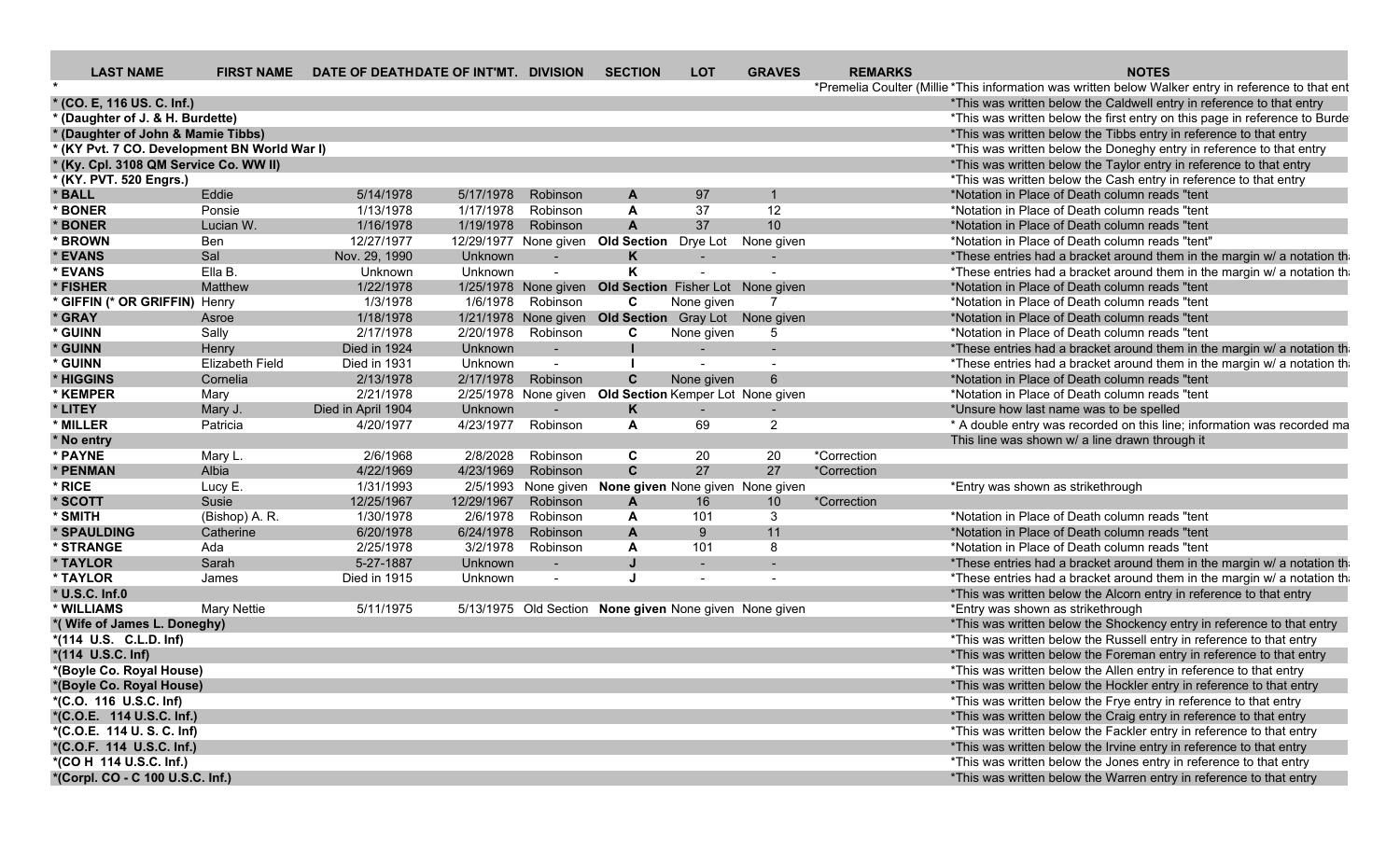| <b>LAST NAME</b>                       |                                             | FIRST NAME DATE OF DEATHDATE OF INT'MT. DIVISION |           |                    | <b>SECTION</b>                                         | <b>LOT</b> | <b>GRAVES</b>            | <b>REMARKS</b> | <b>NOTES</b>                                                             |
|----------------------------------------|---------------------------------------------|--------------------------------------------------|-----------|--------------------|--------------------------------------------------------|------------|--------------------------|----------------|--------------------------------------------------------------------------|
| *(Corpl. Co. G 116 U.S.C. Inf.)        |                                             |                                                  |           |                    |                                                        |            |                          |                | *This was written below the Burton entry in reference to that entry      |
| *(Daughter of Lelia Hope)              |                                             |                                                  |           |                    |                                                        |            |                          |                | *This was written below the Hope entry in reference to that entry        |
| *(Daughter of Ophelia & R.B. Hamilton) |                                             |                                                  |           |                    |                                                        |            |                          |                | *This was written below the Hamilton entry in reference to that entry    |
| *(His wife Rachel & Mariah)            |                                             |                                                  |           |                    |                                                        |            |                          |                | *This was written below the Bridgewater entry in reference to that entry |
|                                        | *(KY 1st Sgt., 7 Prov. G.P. MTD MG to WW I) |                                                  |           |                    |                                                        |            |                          |                | *This was written below the Davis entry in reference to that entry       |
| *(KY Pvt. 515 CVC Bn Engrs. WW I)      |                                             |                                                  |           |                    |                                                        |            |                          |                | *This was written below the Farris entry in reference to that entry      |
| *(Pvt. 516 Engrs)                      |                                             |                                                  |           |                    |                                                        |            |                          |                | *This was written below Carfrenhaver entry in reference to that entry    |
| *(PVT. CO. A 49 Waterwork Inf.)        |                                             |                                                  |           |                    |                                                        |            |                          |                | *This was written below the Murphy entry in reference to that entry      |
| *(Rachel Wife of Richard Lee)          |                                             |                                                  |           |                    |                                                        |            |                          |                | *This was written below the Lee entry in reference to that entry         |
| *(Son of G. J. & Ann Jane Doram)       |                                             |                                                  |           |                    |                                                        |            |                          |                | *This was written below the Doram entry in reference to that entry       |
| *(Son of Jacob & Sallie)               |                                             |                                                  |           |                    |                                                        |            |                          |                | *This was written below the Carter entry in reference to that entry      |
| *(Son of Rev. D. S. Bentley)           |                                             |                                                  |           |                    |                                                        |            |                          |                | *This was written below the Bentley entry in reference to that entry     |
| $*(Wife of E. B.)$                     |                                             |                                                  |           |                    |                                                        |            |                          |                | *This was written below the Cheatham entry in reference to that entry    |
| *(Wife of G. B.)                       |                                             |                                                  |           |                    |                                                        |            |                          |                | *This was written below the Patton entry in reference to that entry      |
| *(Wife of Gabrie C. Campbell)          |                                             |                                                  |           |                    |                                                        |            |                          |                | *This was written below the Craig entry in reference to that entry       |
| *(Wife of James F. Combs)              |                                             |                                                  |           |                    |                                                        |            |                          |                | *This was written below the Combs entry in reference to that entry       |
| *(Wife of James Irvin)                 |                                             |                                                  |           |                    |                                                        |            |                          |                | *This was written below the Smith entry in reference to that entry       |
| *(Wife of Joshua Smith)                |                                             |                                                  |           |                    |                                                        |            |                          |                | *This was written below the Dupry entry in reference to that entry       |
| *(Wife of R. B. Hamilton)              |                                             |                                                  |           |                    |                                                        |            |                          |                | *This was written below the Tibbs entry in reference to that entry       |
| *(Wife of Rev. D. S. Bentley)          |                                             |                                                  |           |                    |                                                        |            |                          |                | *This was written below the Bentley entry in reference to that entry     |
| *(Wife of Robert Rodes)                |                                             |                                                  |           |                    |                                                        |            |                          |                | *This was written below the Patton entry in reference to that entry      |
| *(Wife of Robert Rodes)                |                                             |                                                  |           |                    |                                                        |            |                          |                | *This was written below the Rodes entry in reference to that entry       |
| *(Wife of William McDowell)            |                                             |                                                  |           |                    |                                                        |            |                          |                | *This was written below the McDowell entry in reference to that entry    |
| ** See notes                           |                                             | Died in 1969                                     |           |                    |                                                        |            |                          |                | *This date of death was squeezed between Richard T. Frye & Ethel Frye    |
| ** See notes                           |                                             | Died in 1915                                     |           |                    |                                                        |            |                          |                | *This date of death was squeezed between Ethel Frye & Raymond Carfr      |
| **See notes                            |                                             |                                                  |           |                    |                                                        |            |                          |                | *An entry of "Franklin F. Lewis" had been crossed out                    |
| **See notes                            |                                             |                                                  |           |                    |                                                        |            |                          |                | ** At this point, entries seem to be made in the same manner that was do |
| *BATTLESON *(OR BART Gertrude          |                                             | 5/9/1999                                         | 5/12/1999 | Robinson           |                                                        | 38         | 12 <sup>2</sup>          |                | *Last name difficult to read                                             |
| *BRADSHAW                              | Sadie                                       |                                                  |           |                    |                                                        |            |                          |                | *This name was squeezed between Herman Bradshaw & Bettie Frye            |
| *BROWN                                 | Geraldine                                   | 10/5/1969                                        | 10/9/1969 | Robinson           | $\mathbf{C}$                                           | 27         | $\sim$                   | *Correction    |                                                                          |
| *CALDWELL                              | Abb                                         | Died in 1916                                     | Unknown   | $\sim$             | K                                                      |            | $\overline{\phantom{a}}$ |                | *These entries had a bracket around them in the margin w/ a notation th  |
| <b>*CALDWELL</b>                       | Lizzie                                      | Died in 1916                                     | Unknown   | $\sim$ $-$         | K                                                      |            | $\sim$                   |                | *These entries had a bracket around them in the margin w/ a notation th  |
| <i><b>*CARNOVER</b></i>                | Frank                                       | Unknown                                          | Unknown   | $\sim$             | K                                                      |            | $\overline{\phantom{0}}$ |                | *Last name difficult to read                                             |
| <b>*CHANDLER</b>                       | Georgia                                     | 4/13/1977                                        | 4/17/1977 | Robinson           |                                                        | 38         | 3                        |                | * A double entry was recorded on this line; information was recorded ma  |
| *CHENAULT                              | Jonetta                                     | 12/2/1998                                        | 12/8/1998 | Robinson           | $\mathbf{A}$                                           | 37         | .5                       |                | *Original grave location entry reads "R A 104 4" This was marked w/ r    |
| *COWAN                                 | Sena Belle                                  | Nov. 26, 1912                                    | Unknown   | $\sim$             |                                                        |            |                          |                | *These entries had a bracket around them in the margin w/ a notation th  |
| *COWAN                                 | Bettie                                      | Dec. 18, 1913                                    | Unknown   | $\sim$             |                                                        |            | $\sim$                   |                | *These entries had a bracket around them in the margin w/ a notation th  |
| *COWAN                                 | John, Sr.                                   | 5/13/1885                                        | Unknown   |                    |                                                        |            |                          |                | *These entries had a bracket around them in the margin w/ a notation th  |
| <i><b>*CROWDERS</b></i>                | May E                                       | 1/11/1971                                        |           |                    | 1/11/1971 None given Old Section None given None given |            |                          |                | *A grave location of "R A 35 3" was crossed out                          |
| *DAVIS                                 | Florence                                    | 12/26/1979                                       |           |                    | 12/30/1979 None given Old Section Davis Lot None given |            |                          |                | *Notation before entry reads "Mother"                                    |
| *DAVIS                                 | Samuel                                      | Unknown                                          | Unknown   | $\sim$             |                                                        |            |                          |                | *These entries had a bracket around them in the margin w/ a notation th  |
| *DAVIS                                 | Susan B.                                    | Unknown                                          | Unknown   | $\sim$ $-$         |                                                        | $\sim$ $-$ | $\sim$                   |                | *These entries had a bracket around them in the margin w/ a notation th  |
| *DAVIS                                 | Stanley                                     | 5/12/1950                                        | Unknown   | $\sim$             |                                                        | $\sim$     | $\sim$                   |                | *These entries had a bracket around them in the margin w/ a notation th  |
| *DAVIS                                 | Randall                                     | Died in 1891                                     | Unknown   | $\sim$ $-$         |                                                        |            |                          |                | *These entries had a bracket around them in the margin w/ a notation th  |
| *DAVIS                                 | Millie                                      | Died in 1918                                     | Unknown   | $\sim$             |                                                        | $\sim$     |                          |                | *These entries had a bracket around them in the margin w/ a notation th  |
| *EIRSTARD                              | Henry C.                                    | 5/27/1968                                        |           | 5/28/1968 Robinson | $\mathbf{C}$                                           | 14         | 14                       |                |                                                                          |
|                                        |                                             |                                                  |           |                    |                                                        |            |                          |                |                                                                          |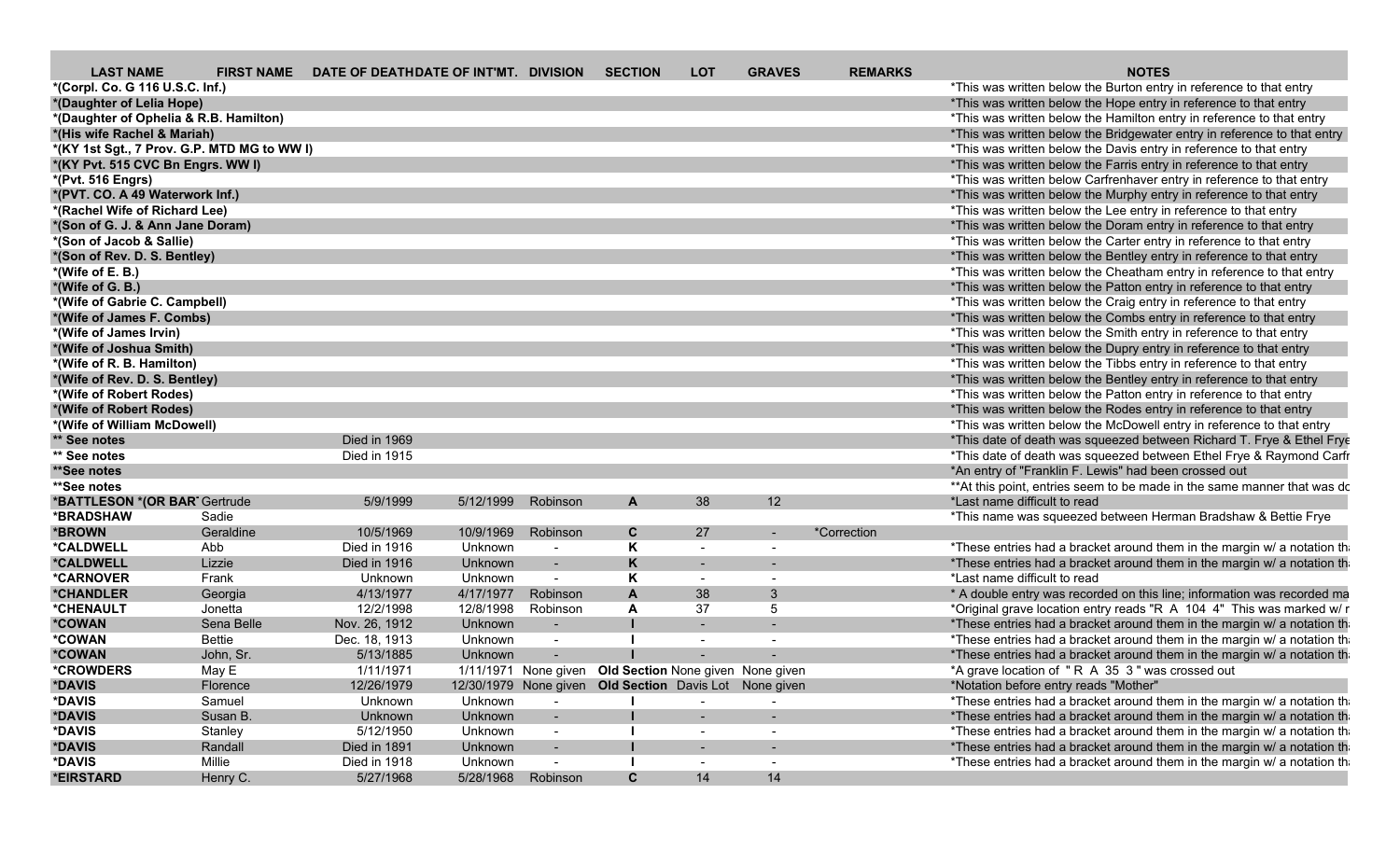| <b>LAST NAME</b>                         | <b>FIRST NAME</b>       | DATE OF DEATHDATE OF INT'MT. |            | <b>DIVISION</b>          | <b>SECTION</b> | <b>LOT</b>                                                | <b>GRAVES</b>            | <b>REMARKS</b> | <b>NOTES</b>                                                            |
|------------------------------------------|-------------------------|------------------------------|------------|--------------------------|----------------|-----------------------------------------------------------|--------------------------|----------------|-------------------------------------------------------------------------|
| *GERTEN                                  | Dorothy                 | 7/21/1969                    | 7/21/1969  | Robinson                 | A              | $\overline{7}$                                            | 3                        |                | *Last name difficult to read                                            |
| <i><b>*GRAVES</b></i>                    | Sherman                 | Died in 1961                 | Unknown    |                          | K              |                                                           |                          |                | *These entries had a bracket around them in the margin w/ a notation th |
| *GRAVES                                  | Josephine               | Died in 1962                 | Unknown    |                          | Κ              |                                                           | $\overline{\phantom{a}}$ |                | *These entries had a bracket around them in the margin w/ a notation th |
| *HARRIS, JR.                             | Not readable            | 5/28/1976                    | 6/1/1976   | Robinson                 | A              | 27                                                        | 10 <sup>°</sup>          |                | *Entry was shown as strikethrough                                       |
| *HAYES                                   | Nelson H.               | 6/15/1956                    | Unknown    | $\sim$                   |                | $\overline{a}$                                            | $\overline{\phantom{a}}$ |                | *These entries had a bracket around them in the margin w/ a notation th |
| *HAYES                                   | Loraine F. C.           | 5/22/1958                    | Unknown    |                          |                |                                                           |                          |                | *These entries had a bracket around them in the margin w/ a notation th |
| *HERRIGON                                | Katie                   | 12/20/1977                   |            |                          |                | 12/22/1977 None given Old Section Herrigon Lot None given |                          |                | *Last name difficult to read                                            |
| *IBIBLE                                  | Lula E.                 | 3/5/1970                     |            | 3/8/1970 Robinson        | A              | 34                                                        | $\overline{2}$           |                | *Last name difficult to read                                            |
| *JACKSON                                 | Ashby                   | Died in 1948                 | Unknown    |                          |                |                                                           | $\overline{\phantom{a}}$ |                | *These entries had a bracket around them in the margin w/ a notation th |
| *JACKSON                                 | Reeves                  | Died in 1962                 | Unknown    |                          |                |                                                           |                          |                | *These entries had a bracket around them in the margin w/ a notation th |
| *JACKSON                                 | Lewis L.                | 2/24/1904                    | Unknown    | $\overline{\phantom{a}}$ |                | $\sim$                                                    | $\overline{\phantom{a}}$ |                | *These entries had a bracket around them in the margin w/ a notation th |
| *JOHNSON                                 | ***zell                 | 3/23/1969                    | 3/26/1969  | Robinson                 | A              | 19                                                        | 8                        | *? Correction  |                                                                         |
| *KORLON                                  | James Herman            | 11/8/1976                    | 11/10/1976 | Robinson                 | A              | 101                                                       | 5                        | Lee Brown Lot  | *First name difficult to read                                           |
| *LASLE Name Letcher in Hilldale Cemetery |                         |                              |            |                          |                |                                                           |                          |                | *This is entered as written in ledger book; unclear as to what it means |
| *McKITTRICK                              | Leo                     | 7/7/1970                     | 7/10/1970  | Robinson                 | A              | 7                                                         | 4                        |                | *Last name difficult to read                                            |
| *MURPHY                                  | Julian P.F.C. Engrs     | Oct. 15, 1950                | Unknown    |                          |                | $\sim$                                                    | $\overline{\phantom{a}}$ |                | *These entries had a bracket around them in the margin w/ a notation th |
| *MURPHY                                  | Fleming & Julia F.      | Died in 1924                 | Unknown    |                          |                |                                                           |                          |                | *These entries had a bracket around them in the margin w/ a notation th |
| *No entry                                |                         |                              |            |                          |                |                                                           |                          |                | *Entry has been whited out                                              |
| *No entry                                |                         |                              |            |                          |                |                                                           |                          |                | *Entry has been whited out                                              |
| *No entry                                |                         |                              |            |                          |                |                                                           |                          |                | *Entry has been whited out                                              |
| *No entry                                |                         |                              |            |                          |                |                                                           |                          |                | *Entry has been whited out                                              |
| *No entry                                |                         |                              |            |                          |                |                                                           |                          |                | ** Begin Page 35 *The name "Meaux, Alonzo" had been crossed out, no     |
| *POWELLS                                 | Lucille                 | 3/15/1976                    |            |                          |                | 3/18/1976 None given Old Section None given None given    |                          |                | *Last name difficult to read                                            |
| *ROBINSON                                | Daniel / David          | 7/14/1921                    | Unknown    | $\sim$                   | K              | $\overline{a}$                                            | $\overline{a}$           |                | *Not indicated why this entry is entered twice                          |
| *ROBINSON                                | David / Daniel PFC      | Nove. 15, 1974               | Unknown    | $\blacksquare$           | Κ              |                                                           | $\overline{\phantom{a}}$ |                | *Not indicated why this entry is entered twice                          |
| <i><b>*SANDERS</b></i>                   | None given              | 9/2/1970                     | 9/4/1970   | Robinson                 | A              | 20                                                        | $\mathbf{1}$             | *Correction    |                                                                         |
| *SMITH                                   | Higgins                 | Died in 1935                 | 4/11/1923  |                          |                | $\sim$                                                    | $\sim$                   |                | *Name could possibly be "Higgins Smith" or "Smith Higgins"              |
| *STROZIER                                | Rosetta                 | 11/27/1970                   |            | 11/30/1970 Old Section   | B              | 561                                                       | 11                       |                |                                                                         |
| *WARREN                                  | None given              |                              |            |                          |                | $\overline{a}$                                            |                          |                | ** Begin Page 27 * Last name given, remainder of line left blank        |
| *WHEAT                                   | <b>Minnie</b>           | 11/24/1974                   | 11/26/1974 | Robinson                 | A              | 21                                                        | $\mathbf{3}$             |                | *Last name difficult to read                                            |
| <b>ADAMS</b>                             | Harrard F. (*or Han     | 4/10/1970                    | 4/13/1970  | Robinson                 | A              | 6                                                         | 10 <sup>1</sup>          |                |                                                                         |
| <b>ADAMS</b>                             | <b>McKinley</b>         | None given                   | None given | $\circ$                  |                |                                                           |                          |                |                                                                         |
| <b>ADAMS</b>                             | Roberta                 | None given                   | None given | Baby lot                 |                |                                                           |                          |                |                                                                         |
| <b>ADAMS</b>                             | Everhart L.             | 2/21/1972                    | 2/24/1972  | Robinson                 | C              | None given                                                | 45                       |                |                                                                         |
| <b>ADAMS</b>                             | Montacue R.             | 11/14/1972                   |            |                          |                | 11/16/1972 None given Old Section None given None given   |                          |                |                                                                         |
| <b>ADAMS</b>                             | Florence V.             |                              |            |                          |                | 9/2/1979 None given Old Section None given None given     |                          |                |                                                                         |
| <b>ADAMS</b>                             | Harriet                 | None given<br>10/12/1979     | None given | Robinson                 | A              | 104                                                       | $\overline{2}$           |                |                                                                         |
| <b>ADAMS</b>                             |                         | 6/22/1981                    | 6/25/1981  | Robinson                 | A              | 56                                                        | 3                        |                |                                                                         |
| <b>ADAMS</b>                             | (Mae) Virginia<br>J. E. | 4/21/1982                    |            | 4/26/1982 Robinson       | A              | 104                                                       | $\overline{1}$           |                |                                                                         |
|                                          |                         |                              |            |                          |                |                                                           |                          |                |                                                                         |
| <b>ADAMS</b>                             | William H.              | 6/8/1982                     |            | 6/12/1982 Robinson       | A              | 85                                                        |                          |                |                                                                         |
| <b>ADAMS</b>                             | Agnes                   | 4/29/1985                    |            |                          |                | 5/2/1985 None given Old Section Adams Lot None given      |                          |                |                                                                         |
| <b>ADAMS</b>                             | Willie Mae              | 4/4/1985                     |            | 4/8/1985 Robinson        | A              | 56                                                        | 12 <sup>2</sup>          |                |                                                                         |
| <b>ADAMS</b>                             | Ruth M.                 | 6/7/1985                     |            | 6/8/1985 Robinson        | A              | 55                                                        | 8                        |                |                                                                         |
| <b>ADAMS</b>                             | Josephine               | 10/3/1985                    |            | 10/8/1985 Robinson       | A              | 64                                                        | $5\overline{5}$          |                |                                                                         |
| <b>ALAIDE</b>                            | Nannie C.               | Died in 1916                 | Unknown    | $\sim$                   | K              |                                                           |                          |                |                                                                         |
| <b>ALCORN</b>                            | <b>Tehran Carter</b>    | 3/13/1980                    |            |                          |                | 3/19/1980 None given Old Section Alcorn Lot None given    |                          |                |                                                                         |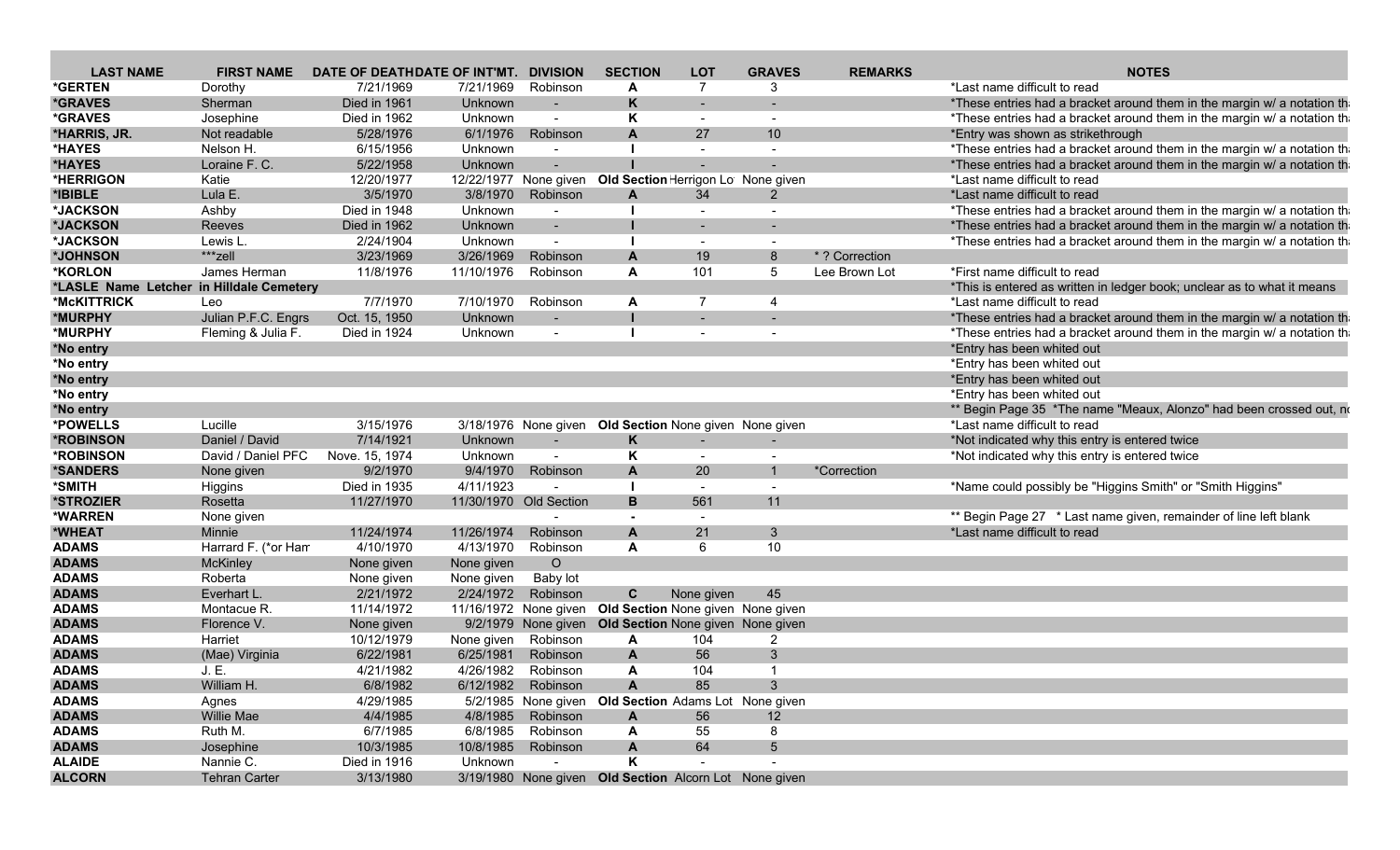| <b>LAST NAME</b>  | <b>FIRST NAME</b>    | DATE OF DEATHDATE OF INT'MT. |            | <b>DIVISION</b>          | <b>SECTION</b>                                         | <b>LOT</b>                        | <b>GRAVES</b>            | <b>REMARKS</b>                   | <b>NOTES</b>                     |
|-------------------|----------------------|------------------------------|------------|--------------------------|--------------------------------------------------------|-----------------------------------|--------------------------|----------------------------------|----------------------------------|
| <b>ALCORN</b>     | Pattie               | 3/16/1985                    | 3/19/1985  | Robinson                 | A                                                      | 82                                | 11                       |                                  |                                  |
| <b>ALCORN</b>     | Vernon               | 8/10/1990                    |            |                          | 8/14/1990 None given Old Section None given None given |                                   |                          |                                  |                                  |
| <b>ALCORN</b>     | (Corpl. James) CO.   | Unknown                      | Unknown    |                          | ĸ                                                      |                                   |                          |                                  |                                  |
| <b>ALCORN</b>     | <b>Mattie Pearl</b>  | 3/6/1996                     |            | 3/9/1996 Old Section     |                                                        | Of Hilldale None given None given |                          |                                  |                                  |
| <b>ALCORN</b>     | Rodney               | 12/21/1998                   | 12/28/1998 | Old Section              | Of Hilldale No Lot No. No Gr. No.                      |                                   |                          |                                  |                                  |
| <b>ALCORN</b>     | Naomi                | 1/13/2002                    | 1/15/2002  | Robinson                 | A                                                      | 26                                | $\overline{2}$           |                                  |                                  |
| <b>ALCORN</b>     | Carl Jeffrey         |                              |            |                          |                                                        |                                   |                          |                                  |                                  |
| <b>ALCORN</b>     | Melvin C.            | 1/1/2007                     | 1/6/2007   | Robinson                 | $\mathbf{A}$                                           | 100                               | 5.                       |                                  |                                  |
| <b>ALFORD</b>     | Theodore             | 10/11/1971                   |            | 10/13/1971 None given    | Old Section None given None given                      |                                   |                          |                                  |                                  |
| <b>ALFORD</b>     | Levi                 | 10/4/1977                    |            |                          | 10/8/1977 None given Old Section None given None given |                                   |                          |                                  |                                  |
| <b>ALFORD</b>     | Nannie               | 5/18/1982                    | 5/20/1982  | Robinson                 | A                                                      | 85                                | $\mathbf{2}$             | *Actual recorded age; not a typo |                                  |
| <b>ALFORD</b>     | Ophelia              | 12/31/1984                   | 1/5/1985   | Robinson                 | $\mathbf{A}$                                           | 55                                | $2^{\circ}$              |                                  |                                  |
| <b>ALFORD</b>     | Levi (Bugler U.S. A. | Oct. 4, 1977                 | Unknown    |                          | G                                                      |                                   | $\sim$                   |                                  |                                  |
| <b>ALFORD</b>     | William              | 10/24/1994                   | 10/27/1994 | Robinson                 | A                                                      | 55                                | 9                        |                                  |                                  |
| <b>ALFORD</b>     | Ophelia              | 11/6/1998                    | 11/9/1998  | Robinson                 | A                                                      | 90                                |                          |                                  |                                  |
| <b>ALLEN</b>      | Phoebe               | 12/23/1989                   | 12/28/1989 | Robinson                 | A                                                      | 15                                | 5                        |                                  |                                  |
| <b>ALLEN</b>      | sADIE                | Died in 1961                 | Unknown    | $\blacksquare$           |                                                        | $\overline{\phantom{a}}$          | $\overline{\phantom{a}}$ |                                  |                                  |
| <b>ALLEN</b>      | Georgiana            | Died in 1948                 | Unknown    | $\overline{\phantom{a}}$ |                                                        |                                   |                          |                                  |                                  |
| <b>ALLEN</b>      | Charles T.           | Died in 1948                 | Unknown    | $\overline{\phantom{a}}$ |                                                        |                                   | $\overline{\phantom{a}}$ |                                  |                                  |
| <b>ALLEN</b>      | Cortney              |                              | 12/16/2008 |                          |                                                        |                                   |                          | <b>County Section</b>            |                                  |
| <b>ALLEN'S</b>    | Baby                 | 4/25/1991                    | 4/29/1991  | Robinson                 | A                                                      | 45                                | 5                        |                                  |                                  |
| <b>AMMONS</b>     | Clifford             | 11/24/1986                   | 11/28/1986 | Robinson                 | $\mathsf{A}$                                           | 5                                 | $\mathbf{1}$             |                                  |                                  |
| <b>AMMONS</b>     | Cassie               | 8/15/1989                    | 8/19/1989  | Robinson                 | A                                                      | 5                                 | $\overline{2}$           |                                  |                                  |
| <b>ANDERSON</b>   | Tom                  | 2/15/1973                    | 2/17/1973  | Robinson                 | A                                                      | $\overline{2}$                    | 5                        |                                  | *Actual recorded age; not a typo |
| <b>ANDREW</b>     | Roy                  | 3/1/1984                     | 3/5/1984   | Robinson                 | A                                                      | 60                                |                          |                                  |                                  |
| <b>ANDREW</b>     | June A.              | 8/3/2001                     | 8/6/2001   | Robinson                 | A                                                      | 59                                | 5                        |                                  |                                  |
| <b>ANDREW</b>     | Jeremy jermaine      | 1/4/2007                     | 1/12/2007  | Robinson                 | A                                                      | 111                               | 5                        |                                  |                                  |
| <b>ANDREW</b>     | Ray                  | 2/3/2008                     | 2/7/2008   | Robinson                 | A                                                      | 59                                | 12                       |                                  |                                  |
| <b>ANDREW (S)</b> | Bertha               | 2/29/2000                    | 3/2/2000   | Robinson                 | A                                                      | 60                                | $\overline{2}$           |                                  |                                  |
| <b>ANDREWS</b>    | Geo. M.              | 3/16/1968                    | 3/19/1968  | Robinson                 | A                                                      | 9                                 | 6                        |                                  |                                  |
| <b>ANDREWS</b>    | Oshia L              | 8/2/1983                     | 8/5/1983   | None given               | Old Section None given None given                      |                                   |                          |                                  |                                  |
| <b>ANDREWS</b>    | Herbert              | 8/5/1989                     | 8/10/1989  | Robinson                 | $\mathsf{A}$                                           | 23                                | 5                        |                                  |                                  |
| <b>ANDREWS</b>    | J. L.                | 1/4/1994                     | 1/7/1994   | Robinson                 | A                                                      | 111                               | 6                        |                                  |                                  |
| <b>ANDREWS</b>    | William              | 1/24/2005                    | 1/27/2005  | Robinson                 | A                                                      | 110                               | 11                       |                                  |                                  |
| <b>ANDREWS</b>    | Hazel                | 2/12/2005                    | 2/15/2005  | Robinson                 | A                                                      | 110                               | 12                       |                                  |                                  |
| <b>ARNOLD</b>     | Dawn                 | 11/21/1982                   | 11/24/1982 | Robinson                 | A                                                      | 85                                | 10                       |                                  | ** Begin Page 14                 |
| <b>ATTLAS</b>     | Nellie               | None given                   | None given | O                        |                                                        |                                   |                          |                                  |                                  |
| <b>BACON</b>      | Jenette T.           | 9/4/1986                     | 9/9/1986   | Robinson                 | $\mathsf{A}$                                           | 11                                | 6                        |                                  |                                  |
| <b>BAILEY</b>     | Charles              | None given                   | None given | $\circ$                  |                                                        |                                   |                          |                                  |                                  |
| <b>BAILEY</b>     | Bessie               | None given                   | None given | <b>SB</b>                |                                                        | 481                               | 21                       |                                  |                                  |
| <b>BAILEY</b>     | Lillie               | 4/3/1985                     |            |                          | 4/5/1985 None given Old Section Bailey Lot None given  |                                   |                          |                                  |                                  |
| <b>BAILEY</b>     | Louise               | 9/23/1987                    | 9/30/1987  | Robinson                 | $\mathsf{A}$                                           | 92                                | 9                        |                                  |                                  |
| <b>BAILEY</b>     | James Allen          | 2/18/1991                    |            | 2/21/1991 None given     | F.                                                     | None given                        | 3                        |                                  |                                  |
| <b>BAILEY</b>     | Mattie               | Died in 1957                 | Unknown    |                          | K                                                      |                                   |                          |                                  |                                  |
| <b>BAILEY</b>     | Claud                | Unknown                      | Unknown    | $\sim$                   | K                                                      | $\sim$                            | $\sim$                   |                                  |                                  |
| <b>BAILEY</b>     | Emma                 | Died in 1931                 | Unknown    |                          | K                                                      | $\sim$ .                          | $\sim$                   |                                  |                                  |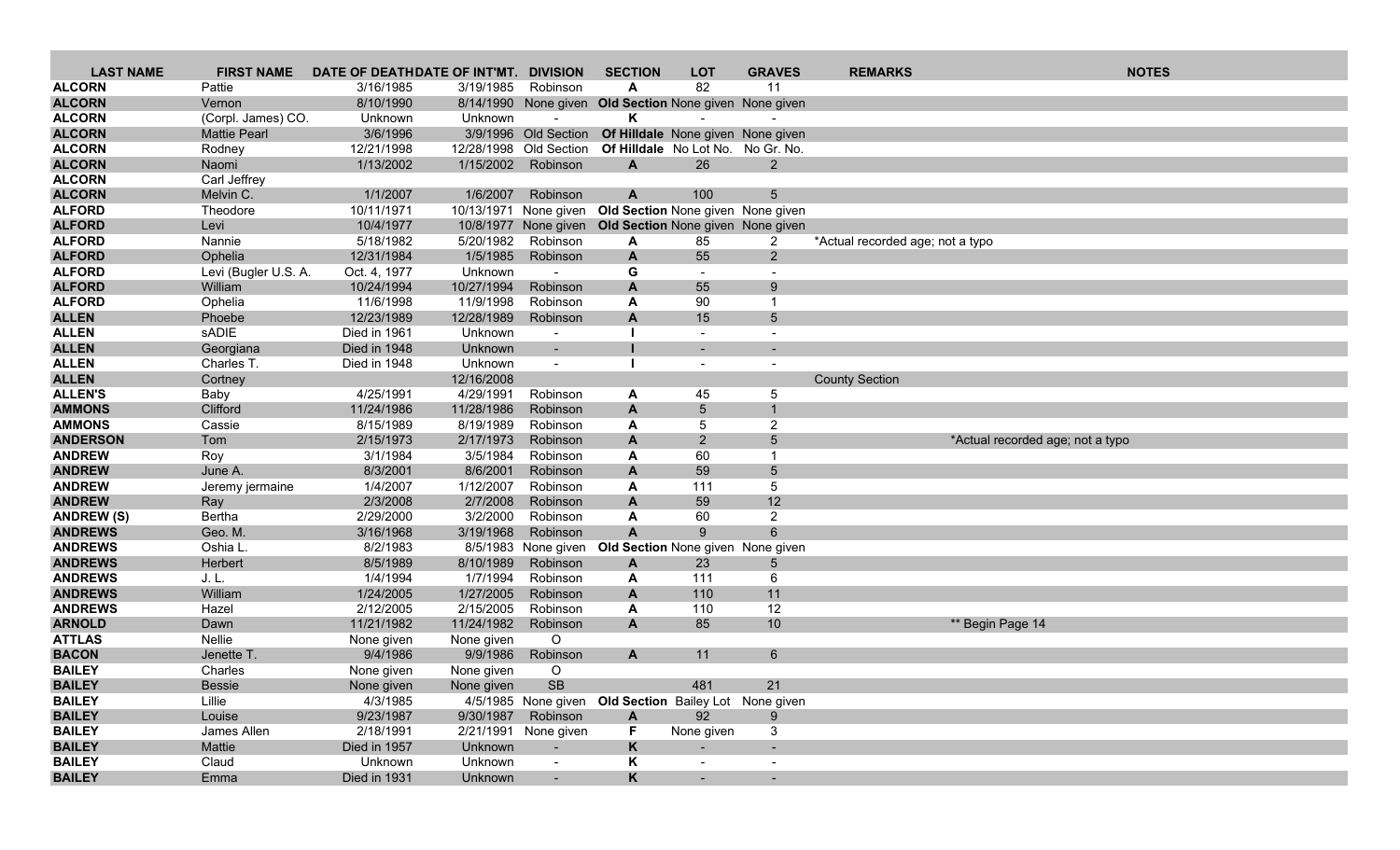| <b>LAST NAME</b>               | <b>FIRST NAME</b>  | DATE OF DEATHDATE OF INT'MT. DIVISION |                        |                          | <b>SECTION</b>                                        | <b>LOT</b>               | <b>GRAVES</b>            | <b>REMARKS</b>                                                          |                  | <b>NOTES</b> |
|--------------------------------|--------------------|---------------------------------------|------------------------|--------------------------|-------------------------------------------------------|--------------------------|--------------------------|-------------------------------------------------------------------------|------------------|--------------|
| <b>BAILEY</b>                  | Mattie             | Died in 1957                          | Unknown                |                          | Κ                                                     |                          |                          |                                                                         |                  |              |
| <b>BAILEY</b>                  | Claud              | Unknown                               | Unknown                |                          | K                                                     |                          |                          |                                                                         |                  |              |
| <b>BAILEY</b>                  | Carl Lee           | 5/5/1997                              | 5/8/1997               | Robinson                 |                                                       |                          |                          | Old Section of Hilldale None given Buried between Lillie & Frank Bailey |                  |              |
| <b>BAILEY</b>                  | Susie Belle        | 6/1/1998                              | 6/3/1998               | Robinson                 |                                                       |                          |                          | Old Section of Hilldale None given Next to Carl Bailey                  |                  |              |
| <b>BAILEY</b>                  | Olivia             | 10/28/2000                            | 10/30/2000             | Robinson                 | on of Hilldale No Lot No. No Gr. No.                  |                          |                          |                                                                         |                  |              |
| <b>BAILEY</b>                  | Anna B.            | 12/25/2000                            | 12/27/2000             | Robinson                 | $\mathbf{A}$                                          | 94                       | $\overline{4}$           |                                                                         |                  |              |
| <b>BAILEY</b>                  | Alice              |                                       | 12/18/2008             | Robinson                 | A                                                     | 94                       | $\overline{ }$           |                                                                         |                  |              |
| <b>BAILY</b>                   | Claude             | 7/19/1971                             | 7/22/1971              | None given               | Old Section None given None given                     |                          |                          |                                                                         |                  |              |
| <b>BAKER</b>                   | Flora Mae          | 1/23/1968                             | 1/24/1968              | Robinson                 | A                                                     | 16                       |                          |                                                                         |                  |              |
| <b>BAKER</b>                   | Erika              | None given                            | None given             |                          |                                                       |                          |                          |                                                                         |                  |              |
| <b>BAKER</b>                   | Sythia             | None given                            | None given             | $\circ$                  |                                                       |                          |                          |                                                                         |                  |              |
| <b>BAKER</b>                   | Lucy H.            | None given                            | None given             | Robinson                 | A                                                     | 16                       | 8                        |                                                                         |                  |              |
| <b>BAKER</b>                   | Charlotte          | 12/6/1982                             | 12/9/1982              | Robinson                 | A                                                     | $\overline{2}$           | 12                       |                                                                         |                  |              |
| <b>BAKER</b>                   | Geo. Robt.         | 11/24/1986                            | 12/1/1986              | Robinson                 | A                                                     | 14                       | 12                       |                                                                         |                  |              |
| <b>BALL</b>                    | Gaines             | 2/1/1969                              | 2/4/1969               | Robinson                 | A                                                     | 8                        | -1                       |                                                                         |                  |              |
| <b>BALL</b>                    | Georgia            | 7/22/1976                             | 7/27/1976              | Robinson                 | A                                                     | 100                      | None given               |                                                                         |                  |              |
| <b>BALL</b>                    | Rose Ollie         | 3/12/1982                             | 3/16/1982              | Robinson                 | A                                                     | 100                      | 8.5                      |                                                                         |                  |              |
| <b>BALL</b>                    | Lena               | 6/10/1983                             | 6/14/1983              | Robinson                 | A                                                     | 83                       | 11                       |                                                                         |                  |              |
| <b>BALL</b>                    | Clorea             | 5/31/1994                             | 6/2/1994               | Robinson                 | A                                                     | 97                       | $\overline{2}$           |                                                                         |                  |              |
| <b>BALL</b>                    | <b>Willie Mae</b>  | 4/14/1999                             | 4/17/1999              | Robinson                 | $\mathbf{A}$                                          | 8                        | 2                        |                                                                         |                  |              |
| <b>BANKS</b>                   | Lucille            | 5/23/1976                             | 5/28/1976              | Robinson                 | A                                                     | 38                       | 6                        |                                                                         |                  |              |
| <b>BARBEE</b>                  | Kate               | 2/6/1937                              | Unknown                |                          |                                                       |                          |                          |                                                                         |                  |              |
| <b>BARBER</b>                  | Florence V.        | 11/22/1979                            | 11/27/1979             | Robinson                 | A                                                     | 83                       | 5                        |                                                                         |                  |              |
| <b>BARBOUR</b>                 | None given         | Unknown                               | Unknown                |                          | G                                                     |                          |                          |                                                                         |                  |              |
| <b>BARLESTON</b>               | Ruby               | 10/27/2003                            | 10/30/2003             | Robinson                 | A                                                     | 111                      | 11                       |                                                                         |                  |              |
| <b>BARNES</b>                  | Joe                | Died in 1959                          | Unknown                |                          | K                                                     | $\overline{\phantom{a}}$ |                          |                                                                         |                  |              |
| <b>BARNES</b>                  | Sallie             | Died in 1963                          | Unknown                | $\overline{\phantom{a}}$ | K                                                     | $\overline{\phantom{a}}$ |                          |                                                                         |                  |              |
| <b>BARNETT</b>                 | Margo              | 4/25/1982                             | 4/30/1982              | Robinson                 | $\mathsf{A}$                                          | 3                        | foot of 11               | Cremation                                                               |                  |              |
| <b>BARNETT</b>                 | Jason (Infant)     | 9/23/1982                             | 9/24/1982              | Baby lot                 | None given None given None given County               |                          |                          |                                                                         |                  |              |
| <b>BATES</b>                   | Catherine          | 5/30/1974                             | 6/2/1974               | Robinson                 | $\mathbf{A}$                                          | 6                        | 3                        |                                                                         |                  |              |
| <b>BATES</b>                   | Marsha             | 4/19/1980                             | 4/22/1980              | Robinson                 | A                                                     | 17                       |                          |                                                                         |                  |              |
| <b>BATTS</b><br><b>BAUGHAM</b> | Rachel R.          | Died in 1901                          | Unknown                |                          |                                                       |                          |                          |                                                                         | ** Begin Page 22 |              |
| <b>BAUGHMAN</b>                | William            | 5/30/1971                             |                        |                          | 6/4/1971 None given Old Section None given None given |                          |                          |                                                                         |                  |              |
| <b>BAUGHMAN</b>                | John<br>Leontine   | None given<br>11/27/1973              | None given             |                          |                                                       | 4                        |                          |                                                                         |                  |              |
| <b>BAUGHMAN</b>                |                    | 2/3/1991                              | None given<br>2/6/1991 | Robinson<br>Robinson     | A                                                     | $\overline{4}$           | $\overline{2}$           |                                                                         |                  |              |
| <b>BAUGHMAN</b>                | James<br>Monroe    | Sept. 10, 1913                        | Unknown                | $\overline{\phantom{a}}$ | A<br>Κ                                                |                          |                          |                                                                         |                  |              |
| <b>BAXTER</b>                  | John               | 4/15/1969                             | 4/16/1969              | Robinson                 | $\mathsf{A}$                                          | 19                       | $\overline{4}$           |                                                                         |                  |              |
| <b>BAXTER</b>                  | Lillie             | None given                            | None given             |                          |                                                       |                          |                          |                                                                         |                  |              |
|                                |                    |                                       | 2/13/1990              | Robinson                 |                                                       |                          |                          |                                                                         |                  |              |
| <b>BAXTER</b><br><b>BAXTER</b> | Irene<br>John B.   | 2/7/1990<br>8/7/1991                  | 8/12/1991              | Robinson                 | A<br>A                                                | 111<br>111               | 9<br>8                   |                                                                         |                  |              |
| <b>BEARD</b>                   | Zella F.           | 8/29/1968                             | 8/30/1968              | Robinson                 | A                                                     | 15                       | $3\phantom{a}$           |                                                                         |                  |              |
| <b>BEARD</b>                   | Katie              | 5/10/1980                             | 6/7/1980               | Robinson                 | A                                                     | 105                      | $\overline{2}$           |                                                                         |                  |              |
| <b>BEARD</b>                   | Herbert            | 12/20/1982                            | 12/23/1982             | Robinson                 | A                                                     | 105                      | $\mathbf{1}$             |                                                                         |                  |              |
| <b>BEARDEN</b>                 | Patsy              | Unknown                               | Unknown                | $\overline{\phantom{a}}$ | G                                                     | $\overline{\phantom{a}}$ | $\overline{\phantom{a}}$ |                                                                         |                  |              |
| <b>BEARDEN</b>                 | Marcus (1 U.S.C. H | Unknown                               | Unknown                |                          | G                                                     |                          |                          |                                                                         |                  |              |
|                                |                    |                                       |                        |                          |                                                       |                          |                          |                                                                         |                  |              |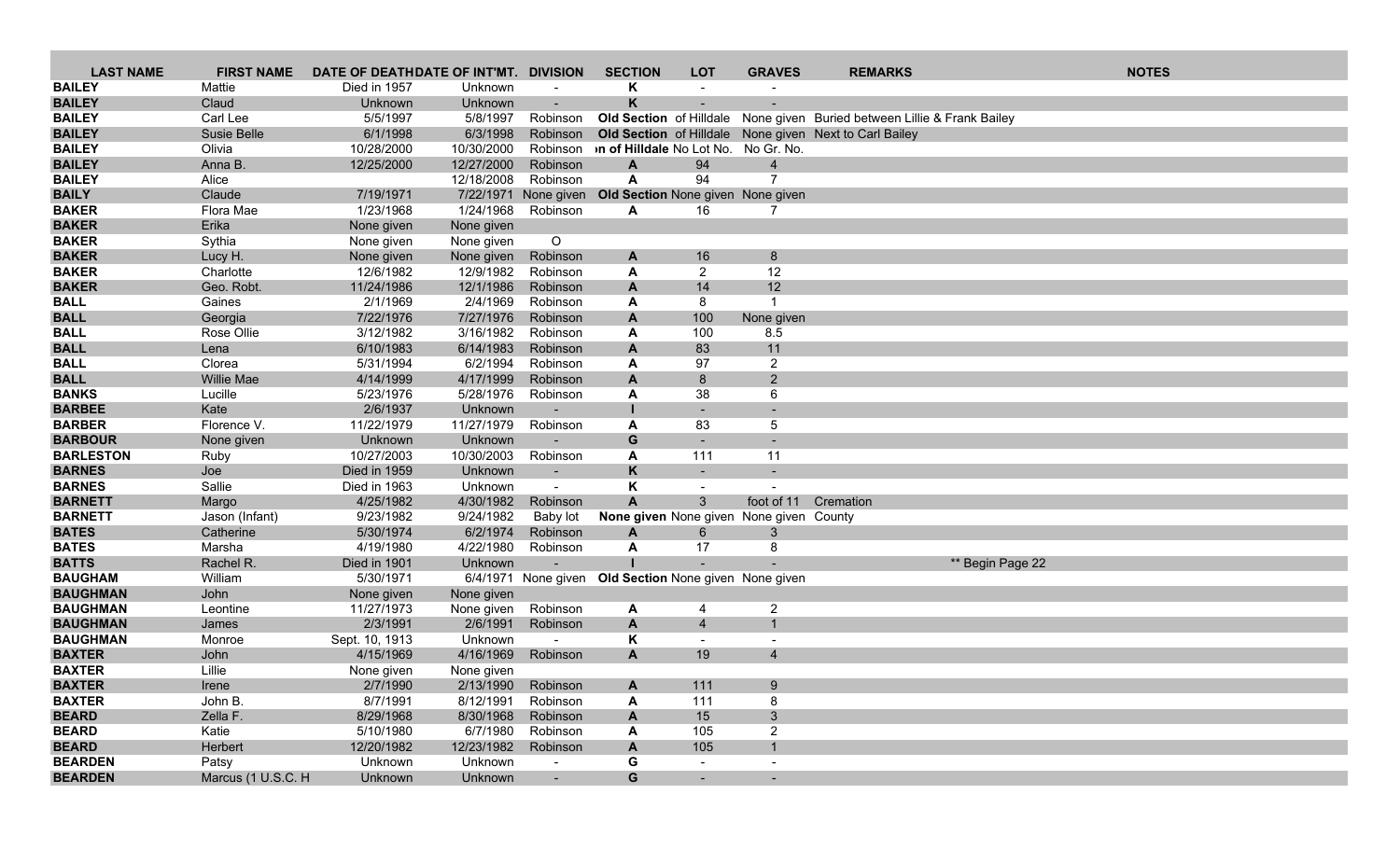| 9/17/1971 None given Old Section None given None given<br><b>Baby Boy</b><br>9/15/1971<br><b>BEASLEY</b><br>Eliza<br>12/3/1986<br>12/6/1986 None given Old Section None given None given Had Stone Up<br><b>BEASLEY</b><br>Robinson<br>Wayne<br>10/12/1999<br>10/15/1999<br>46<br>A<br>6<br><b>BEATTY</b><br>G. W.<br>Died in 1913<br>Unknown<br>K<br>$\blacksquare$<br><b>BEATTY</b><br>Κ<br>Susan A.<br>Died in 1926<br>Unknown<br>$\sim$<br>$\sim$<br><b>BEATTY</b><br>K<br>Monroe<br>Died in 1927<br>Unknown<br>$\sim$<br>٠<br>K<br><b>BEATTY</b><br>Died in 1928<br>Unknown<br>Eugene A.<br>$\sim$<br>$\overline{\phantom{a}}$<br><b>BEAZLEY TWINS</b><br>None given<br>None given<br>None given<br>12<br><b>BEDELL</b><br>William<br>SA<br>A<br>10<br>None given<br>None given<br>$\circ$<br><b>BEDINGER</b><br>Bertha<br>None given<br>None given<br><b>BEDINGER</b><br>Calvin<br>4/21/1979<br>4/18/1979<br>Robinson<br>103<br>$\overline{2}$<br>* The letter " T " was written here<br>A<br><b>BEDINGER</b><br>John<br>9/25/1987<br>9/28/1987<br>9<br>Robinson<br>A<br>103<br><b>BEDINGER</b><br>Charles<br>1/6/1989<br>94<br>1/2/1989<br>Robinson<br>3<br>A<br><b>BEDINGER</b><br>12/10/2003<br>12/15/2003<br>10<br>Robinson<br>A<br>103<br>Lenora<br>2/29/2008<br>3/4/2008<br>Robinson<br>27<br>$\overline{7}$<br>Monie Joann<br>A<br>$\overline{7}$<br><b>BELCHER</b><br>2/21/1987<br>2/24/1987 None given<br>138<br>Hattie<br>None given<br><b>BELL</b><br>K<br>Frank<br>Nov. 5, 1888<br>Unknown<br>$\sim$<br>$\sim$<br><b>SB</b><br>361<br>Louise<br>None given<br>None given<br>Kiziah<br>6/19/1887<br>Unknown<br>$\sim$<br>Unknown<br>Henry J.<br>Unknown<br>$\blacksquare$<br>5/23/1968<br>5/19/1968<br>Robinson<br>9<br>5<br>Jones<br>A<br>4/29/1970<br>34<br>Edward<br>4/19/1970<br>Robinson<br>$\mathbf{A}$<br>$\overline{4}$<br>112<br>Mack<br>4/24/1985<br>Robinson<br>$\overline{7}$<br>4/21/1985<br>A<br>Charles Jr.<br>7/27/2003<br>97<br>8/1/2003<br>Robinson<br>A<br>$\overline{4}$<br>Lavenia Baughman<br>Robinson<br>Williams, Jr.<br>8/21/2006<br>8/25/2006<br>County<br><b>County Section</b><br>2/4/1980<br>2/18/1980 None given<br>Old Section Davis Lot None given<br>Roosevelt<br>8/30/1979<br>9/1/1979<br>Donald Larue<br>Robinson<br>A<br>12<br>3<br>None given<br>$\circ$<br>Nola<br>None given<br>4/6/1983<br>Robinson<br>Lucille<br>4/3/1983<br>A<br>5<br>11<br>William<br>12/2/1987<br>None given Old Section None given None given<br>12/7/1987<br>Died in 1898<br>Unknown<br>G<br>George Ann<br>$\blacksquare$<br>$\blacksquare$<br>Lillie M.<br>Old Section lakeman Lc None given<br>10/9/1977<br>10/14/1977 None given<br>7/20/1988<br>Robinson<br>Ada<br>7/16/1988<br>C<br>49<br>None given<br>6/12/2001<br>Elizabeth<br>6/8/2001<br>Robinson<br>96<br>9<br>A<br>2/14/1972<br>2/18/1972<br>$\mathbf{C}$<br>49<br>49<br>Robinson<br>James<br>6/12/1973<br>Robinson<br>37<br>Clarence<br>6/9/1973<br>A<br>11<br>*Begin Page 7<br>William<br>4/6/1980<br>4/10/1980<br>A<br>33<br>3<br>Robinson<br>K<br>Isalah / Isaiah<br>Died in 1917<br>Unknown<br>Marion<br>8/16/1987<br>8/20/1987<br>Robinson<br>A<br>95<br>95<br>$\overline{2}$<br>10/2/2005<br>10/5/2005 Robinson<br>Elizabeth<br>A<br>12/6/1974<br>Sadie<br>12/9/1974 None given Old Section None given None given<br>John A., Jr.<br>6/28/1977<br>7/1/1977<br>Robinson<br>46<br>A<br>7<br>$\overline{7}$<br>Stanley W<br>7/18/1988<br>Robinson<br>62<br>7/10/1988<br>A | <b>LAST NAME</b> | <b>FIRST NAME</b> | DATE OF DEATHDATE OF INT'MT. DIVISION |  | <b>SECTION</b> | <b>LOT</b> | <b>GRAVES</b> | <b>REMARKS</b> | <b>NOTES</b> |
|--------------------------------------------------------------------------------------------------------------------------------------------------------------------------------------------------------------------------------------------------------------------------------------------------------------------------------------------------------------------------------------------------------------------------------------------------------------------------------------------------------------------------------------------------------------------------------------------------------------------------------------------------------------------------------------------------------------------------------------------------------------------------------------------------------------------------------------------------------------------------------------------------------------------------------------------------------------------------------------------------------------------------------------------------------------------------------------------------------------------------------------------------------------------------------------------------------------------------------------------------------------------------------------------------------------------------------------------------------------------------------------------------------------------------------------------------------------------------------------------------------------------------------------------------------------------------------------------------------------------------------------------------------------------------------------------------------------------------------------------------------------------------------------------------------------------------------------------------------------------------------------------------------------------------------------------------------------------------------------------------------------------------------------------------------------------------------------------------------------------------------------------------------------------------------------------------------------------------------------------------------------------------------------------------------------------------------------------------------------------------------------------------------------------------------------------------------------------------------------------------------------------------------------------------------------------------------------------------------------------------------------------------------------------------------------------------------------------------------------------------------------------------------------------------------------------------------------------------------------------------------------------------------------------------------------------------------------------------------------------------------------------------------------------------------------------------------------------------------------------------------------------------------------------------------------------------------------------------------------------------------------------------------------------------------------------------------------------------------------------------------------------------------------------------------------------------------------------------|------------------|-------------------|---------------------------------------|--|----------------|------------|---------------|----------------|--------------|
|                                                                                                                                                                                                                                                                                                                                                                                                                                                                                                                                                                                                                                                                                                                                                                                                                                                                                                                                                                                                                                                                                                                                                                                                                                                                                                                                                                                                                                                                                                                                                                                                                                                                                                                                                                                                                                                                                                                                                                                                                                                                                                                                                                                                                                                                                                                                                                                                                                                                                                                                                                                                                                                                                                                                                                                                                                                                                                                                                                                                                                                                                                                                                                                                                                                                                                                                                                                                                                                                          | <b>BEASLEY</b>   |                   |                                       |  |                |            |               |                |              |
|                                                                                                                                                                                                                                                                                                                                                                                                                                                                                                                                                                                                                                                                                                                                                                                                                                                                                                                                                                                                                                                                                                                                                                                                                                                                                                                                                                                                                                                                                                                                                                                                                                                                                                                                                                                                                                                                                                                                                                                                                                                                                                                                                                                                                                                                                                                                                                                                                                                                                                                                                                                                                                                                                                                                                                                                                                                                                                                                                                                                                                                                                                                                                                                                                                                                                                                                                                                                                                                                          |                  |                   |                                       |  |                |            |               |                |              |
|                                                                                                                                                                                                                                                                                                                                                                                                                                                                                                                                                                                                                                                                                                                                                                                                                                                                                                                                                                                                                                                                                                                                                                                                                                                                                                                                                                                                                                                                                                                                                                                                                                                                                                                                                                                                                                                                                                                                                                                                                                                                                                                                                                                                                                                                                                                                                                                                                                                                                                                                                                                                                                                                                                                                                                                                                                                                                                                                                                                                                                                                                                                                                                                                                                                                                                                                                                                                                                                                          |                  |                   |                                       |  |                |            |               |                |              |
|                                                                                                                                                                                                                                                                                                                                                                                                                                                                                                                                                                                                                                                                                                                                                                                                                                                                                                                                                                                                                                                                                                                                                                                                                                                                                                                                                                                                                                                                                                                                                                                                                                                                                                                                                                                                                                                                                                                                                                                                                                                                                                                                                                                                                                                                                                                                                                                                                                                                                                                                                                                                                                                                                                                                                                                                                                                                                                                                                                                                                                                                                                                                                                                                                                                                                                                                                                                                                                                                          |                  |                   |                                       |  |                |            |               |                |              |
|                                                                                                                                                                                                                                                                                                                                                                                                                                                                                                                                                                                                                                                                                                                                                                                                                                                                                                                                                                                                                                                                                                                                                                                                                                                                                                                                                                                                                                                                                                                                                                                                                                                                                                                                                                                                                                                                                                                                                                                                                                                                                                                                                                                                                                                                                                                                                                                                                                                                                                                                                                                                                                                                                                                                                                                                                                                                                                                                                                                                                                                                                                                                                                                                                                                                                                                                                                                                                                                                          |                  |                   |                                       |  |                |            |               |                |              |
|                                                                                                                                                                                                                                                                                                                                                                                                                                                                                                                                                                                                                                                                                                                                                                                                                                                                                                                                                                                                                                                                                                                                                                                                                                                                                                                                                                                                                                                                                                                                                                                                                                                                                                                                                                                                                                                                                                                                                                                                                                                                                                                                                                                                                                                                                                                                                                                                                                                                                                                                                                                                                                                                                                                                                                                                                                                                                                                                                                                                                                                                                                                                                                                                                                                                                                                                                                                                                                                                          |                  |                   |                                       |  |                |            |               |                |              |
|                                                                                                                                                                                                                                                                                                                                                                                                                                                                                                                                                                                                                                                                                                                                                                                                                                                                                                                                                                                                                                                                                                                                                                                                                                                                                                                                                                                                                                                                                                                                                                                                                                                                                                                                                                                                                                                                                                                                                                                                                                                                                                                                                                                                                                                                                                                                                                                                                                                                                                                                                                                                                                                                                                                                                                                                                                                                                                                                                                                                                                                                                                                                                                                                                                                                                                                                                                                                                                                                          |                  |                   |                                       |  |                |            |               |                |              |
|                                                                                                                                                                                                                                                                                                                                                                                                                                                                                                                                                                                                                                                                                                                                                                                                                                                                                                                                                                                                                                                                                                                                                                                                                                                                                                                                                                                                                                                                                                                                                                                                                                                                                                                                                                                                                                                                                                                                                                                                                                                                                                                                                                                                                                                                                                                                                                                                                                                                                                                                                                                                                                                                                                                                                                                                                                                                                                                                                                                                                                                                                                                                                                                                                                                                                                                                                                                                                                                                          |                  |                   |                                       |  |                |            |               |                |              |
|                                                                                                                                                                                                                                                                                                                                                                                                                                                                                                                                                                                                                                                                                                                                                                                                                                                                                                                                                                                                                                                                                                                                                                                                                                                                                                                                                                                                                                                                                                                                                                                                                                                                                                                                                                                                                                                                                                                                                                                                                                                                                                                                                                                                                                                                                                                                                                                                                                                                                                                                                                                                                                                                                                                                                                                                                                                                                                                                                                                                                                                                                                                                                                                                                                                                                                                                                                                                                                                                          |                  |                   |                                       |  |                |            |               |                |              |
|                                                                                                                                                                                                                                                                                                                                                                                                                                                                                                                                                                                                                                                                                                                                                                                                                                                                                                                                                                                                                                                                                                                                                                                                                                                                                                                                                                                                                                                                                                                                                                                                                                                                                                                                                                                                                                                                                                                                                                                                                                                                                                                                                                                                                                                                                                                                                                                                                                                                                                                                                                                                                                                                                                                                                                                                                                                                                                                                                                                                                                                                                                                                                                                                                                                                                                                                                                                                                                                                          |                  |                   |                                       |  |                |            |               |                |              |
|                                                                                                                                                                                                                                                                                                                                                                                                                                                                                                                                                                                                                                                                                                                                                                                                                                                                                                                                                                                                                                                                                                                                                                                                                                                                                                                                                                                                                                                                                                                                                                                                                                                                                                                                                                                                                                                                                                                                                                                                                                                                                                                                                                                                                                                                                                                                                                                                                                                                                                                                                                                                                                                                                                                                                                                                                                                                                                                                                                                                                                                                                                                                                                                                                                                                                                                                                                                                                                                                          |                  |                   |                                       |  |                |            |               |                |              |
|                                                                                                                                                                                                                                                                                                                                                                                                                                                                                                                                                                                                                                                                                                                                                                                                                                                                                                                                                                                                                                                                                                                                                                                                                                                                                                                                                                                                                                                                                                                                                                                                                                                                                                                                                                                                                                                                                                                                                                                                                                                                                                                                                                                                                                                                                                                                                                                                                                                                                                                                                                                                                                                                                                                                                                                                                                                                                                                                                                                                                                                                                                                                                                                                                                                                                                                                                                                                                                                                          |                  |                   |                                       |  |                |            |               |                |              |
|                                                                                                                                                                                                                                                                                                                                                                                                                                                                                                                                                                                                                                                                                                                                                                                                                                                                                                                                                                                                                                                                                                                                                                                                                                                                                                                                                                                                                                                                                                                                                                                                                                                                                                                                                                                                                                                                                                                                                                                                                                                                                                                                                                                                                                                                                                                                                                                                                                                                                                                                                                                                                                                                                                                                                                                                                                                                                                                                                                                                                                                                                                                                                                                                                                                                                                                                                                                                                                                                          |                  |                   |                                       |  |                |            |               |                |              |
|                                                                                                                                                                                                                                                                                                                                                                                                                                                                                                                                                                                                                                                                                                                                                                                                                                                                                                                                                                                                                                                                                                                                                                                                                                                                                                                                                                                                                                                                                                                                                                                                                                                                                                                                                                                                                                                                                                                                                                                                                                                                                                                                                                                                                                                                                                                                                                                                                                                                                                                                                                                                                                                                                                                                                                                                                                                                                                                                                                                                                                                                                                                                                                                                                                                                                                                                                                                                                                                                          |                  |                   |                                       |  |                |            |               |                |              |
|                                                                                                                                                                                                                                                                                                                                                                                                                                                                                                                                                                                                                                                                                                                                                                                                                                                                                                                                                                                                                                                                                                                                                                                                                                                                                                                                                                                                                                                                                                                                                                                                                                                                                                                                                                                                                                                                                                                                                                                                                                                                                                                                                                                                                                                                                                                                                                                                                                                                                                                                                                                                                                                                                                                                                                                                                                                                                                                                                                                                                                                                                                                                                                                                                                                                                                                                                                                                                                                                          | <b>BEDINGER</b>  |                   |                                       |  |                |            |               |                |              |
|                                                                                                                                                                                                                                                                                                                                                                                                                                                                                                                                                                                                                                                                                                                                                                                                                                                                                                                                                                                                                                                                                                                                                                                                                                                                                                                                                                                                                                                                                                                                                                                                                                                                                                                                                                                                                                                                                                                                                                                                                                                                                                                                                                                                                                                                                                                                                                                                                                                                                                                                                                                                                                                                                                                                                                                                                                                                                                                                                                                                                                                                                                                                                                                                                                                                                                                                                                                                                                                                          |                  |                   |                                       |  |                |            |               |                |              |
|                                                                                                                                                                                                                                                                                                                                                                                                                                                                                                                                                                                                                                                                                                                                                                                                                                                                                                                                                                                                                                                                                                                                                                                                                                                                                                                                                                                                                                                                                                                                                                                                                                                                                                                                                                                                                                                                                                                                                                                                                                                                                                                                                                                                                                                                                                                                                                                                                                                                                                                                                                                                                                                                                                                                                                                                                                                                                                                                                                                                                                                                                                                                                                                                                                                                                                                                                                                                                                                                          |                  |                   |                                       |  |                |            |               |                |              |
|                                                                                                                                                                                                                                                                                                                                                                                                                                                                                                                                                                                                                                                                                                                                                                                                                                                                                                                                                                                                                                                                                                                                                                                                                                                                                                                                                                                                                                                                                                                                                                                                                                                                                                                                                                                                                                                                                                                                                                                                                                                                                                                                                                                                                                                                                                                                                                                                                                                                                                                                                                                                                                                                                                                                                                                                                                                                                                                                                                                                                                                                                                                                                                                                                                                                                                                                                                                                                                                                          | <b>BENTLEY</b>   |                   |                                       |  |                |            |               |                |              |
|                                                                                                                                                                                                                                                                                                                                                                                                                                                                                                                                                                                                                                                                                                                                                                                                                                                                                                                                                                                                                                                                                                                                                                                                                                                                                                                                                                                                                                                                                                                                                                                                                                                                                                                                                                                                                                                                                                                                                                                                                                                                                                                                                                                                                                                                                                                                                                                                                                                                                                                                                                                                                                                                                                                                                                                                                                                                                                                                                                                                                                                                                                                                                                                                                                                                                                                                                                                                                                                                          | <b>BENTLEY</b>   |                   |                                       |  |                |            |               |                |              |
|                                                                                                                                                                                                                                                                                                                                                                                                                                                                                                                                                                                                                                                                                                                                                                                                                                                                                                                                                                                                                                                                                                                                                                                                                                                                                                                                                                                                                                                                                                                                                                                                                                                                                                                                                                                                                                                                                                                                                                                                                                                                                                                                                                                                                                                                                                                                                                                                                                                                                                                                                                                                                                                                                                                                                                                                                                                                                                                                                                                                                                                                                                                                                                                                                                                                                                                                                                                                                                                                          | <b>BENTLEY</b>   |                   |                                       |  |                |            |               |                |              |
|                                                                                                                                                                                                                                                                                                                                                                                                                                                                                                                                                                                                                                                                                                                                                                                                                                                                                                                                                                                                                                                                                                                                                                                                                                                                                                                                                                                                                                                                                                                                                                                                                                                                                                                                                                                                                                                                                                                                                                                                                                                                                                                                                                                                                                                                                                                                                                                                                                                                                                                                                                                                                                                                                                                                                                                                                                                                                                                                                                                                                                                                                                                                                                                                                                                                                                                                                                                                                                                                          | <b>BERRY</b>     |                   |                                       |  |                |            |               |                |              |
|                                                                                                                                                                                                                                                                                                                                                                                                                                                                                                                                                                                                                                                                                                                                                                                                                                                                                                                                                                                                                                                                                                                                                                                                                                                                                                                                                                                                                                                                                                                                                                                                                                                                                                                                                                                                                                                                                                                                                                                                                                                                                                                                                                                                                                                                                                                                                                                                                                                                                                                                                                                                                                                                                                                                                                                                                                                                                                                                                                                                                                                                                                                                                                                                                                                                                                                                                                                                                                                                          | <b>BERRY</b>     |                   |                                       |  |                |            |               |                |              |
|                                                                                                                                                                                                                                                                                                                                                                                                                                                                                                                                                                                                                                                                                                                                                                                                                                                                                                                                                                                                                                                                                                                                                                                                                                                                                                                                                                                                                                                                                                                                                                                                                                                                                                                                                                                                                                                                                                                                                                                                                                                                                                                                                                                                                                                                                                                                                                                                                                                                                                                                                                                                                                                                                                                                                                                                                                                                                                                                                                                                                                                                                                                                                                                                                                                                                                                                                                                                                                                                          | <b>BERRY</b>     |                   |                                       |  |                |            |               |                |              |
|                                                                                                                                                                                                                                                                                                                                                                                                                                                                                                                                                                                                                                                                                                                                                                                                                                                                                                                                                                                                                                                                                                                                                                                                                                                                                                                                                                                                                                                                                                                                                                                                                                                                                                                                                                                                                                                                                                                                                                                                                                                                                                                                                                                                                                                                                                                                                                                                                                                                                                                                                                                                                                                                                                                                                                                                                                                                                                                                                                                                                                                                                                                                                                                                                                                                                                                                                                                                                                                                          | <b>BERRY</b>     |                   |                                       |  |                |            |               |                |              |
|                                                                                                                                                                                                                                                                                                                                                                                                                                                                                                                                                                                                                                                                                                                                                                                                                                                                                                                                                                                                                                                                                                                                                                                                                                                                                                                                                                                                                                                                                                                                                                                                                                                                                                                                                                                                                                                                                                                                                                                                                                                                                                                                                                                                                                                                                                                                                                                                                                                                                                                                                                                                                                                                                                                                                                                                                                                                                                                                                                                                                                                                                                                                                                                                                                                                                                                                                                                                                                                                          | <b>BERRY</b>     |                   |                                       |  |                |            |               |                |              |
|                                                                                                                                                                                                                                                                                                                                                                                                                                                                                                                                                                                                                                                                                                                                                                                                                                                                                                                                                                                                                                                                                                                                                                                                                                                                                                                                                                                                                                                                                                                                                                                                                                                                                                                                                                                                                                                                                                                                                                                                                                                                                                                                                                                                                                                                                                                                                                                                                                                                                                                                                                                                                                                                                                                                                                                                                                                                                                                                                                                                                                                                                                                                                                                                                                                                                                                                                                                                                                                                          | <b>BERRY</b>     |                   |                                       |  |                |            |               |                |              |
|                                                                                                                                                                                                                                                                                                                                                                                                                                                                                                                                                                                                                                                                                                                                                                                                                                                                                                                                                                                                                                                                                                                                                                                                                                                                                                                                                                                                                                                                                                                                                                                                                                                                                                                                                                                                                                                                                                                                                                                                                                                                                                                                                                                                                                                                                                                                                                                                                                                                                                                                                                                                                                                                                                                                                                                                                                                                                                                                                                                                                                                                                                                                                                                                                                                                                                                                                                                                                                                                          | <b>BERTROM</b>   |                   |                                       |  |                |            |               |                |              |
|                                                                                                                                                                                                                                                                                                                                                                                                                                                                                                                                                                                                                                                                                                                                                                                                                                                                                                                                                                                                                                                                                                                                                                                                                                                                                                                                                                                                                                                                                                                                                                                                                                                                                                                                                                                                                                                                                                                                                                                                                                                                                                                                                                                                                                                                                                                                                                                                                                                                                                                                                                                                                                                                                                                                                                                                                                                                                                                                                                                                                                                                                                                                                                                                                                                                                                                                                                                                                                                                          | <b>BESS</b>      |                   |                                       |  |                |            |               |                |              |
|                                                                                                                                                                                                                                                                                                                                                                                                                                                                                                                                                                                                                                                                                                                                                                                                                                                                                                                                                                                                                                                                                                                                                                                                                                                                                                                                                                                                                                                                                                                                                                                                                                                                                                                                                                                                                                                                                                                                                                                                                                                                                                                                                                                                                                                                                                                                                                                                                                                                                                                                                                                                                                                                                                                                                                                                                                                                                                                                                                                                                                                                                                                                                                                                                                                                                                                                                                                                                                                                          | <b>BEST</b>      |                   |                                       |  |                |            |               |                |              |
|                                                                                                                                                                                                                                                                                                                                                                                                                                                                                                                                                                                                                                                                                                                                                                                                                                                                                                                                                                                                                                                                                                                                                                                                                                                                                                                                                                                                                                                                                                                                                                                                                                                                                                                                                                                                                                                                                                                                                                                                                                                                                                                                                                                                                                                                                                                                                                                                                                                                                                                                                                                                                                                                                                                                                                                                                                                                                                                                                                                                                                                                                                                                                                                                                                                                                                                                                                                                                                                                          | <b>BEST</b>      |                   |                                       |  |                |            |               |                |              |
|                                                                                                                                                                                                                                                                                                                                                                                                                                                                                                                                                                                                                                                                                                                                                                                                                                                                                                                                                                                                                                                                                                                                                                                                                                                                                                                                                                                                                                                                                                                                                                                                                                                                                                                                                                                                                                                                                                                                                                                                                                                                                                                                                                                                                                                                                                                                                                                                                                                                                                                                                                                                                                                                                                                                                                                                                                                                                                                                                                                                                                                                                                                                                                                                                                                                                                                                                                                                                                                                          | <b>BEST</b>      |                   |                                       |  |                |            |               |                |              |
|                                                                                                                                                                                                                                                                                                                                                                                                                                                                                                                                                                                                                                                                                                                                                                                                                                                                                                                                                                                                                                                                                                                                                                                                                                                                                                                                                                                                                                                                                                                                                                                                                                                                                                                                                                                                                                                                                                                                                                                                                                                                                                                                                                                                                                                                                                                                                                                                                                                                                                                                                                                                                                                                                                                                                                                                                                                                                                                                                                                                                                                                                                                                                                                                                                                                                                                                                                                                                                                                          | <b>BLACK</b>     |                   |                                       |  |                |            |               |                |              |
|                                                                                                                                                                                                                                                                                                                                                                                                                                                                                                                                                                                                                                                                                                                                                                                                                                                                                                                                                                                                                                                                                                                                                                                                                                                                                                                                                                                                                                                                                                                                                                                                                                                                                                                                                                                                                                                                                                                                                                                                                                                                                                                                                                                                                                                                                                                                                                                                                                                                                                                                                                                                                                                                                                                                                                                                                                                                                                                                                                                                                                                                                                                                                                                                                                                                                                                                                                                                                                                                          | <b>BLAKEMAN</b>  |                   |                                       |  |                |            |               |                |              |
|                                                                                                                                                                                                                                                                                                                                                                                                                                                                                                                                                                                                                                                                                                                                                                                                                                                                                                                                                                                                                                                                                                                                                                                                                                                                                                                                                                                                                                                                                                                                                                                                                                                                                                                                                                                                                                                                                                                                                                                                                                                                                                                                                                                                                                                                                                                                                                                                                                                                                                                                                                                                                                                                                                                                                                                                                                                                                                                                                                                                                                                                                                                                                                                                                                                                                                                                                                                                                                                                          | <b>BODNER</b>    |                   |                                       |  |                |            |               |                |              |
|                                                                                                                                                                                                                                                                                                                                                                                                                                                                                                                                                                                                                                                                                                                                                                                                                                                                                                                                                                                                                                                                                                                                                                                                                                                                                                                                                                                                                                                                                                                                                                                                                                                                                                                                                                                                                                                                                                                                                                                                                                                                                                                                                                                                                                                                                                                                                                                                                                                                                                                                                                                                                                                                                                                                                                                                                                                                                                                                                                                                                                                                                                                                                                                                                                                                                                                                                                                                                                                                          | <b>BOMER</b>     |                   |                                       |  |                |            |               |                |              |
|                                                                                                                                                                                                                                                                                                                                                                                                                                                                                                                                                                                                                                                                                                                                                                                                                                                                                                                                                                                                                                                                                                                                                                                                                                                                                                                                                                                                                                                                                                                                                                                                                                                                                                                                                                                                                                                                                                                                                                                                                                                                                                                                                                                                                                                                                                                                                                                                                                                                                                                                                                                                                                                                                                                                                                                                                                                                                                                                                                                                                                                                                                                                                                                                                                                                                                                                                                                                                                                                          | <b>BONER</b>     |                   |                                       |  |                |            |               |                |              |
|                                                                                                                                                                                                                                                                                                                                                                                                                                                                                                                                                                                                                                                                                                                                                                                                                                                                                                                                                                                                                                                                                                                                                                                                                                                                                                                                                                                                                                                                                                                                                                                                                                                                                                                                                                                                                                                                                                                                                                                                                                                                                                                                                                                                                                                                                                                                                                                                                                                                                                                                                                                                                                                                                                                                                                                                                                                                                                                                                                                                                                                                                                                                                                                                                                                                                                                                                                                                                                                                          | <b>BONER</b>     |                   |                                       |  |                |            |               |                |              |
|                                                                                                                                                                                                                                                                                                                                                                                                                                                                                                                                                                                                                                                                                                                                                                                                                                                                                                                                                                                                                                                                                                                                                                                                                                                                                                                                                                                                                                                                                                                                                                                                                                                                                                                                                                                                                                                                                                                                                                                                                                                                                                                                                                                                                                                                                                                                                                                                                                                                                                                                                                                                                                                                                                                                                                                                                                                                                                                                                                                                                                                                                                                                                                                                                                                                                                                                                                                                                                                                          | <b>BOWMAN</b>    |                   |                                       |  |                |            |               |                |              |
|                                                                                                                                                                                                                                                                                                                                                                                                                                                                                                                                                                                                                                                                                                                                                                                                                                                                                                                                                                                                                                                                                                                                                                                                                                                                                                                                                                                                                                                                                                                                                                                                                                                                                                                                                                                                                                                                                                                                                                                                                                                                                                                                                                                                                                                                                                                                                                                                                                                                                                                                                                                                                                                                                                                                                                                                                                                                                                                                                                                                                                                                                                                                                                                                                                                                                                                                                                                                                                                                          | <b>BOWMAN</b>    |                   |                                       |  |                |            |               |                |              |
|                                                                                                                                                                                                                                                                                                                                                                                                                                                                                                                                                                                                                                                                                                                                                                                                                                                                                                                                                                                                                                                                                                                                                                                                                                                                                                                                                                                                                                                                                                                                                                                                                                                                                                                                                                                                                                                                                                                                                                                                                                                                                                                                                                                                                                                                                                                                                                                                                                                                                                                                                                                                                                                                                                                                                                                                                                                                                                                                                                                                                                                                                                                                                                                                                                                                                                                                                                                                                                                                          | <b>BOYD</b>      |                   |                                       |  |                |            |               |                |              |
|                                                                                                                                                                                                                                                                                                                                                                                                                                                                                                                                                                                                                                                                                                                                                                                                                                                                                                                                                                                                                                                                                                                                                                                                                                                                                                                                                                                                                                                                                                                                                                                                                                                                                                                                                                                                                                                                                                                                                                                                                                                                                                                                                                                                                                                                                                                                                                                                                                                                                                                                                                                                                                                                                                                                                                                                                                                                                                                                                                                                                                                                                                                                                                                                                                                                                                                                                                                                                                                                          | <b>BOYD</b>      |                   |                                       |  |                |            |               |                |              |
|                                                                                                                                                                                                                                                                                                                                                                                                                                                                                                                                                                                                                                                                                                                                                                                                                                                                                                                                                                                                                                                                                                                                                                                                                                                                                                                                                                                                                                                                                                                                                                                                                                                                                                                                                                                                                                                                                                                                                                                                                                                                                                                                                                                                                                                                                                                                                                                                                                                                                                                                                                                                                                                                                                                                                                                                                                                                                                                                                                                                                                                                                                                                                                                                                                                                                                                                                                                                                                                                          | <b>BRADSHAW</b>  |                   |                                       |  |                |            |               |                |              |
|                                                                                                                                                                                                                                                                                                                                                                                                                                                                                                                                                                                                                                                                                                                                                                                                                                                                                                                                                                                                                                                                                                                                                                                                                                                                                                                                                                                                                                                                                                                                                                                                                                                                                                                                                                                                                                                                                                                                                                                                                                                                                                                                                                                                                                                                                                                                                                                                                                                                                                                                                                                                                                                                                                                                                                                                                                                                                                                                                                                                                                                                                                                                                                                                                                                                                                                                                                                                                                                                          | <b>BRADSHAW</b>  |                   |                                       |  |                |            |               |                |              |
|                                                                                                                                                                                                                                                                                                                                                                                                                                                                                                                                                                                                                                                                                                                                                                                                                                                                                                                                                                                                                                                                                                                                                                                                                                                                                                                                                                                                                                                                                                                                                                                                                                                                                                                                                                                                                                                                                                                                                                                                                                                                                                                                                                                                                                                                                                                                                                                                                                                                                                                                                                                                                                                                                                                                                                                                                                                                                                                                                                                                                                                                                                                                                                                                                                                                                                                                                                                                                                                                          | <b>BRADSHAW</b>  |                   |                                       |  |                |            |               |                |              |
| Died in 1960<br>Unknown<br>Κ<br>$\sim$                                                                                                                                                                                                                                                                                                                                                                                                                                                                                                                                                                                                                                                                                                                                                                                                                                                                                                                                                                                                                                                                                                                                                                                                                                                                                                                                                                                                                                                                                                                                                                                                                                                                                                                                                                                                                                                                                                                                                                                                                                                                                                                                                                                                                                                                                                                                                                                                                                                                                                                                                                                                                                                                                                                                                                                                                                                                                                                                                                                                                                                                                                                                                                                                                                                                                                                                                                                                                                   | <b>BRADSHAW</b>  | Herman            |                                       |  |                |            |               |                |              |
| 11/13/1992<br>11/18/1992<br>Robinson<br>B<br>3 <sup>5</sup><br>Lurline<br>44                                                                                                                                                                                                                                                                                                                                                                                                                                                                                                                                                                                                                                                                                                                                                                                                                                                                                                                                                                                                                                                                                                                                                                                                                                                                                                                                                                                                                                                                                                                                                                                                                                                                                                                                                                                                                                                                                                                                                                                                                                                                                                                                                                                                                                                                                                                                                                                                                                                                                                                                                                                                                                                                                                                                                                                                                                                                                                                                                                                                                                                                                                                                                                                                                                                                                                                                                                                             | <b>BRADSHAW</b>  |                   |                                       |  |                |            |               |                |              |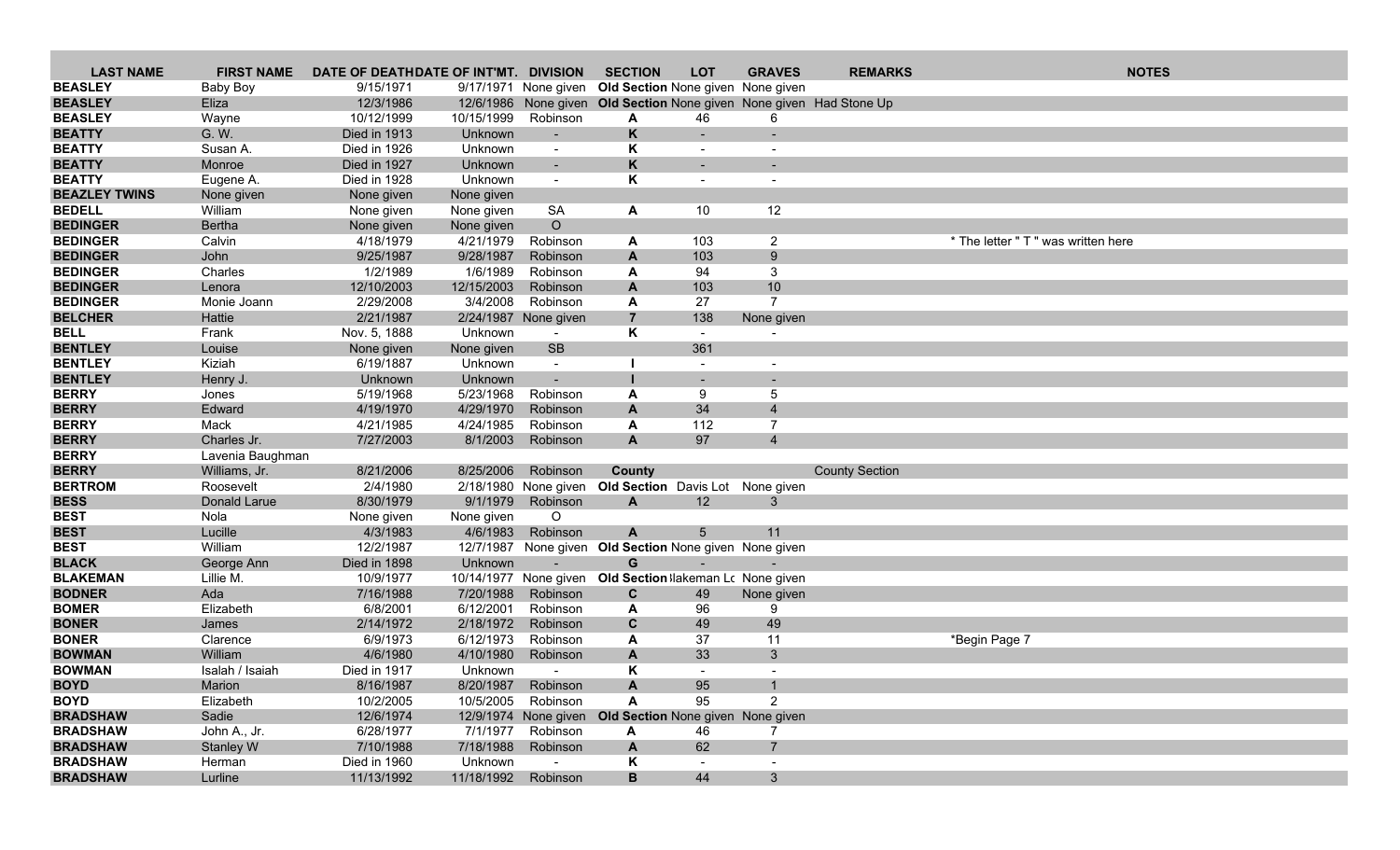| <b>LAST NAME</b>             | <b>FIRST NAME</b>     | DATE OF DEATHDATE OF INT'MT. |                         | <b>DIVISION</b>      | <b>SECTION</b>                                         | <b>LOT</b>   | <b>GRAVES</b>  | <b>REMARKS</b>                           | <b>NOTES</b>                                                   |
|------------------------------|-----------------------|------------------------------|-------------------------|----------------------|--------------------------------------------------------|--------------|----------------|------------------------------------------|----------------------------------------------------------------|
| <b>BRADSHAW</b>              | Mildred               | 1/28/1998                    | 2/2/1998                | Robinson             | 4                                                      | 46           | 8              |                                          |                                                                |
| <b>BRADSHAW</b>              | <b>Charles Etta</b>   | 9/25/2001                    | 8/21/2001               | Robinson             | A                                                      | Old Section  | Single Lot     |                                          | ** Entry shown as strikethrough, possibly a mistake            |
| <b>BRADSHAW</b>              | <b>Charles Etta</b>   | 9/24/2001                    | 9/28/2001               | Robinson             | A                                                      | Old Section  |                | Single Lot Buried beside? (Not readable) |                                                                |
| <b>BRADSHAW</b>              | Cookie                | 7/17/2002                    | 7/20/2002               | Robinson             | A                                                      | 46           | 9              |                                          |                                                                |
| <b>BRAND</b>                 | <b>William Owsley</b> | 12/14/1983                   | 12/19/1983              | Robinson             | A                                                      | 22           | 4              |                                          |                                                                |
| <b>BRAND</b>                 | George                | 2/13/2004                    | 2/18/2004               | Robinson             | A                                                      | 74           |                |                                          |                                                                |
| <b>BRANT (*OR BRANDT)</b>    | John S.               | 10/16/1969                   | 10/20/1969              | Robinson             | C                                                      | 31           | 31             |                                          |                                                                |
| <b>BRIDGEWATER</b>           | Rainey                | 1/5/1971                     |                         | 1/8/1971 None given  | Old Section None given None given                      |              |                |                                          |                                                                |
| <b>BRIDGEWATER</b>           | John                  | Died in 1933                 | Unknown                 |                      | G                                                      |              |                |                                          |                                                                |
| <b>BRIGHT</b>                | Sarah                 | 1/7/1971                     | 1/11/1971               | Robinson             | C.                                                     | 40           | 40             |                                          |                                                                |
| <b>BRIGHT</b>                | William               | None given                   | None given              | O                    |                                                        |              |                |                                          |                                                                |
| <b>BRIGHT</b>                | Anna Mae              | None given                   | None given              | $\circ$              |                                                        |              |                |                                          |                                                                |
| <b>BRIGHT</b>                | Jason                 | 10/23/1974                   | 10/25/1974              | Robinson             | A                                                      | 24           | $\overline{2}$ |                                          |                                                                |
| <b>BRIGHT</b>                | Georgia M.            | 1/27/1985                    | 1/31/1985               |                      | Old Section Bright Lot None given                      |              |                |                                          |                                                                |
| <b>BRIGHT</b>                | Hays                  | 2/1086                       |                         | 2/14/1986 None given | <b>Old Section ow Perkins</b> None given               |              |                |                                          |                                                                |
| <b>BRIGHT</b>                | James                 | $12 - 85$                    |                         |                      | 2/28/1986 None given Old Section Bright Lot None given |              |                |                                          |                                                                |
| <b>BRIGHT</b>                | <b>Robert Earl</b>    | 7/17/1986                    |                         |                      | 7/23/1986 None given Old Section Bright Lot None given |              |                |                                          |                                                                |
| <b>BRIGHT</b>                | Wesley                | 8/9/1989                     |                         |                      | 8/14/1989 None given Old Section None given None given |              |                |                                          |                                                                |
| <b>BRIGHT</b>                | <b>Betty</b>          | 11/1/1992                    | 11/6/1992               | Robinson             | A                                                      | 112          | 4              |                                          |                                                                |
| <b>BRIGHT</b>                | Elizabeth             | 5/21/1998                    | 5/26/1998               | Robinson             | $\mathbf{A}$                                           | 24           | $\overline{7}$ |                                          |                                                                |
| <b>BRIGHT</b>                | Louise                | 10/17/1998                   | 10/20/1998              | Robinson             | A                                                      | 24           | 8              |                                          |                                                                |
| <b>BRISCO</b>                | Mary Myorine          | 5/8/2007                     | 5/14/2007               |                      | <b>Old Section</b>                                     |              |                |                                          | Laid to rest by husband in Old Section. Records burned in fire |
| <b>BRISCOE</b>               | Herman                | None given                   | None given              | <b>SB</b>            |                                                        | 361          | 8              |                                          |                                                                |
| <b>BROOKS</b>                | Lucinda (Wife of SA   | Nov. 16, 1894                | Unknown                 | $\sim$               |                                                        |              |                |                                          |                                                                |
| <b>BROOKS</b>                | Alee (Daugh, of Luc   | Nov. 3, 1914                 | Unknown                 | $\blacksquare$       |                                                        |              |                |                                          |                                                                |
| <b>BROWN</b>                 | Wanda Ann             | 3/8/1968                     | 3/9/1968                | Robinson             | A                                                      | 17           | 3              |                                          |                                                                |
| <b>BROWN</b>                 | William               | None given                   | None given              |                      |                                                        |              |                |                                          |                                                                |
| <b>BROWN</b>                 | Pete                  | 9/25/1971                    |                         |                      | 9/27/1971 None given Old Section None given None given |              |                |                                          |                                                                |
| <b>BROWN</b>                 | Ruth                  | 11/5/1980                    |                         | 11/8/1980 None given | Old Section Brown Lot None given                       |              |                |                                          |                                                                |
| <b>BROWN</b><br><b>BROWN</b> | Ruby<br>Mattie        | 3/30/1981<br>1/10/1984       | None given<br>1/13/1984 | Robinson<br>Robinson | A                                                      | 82<br>83     | 8<br>10        |                                          |                                                                |
| <b>BROWN</b>                 |                       | 3/11/1984                    | 3/14/1984               | Robinson             | A<br>A                                                 | 83           | $9^{\circ}$    |                                          |                                                                |
| <b>BROWN</b>                 | Clynda<br>Lucy V.     | 5/22/1991                    | 5/31/1991               | Robinson             | $\mathbf{A}$                                           | 96           | 6              |                                          |                                                                |
| <b>BROWN</b>                 | Cora Ball             | 6/6/1992                     | 6/9/1992                | None given           | <b>Old Section</b>                                     | $\mathsf{A}$ | $\overline{4}$ |                                          |                                                                |
| <b>BROWN</b>                 | Jenifer Marie         | 10/23/1994                   | 10/31/1994              | Robinson             | A                                                      | 48           | 5              |                                          |                                                                |
| <b>BROWN</b>                 | Patsy M.              | 7/25/1997                    | 7/28/1997               | Robinson             | A                                                      | 92           | 6              |                                          | ** Begin Page 33                                               |
| <b>BROWN</b>                 | <b>Mattie Bell</b>    | 5/2/2000                     | 5/5/2000                | Robinson             | A                                                      | 17           | 3              |                                          |                                                                |
| <b>BROWN</b>                 | Michael               | 2/10/2004                    | 2/13/2004               | Robinson             | A                                                      | 105          | 9              |                                          |                                                                |
| <b>BROWN</b>                 | John Jr.              |                              | 8/20/2007               |                      |                                                        |              |                |                                          |                                                                |
| <b>BROWN</b>                 | Ernest                | 1/13/2008                    | 1/17/2008               |                      | County                                                 | 13           | 13             | <b>County Section</b>                    |                                                                |
| <b>BROWN</b>                 | Cleona                | 4/19/2009                    | 4/23/2009               | Robinson             | A                                                      | 112          | 3              |                                          |                                                                |
| <b>BROWNING</b>              | Jonathan              | 9/24/1970                    |                         |                      | 9/27/1970 None given None given None given None given  |              |                |                                          |                                                                |
| <b>BROWNING</b>              | Lloyd Jr.             | 5/29/1996                    | 7/1/1996                | Robinson             | A                                                      | 43           | 2              | Harrodsburg, KY 40330 734-4458           |                                                                |
| <b>BRYANT</b>                | Lottie                | None given                   | None given              | $\circ$              |                                                        |              |                |                                          |                                                                |
| <b>BUCKNER</b>               | Betty M.              | 4/26/1974                    | 4/28/1974               | Robinson             | A                                                      | 6            | 6              |                                          |                                                                |
| <b>BUCKNER</b>               | Lucille               | 12/4/1987                    |                         |                      | 12/9/1987 None given None given Ford Lot None given    |              |                |                                          |                                                                |
|                              |                       |                              |                         |                      |                                                        |              |                |                                          |                                                                |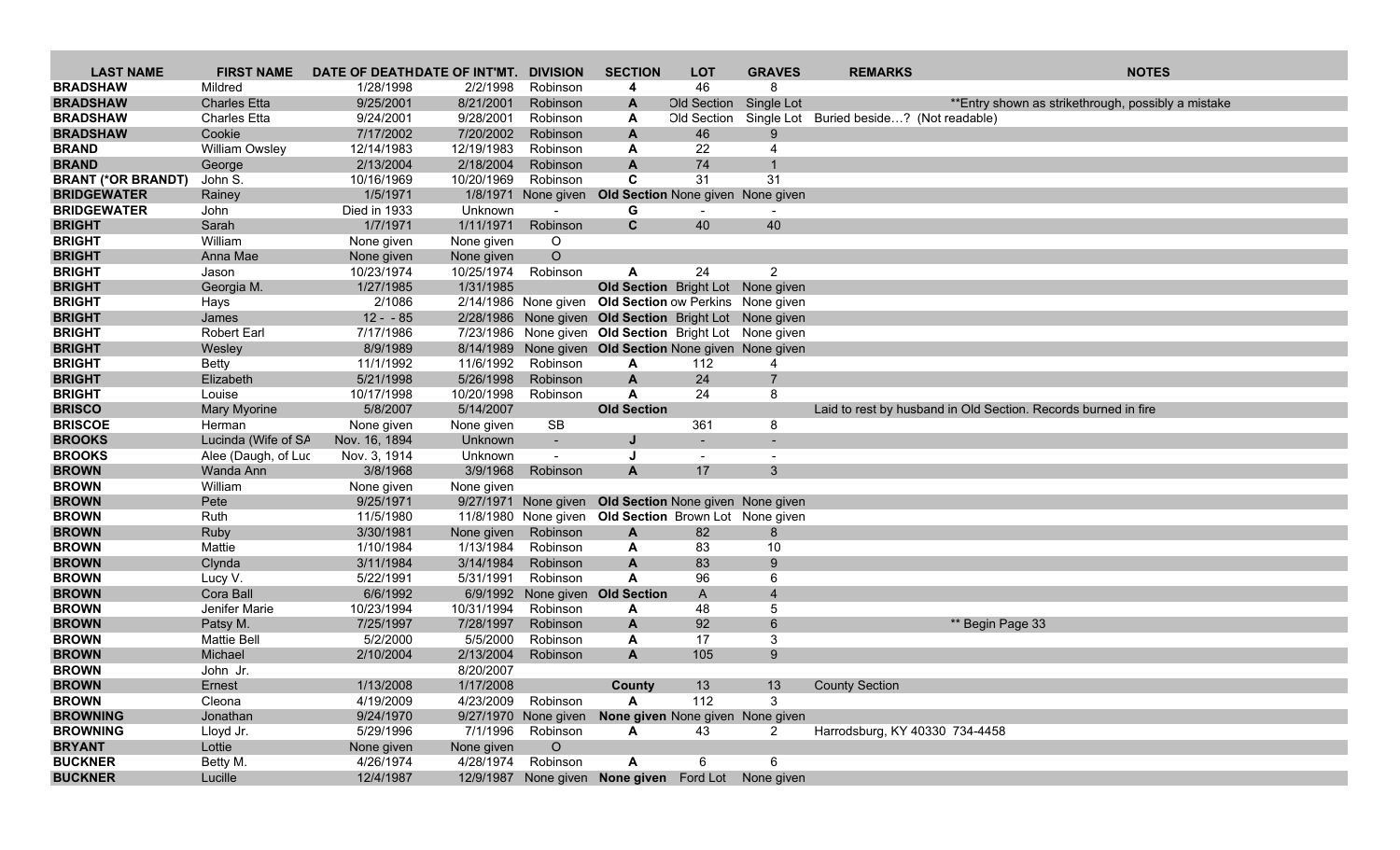| <b>LAST NAME</b>                   | <b>FIRST NAME</b>      | DATE OF DEATHDATE OF INT'MT. |                       | <b>DIVISION</b>                  | <b>SECTION</b>                                           | <b>LOT</b>               | <b>GRAVES</b>  |       | <b>REMARKS</b> | <b>NOTES</b>                        |
|------------------------------------|------------------------|------------------------------|-----------------------|----------------------------------|----------------------------------------------------------|--------------------------|----------------|-------|----------------|-------------------------------------|
| <b>BUCKNER</b>                     | Rev. J. L.             | 6/21/2002                    | 6/29/2002             | Robinson                         | A                                                        | 6                        | 5              | Mont. |                |                                     |
| <b>BUFFORD</b>                     | John Henry             | 7/18/1974                    | 7/21/1974             | Robinson                         | A                                                        | 45                       |                |       |                |                                     |
| <b>BUFFORD</b>                     | Melinda                |                              | 3/21/2009             | Robinson                         | A                                                        | 60                       | 8              |       |                |                                     |
| <b>BULOVOCK</b>                    | Ann                    | 5/8/1999                     | 5/14/1999             | Robinson                         | A                                                        | 110                      | 8              |       |                |                                     |
| <b>BULOVOCK</b>                    | James                  | 12/20/1999                   | 12/23/1999            | Robinson                         | A                                                        | 110                      | 9              |       |                |                                     |
| <b>BURDETTE</b>                    | Raymond                | 3/4/1971                     | 3/7/1971              | Robinson                         | $\mathbf{C}$                                             | 41                       | 41             |       |                |                                     |
| <b>BURDETTE</b>                    | Thomas                 | 8/29/1973                    | 8/31/1973             | Robinson                         | C                                                        | None given               | 59             |       |                |                                     |
| <b>BURDETTE</b>                    | Julia                  | 7/27/1977                    | 7/30/1977             | Robinson                         | $\mathbf{C}$                                             |                          | 8              |       |                |                                     |
| <b>BURDETTE</b>                    | Keenie                 | 4/11/1981                    |                       | None given None given            | Old Section Burdette Lot None given                      |                          |                |       |                |                                     |
| <b>BURDETTE</b>                    | McElroy                | 5/27/1982                    |                       |                                  | 5/29/1982 None given Old Section Burdette Lot None given |                          |                |       |                |                                     |
| <b>BURDETTE</b>                    | Virginia               | 8/3/1982                     | 8/6/1982              | Robinson                         | A                                                        | 85                       | 5              |       |                |                                     |
| <b>BURDETTE</b>                    | Amelia E.              | 3/30/1889                    | Unknown               |                                  |                                                          |                          |                |       |                | ** Begin Page 21                    |
| <b>BURDETTE</b><br><b>BURGESS</b>  | Leona<br>John          | 3/7/2000<br>3/30/1968        | 3/10/2000<br>4/6/1968 | Robinson<br>Robinson             | A<br>A                                                   | 56<br>17                 | 11<br>11       |       |                |                                     |
| <b>BURGESS</b>                     | Larry                  | 7/18/1985                    | 7/20/1985             | Robinson                         | A                                                        | 56                       | $\overline{7}$ |       |                |                                     |
| <b>BURNETT</b>                     | Katy                   | None given                   | None given            | $\circ$                          |                                                          |                          |                |       |                |                                     |
| <b>BURRIS</b>                      | Martha                 | Dec. 3, 1899                 | Unknown               | $\overline{\phantom{a}}$         |                                                          |                          |                |       |                |                                     |
| <b>BURTON</b>                      | Eugenia                | None given                   | None given            |                                  |                                                          |                          |                |       |                |                                     |
| <b>BURTON</b>                      | Sadie                  | 3/17/1979                    |                       |                                  | 3/21/1979 None given Old Section None given None given   |                          |                |       |                | * The letter " T " was written here |
| <b>BURTON</b>                      | David                  | 4/23/1984                    | 4/27/1984             | Robinson                         | A                                                        | 55                       | 12             |       |                |                                     |
| <b>BURTON</b>                      | <b>John</b>            | Unknown                      | Unknown               |                                  |                                                          |                          |                |       |                |                                     |
| <b>BURTON</b>                      | Edmond (CO E 114       | Unknown                      | Unknown               |                                  |                                                          |                          |                |       |                |                                     |
| <b>BUTTRAM</b>                     | Electric               | 10/3/1982                    | 10/6/1982             | Robinson                         | A                                                        | 83                       |                |       |                |                                     |
| <b>BUXTON</b>                      | Luther                 | 7/26/1986                    | 7/30/1986             | Robinson                         | $\mathbf{A}$                                             | 55                       | 40             |       |                |                                     |
| <b>CALDWELL</b>                    | Mary                   | 10/18/1969                   | 10/22/1969            | Old Sec.                         | None given None given None given                         |                          |                |       |                |                                     |
| <b>CALDWELL</b>                    | Roberta                | 11/17/1969                   | 11/20/1969            | Robinson                         | $\mathbf{A}$                                             | 19                       | 9              |       |                |                                     |
| <b>CALDWELL</b>                    | <b>Clifford Luther</b> | 2/12/1976                    | 2/16/1976             | Robinson                         | A                                                        | 6                        |                |       |                |                                     |
| <b>CALDWELL</b>                    | <b>Bessie</b>          | 2/5/1979                     |                       | 2/10/1979 None given             | Old Section None given None given                        |                          |                |       |                |                                     |
| <b>CALDWELL</b>                    | Charles                | 4/28/1979                    | 4/30/1979             | Robinson                         | A                                                        | 103                      |                |       |                | * The letter " T " was written here |
| <b>CALDWELL</b>                    | Addie                  | 4/13/1980                    |                       |                                  | 4/17/1980 None given Old Section Caldwell Lol None given |                          |                |       |                |                                     |
| <b>CALDWELL</b><br><b>CALDWELL</b> | Addie                  | 9/8/1980                     | 9/13/1980             | Robinson                         | A                                                        | 6                        | 2              |       |                |                                     |
| <b>CALDWELL</b>                    | William R<br>Catherine | 5/16/1985<br>8/3/1987        | 8/6/1987              | 5/20/1985 None given<br>Robinson | Old Section Caldwell Lot None given<br>A                 | 106                      | 12             |       |                |                                     |
| <b>CALDWELL</b>                    | Thomas                 | 10/19/1990                   | 10/23/1990            | Robinson                         | A                                                        | 25                       | 11             |       |                |                                     |
| <b>CALDWELL</b>                    | Harrison 1st Sgt.      | Unknown                      | Unknown               |                                  |                                                          |                          |                |       |                |                                     |
| <b>CALDWELL</b>                    | John R.                | Died in Jan. 1904            | Unknown               |                                  | G                                                        |                          |                |       |                |                                     |
| <b>CALDWELL</b>                    | Margaret M.            | 9/30/1994                    | 10/3/1994             | Robinson                         | <b>Old Section None given</b>                            |                          | $\overline{2}$ |       |                |                                     |
| <b>CALDWELL</b>                    | <b>Maxine Strane</b>   | 4/25/2007                    | 4/30/2007             | Robinson                         | R                                                        | 101                      | 9              |       |                |                                     |
| <b>CALHOUN</b>                     | Jeff                   | 12/7/2003                    | 12/11/2003            | Robinson                         | A                                                        | 110                      | 4              |       |                |                                     |
| <b>CAMPBELL</b>                    | John C.                | Unknown                      | Unknown               | $\blacksquare$                   |                                                          | $\sim$                   |                |       |                |                                     |
| <b>CAMPBELL</b>                    | Sophy                  | Died in 1908                 | Unknown               |                                  |                                                          | $\overline{\phantom{a}}$ |                |       |                |                                     |
| <b>CAMPER</b>                      | Emma                   | None given                   | None given            |                                  |                                                          |                          |                |       |                |                                     |
| <b>CAMPER</b>                      | Leslie                 | 2/30/73                      | 3/2/1973              | Robinson                         | A                                                        | 36                       | 10             |       |                |                                     |
| <b>CAMPER</b>                      | Lizzie (Wife of L.D.   | 3-31-1882                    | Unknown               | $\overline{\phantom{a}}$         |                                                          |                          | $\sim$         |       |                |                                     |
| <b>CARFRENHAVER *(OR CRaymond</b>  |                        | Aug. 14, 1981                | Unknown               |                                  | Κ                                                        |                          |                |       |                |                                     |
| <b>CARFRENHAVER *(OR CJohn N.</b>  |                        | Died in 1933                 | Unknown               | $\blacksquare$                   | K                                                        | $\sim$                   |                |       |                |                                     |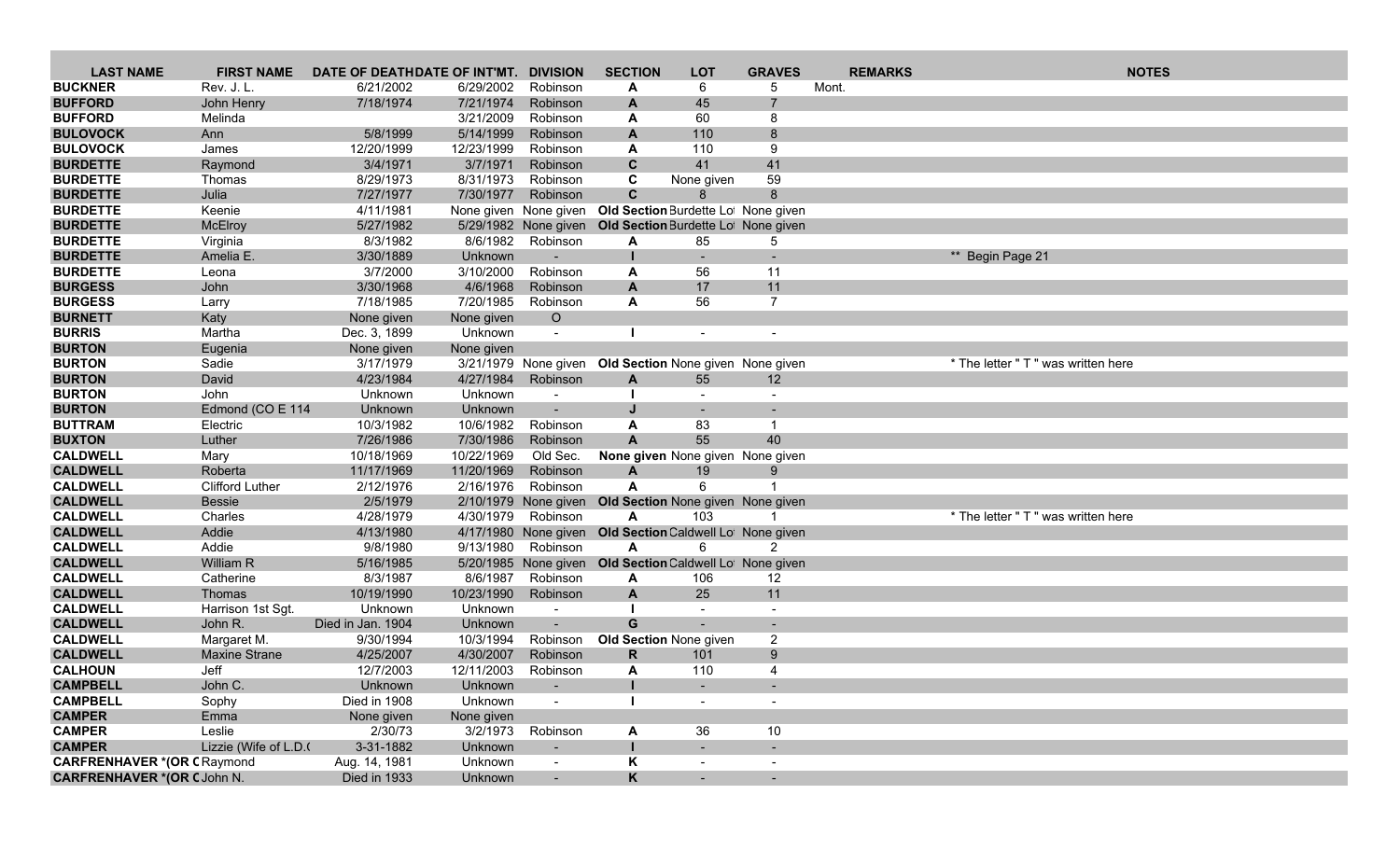| <b>LAST NAME</b>                 | <b>FIRST NAME</b>  | DATE OF DEATHDATE OF INT'MT. DIVISION |                     |                          | <b>SECTION</b>                               | <b>LOT</b>                                                 | <b>GRAVES</b>            | <b>REMARKS</b> | <b>NOTES</b>                                                             |
|----------------------------------|--------------------|---------------------------------------|---------------------|--------------------------|----------------------------------------------|------------------------------------------------------------|--------------------------|----------------|--------------------------------------------------------------------------|
| <b>CARFRENHAVER *(OR CVinney</b> |                    | Died in 1958                          | Unknown             | $\sim$                   | Κ                                            | $\sim$                                                     |                          |                |                                                                          |
| <b>CARPENTER</b>                 | Jordan             | 1/29/1972                             | 2/3/1972            | Robinson                 | C                                            | 48                                                         | 48                       |                |                                                                          |
| <b>CARPENTER</b>                 | George C.          | 5/1/1974                              | 5/6/1974            | Robinson                 | А                                            | 47                                                         | 4                        |                |                                                                          |
| <b>CARPENTER</b>                 | <b>Nan</b>         | 9/19/1980                             | 9/22/1980           | Robinson                 | A                                            | 47                                                         | 5                        |                |                                                                          |
| <b>CARPENTER</b>                 | Nellie             | 1/20/1981                             | None given          | Robinson                 | A                                            | 23                                                         | 12                       |                | ** Begin Page 13                                                         |
| <b>CARPENTER</b>                 | David (CO. E. 14 U | Died in 1922                          | Unknown             |                          |                                              |                                                            |                          |                |                                                                          |
| <b>CARPENTER</b>                 | James T.           | 3/11/2002                             | 3/13/2002           | Robinson                 | A                                            | 67                                                         |                          |                |                                                                          |
| <b>CARROLL</b>                   | Thomas (CO K 116   | Unknown                               | Unknown             |                          | G                                            |                                                            |                          |                |                                                                          |
| <b>CARTER</b>                    | Rev. P. A.         | 7/25/1977                             | 7/29/1977           | Robinson                 |                                              | 64                                                         | -1                       |                |                                                                          |
|                                  |                    |                                       |                     |                          | A                                            |                                                            |                          |                |                                                                          |
| <b>CARTER</b>                    | George T.          | Sept. 27, 1886                        | Unknown             | $\blacksquare$           |                                              |                                                            |                          |                |                                                                          |
| <b>CARTER</b>                    | Rev. Jacob         | 12-24-1896                            | Unknown             | $\sim$                   |                                              | $\sim$                                                     | $\overline{\phantom{a}}$ |                |                                                                          |
| <b>CASE</b>                      | Joyce G.           | 9/27/1982                             | 10/1/1982           | Robinson                 | A                                            | 86                                                         |                          | County         |                                                                          |
| <b>CASH</b>                      | Claud              | 3/10/1934                             | Unknown             | $\blacksquare$           |                                              | $\overline{\phantom{a}}$                                   | $\overline{\phantom{a}}$ |                |                                                                          |
| <b>CHEATHAM</b>                  | Brother E. S.      | Died in 1924                          | Unknown             | $\sim$                   |                                              | $\sim$                                                     |                          |                |                                                                          |
| <b>CHEATHAM</b>                  | Mary L.            | 12/19/1916                            | Unknown             | $\sim$                   | $\mathbf{I}$                                 | $\sim$                                                     | $\overline{\phantom{a}}$ |                |                                                                          |
| <b>CHEATHAM</b>                  | E. B., Sr.         | None given                            | None given          | $\sim$                   | None given                                   |                                                            |                          |                |                                                                          |
| <b>CHEATHAM</b>                  | Mattie Bell        | June. 8, 1904                         | Unknown             | $\blacksquare$           | G                                            | $\sim$                                                     | $\overline{\phantom{a}}$ |                |                                                                          |
| <b>CHENAULT</b>                  | Fannie             | 3/25/1968                             | 3/29/1968           | Robinson                 | A                                            | 10                                                         | 10                       |                |                                                                          |
| <b>CHENAULT</b>                  | Harvey Eugene      | 7/23/1974                             | 7/26/1974           | Robinson                 | A                                            | 37                                                         | 4                        | 1st Black      |                                                                          |
| <b>CHENAULT</b>                  | Anna               | 2/28/1980                             | 3/4/1980            | Robinson                 | $\mathsf{A}$                                 | 82                                                         | $\overline{2}$           |                |                                                                          |
| <b>CHENAULT</b>                  | Garlen             | 9/2/1980                              |                     |                          |                                              | 9/11/1980 None given Old Section Chenault Lo None given    |                          |                |                                                                          |
| <b>CHENAULT</b>                  | Minne E. Pope      | Died in 1954                          | Unknown             | $\overline{\phantom{a}}$ | Κ                                            | $\sim$                                                     |                          |                |                                                                          |
| <b>CHENAULT</b>                  | Ryan               | 8/5/2000                              | 8/9/2000            | Robinson                 | A                                            | 104                                                        | 3                        |                |                                                                          |
| <b>CHITTERSON</b>                | Charles            | None given                            | None given          | $\circ$                  |                                              |                                                            |                          |                |                                                                          |
| <b>CHITTERSON</b>                | Herb               | 10/1/1980                             |                     |                          |                                              | 10/4/1980 None given Old Section : hitterson Lo None given |                          |                |                                                                          |
| <b>CHITTERSON</b>                | Huber              | 11/13/1992                            |                     |                          | 11/19/1992 None given Old Section No Lot No. |                                                            | 6                        |                |                                                                          |
| <b>CHRISTIE</b>                  | Fannie G.          | 9/9/1993                              |                     | 9/13/1993 Old Section    | F.                                           | Cowan Lot                                                  | $\overline{2}$           |                |                                                                          |
| <b>CHRISTOPHER</b>               | Enoch (Sgt U.S.A.F | 5/26/1942                             | Unknown             | $\overline{\phantom{a}}$ | G                                            |                                                            |                          |                |                                                                          |
| <b>CHRISTOPHER</b>               | Susie              | 1/17/1947                             |                     |                          |                                              |                                                            |                          |                |                                                                          |
|                                  |                    |                                       | Unknown             | $\sim$                   | G                                            |                                                            |                          |                |                                                                          |
| <b>CHRISTOPHER</b>               | Mahalia            | Died in 1917                          | Unknown             | $\sim$                   | K                                            |                                                            |                          |                |                                                                          |
| <b>CHURCHILL</b>                 | William H.         | Dec. 14, 1915                         | Unknown             | $\blacksquare$           | Κ                                            | $\sim$                                                     | $\overline{\phantom{a}}$ |                |                                                                          |
| <b>CHURCHILL</b>                 | America            | Unknown                               | Unknown             | $\overline{\phantom{a}}$ | K                                            |                                                            |                          |                |                                                                          |
| <b>CHURCHILL</b>                 | Sarah              | Unknown                               | Unknown             | $\blacksquare$           | Κ                                            |                                                            |                          |                |                                                                          |
| <b>CHURCHILL</b>                 | Ella               | Unknown                               | Unknown             | $\overline{\phantom{a}}$ | K                                            |                                                            |                          |                |                                                                          |
| <b>CLARK</b>                     | Georgia            | None given                            | None given          | $\circ$                  |                                              |                                                            |                          |                |                                                                          |
| <b>CLARK</b>                     | Charles A.         | 3/26/1977                             | 3/29/1977           | Robinson                 | A                                            | 69                                                         |                          |                |                                                                          |
| <b>CLARK</b>                     | Mary               | 11/12/1980                            | 11/15/1980          | Robinson                 | A                                            | 82                                                         | 4                        |                |                                                                          |
| <b>CLARK</b>                     | Georgia            | Died in 1970                          | Unknown             |                          | G                                            |                                                            |                          |                |                                                                          |
| <b>CLARK</b>                     | Dorothy            | 8/28/2005                             | 8/31/2005           | Robinson                 | A                                            | 73                                                         | 6                        |                | ** Begin Page 37- only 16 entries on this page, remainder of page and Is |
| <b>CLAY</b>                      | Jesse H.           | 11/26/1973                            | 11/29/1973 Robinson |                          | Α                                            | 23                                                         |                          |                |                                                                          |
| <b>CLOUD</b>                     | Geroge, Jr.        | 3/20/1979                             | 3/23/1979           | Robinson                 | А                                            | 63                                                         | 5                        |                | * The letter " T " was written here                                      |
| <b>COATES</b>                    | Edmond             | 12/1/1973                             | None given Robinson |                          | A                                            | 23                                                         | 8                        |                |                                                                          |
| <b>COATES</b>                    | James Sr.          | 3/14/1984                             |                     | 3/17/1984 Robinson       | A                                            | 95                                                         | 4                        |                |                                                                          |
| <b>COATES</b>                    | David              | 12/25/1996                            | 12/30/1996 Robinson |                          | A                                            | 95                                                         | $\overline{7}$           |                |                                                                          |
| <b>COATS</b>                     | Mary Lena          | None given                            | None given          | $\circ$                  |                                              |                                                            |                          |                |                                                                          |
| <b>COFFEY</b>                    |                    |                                       |                     | 12/7/1970 Robinson       |                                              | 39                                                         | 39                       |                |                                                                          |
|                                  | George             | 12/3/1970                             |                     |                          | $\mathbf{C}$                                 |                                                            |                          |                |                                                                          |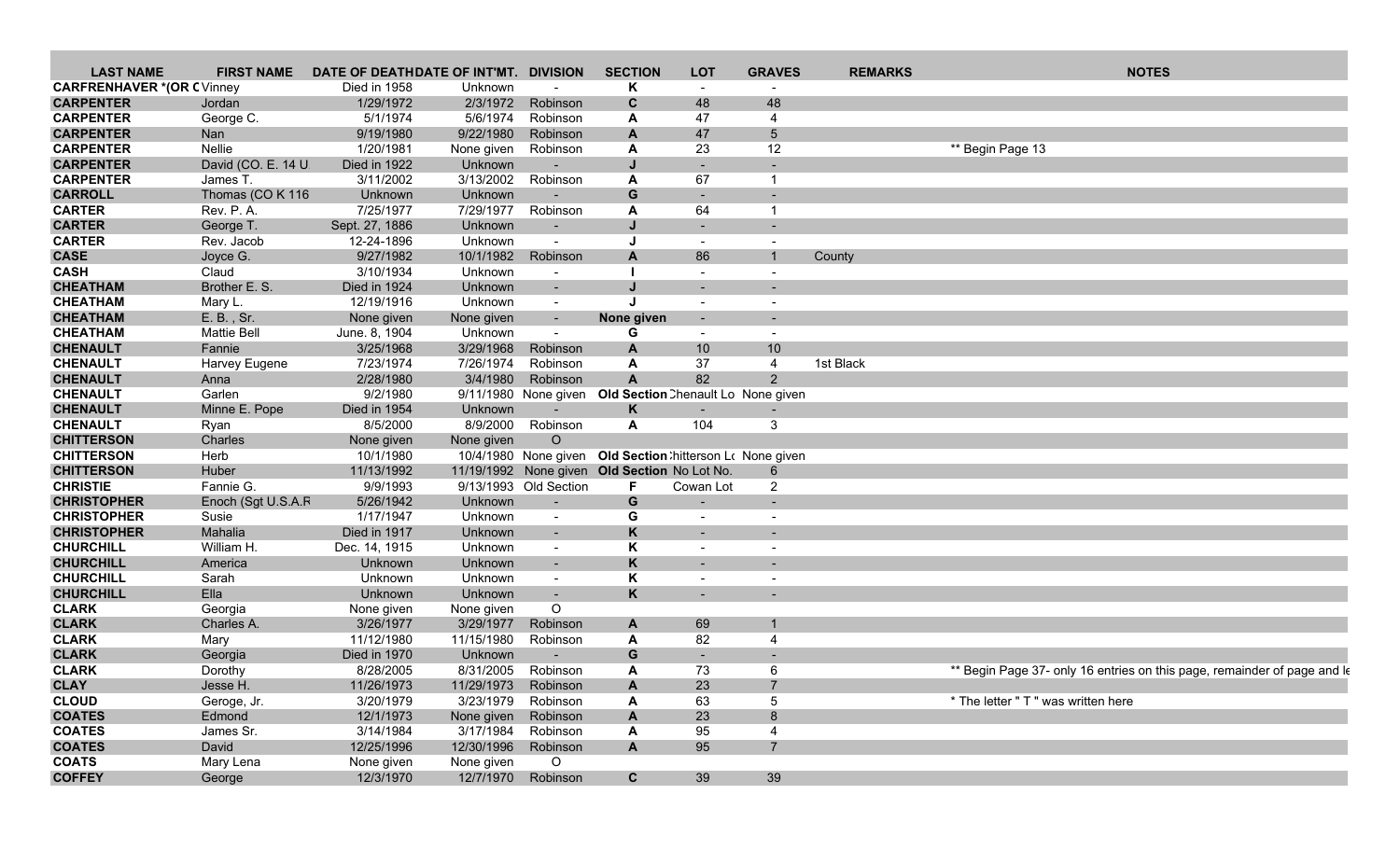| <b>LAST NAME</b>               | <b>FIRST NAME</b>    | DATE OF DEATHDATE OF INT'MT. DIVISION |            |                                                | <b>SECTION</b>                                          | <b>LOT</b>               | <b>GRAVES</b>        | <b>REMARKS</b>                 | <b>NOTES</b> |
|--------------------------------|----------------------|---------------------------------------|------------|------------------------------------------------|---------------------------------------------------------|--------------------------|----------------------|--------------------------------|--------------|
| <b>COFFEY</b>                  | Elizabeth            | 2/1/1973                              |            | 2/2/1973 None given                            | Old Section None given None given                       |                          |                      |                                |              |
| <b>COFFMAN</b>                 | Lelia Bell           | 8/8/1981                              | 8/12/1981  | Robinson                                       | A                                                       | 106                      | 2                    |                                |              |
| <b>COFFMAN</b>                 | James Robert         | 3/30/1996                             | 4/2/1996   | Robinson                                       | A                                                       | 106                      | -1                   |                                |              |
| <b>COFFMAN</b>                 | William D.           | 11/9/2002                             | 11/13/2002 | Robinson                                       | A                                                       | 106                      | 3                    | Lancaster                      |              |
| <b>COFFMAN</b>                 | Eliza Gray           | 3/28/2006                             | 4/3/2006   | Robinson                                       | A                                                       | $\overline{2}$           | $\overline{2}$       |                                |              |
| <b>COHEN</b>                   | Quentilla            | Unknown                               | Unknown    |                                                |                                                         |                          |                      |                                |              |
| <b>COHEN</b>                   | Marjorie             | 4/25/1994                             | 4/28/1994  | Robinson                                       | A                                                       | 109                      | 5                    |                                |              |
| <b>COHEN</b>                   | Cecil                | 9/5/1995                              | 9/9/1995   | Robinson                                       | $\overline{A}$                                          | 109                      | 6                    |                                |              |
| <b>COLEMAN</b>                 | Alberta              | 7/18/1983                             |            | 7/20/1983 None given                           | Old Section Woods Lot None given                        |                          |                      |                                |              |
| <b>COLEMAN</b>                 | <b>Beatrice</b>      | 8/20/1990                             | 8/24/1990  | Robinson                                       | A                                                       | 95                       | 12                   |                                |              |
| <b>COLLINS</b>                 | Betty Jo             | 12/20/1999                            | 12/23/1999 | Robinson                                       | A                                                       | 66                       | 8                    | 159 N. Broadway, Lex, Ky 40507 |              |
| <b>COMBS</b>                   | James F.             | Died in 1916                          | Unknown    | $\overline{\phantom{a}}$                       |                                                         |                          |                      |                                |              |
| <b>COMBS</b>                   | Amanda               | Unknown                               | Unknown    | $\blacksquare$                                 |                                                         |                          |                      |                                |              |
| <b>CONNER</b>                  | Stevia               | 4/12/1973                             | 4/16/1973  | Robinson                                       | $\mathbf{A}$                                            | 2                        |                      |                                |              |
| <b>CONOVER</b>                 | Effie                | 5/15/1977                             |            |                                                | 5/18/1977 None given Old Section Conover Lot None given |                          |                      |                                |              |
| <b>COOPE</b>                   | William              | 1/8/1992                              |            |                                                | 1/13/1992 None given Old Section No Lot No.             |                          |                      |                                |              |
| <b>COOPER</b>                  | Mary                 | 2/15/1976                             |            |                                                | 2/17/1976 None given Old Section None given None given  |                          |                      |                                |              |
| <b>COOPER</b><br><b>COOPER</b> | Nancy                | 12/5/1991<br>1/8/1992                 |            | 12/9/1991 Old Section<br>1/13/1992 Old Section | <b>Single</b>                                           | No Lot No.               | $\overline{2}$<br>11 |                                |              |
| <b>COOPER</b>                  | William<br>Joseph    | 3/23/1908                             | Unknown    |                                                | <b>Single</b><br>п.                                     | No Lot No.               |                      |                                |              |
| <b>COOPER</b>                  | Sallie (Wife of R.O. | Nov. 30, 1904                         | Unknown    | $\sim$<br>$\blacksquare$                       | Κ                                                       | $\overline{\phantom{a}}$ | $\sim$               |                                |              |
| <b>COOPER</b>                  | Mary E.              | Died in 1976                          | Unknown    | $\overline{\phantom{a}}$                       | K                                                       |                          |                      |                                |              |
| <b>COOPER</b>                  | Nancy                | 12/6/1991                             | 12/9/1991  |                                                | None given Old Section No Lot No.                       |                          | 3                    |                                |              |
| <b>COULTER</b>                 | Celia A.             | 6/16/1973                             | 6/20/1973  | Robinson                                       | $\mathbf c$                                             | None given               | 55                   |                                |              |
| <b>COULTER</b>                 | Edward               | 4/23/1977                             | 4/27/1977  | Robinson                                       | A                                                       | 101                      | 11                   |                                |              |
| <b>COULTER</b>                 | Permelia             | 8/17/1981                             | 8/19/1981  | Robinson                                       | A                                                       | 62                       | $\,6\,$              |                                |              |
| <b>COULTER</b>                 | Jones                | 8/12/1982                             | 8/17/1982  | Robinson                                       | A                                                       | 85                       | 6                    |                                |              |
| <b>COULTER</b>                 | James                | 1/2/1985                              | 1/7/1985   | Robinson                                       | $\mathbf{A}$                                            | 55                       | 10                   | County                         |              |
| <b>COULTER</b>                 | Willie               | None given                            | None given | Robinson                                       | A                                                       | 63                       |                      |                                |              |
| <b>COULTER</b>                 | William              | 8/4/1987                              | 8/7/1987   | Robinson                                       | A                                                       | 63                       |                      | Grave 1                        |              |
| <b>COULTER</b>                 | Mozell               | 9/17/1988                             | 9/20/1988  | Robinson                                       | A                                                       | 55                       | 9                    |                                |              |
| <b>COULTER</b>                 | Ed                   | 9/16/1992                             | 9/19/1992  | Robinson                                       | A                                                       | 66                       |                      |                                |              |
| <b>COULTER</b>                 | George E.            | 11/12/1993                            | 11/16/1993 | Robinson                                       | A                                                       | 63                       | $\overline{2}$       |                                |              |
| <b>COULTER</b>                 | Ralph                | 1/23/1996                             | 1/26/1996  | Robinson                                       | $\mathbf{A}$                                            | 96                       | 12                   |                                |              |
| <b>COULTER</b>                 | Eddie T.             | 3/14/1998                             | 3/19/1998  | Robinson                                       | A                                                       | 27                       | 6                    |                                |              |
| <b>COULTER</b>                 | Lucillie             | 5/23/1998                             | 5/27/1998  | Robinson                                       | A                                                       | 66                       | $\overline{7}$       |                                |              |
| <b>COULTER</b>                 | Willie               | 2/14/2000                             | 2/17/2000  | Robinson                                       | A                                                       | 63                       | $\overline{7}$       |                                |              |
| <b>COULTER</b>                 | Mozel                | 10/8/2001                             | 10/11/2001 | Robinson                                       | A                                                       | 96                       | 10                   |                                |              |
| <b>COULTER</b>                 | Susie                | 11/7/2004                             | 11/10/2004 | Robinson                                       | A                                                       | 73                       | 12                   |                                |              |
| <b>COULTER</b><br><b>COWAN</b> | D'Angelo             | 10/18/2005                            |            | 10/18/2005 Robinson                            | $\mathsf{A}$                                            | 75                       | 12                   |                                |              |
| <b>COWAN</b>                   | John<br>Hiram        | None given<br>10/21/1971              | None given | O                                              | 10/23/1971 None given Old Section None given None given |                          |                      |                                |              |
| <b>COWAN</b>                   | Rufus                | 4/17/1973                             |            |                                                | 4/20/1973 None given Old Section None given None given  |                          |                      |                                |              |
| <b>COWAN</b>                   | Louise Frances       | 1/12/1975                             |            |                                                | 1/16/1975 None given Old Section None given None given  |                          |                      |                                |              |
| <b>COWAN</b>                   | Birdie               | 12/26/1978                            |            |                                                | 12/30/1978 None given Old Section Cowan Lot None given  |                          |                      |                                |              |
| <b>COWAN</b>                   | John                 | 10/28/1980                            |            | 10/30/1980 Robinson                            | $\mathsf{A}$                                            | 3 <sup>2</sup>           | 3                    |                                |              |
|                                |                      |                                       |            |                                                |                                                         |                          |                      |                                |              |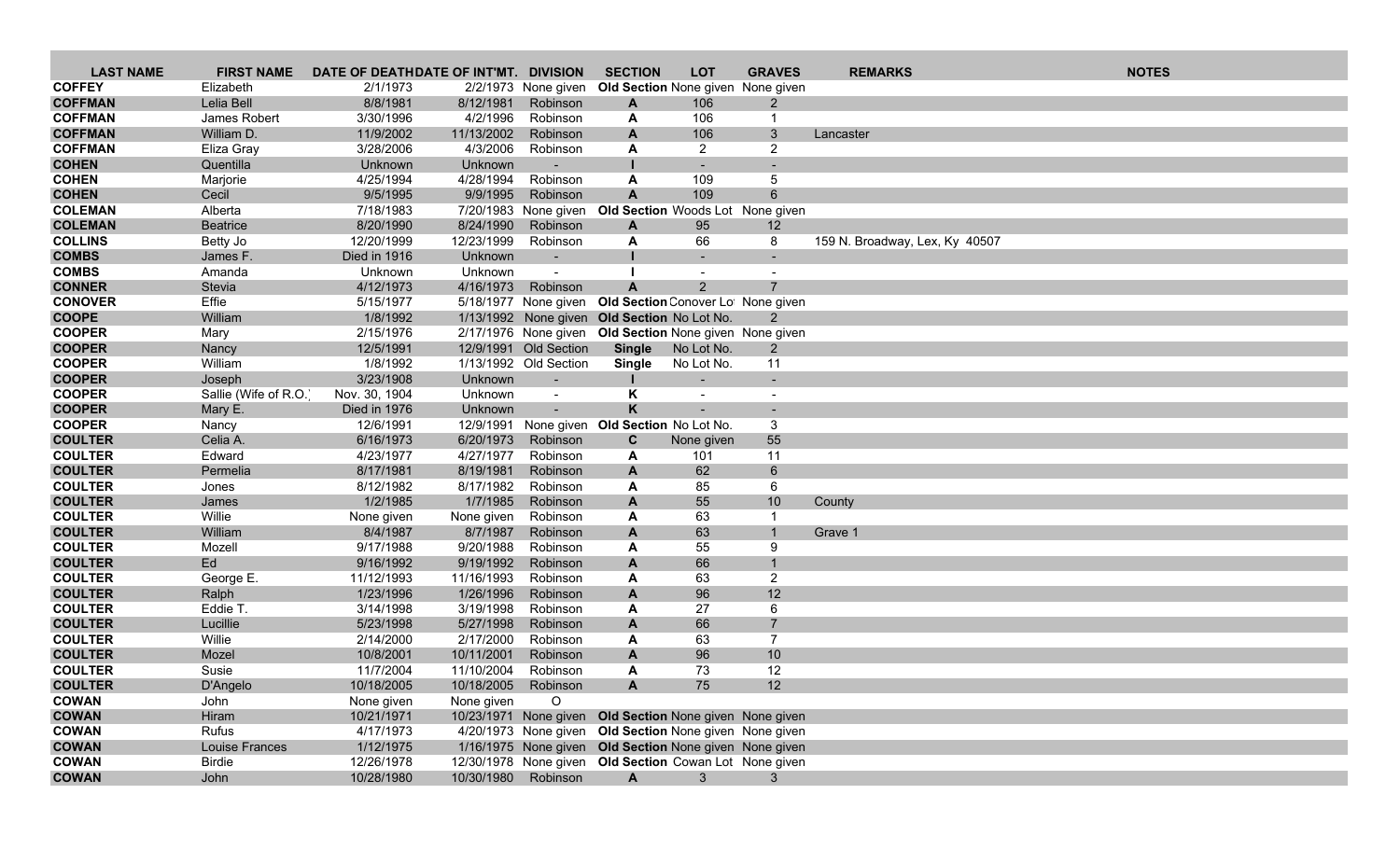| <b>LAST NAME</b>                   | <b>FIRST NAME</b>  | DATE OF DEATHDATE OF INT'MT. DIVISION |                    |                          | <b>SECTION</b>                                               | <b>LOT</b>                | <b>GRAVES</b>  | <b>REMARKS</b>                                        | <b>NOTES</b>                  |  |
|------------------------------------|--------------------|---------------------------------------|--------------------|--------------------------|--------------------------------------------------------------|---------------------------|----------------|-------------------------------------------------------|-------------------------------|--|
| <b>COWAN</b>                       | Evan               | 5/12/1903                             | Unknown            | $\overline{\phantom{a}}$ |                                                              |                           |                |                                                       |                               |  |
| <b>COWAN</b>                       | Mary E.            | Sept 15, 1888                         | Unknown            | $\overline{\phantom{a}}$ |                                                              |                           |                |                                                       |                               |  |
| <b>COWAN</b>                       | Wallace            | None given                            | None given         | $\sim$                   | $\overline{\phantom{a}}$                                     | $\overline{\phantom{a}}$  |                |                                                       |                               |  |
| <b>COWAN</b>                       | Emma               | Died in 1958                          | Unknown            | $\overline{\phantom{a}}$ | G                                                            |                           |                |                                                       |                               |  |
| <b>COWAN</b>                       | Harry              | 2/14/1909                             | None given         | $\blacksquare$           | J                                                            |                           |                |                                                       |                               |  |
| <b>COWAN</b>                       | Jane Green (Wife o | Died in 1887                          | Unknown            | $\sim$                   |                                                              |                           |                |                                                       |                               |  |
| <b>COWHERD</b>                     | *Lahn C.           | 10/31/1977                            | 11/3/1977          | Robinson                 | A                                                            | 102                       | 3              |                                                       | *First name difficult to read |  |
| <b>CRAIG</b>                       | Gabriel            | Unknown                               | Unknown            |                          |                                                              |                           |                |                                                       |                               |  |
| <b>CRAIG</b>                       | Alice              | 3/4/1919                              | Unknown            | $\overline{\phantom{a}}$ |                                                              | $\overline{\phantom{a}}$  |                |                                                       |                               |  |
| <b>CRAIG</b>                       | Lizzie A.          | 7-7-1881                              | Unknown            |                          |                                                              |                           |                |                                                       |                               |  |
| <b>CRAIG</b>                       | <b>Betty</b>       | 8-17-1894                             | Unknown            |                          |                                                              |                           |                |                                                       |                               |  |
| <b>CROWDER</b>                     | Rosie G.           | 3/26/1968                             | 3/28/1968          | Robinson                 | $\mathbf{A}$                                                 | 9                         | $\overline{4}$ |                                                       |                               |  |
| <b>CROWDER</b>                     | Mary               | None given                            | None given         | O                        |                                                              |                           |                |                                                       |                               |  |
| <b>CROWDERS</b><br><b>CROWDERS</b> | Edward             | None given                            | None given         | $\circ$                  |                                                              |                           |                |                                                       |                               |  |
| <b>CROWDESS (*CROWDEI Mary</b>     | Laura              | 4/21/1988<br>10/15/1975               |                    |                          | 4/26/1988 None given Old Section None given None given       |                           |                |                                                       |                               |  |
| <b>CRUTCHER</b>                    | Mary               | 2/21/1986                             | 2/27/1986          | Robinson                 | 10/20/1975 None given Old Section None given None given<br>A | 86                        | 10             |                                                       |                               |  |
| <b>CRUTCHER</b>                    | Joseph             | 12/7/1991                             | 12/13/1991         | Robinson                 | A                                                            | 86                        | 11             |                                                       |                               |  |
| <b>CUMMINGS</b>                    | Herschel           | 4/28/1977                             | 5/2/1977           | Robinson                 | C                                                            | 87                        | 87             |                                                       |                               |  |
| <b>CUMMINGS</b>                    | Rosie              | 6/17/1983                             | 6/20/1983          | Robinson                 | $\mathbf{A}$                                                 | 83                        | 8              |                                                       |                               |  |
| <b>CUNNINGHAM</b>                  | Sarah              | None given                            | None given         | $\circ$                  |                                                              |                           |                |                                                       |                               |  |
| <b>CUNNINGHAM</b>                  | Essie Mae          | 4/7/2006                              | 4/11/2006          | Robinson                 | A                                                            | 59                        | 6              |                                                       |                               |  |
| <b>CURRY</b>                       | Ollie F.           | 9/15/1973                             | 9/19/1973          | Robinson                 | C                                                            | 67                        | 67             |                                                       |                               |  |
| <b>CURRY</b>                       | James              | 5/7/1988                              |                    |                          | 5/10/1988 None given Old Section None given None given       |                           |                |                                                       |                               |  |
| <b>CUSTARD</b>                     | James              | 1/27/1903                             | Unknown            | $\sim$                   |                                                              |                           |                |                                                       |                               |  |
| <b>CUSTARD</b>                     | Marshall           | Nov. 19, 1899                         | Unknown            | $\blacksquare$           |                                                              |                           |                |                                                       |                               |  |
| <b>DALE</b>                        | Lola               | 11/28/1989                            |                    |                          | 12/2/1989 None given Old Section None given None given       |                           |                |                                                       |                               |  |
| <b>DAUGHERTY</b>                   | Shirley            | 1/12/2003                             | 1/15/2003          | Robinson                 | A                                                            | 29                        | 6              |                                                       |                               |  |
| <b>DAUGHTERY</b>                   | Anna Mae           | 5/25/1998                             | 5/27/1998          | Robinson                 | В                                                            | 441                       | 23             |                                                       |                               |  |
| <b>DAVIS</b>                       | <b>Bertie Lee</b>  | 12/15/1968                            | 12/17/1968         | Robinson                 | $\mathbf{C}$                                                 | 21                        | 21             |                                                       |                               |  |
| <b>DAVIS</b>                       | John               | 4/12/1969                             | 4/15/1969          | Robinson                 | A                                                            | 19                        | 6              |                                                       |                               |  |
| <b>DAVIS</b>                       | Queen              | 5/14/1972                             |                    | 5/17/1972 Old Section    | B                                                            | <b>Plot 561</b>           | 24             |                                                       |                               |  |
| <b>DAVIS</b>                       | Mary E.            | 9/16/1972                             |                    | 9/19/1972 None given     | Old Section None given None given                            |                           |                |                                                       |                               |  |
| <b>DAVIS</b>                       | Theodore           | 12/26/1978                            | 12/29/1978         | Robinson                 | $\mathbf{A}$                                                 | 3                         | $\overline{4}$ |                                                       |                               |  |
| <b>DAVIS</b>                       | Mrs. Bennie        | 12/2/1979                             | $12 - 79$          | Robinson                 | A                                                            | 9                         | 11             |                                                       |                               |  |
| <b>DAVIS</b>                       | Malcolm            | 1/13/1807                             | Unknown            |                          |                                                              |                           |                |                                                       |                               |  |
| <b>DAVIS</b><br><b>DAVIS</b>       | Lucian             | Died in 1943<br>Died in 1935          | Unknown<br>Unknown | $\sim$                   |                                                              | $\blacksquare$            |                |                                                       |                               |  |
| <b>DAVIS</b>                       | Stanley<br>Lucy V. | Unknown                               | Unknown            | $\overline{\phantom{a}}$ | G                                                            |                           |                |                                                       |                               |  |
| <b>DAVIS</b>                       | Joseph             | Unknown                               | Unknown            | <b>Contract Contract</b> | G                                                            | and the second control of |                |                                                       |                               |  |
| <b>DAVIS</b>                       | John C.            | 9/29/1993                             |                    | 10/4/1993 Robinson       | A                                                            | Old Sect.                 | 3              |                                                       |                               |  |
| <b>DAVIS</b>                       | William (Bunny)    | 10/16/2001                            |                    |                          | 10/20/2001 None given <b>of Hilldale</b> None given Gr 13    |                           |                |                                                       |                               |  |
| <b>DAVIS</b>                       | Minnie             | 6/3/2004                              |                    | 6/7/2004 Robinson        | $\mathsf{A}$                                                 |                           |                | n of Hilldale None given Beside John Davis Gr. 4 Gr 5 |                               |  |
| <b>DAWSON</b>                      | Maria (Baby)       | 10/9/1972                             | 10/10/1972         | Baby lot                 | None given None given None given                             |                           |                |                                                       |                               |  |
| <b>DAWSON</b>                      | Emphraim (Cap)     | 6/7/1980                              | 6/17/1980          | Robinson                 | A                                                            | 63                        | $\overline{4}$ |                                                       |                               |  |
| <b>DAWSON</b>                      | Jane               | 7/30/1996                             | 8/2/1996           |                          | Robinson Old Section No Lot No. No Gr. No.                   |                           |                |                                                       |                               |  |
|                                    |                    |                                       |                    |                          |                                                              |                           |                |                                                       |                               |  |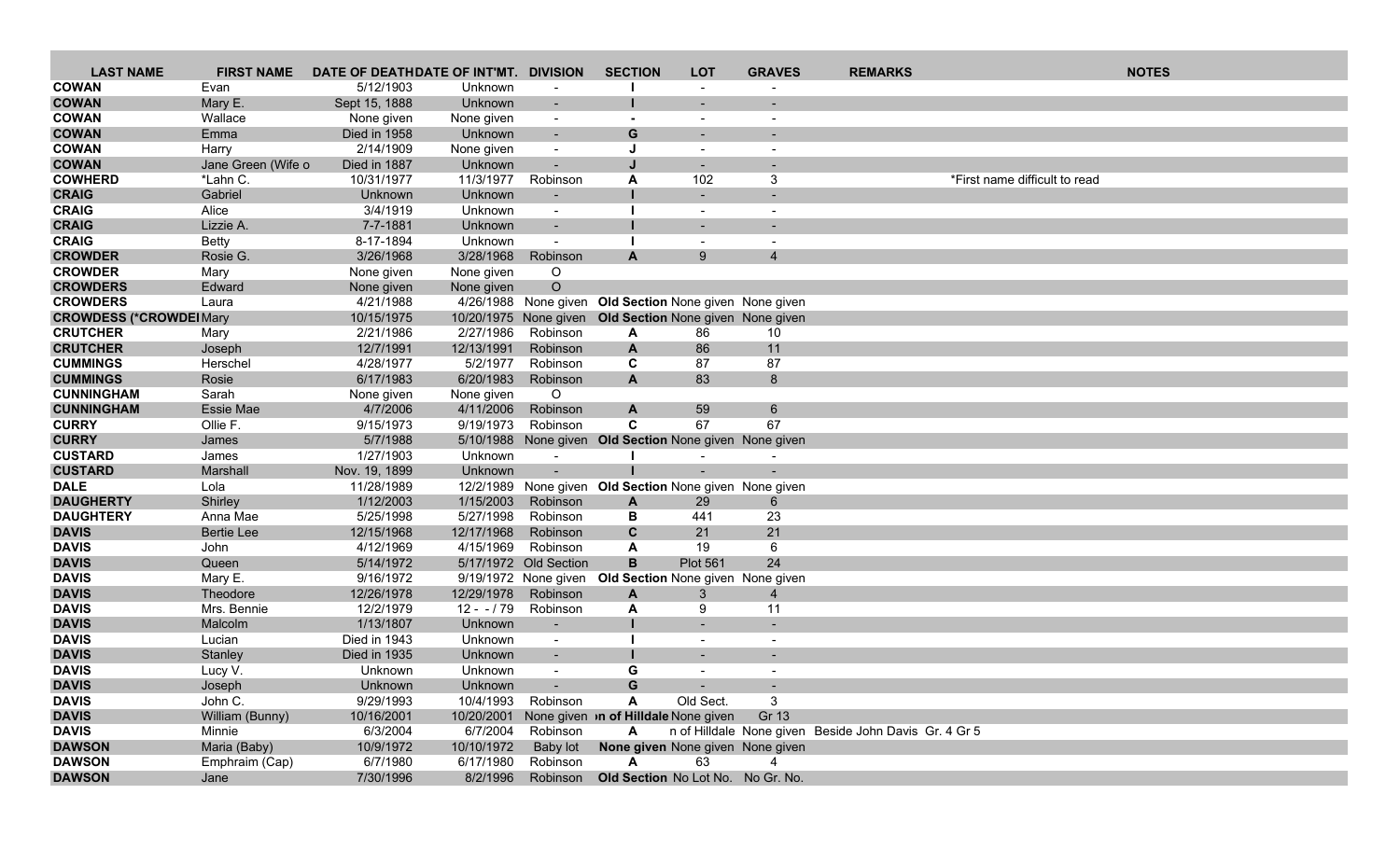| <b>LAST NAME</b>  | <b>FIRST NAME</b>    | DATE OF DEATHDATE OF INT'MT. |            | <b>DIVISION</b>          | <b>SECTION</b>                                           | <b>LOT</b>               | <b>GRAVES</b>  | <b>REMARKS</b>                      | <b>NOTES</b>                                |
|-------------------|----------------------|------------------------------|------------|--------------------------|----------------------------------------------------------|--------------------------|----------------|-------------------------------------|---------------------------------------------|
| <b>DAWSON</b>     | Jayden Michael       | 7/22/2004                    | 7/26/2004  | Robinson                 | A                                                        | 102                      | 2              | At the ft. of Lucille Ford          |                                             |
| <b>DAWSON</b>     | Charles              | 1/17/2005                    | 1/20/2005  | Robinson                 | $\mathbf{A}$                                             | 61                       | 6              |                                     |                                             |
| <b>DEAN</b>       | Nancy                | 11/12/1984                   |            | 11/14/1984 None given    | Old Section Crawford Lo None given                       |                          |                |                                     |                                             |
| <b>DEAN</b>       | <b>Sharon Denise</b> | 2/3/1996                     | 2/6/1996   | Robinson                 | C                                                        | 85                       | 85             | County burial                       |                                             |
| <b>DEATHERAGE</b> | Laura                | 12/16/1970                   | 12/20/1970 | Robinson                 | A                                                        | 12                       | $\overline{4}$ |                                     |                                             |
| <b>DEBAUN</b>     | Lucille              | None given                   | None given | $\circ$                  |                                                          |                          |                |                                     |                                             |
| <b>DENNIE</b>     | Louisa               | Died Sept. 2                 | Unknown    | $\blacksquare$           |                                                          |                          |                |                                     |                                             |
| <b>DENNY</b>      | Clayton              | 8-12-1823                    | Unknown    | $\blacksquare$           |                                                          |                          |                |                                     |                                             |
| <b>DENNY</b>      | Infant Boy           | 10/10/1984                   | 10/12/1984 | Robinson                 | C                                                        | -1                       | 46             | Buried at foot of Robert Fitzgerald |                                             |
| <b>DINWIDDIE</b>  | Mary A.              | 1-26-1887                    | Unknown    |                          | K                                                        | $\overline{\phantom{a}}$ |                |                                     |                                             |
| <b>DIVINE</b>     | Minnie               | 2/22/2006                    | 2/27/2006  | Robinson                 | A                                                        | 54                       | $\overline{7}$ |                                     |                                             |
| <b>DONEGHY</b>    | Lillian              | 9/4/1967                     | 9/7/1967   | Robinson                 | A                                                        | 16                       | $\overline{2}$ |                                     |                                             |
| <b>DONEGHY</b>    | James M.             | 12/18/1968                   | 12/27/1968 | Robinson                 | A                                                        | 15                       | $\overline{7}$ |                                     |                                             |
| <b>DONEGHY</b>    | Jesse C.             | 3/13/1973                    | 3/14/1973  | Robinson                 | $\mathsf{A}$                                             | 16                       | $\overline{2}$ |                                     |                                             |
| <b>DONEGHY</b>    | Atward               | 9/28/1981                    | 10/1/1981  | Robinson                 | A                                                        | 82                       | 9              |                                     |                                             |
| <b>DONEGHY</b>    | Pearl                | 7/23/1983                    | 7/25/1983  | Robinson                 | $\overline{A}$                                           | 82                       | 10             |                                     |                                             |
| <b>DONEGHY</b>    | Mary                 | 7/15/1984                    |            | 7/21/1984 None given     | Old Section None given None given                        |                          |                |                                     | ** Begin Page 15                            |
| <b>DONEGHY</b>    | Georgia              | 10/22/1991                   | 10/28/1991 | Robinson                 | $\mathsf{A}$                                             | 11                       | 5              |                                     |                                             |
| <b>DONEGHY</b>    | Annie                | 8-4-1898                     | Unknown    | $\sim$                   |                                                          | $\blacksquare$           |                |                                     |                                             |
| <b>DONEGHY</b>    | John                 | 1/3/1920                     | Unknown    | $\overline{\phantom{0}}$ | G                                                        |                          |                |                                     |                                             |
| <b>DONEGHY</b>    | Cornellia            | 6/15/1902                    | Unknown    | $\overline{\phantom{a}}$ | G                                                        |                          |                |                                     |                                             |
| <b>DONEGHY</b>    | Ernest (Pvt. KY 64   | Unknown                      | Unknown    | $\overline{\phantom{a}}$ |                                                          |                          |                |                                     |                                             |
| <b>DONEGHY</b>    | James Logan          | Sept. 9, 1939                | Unknown    | $\overline{\phantom{a}}$ | Κ                                                        |                          |                |                                     |                                             |
| <b>DONEGHY</b>    | Dudley               | Nov. 28, 1962                | Unknown    | $\blacksquare$           | K                                                        |                          |                |                                     |                                             |
| <b>DONEGHY</b>    | Fannie G.            | 7/17/1959                    | Unknown    | $\overline{\phantom{a}}$ | K                                                        | $\overline{\phantom{a}}$ |                |                                     |                                             |
| <b>DONEGHY</b>    | Daisy B.             | 3/27/1915                    | Unknown    |                          | K                                                        | $\sim$                   |                |                                     |                                             |
| <b>DONEGHY</b>    | Richard              | 3/30/2002                    | 4/3/1992   | Robinson                 | A                                                        | 38                       | $\overline{7}$ |                                     |                                             |
| <b>DONEGHY</b>    | Martha               | 11/8/1995                    | 11/11/1995 | Robinson                 | A                                                        | 15                       | 8              | Frankfort, Ky 40601                 |                                             |
| <b>DONEGHY</b>    | Deborah              | 12/28/2007                   | 12/31/2007 | Robinson                 | A                                                        | 23                       | 6              |                                     |                                             |
| <b>DORAM</b>      | James III            | 6/8/1975                     | 6/9/1975   | Robinson                 | $\overline{A}$                                           | 37                       | 9              |                                     |                                             |
| <b>DORAM</b>      | Alfonzo              | 9/26/1984                    |            |                          | 10/2/1984 None given Old Section ussell Smith None given |                          |                |                                     |                                             |
| <b>DORAM</b>      | Bobby T.             | Died in 1873                 | Unknown    | $\sim$                   |                                                          |                          |                |                                     |                                             |
| <b>DORAM</b>      | Dennie               | Oct. 18, 1869                | Unknown    | $\blacksquare$           |                                                          |                          |                |                                     |                                             |
| <b>DORAM</b>      | Diadamia             | Dec. 5, 1883                 | Unknown    | $\overline{\phantom{a}}$ |                                                          |                          |                |                                     |                                             |
| <b>DORAM</b>      | Thomas               | Sept. 5, 1912                | Unknown    | $\overline{\phantom{a}}$ |                                                          |                          |                |                                     |                                             |
| <b>DORAM</b>      | Susan C.             | *Died in Feb 25              | Unknown    |                          |                                                          |                          |                |                                     | *Uncertain if this "Feb 25th" or "Feb 1925" |
| <b>DORAM</b>      | Ann E                | 10/8/1992                    |            |                          | 10/14/1992 None given Old Section R. Smith Lu None given |                          |                |                                     |                                             |
| <b>DORAM</b>      | Mattie               | 8/23/1998                    | 8/26/1998  | Robinson                 | A                                                        | 92                       | $\overline{2}$ |                                     |                                             |
| <b>DRAKEFORD</b>  | Frank                | 3/30/1975                    | 3/31/1975  | Robinson                 | A                                                        | 35                       | 10             |                                     |                                             |
| <b>DRISCOLL</b>   | James M.             | 9/14/1974                    | 9/16/1974  | Robinson                 | A                                                        | 24                       | 3              |                                     |                                             |
| <b>DRYE</b>       | Mary A. (Wife of Wi  | 2/4/1909                     | Unknown    |                          |                                                          |                          |                |                                     |                                             |
| <b>DUNCAN</b>     | Leslie               | Unknown                      | Unknown    |                          | G                                                        |                          |                |                                     |                                             |
| <b>DUNCAN</b>     | Linnie               | Unknown                      | Unknown    |                          | G                                                        |                          |                |                                     |                                             |
| <b>DUNN</b>       | Nancy                | 11/14/1975                   |            |                          | 11/17/1975 None given Old Section None given None given  |                          |                |                                     |                                             |
| <b>DUNN</b>       | Benjamin             | 11/8/1978                    |            |                          | 11/10/1978 None given Old Section None given None given  |                          |                |                                     |                                             |
| <b>DUPRY</b>      | Glora                | Oct. 15, 1889                | Unknown    | $\sim$                   |                                                          | $\sim 100$               | $\sim$         |                                     |                                             |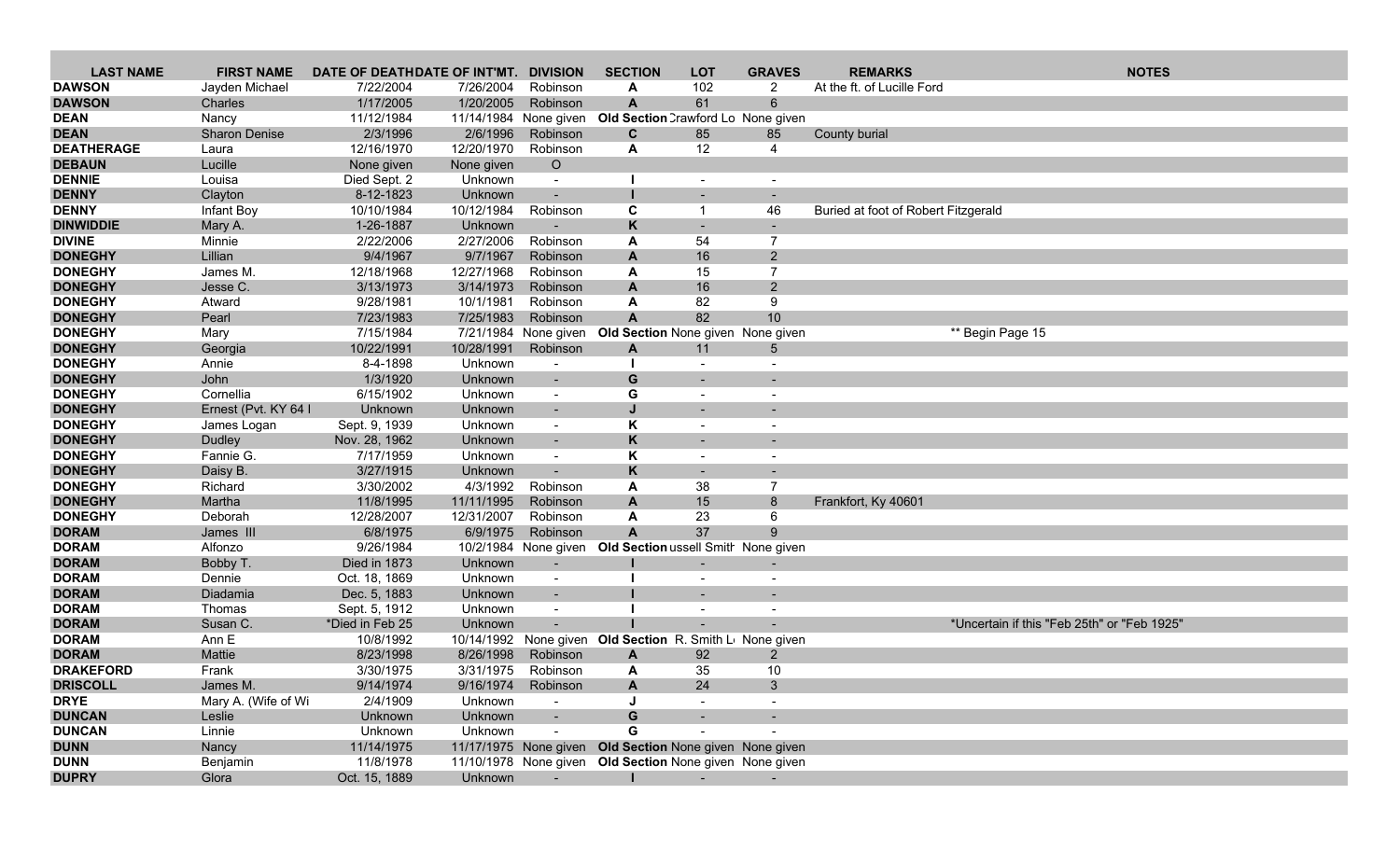| <b>LAST NAME</b>               | <b>FIRST NAME</b>  | DATE OF DEATHDATE OF INT'MT. |                     | <b>DIVISION</b>          | <b>SECTION</b>                               | <b>LOT</b>               | <b>GRAVES</b>  | <b>REMARKS</b>                                                           | <b>NOTES</b>                     |
|--------------------------------|--------------------|------------------------------|---------------------|--------------------------|----------------------------------------------|--------------------------|----------------|--------------------------------------------------------------------------|----------------------------------|
| <b>DURHAM</b>                  | Mattie             | 9/16/1998                    | 9/19/1998           | Robinson                 | A                                            | 3                        | 7              | <b>Cremation burial</b>                                                  |                                  |
| <b>EDWARDS</b>                 | William "Bill"     | 12/8/1980                    | 12/9/1980           | Robinson                 | A                                            | 84                       | 8              |                                                                          |                                  |
| <b>EIRD</b>                    | Richard I.         | 6/13/1985                    | 6/17/1985           | Robinson                 | A                                            | 39                       | 11             |                                                                          |                                  |
| <b>EIRD</b>                    | James              | 10/13/1990                   | 10/16/1990          | Robinson                 | A                                            | 39                       | 5              |                                                                          |                                  |
| <b>EIRD</b>                    | Hugh Emma          | 6/14/2000                    | 6/18/2000           | Robinson                 | A                                            | 39                       | 12             |                                                                          |                                  |
| <b>EIRD</b>                    | Hugh Emma          | 6/14/2002                    | 6/18/2002           | Robinson                 | $\mathbf{A}$                                 | 39                       | 12             |                                                                          |                                  |
| <b>ELKINS</b>                  | Florence           | 7/18/2004                    | 7/21/2004           | Robinson                 | A                                            | 44                       | $\mathbf 1$    |                                                                          |                                  |
| <b>ELLIOT</b>                  | Paul               | None given                   | None given          | $\circ$                  |                                              |                          |                |                                                                          |                                  |
| <b>ELLIOT</b>                  | Margaret B.        | 3/6/1974                     | 3/8/1974            | Robinson                 | A                                            | 23                       | $\overline{2}$ |                                                                          |                                  |
| <b>ELLIOTT</b>                 | Mattie M.          | 10/27/2008                   |                     | 10/31/2008 Old Section   |                                              |                          |                | Old Section                                                              |                                  |
| <b>ELMORE</b>                  | Vivian A Turner    | 11/39/75                     | 12/3/1975           | Robinson                 | A                                            | 36                       | 9              |                                                                          |                                  |
| <b>EMBRY</b>                   | Will               | Oct. 1902                    | Unknown             |                          | G                                            |                          |                |                                                                          |                                  |
| <b>EMBRY</b>                   | Richard            | Feb. 10, 1937                | Unknown             | $\overline{\phantom{a}}$ | Κ                                            | $\overline{\phantom{a}}$ |                |                                                                          |                                  |
| <b>EMBRY</b>                   | Lucy B.            | 4/15/1939                    | Unknown             |                          | K                                            |                          |                |                                                                          |                                  |
| <b>EMERSON</b>                 | Ronald O., Sr.     | 7/23/1986                    | 7/26/1986           | Robinson                 | A                                            | 54                       | -1             |                                                                          |                                  |
| <b>ERAZO</b>                   | Fenando Rafael (In | 6/19/1999                    | 6/21/1999           | Robinson                 | $\mathbf{C}$                                 | 81                       | 81             | At the ft. of Mary Ross                                                  |                                  |
| <b>ERID</b>                    | Ida Mae McGill     | 10/19/1978                   | 10/24/1978          | Robinson                 | A                                            | 39                       | 6              |                                                                          |                                  |
| <b>ERWIN</b>                   | Hattie             | 1/5/1971                     |                     | 1/9/1971 None given      | Old Section None given None given            |                          |                |                                                                          |                                  |
| <b>ESTES</b>                   | Emma               | 1/2/1971                     | 5/24/1905           | Robinson                 | A                                            | 15                       | 12             |                                                                          |                                  |
| <b>ESTES</b>                   | Mosley             | 8/7/1975                     | 8/9/1975            | Robinson                 | A                                            | 15                       | 10             |                                                                          |                                  |
| <b>ESTIS</b>                   | Marie              | 5/17/1973                    | 5/18/1973           | Robinson                 | A                                            | 15                       | 11             |                                                                          |                                  |
| <b>EVANS</b>                   | Solomon            | 11/29/1990                   |                     |                          | 12/4/1990 None given Old Section None given  |                          |                |                                                                          |                                  |
| <b>EVANS</b><br><b>EVERLYN</b> | Ella B.            | 6/7/1994<br>1/8/1952         | Unknown             |                          | 6/10/1994 None given Old Section None given  |                          | $\overline{2}$ |                                                                          |                                  |
| <b>EWING</b>                   | Maggie<br>Susie    | 3/2/1987                     | 3/4/1987            |                          | None given Old Section None given None given |                          |                |                                                                          | *Actual recorded age: not a typo |
| <b>EWING</b>                   | Helen              | 3/18/1988                    | 3/22/1988           | Robinson                 | A                                            | 41                       | 5              |                                                                          |                                  |
| <b>EWING</b>                   | Flelicia Lisa      | 9/3/2008                     | 9/8/2008            | Robinson                 | A                                            | 68                       | $\overline{2}$ |                                                                          |                                  |
| <b>FACKLER</b>                 | Hulman             | Unknown                      | Unknown             |                          |                                              |                          |                |                                                                          |                                  |
| <b>FARRIS</b>                  | Sam                | Unknown                      | Unknown             | $\sim$                   | K                                            | $\overline{\phantom{a}}$ |                |                                                                          |                                  |
| <b>FARRIS</b>                  | Bowman             | Unknown                      | Unknown             | $\sim$                   | K                                            |                          |                |                                                                          |                                  |
| <b>FARRIS</b>                  | Freeman            | Sept. 25, 1956               | Unknown             | $\blacksquare$           | $\pmb{\mathsf{K}}$                           | $\overline{\phantom{a}}$ |                |                                                                          |                                  |
| <b>FAULCONER</b>               | Cornelia           | 8/18/1992                    | 8/21/1992           | Robinson                 | $\mathbf{A}$                                 | 45                       | 6              |                                                                          |                                  |
| <b>FAULCONER</b>               | Lawrence E.        | 10/7/2001                    |                     |                          |                                              |                          |                | 10/10/2001 County Sectior None given None given None given County burial |                                  |
| <b>FAULKNER</b>                | Richard            | 12/22/1969                   | 12/26/1969          | Robinson                 | A                                            | 36                       | $\mathbf{1}$   |                                                                          |                                  |
| <b>FAULKNER</b>                | Mattie             | 1/15/1970                    | 1/17/1970           | Robinson                 | A                                            | 36                       | $\overline{2}$ |                                                                          |                                  |
| <b>FAULKNER</b>                | Margaret           | None given                   | None given          |                          |                                              |                          |                |                                                                          |                                  |
| <b>FAULKNER</b>                | Walter Zeb         | None given                   | None given          |                          |                                              |                          |                |                                                                          |                                  |
| <b>FAULKNER</b>                | (Baby Girl)        | 4/27/1975                    | 4/29/1975           | Baby lot                 | None given None given None given             |                          |                |                                                                          |                                  |
| <b>FAULKNER</b>                | George             | 8/30/1978                    | 9/2/1978            | Robinson                 | A                                            | 45                       | None given     |                                                                          |                                  |
| <b>FAULKNER</b>                | Viola              | 3/31/1981                    | None given Robinson |                          | A                                            | 56                       | -1             |                                                                          |                                  |
| <b>FAULKNER</b>                | William            | 12/5/1996                    | 12/10/1996          | Robinson                 | A                                            | 3                        | 9              |                                                                          |                                  |
| <b>FAULKNER</b>                | Dorothy            | 1/14/1997                    | 1/17/1997           | Robinson                 | A                                            | 3                        | 8              |                                                                          |                                  |
| <b>FAULKNER</b>                | Georgia            | 9/30/1997                    | 10/3/1997           | Robinson                 |                                              |                          |                | Old Section of Hilldale None given No. Gr. Number given                  |                                  |
| <b>FAULKNER</b>                | <b>Billy</b>       | 3/12/2002                    | 3/14/2002           | Robinson                 | A                                            | 29                       |                |                                                                          |                                  |
| <b>FEE</b>                     | Viloa (Viola)      | 6/1/2002                     | 6/3/2002            | Robinson                 | A                                            | 73                       | $\overline{2}$ |                                                                          |                                  |
| <b>FEE</b>                     | John               | None given                   | 1/9/2006            | Robinson                 | A                                            | 74                       | $\mathbf{1}$   |                                                                          |                                  |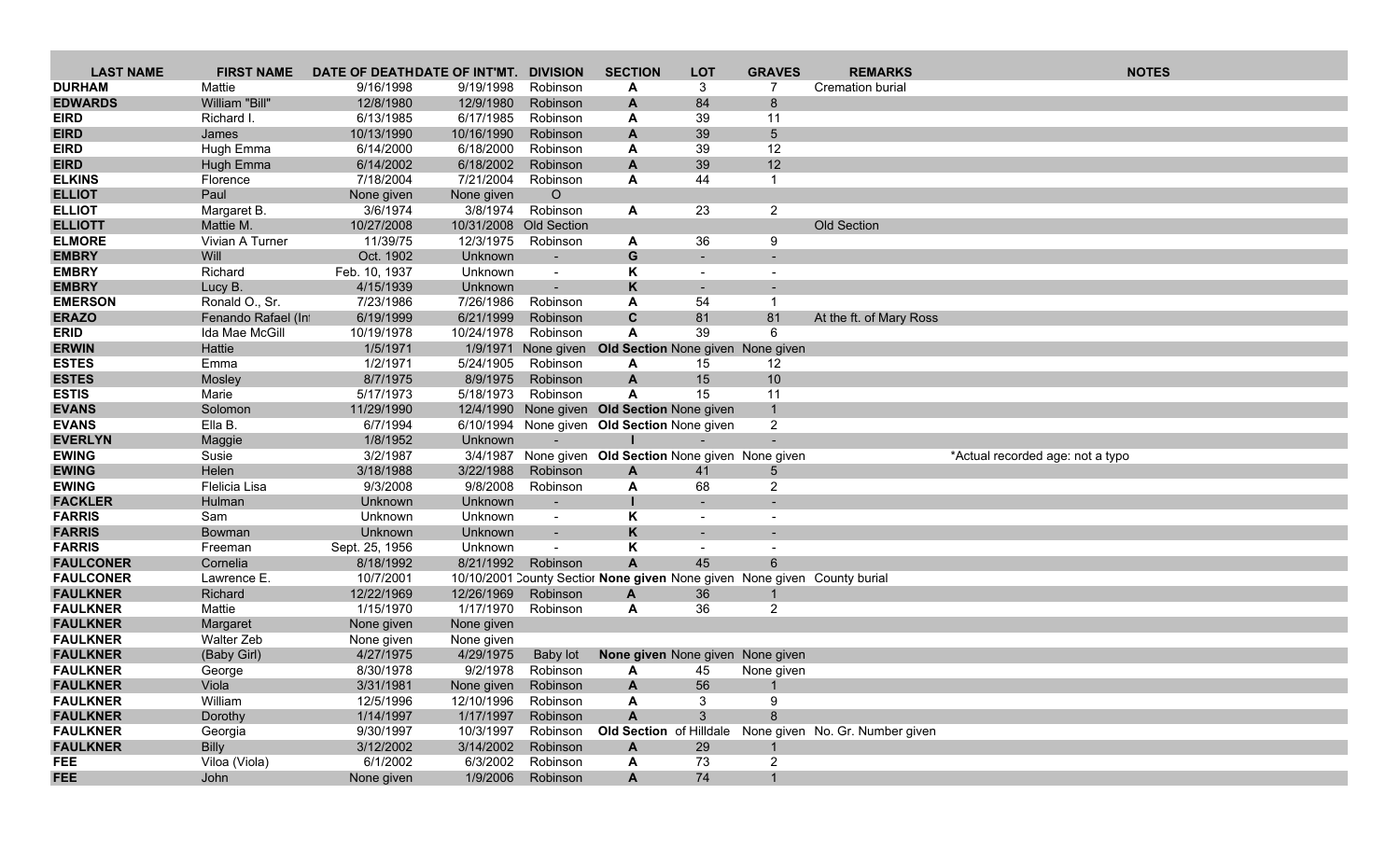| <b>LAST NAME</b>  | <b>FIRST NAME</b>  | DATE OF DEATHDATE OF INT'MT. DIVISION |            |                       | <b>SECTION</b>                                          | <b>LOT</b> | <b>GRAVES</b>  | <b>REMARKS</b>                                                                          |                  | <b>NOTES</b> |
|-------------------|--------------------|---------------------------------------|------------|-----------------------|---------------------------------------------------------|------------|----------------|-----------------------------------------------------------------------------------------|------------------|--------------|
| <b>FIELDS</b>     | Gilbert            | None given                            | None given |                       |                                                         |            |                |                                                                                         |                  |              |
| <b>FIELDS</b>     | George             | None given                            | None given |                       |                                                         |            |                |                                                                                         |                  |              |
| <b>FIELDS</b>     | Lucy               | 10/11/1974                            |            |                       | 10/14/1974 None given Old Section None given None given |            |                |                                                                                         |                  |              |
| <b>FIELDS</b>     | Alberta            | 3/9/1987                              |            |                       | 3/14/1987 None given Old Section None given None given  |            |                |                                                                                         |                  |              |
| <b>FIELDS</b>     | Florence           | 11/22/2001                            |            |                       |                                                         |            |                | 11/26/2001 None given in of Hilldale None given None given Buried beside Gilbert Fields |                  |              |
| <b>FISH</b>       | Susie B.           | 5/1/1961                              | Unknown    | $\sim$                | G                                                       | $\sim$     |                |                                                                                         |                  |              |
| <b>FISH</b>       | Henry              | 4/21/1944                             | Unknown    | $\blacksquare$        | G                                                       | $\sim$     |                |                                                                                         |                  |              |
| <b>FISH</b>       | Omar (Infant)      | 12/4/2002                             | 12/6/2002  | Robinson              | C                                                       | 90         |                | None given At foot of Mary Lee Huston                                                   |                  |              |
| <b>FISHER</b>     | Lettie             | None given                            | None given | O                     |                                                         |            |                |                                                                                         |                  |              |
| <b>FISHER</b>     | None given         | Died in Feb. 1911                     | Unknown    | $\blacksquare$        | G                                                       |            |                |                                                                                         |                  |              |
| <b>FITZGERALD</b> | Suzie S            | 12/4/1970                             | 12/8/1970  | Robinson              | A                                                       | 34         | 10             |                                                                                         |                  |              |
| <b>FITZGERALD</b> | J. B.              | None given                            | None given | <b>SB</b>             |                                                         | 240        | 29             |                                                                                         |                  |              |
| <b>FITZGERALD</b> | Robert             | 10/3/1971                             | 10/5/1971  | Robinson              | C                                                       | 46         | 46             |                                                                                         | *Begin Page 6    |              |
| <b>FITZGERALD</b> | John Patrick       | 10/30/1978                            |            | 11/3/1978 None given  | Old Section None given None given                       |            |                |                                                                                         |                  |              |
| <b>FITZGERALD</b> | Obie               | 9/4/1989                              | 9/11/1989  | Robinson              | A                                                       | 110        |                |                                                                                         |                  |              |
| <b>FITZGERALD</b> | Leonard            | 1/25/1990                             | 1/31/1990  | Robinson              | $\mathbf{C}$                                            | 46         | 44             |                                                                                         |                  |              |
| <b>FITZGERALD</b> | <b>William Pat</b> | 3/7/1999                              | 3/10/1999  | Robinson              | on of Hilldale None given None given                    |            |                |                                                                                         |                  |              |
| <b>FITZGERALD</b> | Mary               | 9/3/2003                              | 9/5/2003   | Robinson              | $\mathbf{A}$                                            | 67         | 6              |                                                                                         |                  |              |
| <b>FLOYD</b>      | Bertha Mae         | None given                            | None given | O                     |                                                         |            |                |                                                                                         |                  |              |
| <b>FLOYD</b>      | David              | 1/13/1987                             | 1/16/1987  | Robinson              | A                                                       | 17         | 9              |                                                                                         |                  |              |
| <b>FORD</b>       | John Frank         | 6/14/1966                             | 6/24/1966  | Robinson              | A                                                       | 11         | 11             |                                                                                         |                  |              |
| <b>FORD</b>       | Nancy (*or Nana) R | 11/9/1975                             | 11/13/1975 | Robinson              |                                                         | 12         | $2^{\circ}$    |                                                                                         |                  |              |
| <b>FORD</b>       | Lawrence           | 6/26/1982                             | 7/1/1982   | Robinson              | A                                                       | 107        | 3              |                                                                                         |                  |              |
| <b>FORD</b>       | Archie             | 9/9/1982                              |            | 9/14/1982 None given  | <b>Old Section</b>                                      | Ford Lot   | None given     |                                                                                         |                  |              |
| <b>FORD</b>       | Audrey             | 5/31/1987                             | 6/5/1987   | Robinson              | A                                                       | 11         | 12             |                                                                                         |                  |              |
| <b>FORD</b>       | Chester            | 12/17/1988                            | 12/22/1988 | Robinson              | A                                                       | 102        | $\mathbf{1}$   |                                                                                         | ** Begin page 18 |              |
| <b>FORD</b>       | Thomas             | 6/23/1993                             | 6/28/1993  | Robinson              | A                                                       | 94         | 10             |                                                                                         |                  |              |
| <b>FORD</b>       | Lucille            | 3/24/1999                             | 3/27/1999  | Robinson              | A                                                       | 102        | $\overline{2}$ |                                                                                         |                  |              |
| <b>FORD</b>       | Walter S.          | 10/21/2003                            | 10/24/2003 | Robinson              | A                                                       | 14         | 9              |                                                                                         |                  |              |
| <b>FORD</b>       | <b>Otis</b>        | 4/14/2006                             | 4/19/2006  | Robinson              | A                                                       | 100        | $\mathbf{1}$   |                                                                                         |                  |              |
| <b>FORD</b>       | Sharrona           | 5/15/2007                             | 5/21/2007  | Robinson              | A                                                       | 25         | $\overline{2}$ |                                                                                         |                  |              |
| <b>FOREMAN</b>    | Thomas             | Unknown                               | Unknown    |                       |                                                         |            |                |                                                                                         |                  |              |
| <b>FOYE</b>       | Carnell            | 4/14/2008                             | 4/18/2008  |                       | County                                                  |            | 15             | County - grave 15                                                                       |                  |              |
| <b>FRANCIS</b>    | Mary               | 5/6/1974                              |            | 5/9/1974 None given   | Old Section None given None given                       |            |                |                                                                                         |                  |              |
| <b>FRANKLIN</b>   | Eva                | 1/18/1999                             |            | 1/21/1999 Old Section | Of Hilldale No Lot No. No Gr. No.                       |            |                |                                                                                         |                  |              |
| <b>FREEMAN</b>    | Oscar              | 5/8/1950                              | Unknown    |                       | G                                                       |            |                |                                                                                         |                  |              |
| <b>FRY</b>        | John               |                                       |            | 2/13/2009 Old Section |                                                         |            |                |                                                                                         |                  |              |
| <b>FRYE</b>       | <b>Bradley</b>     | 4/20/1968                             | 4/20/1968  | Robinson              | A                                                       | 12         | q              |                                                                                         |                  |              |
| <b>FRYE</b>       | <b>Betty</b>       | 10/25/1969                            | 10/27/1969 | Old Sec.              | None given None given None given                        |            |                |                                                                                         |                  |              |
| <b>FRYE</b>       | James Edward       | None given                            | None given | $\circ$               |                                                         |            |                |                                                                                         |                  |              |
| <b>FRYE</b>       | Anna               | None given                            | None given | $\circ$               |                                                         |            |                |                                                                                         |                  |              |
| <b>FRYE</b>       | Ethel              | 10/17/1973                            |            |                       | 10/19/1973 None given Old Section None given None given |            |                |                                                                                         |                  |              |
| <b>FRYE</b>       | Frances            | 7/2/1974                              | 7/5/1974   | Robinson              | C                                                       | 64         | 64             |                                                                                         |                  |              |
| <b>FRYE</b>       | Stanley            | 2/14/1979                             | 2/17/1979  | Robinson              | $\mathbf{C}$                                            | None given | $\overline{4}$ |                                                                                         |                  |              |
| <b>FRYE</b>       | Suella             | 11/8/1979                             |            |                       | 11/11/1979 None given Old Section None given None given |            |                |                                                                                         |                  |              |
| <b>FRYE</b>       | Ellen              | 12/14/1979                            |            |                       | 12/17/1979 None given Old Section None given None given |            |                |                                                                                         | ** Begin Page 12 |              |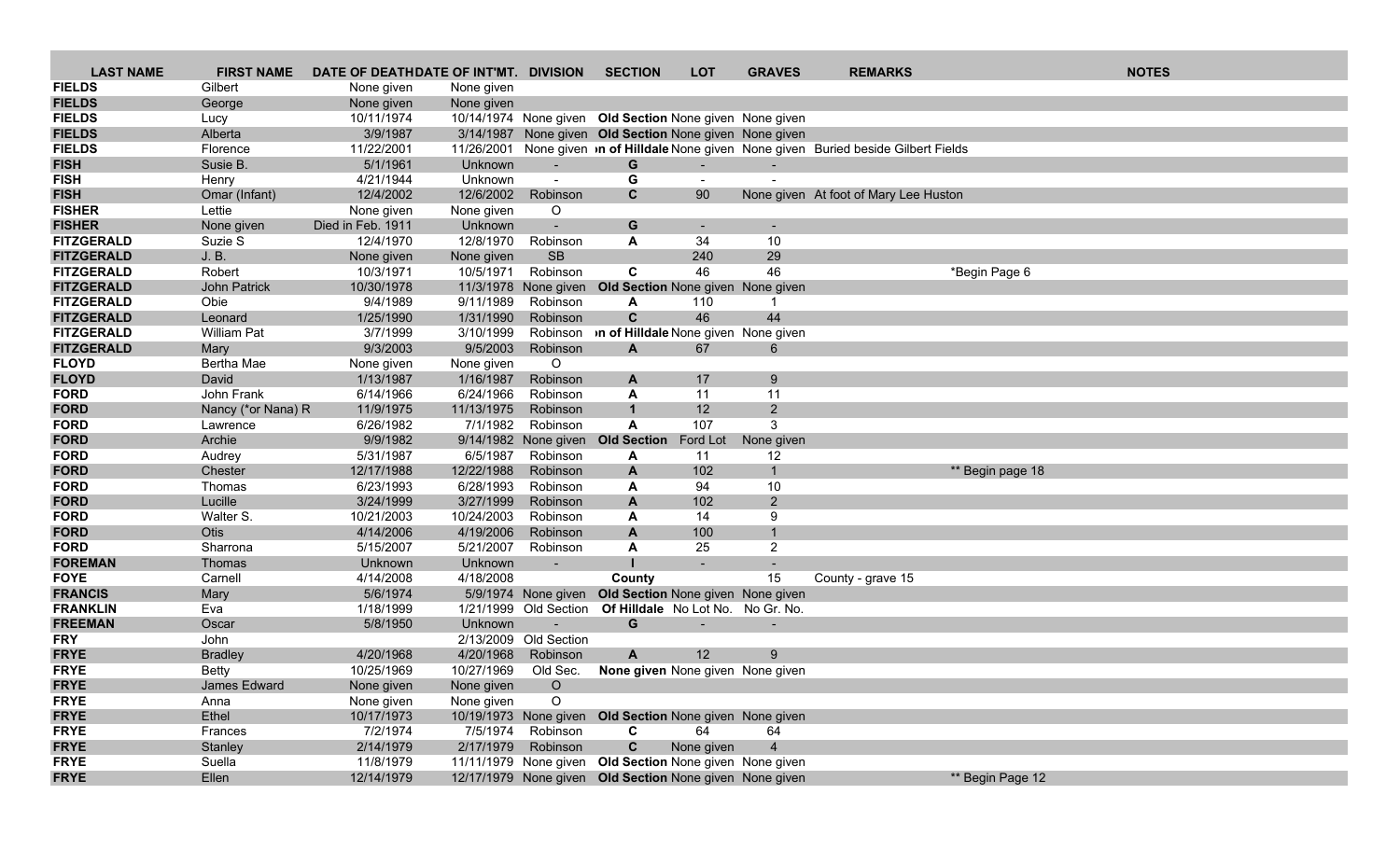| <b>LAST NAME</b>               | <b>FIRST NAME</b>              | DATE OF DEATHDATE OF INT'MT. DIVISION |                      |                          | <b>SECTION</b>                                                 | <b>LOT</b>     | <b>GRAVES</b>        | <b>REMARKS</b> | <b>NOTES</b>     |  |
|--------------------------------|--------------------------------|---------------------------------------|----------------------|--------------------------|----------------------------------------------------------------|----------------|----------------------|----------------|------------------|--|
| <b>FRYE</b>                    | Richard                        | 8/14/1981                             |                      |                          | 8/17/1981 None given Old Section Frye Lot                      |                | None given           |                |                  |  |
| <b>FRYE</b>                    | James E.                       | 1/20/1983                             |                      |                          | 1/24/1983 None given Old Section Frye Lot                      |                | None given           |                |                  |  |
| <b>FRYE</b>                    | Isaac, Sr.                     | 4/1/1991                              | 4/4/1991             | Robinson                 | A                                                              | 26             | 10                   |                |                  |  |
| <b>FRYE</b>                    | Lucinda                        | Died in 1876                          | Unknown              |                          |                                                                |                | $\sim$               |                |                  |  |
| <b>FRYE</b>                    | Orange                         | Unknown                               | Unknown              |                          |                                                                |                |                      |                |                  |  |
| <b>FRYE</b>                    | Isaac                          | Oct. 16, 1923                         | Unknown              | $\sim$                   | K                                                              |                |                      |                |                  |  |
| <b>FRYE</b>                    | <b>Bettie</b>                  | Died in 1974                          | Unknown              | $\sim$                   | Κ                                                              |                |                      |                |                  |  |
| <b>FRYE</b>                    | Richard T. (World V            | Died in 1960                          | Unknown              | $\overline{\phantom{a}}$ | K                                                              |                |                      |                |                  |  |
| <b>FRYE</b>                    | Ethel                          | Died in 1974                          | Unknown              | $\overline{\phantom{a}}$ | Κ                                                              | $\sim$         | $\overline{a}$       |                |                  |  |
| <b>FRYE</b>                    | Avie L.                        | 2/10/1994                             | 2/14/1994            | Robinson                 | A                                                              | 91             | 3 <sup>5</sup>       |                |                  |  |
| <b>FRYE</b>                    | James                          | 12/3/2007                             | 12/7/2007            | Robinson                 | A                                                              | 100            | 10                   |                |                  |  |
| <b>FRYE</b>                    | William                        |                                       | 2/20/2008            |                          |                                                                |                |                      |                |                  |  |
| <b>GADDIE</b>                  | Robert                         | 9/5/1989                              |                      |                          | 9/12/1989 None given Old Section None given None given         |                |                      |                |                  |  |
| <b>GAINS</b>                   | Delbert Lee                    | 6/29/1977                             | 7/1/2007             | Robinson                 | C                                                              | None given     | 9                    |                |                  |  |
| <b>GANNS</b>                   | Nannie                         | 6/4/1971                              |                      | 6/10/1971 None given     | None given None given None given                               |                |                      |                |                  |  |
| <b>GANNS</b>                   | Thomas                         | 2/22/1986                             | 2/1/2686             | Robinson                 | A                                                              | 108            | 11                   |                |                  |  |
| <b>GANNS</b>                   | Wesley                         | 10/24/1988                            | 10/26/1988           | Robinson                 | A                                                              | 108            | 10                   |                |                  |  |
| <b>GANNS</b>                   | Dorothy                        | 12/15/1989                            | 12/19/1989           | Robinson                 | $\mathbf{A}$                                                   | 108            | 8                    |                |                  |  |
| <b>GANNS</b>                   | Thelma M.                      | 2/10/1994                             | 2/15/1994            | Robinson                 | A                                                              | 91             | $\overline{7}$       |                |                  |  |
| <b>GARDNER</b>                 | Wadie (*or Wadic) I            | 12/6/1997                             | 12/11/1997           | Robinson                 | A                                                              | 59             | 9                    |                |                  |  |
| <b>GARR</b>                    | Andrew                         | 4/12/1970                             | 4/24/1970            | Robinson                 | A                                                              | 6              | 11                   |                |                  |  |
| <b>GARR</b>                    | James Allen                    | 3/6/1971                              | 3/9/1971             | Robinson                 | $\mathbf{A}$                                                   | 37             |                      |                |                  |  |
| <b>GARR</b>                    | Amanda                         | 4/11/1978                             |                      | 4/14/1978 None given     | <b>Old Section</b>                                             | Garr Lot       | None given           |                | ** Begin Page 11 |  |
| <b>GARR</b>                    | Walter                         | None given                            | None given           | Robinson                 | A                                                              | 82             |                      |                |                  |  |
| <b>GARR</b>                    | Dave                           | 9/16/1982                             |                      |                          | 9/22/1982 None given Old Section Garr Lot None given Garr Ohio |                |                      |                |                  |  |
| <b>GARR</b>                    | Alvin R.                       | 2/4/1984                              |                      |                          | 2/9/1984 None given Old Section None given None given          |                |                      |                |                  |  |
| <b>GARR</b>                    | Alvin                          | 3/5/1984                              | 3/8/1984             | Robinson                 | A                                                              | 37             | 3                    |                |                  |  |
| <b>GARR</b>                    | Jimmy                          | 3/18/1986                             | 3/21/1986            | Robinson                 | A                                                              | 81             | $\overline{2}$       |                |                  |  |
| <b>GARR</b>                    | Bertha                         | 8/14/1991                             | 8/16/1991            | Robinson                 | A                                                              | 11             | 4                    |                |                  |  |
| <b>GARR</b>                    | <b>Derward Belmont</b>         | 5/18/1996                             | 5/22/1996            | Robinson                 | A                                                              | 43             | $\,6\,$              |                |                  |  |
| <b>GARR</b>                    | Margaret                       | 8/12/1997                             | 8/15/1997            | Robinson                 | A                                                              | 81             | 10                   |                |                  |  |
| <b>GARR</b>                    | Hester                         | 6/27/1998                             | 6/29/1998            | Robinson                 | A                                                              | 58             | $\overline{2}$       |                |                  |  |
| <b>GARR</b>                    | Picola                         | 7/24/2000                             | 7/27/2000            | Robinson                 | A                                                              | 6              | 10                   |                |                  |  |
| <b>GARR</b>                    | <b>Willie Mack</b>             | 12/5/2005                             | 12/8/2005            | Robinson                 | $\overline{A}$                                                 | 57             | 3                    |                |                  |  |
| <b>GARR</b>                    | Lucille Walker                 | 12/14/2005                            | 12/19/2005           |                          | Robinson <b>of Hilldale</b> None given None given              |                |                      |                |                  |  |
| <b>GARR</b>                    | Gwendolyn                      | 7/3/2007                              | 7/9/2007             | Robinson                 | A                                                              | 43             | $5^{\circ}$          |                |                  |  |
| <b>GASH</b>                    | Carrie Riffe                   | Unknown                               | Unknown              | $\overline{\phantom{a}}$ | Κ                                                              | $\blacksquare$ |                      |                |                  |  |
| <b>GASH</b>                    | Carrie Riffe                   | 6/26/1995                             | 7/7/1995             | Robinson                 | <b>Old Section</b>                                             |                | No. Gr. No.          |                |                  |  |
| <b>GASH</b>                    | Juanita                        | 4/10/1998                             | 4/18/1998            | Robinson                 | Old Section of Hilldale None given                             |                |                      |                |                  |  |
| <b>GERTEN</b>                  | Mrs. Margaret                  | 9/12/1970                             | 9/16/1970            | Robinson                 | A                                                              |                | $\overline{2}$       |                |                  |  |
| <b>GIBSON</b><br><b>GIFORD</b> | <b>Mattie Frances</b><br>Estis | 9/18/2002                             | 9/23/2002            | Robinson                 | A<br>K                                                         | 90             | 10                   |                |                  |  |
| <b>GILLESPIE</b>               | James H.                       | 3/15/1915<br>7/17/1973                | Unknown<br>7/19/1973 | Robinson                 |                                                                | 46             |                      |                |                  |  |
| <b>GIVENS</b>                  | Everhart                       | 3/21/1977                             | 3/24/1977            | Robinson                 | A                                                              | 17             |                      |                |                  |  |
| <b>GOOCH</b>                   | G. G.                          | 3/14/1968                             | 3/18/1968            | Robinson                 | A                                                              | 17             | $\overline{4}$<br>12 |                |                  |  |
| <b>GOOCH</b>                   | Ella Mae                       | 9/25/2005                             | 9/28/2005            | Robinson                 | A<br>$\mathsf{A}$                                              | 90             | 11                   |                |                  |  |
|                                |                                |                                       |                      |                          |                                                                |                |                      |                |                  |  |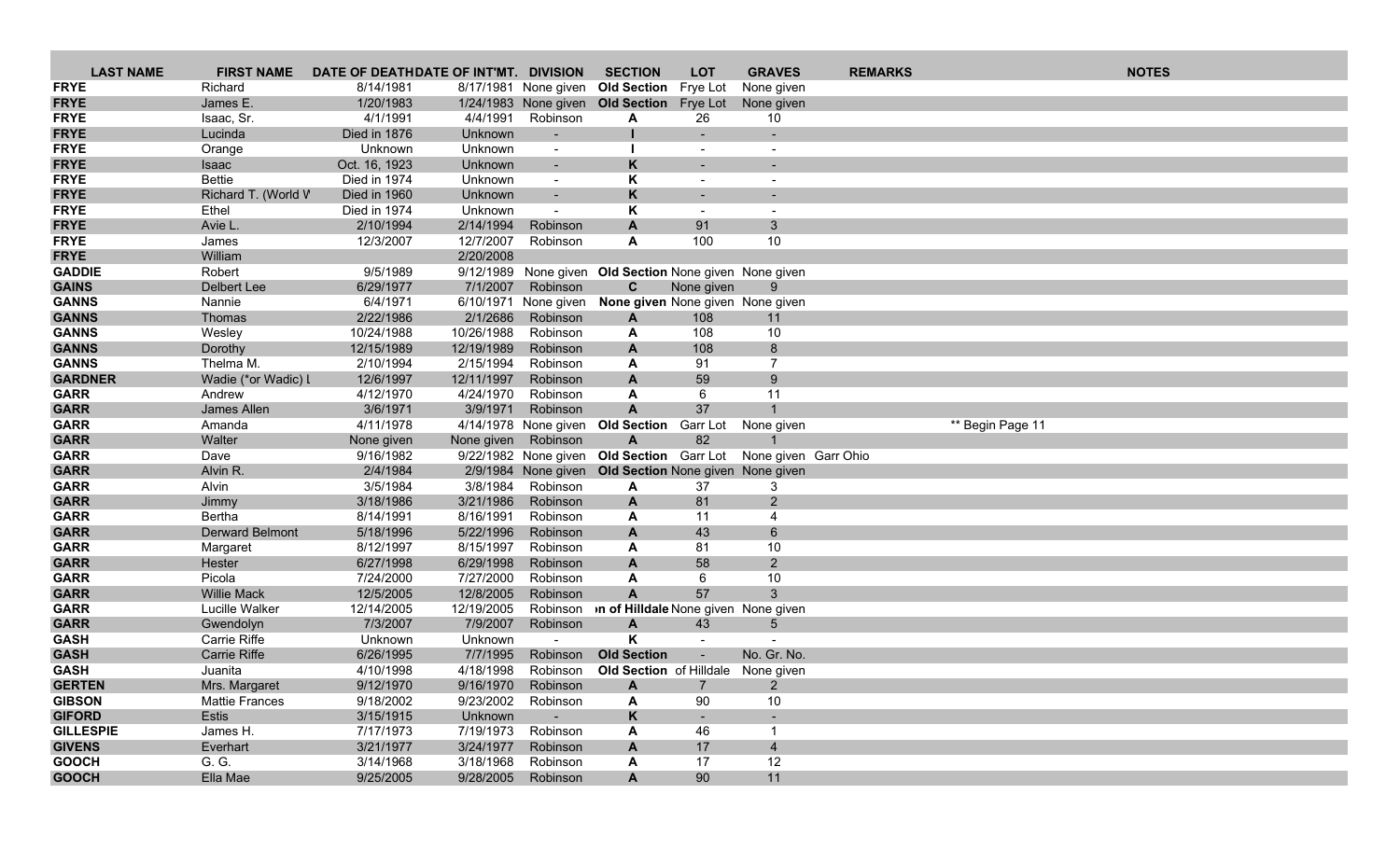| <b>LAST NAME</b>                | <b>FIRST NAME</b>         | DATE OF DEATHDATE OF INT'MT. DIVISION |                       |                              | <b>SECTION</b>                                          | <b>LOT</b>                                 | <b>GRAVES</b>            | <b>REMARKS</b>                  | <b>NOTES</b> |
|---------------------------------|---------------------------|---------------------------------------|-----------------------|------------------------------|---------------------------------------------------------|--------------------------------------------|--------------------------|---------------------------------|--------------|
| <b>GOODE</b>                    | Laura                     | 2/5/1975                              | 2/7/1975              | Robinson                     | A                                                       | 18                                         | 6                        |                                 |              |
| <b>GOODLOE</b>                  | Abraham A.                | Oct., 8, 1888                         | Unknown               | $\overline{\phantom{a}}$     |                                                         |                                            |                          |                                 |              |
| <b>GORCHIA</b>                  | Florence                  | 5/17/1967                             | 5/18/1967             | Robinson                     | Sincle C                                                | 13                                         | 13                       |                                 |              |
| <b>GORDON</b>                   | Pete                      | 12/7/1982                             | 12/10/1982            | Robinson                     | A                                                       | 86                                         | $2^{\circ}$              | County                          |              |
| <b>GORDON</b>                   | John                      | 6/29/1987                             | 7/3/1987              | Robinson                     | A                                                       | 32                                         | 4                        |                                 |              |
| <b>GRANT</b>                    | Joseph B.                 | 2/4/1919                              | Unknown               |                              |                                                         |                                            |                          |                                 |              |
| <b>GRAVES</b>                   | Jesse                     | 4/19/1976                             | 4/24/1976             | Robinson                     | C                                                       | None given                                 | 78                       |                                 |              |
| <b>GRAVES</b>                   | William                   | 1/21/1977                             | 1/26/1977             | Robinson                     | C                                                       | 82                                         | None given               |                                 |              |
| <b>GRAVES</b>                   | Alfred                    | 3/27/1982                             | 4/2/1982              | Robinson                     | A                                                       | 85                                         | 8                        |                                 |              |
| <b>GRAVES</b>                   | Melissa                   | 11/20/1988                            | 11/23/1988            | Robinson                     | $\mathbf{A}$                                            | 60                                         | $\overline{4}$           |                                 |              |
| <b>GRAVES</b>                   | Edmund                    | 4-5-1875                              | Unknown               | $\overline{\phantom{a}}$     |                                                         |                                            |                          |                                 |              |
| <b>GRAVES</b>                   | Nancy                     | 7-13-1889                             | Unknown               | $\sim$                       |                                                         |                                            |                          |                                 |              |
| <b>GRAVES</b>                   | Marshall                  | Nov. 5, 1920                          | Unknown               | $\sim$                       |                                                         | $\overline{\phantom{a}}$                   | $\overline{\phantom{a}}$ |                                 |              |
| <b>GRAVES</b>                   | Woodson                   | 3/4-1877                              | Unknown               | $\blacksquare$               |                                                         | $\sim$                                     |                          |                                 |              |
| <b>GRAVES</b>                   | Timothy D.                | 12/26/1991                            | 12/30/1991            | Robinson                     | C                                                       | 91                                         | 91                       |                                 |              |
| <b>GRAVES</b>                   | Julie B.                  | 7/9/1995                              | 7/15/1995             | Robinson                     | A                                                       | 92                                         | 3                        |                                 |              |
| <b>GRAVES</b>                   | Oscar                     | 3/18/1999                             | 3/22/1999             | Robinson                     | A                                                       | 51                                         | 5                        |                                 |              |
| <b>GRAVES</b><br><b>GRAVES</b>  | Nan                       | 3/21/1999<br>7/3/2006                 | 3/25/1999<br>7/8/2006 | Robinson<br>Robinson         | $\mathbf{A}$                                            | 51<br>92                                   | 6<br>3                   |                                 |              |
| <b>GRAVES</b>                   | Joe<br>Marion             | 5/11/2009                             | 5/18/2009             | Robinson                     | A<br>A                                                  | 17                                         |                          |                                 |              |
| <b>GRAY</b>                     | Ruth                      | 2/26/1970                             | 2/28/1970             | Robinson                     | A                                                       | 14                                         | 6                        |                                 |              |
| <b>GRAY</b>                     | Garnett                   | 11/25/1972                            | 11/28/1972            | Robinson                     | $\overline{A}$                                          | 2                                          |                          |                                 |              |
| <b>GRAY</b>                     | Eleazer                   | 5/12/1973                             |                       | 5/14/1973 None given         | Old Section None given None given                       |                                            |                          |                                 |              |
| <b>GRAY</b>                     | John Henry                | 4/7/1975                              | 4/10/1975             | Robinson                     | B                                                       | 321                                        | 10 & 11                  |                                 |              |
| <b>GRAY</b>                     | Bertha P.                 | 11/16/1977                            |                       |                              | 11/18/1977 None given Old Section Gray Lot None given   |                                            |                          |                                 |              |
| <b>GRAY</b>                     | Crain                     | 7/5/1978                              | 7/8/1978              | Robinson                     | A                                                       |                                            | None given None given    |                                 |              |
| <b>GRAY</b>                     | Wm. H.                    | 7/20/1983                             | 7/22/1983             | Robinson                     | A                                                       | 14                                         | 5                        |                                 |              |
| <b>GRAY</b>                     | John T.                   | 12/19/1987                            |                       |                              | 12/22/1987 None given Old Section None given None given |                                            |                          |                                 |              |
| <b>GRAY</b>                     | Allie                     | 4/12/1992                             | 4/15/1992             | Robinson                     | A                                                       | 14                                         | 4                        |                                 |              |
| <b>GRAY</b>                     | Judy                      |                                       | 5/30/2009             | Robinson                     | A                                                       | 66                                         | 11                       |                                 |              |
| <b>GREEN</b>                    | Alex                      | 10/23/1981                            | 1031/81               | Robinson                     | A                                                       | 85                                         |                          |                                 |              |
| <b>GREEN</b>                    | James Francis             | 2/12/1984                             |                       | 2/17/1984 None given         | <b>Old Section</b> Green Lot None given Cremation       |                                            |                          |                                 |              |
| <b>GREEN</b>                    | Sidney                    | 7-14-1897                             | Unknown               | $\sim$                       | Κ                                                       |                                            |                          |                                 |              |
| <b>GREEN</b>                    | Gifeon J.                 | Died in 1917                          | Unknown               | $\overline{\phantom{a}}$     | K                                                       |                                            |                          |                                 |              |
| <b>GREEN</b>                    | Susie                     | Nov. 6, 1912                          | Unknown               | $\sim$                       | Κ                                                       | $\overline{\phantom{a}}$                   | $\overline{\phantom{a}}$ |                                 |              |
| <b>GREEN</b>                    | Lou Clard                 | Unknown                               | Unknown               | $\sim$                       | K                                                       |                                            |                          |                                 |              |
| <b>GREEN</b>                    | Henry E.                  | Died in 1941                          | Unknown               | $\sim$                       | Κ                                                       | $\overline{\phantom{a}}$<br>$\overline{7}$ |                          |                                 |              |
| <b>GREENE</b><br><b>GREGORY</b> | Lula Raines<br>Shirley W. | None given<br>Died in 1934            | None given<br>Unknown | <b>SA</b>                    |                                                         |                                            |                          |                                 |              |
| <b>GREY</b>                     | Geneva                    | 7/20/1995                             |                       | $\sim$<br>7/24/1995 Robinson |                                                         | 108                                        | 8                        |                                 |              |
| <b>GREY</b>                     | Eris Shantalle            | 11/7/1995                             | 11/9/1995             | Robinson                     | A<br>A                                                  | 91                                         | 11                       | Infant buried at the foot of Gr |              |
| <b>GREY</b>                     | Edwin                     | 9/25/2001                             | 9/28/2001             | Robinson                     | A                                                       | 108                                        | $\overline{7}$           |                                 |              |
| <b>GRIFFIN</b>                  | Ben                       | 12/5/1970                             |                       |                              | 12/9/1970 Old Section Old Section None given None given |                                            |                          |                                 |              |
| <b>GRIFFIN</b>                  | James                     | 1/12/1971                             | 1/15/1971             | Robinson                     | A                                                       | 35                                         | 3                        |                                 |              |
| <b>GRIFFIN</b>                  | Anna H.                   | 3/29/1973                             |                       |                              | 3/30/1973 None given Old Section None given None given  |                                            |                          |                                 |              |
| <b>GRIFFIN</b>                  | Ruth Jones                | 9/15/1978                             |                       |                              | 9/18/1978 None given Old Section Jones Lot None given   |                                            |                          |                                 |              |
|                                 |                           |                                       |                       |                              |                                                         |                                            |                          |                                 |              |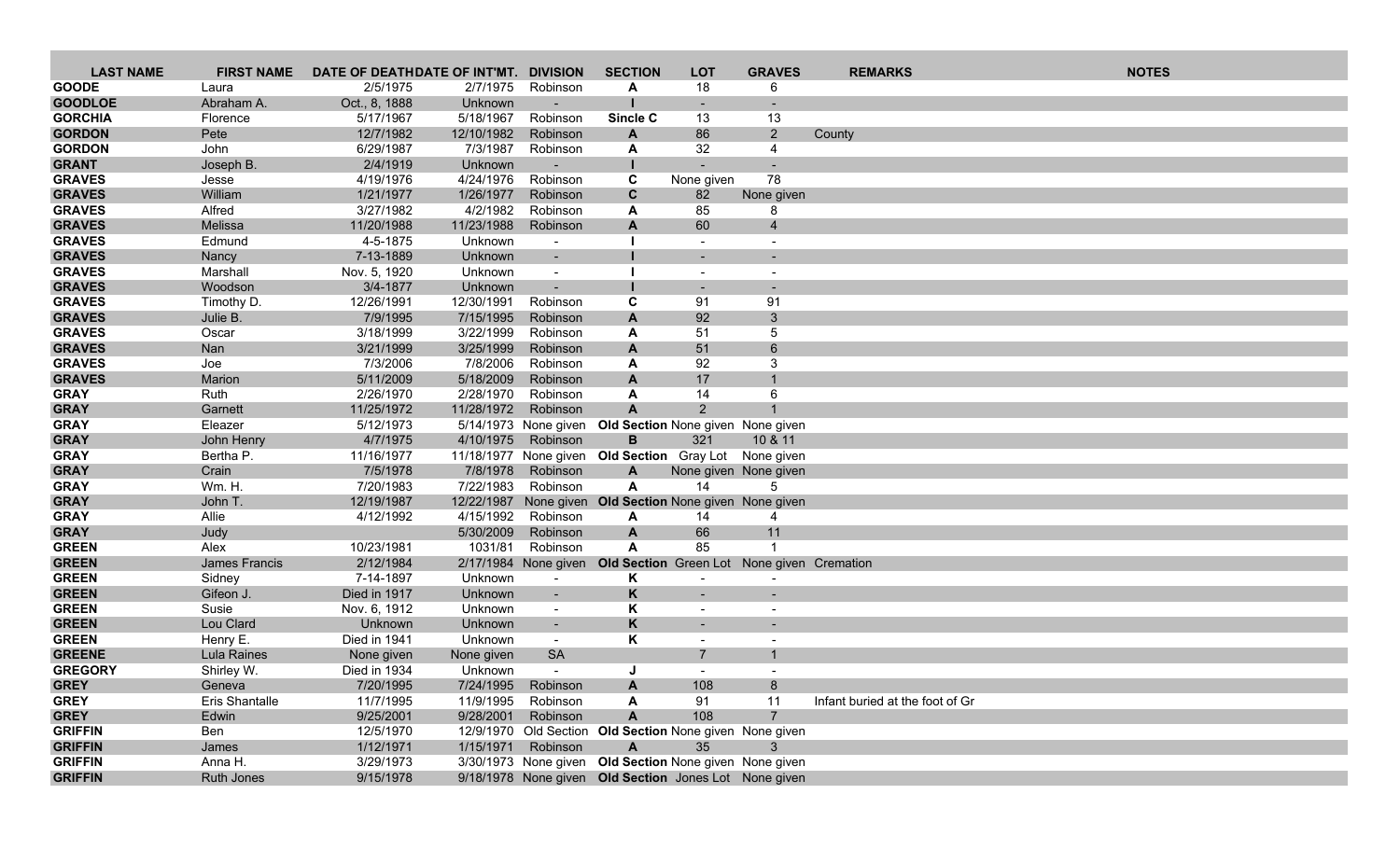| <b>LAST NAME</b>               | <b>FIRST NAME</b>    | DATE OF DEATHDATE OF INT'MT. DIVISION |                       |                                  | <b>SECTION</b>                                          | <b>LOT</b>               | <b>GRAVES</b>                    | <b>REMARKS</b> | <b>NOTES</b>     |  |
|--------------------------------|----------------------|---------------------------------------|-----------------------|----------------------------------|---------------------------------------------------------|--------------------------|----------------------------------|----------------|------------------|--|
| <b>GRIFFIN</b>                 | Eliza Bailey         | Unknown                               | Unknown               | $\overline{\phantom{a}}$         | G                                                       |                          |                                  |                |                  |  |
| <b>GRIFFIN</b>                 | George               | Died in 1914                          | Unknown               | $\sim$                           | K                                                       |                          |                                  |                |                  |  |
| <b>GRIFFIN</b>                 | Maggie               | Died in 1965                          | Unknown               | $\blacksquare$                   | K                                                       |                          |                                  |                |                  |  |
| <b>GRIFFIN</b>                 | <b>Blanche</b>       | 2/1/2000                              | 2/4/2000              | Robinson                         | $\mathbf{A}$                                            | 53                       | 12                               |                |                  |  |
| <b>GRIFFIN</b>                 | Sheila Lynn (Dottie) | 5/15/2007                             | 5/18/2007             | Robinson                         | A                                                       | 50                       | 4                                |                |                  |  |
| <b>GRIFFIN</b>                 | <b>Gail Marie</b>    | 8/21/2008                             | 8/25/2008             | Robinson                         | A                                                       | 50                       | 6                                |                |                  |  |
| <b>GRIMES</b>                  | Lee (U.S.A.R.)       | Died in 1924                          | Unknown               | $\overline{\phantom{a}}$         | G                                                       |                          |                                  |                |                  |  |
| <b>GRIMSLEY</b>                | Mamie                | 4/5/1975                              |                       | 4/7/1975 None given              | Old Section lummer's Lc None given                      |                          |                                  |                |                  |  |
| <b>GUEST</b>                   | Robert               | 6/25/1966                             | 6/27/1966             | Robinson                         | A                                                       | 11                       |                                  |                |                  |  |
| <b>GUEST</b>                   | Frank, Jr.           | 10/7/1970                             |                       | 10/11/1970 None given            | Old Section None given None given                       |                          |                                  |                |                  |  |
| <b>GUEST</b>                   | Classie              | 5/13/1994                             | 5/17/1994             | Robinson                         | A                                                       | 11                       | 9                                |                |                  |  |
| <b>GUNN</b><br><b>GUNN</b>     | Madison              | None given                            | None given            |                                  |                                                         |                          |                                  |                |                  |  |
| <b>GUTHRIE</b>                 | Julie<br>Rosa Bell   | 8/4/1972<br>3/1/1969                  | 3/5/1969              | 8/7/1972 None given<br>Robinson  | Old Section None given None given                       | 9                        | 9                                |                |                  |  |
| <b>HAGAN</b>                   | Roberta              | 11/8/1986                             | 11/11/1986            | Robinson                         | A<br>A                                                  | 81                       | 6                                |                |                  |  |
| <b>HAGAN</b>                   | Baby A (girl)        | 4/29/1987                             | 4/30/1987             | Robinson                         | A                                                       | 107                      | 3                                |                |                  |  |
| <b>HAGAN</b>                   | Baby B (girl)        | 4/29/1987                             | 4/30/1987             | Robinson                         | A                                                       | 107                      | 3                                |                |                  |  |
| <b>HAGAN</b>                   | AB                   |                                       | 11/10/2008            | Robinson                         | $\mathbf{A}$                                            | 71                       | 12                               |                |                  |  |
| <b>HAGAN (*OR HOGAN)</b>       | Joe                  | None given                            | None given            | O                                |                                                         |                          |                                  |                |                  |  |
| <b>HALE</b>                    | Lucile Frye          | 2/24/1976                             |                       |                                  | 2/27/1976 None given Old Section Taylor Lot None given  |                          |                                  |                |                  |  |
| <b>HALE</b>                    | Henry C.             | 10/24/1976                            |                       |                                  | 10/27/1976 None given Old Section None given None given |                          |                                  |                |                  |  |
| <b>HALE</b>                    | Minnie               | 4/6/1995                              | 4/10/1995             | Robinson                         | <b>Old Section</b>                                      |                          | No Gr. No.                       |                |                  |  |
| <b>HALISON</b>                 | Lillian              | 4/5/1976                              | 4/8/1976              | Robinson                         | A                                                       | 43                       | 10                               |                |                  |  |
| <b>HAMILTON</b>                | Phillip              | 8/21/1971                             | 8/24/1971             | Robinson                         | A                                                       | 35                       | 5                                |                |                  |  |
| <b>HAMILTON</b>                | Charles              | 10/20/1987                            | 10/23/1987            | Robinson                         | A                                                       | 94                       | -1                               |                |                  |  |
| <b>HAMILTON</b>                | Fannie               | 7/12/1989                             | 7/17/1989             | Robinson                         | $\mathbf{A}$                                            | 94                       | $\overline{2}$                   |                |                  |  |
| <b>HAMILTON</b>                | Mary Esther          | Unknown                               | Unknown               |                                  |                                                         | $\overline{\phantom{a}}$ | $\overline{\phantom{a}}$         |                |                  |  |
| <b>HAMILTON</b>                | James P., Sr.        | 2/24/1995                             | 2/28/1995             | Robinson                         | A                                                       | 94                       | $\overline{7}$                   |                |                  |  |
| <b>HARDING</b>                 | Lillian              | 11/5/1978                             | 11/11/1978            | Robinson                         | C                                                       | None given               | $\mathbf 1$                      |                |                  |  |
| <b>HARLAN</b>                  | William              | None given                            | None given            | CB                               | P                                                       | 441                      |                                  |                |                  |  |
| <b>HARLAN</b>                  | J. P.                | None given                            | None given            | $\circ$                          |                                                         |                          |                                  |                |                  |  |
| <b>HARLAN</b>                  | Alma                 | 5/22/1974                             |                       | 5/25/1974 None given             | Old Section None given None given                       |                          |                                  |                |                  |  |
| <b>HARLAN</b>                  | Guy                  | 3/26/1975                             |                       | 3/31/1975 Old Section            | В                                                       |                          | (Fry Lot) None given             |                |                  |  |
| <b>HARLAN</b>                  | Louie                | 10/11/1989                            |                       |                                  | 10/16/1989 None given Old Section None given None given |                          |                                  |                |                  |  |
| <b>HARLAN</b>                  | Margaret L.          | 8/13/1991                             | 8/17/1991             | Robinson                         | A                                                       | 50                       | 3                                |                |                  |  |
| <b>HARLAN</b>                  | George Lee           | 12/7/1991                             | 12/11/1991            | Robinson                         | $\mathbf{A}$<br>A                                       | 50<br>59                 | $\overline{2}$<br>$\overline{7}$ |                |                  |  |
| <b>HARLAN</b><br><b>HARLON</b> | Eugene<br>George L.  | 1/20/1997<br>1/28/1977                | 1/23/1997<br>2/2/1977 | Robinson                         |                                                         |                          |                                  |                |                  |  |
| <b>HARRARD</b>                 | Eliza E.             | 7/10/1970                             |                       | None given<br>7/12/1970 Robinson | <b>Old Section</b><br>A                                 | <b>Frye Lot</b><br>16    | None given<br>12                 |                | ** Begin Page 10 |  |
| <b>HARRIS</b>                  | Oscar, Sr.           | 7/19/1973                             |                       |                                  | 7/29/1973 None given Old Section None given None given  |                          |                                  |                |                  |  |
| <b>HARRIS</b>                  | Robert               | 7/18/1974                             |                       | 7/22/1974 Robinson               | A                                                       | 15                       | 6                                |                |                  |  |
| <b>HARRIS</b>                  | Mattie               | None given                            |                       |                                  | 5/28/1905 Old Section aside HusbarNone given None given |                          |                                  |                |                  |  |
| <b>HARRIS</b>                  | Bee, Jr.             | 5/28/1976                             |                       | 6/2/1976 Robinson                | A                                                       | 21                       | 10                               |                |                  |  |
| <b>HARRIS</b>                  | Ophelia              | 12/21/1980                            | 12/23/1980            | Robinson                         | A                                                       | 102                      | $6\phantom{.}$                   |                |                  |  |
| <b>HARRIS</b>                  | Albert               | 1/2/1989                              | 1/5/1989              | Robinson                         | A                                                       | 102                      | 5                                |                |                  |  |
| <b>HARRIS</b>                  | James Louis          | 9/23/1989                             | 9/28/1989             | Robinson                         | A                                                       | 111                      | $\overline{7}$                   |                |                  |  |
|                                |                      |                                       |                       |                                  |                                                         |                          |                                  |                |                  |  |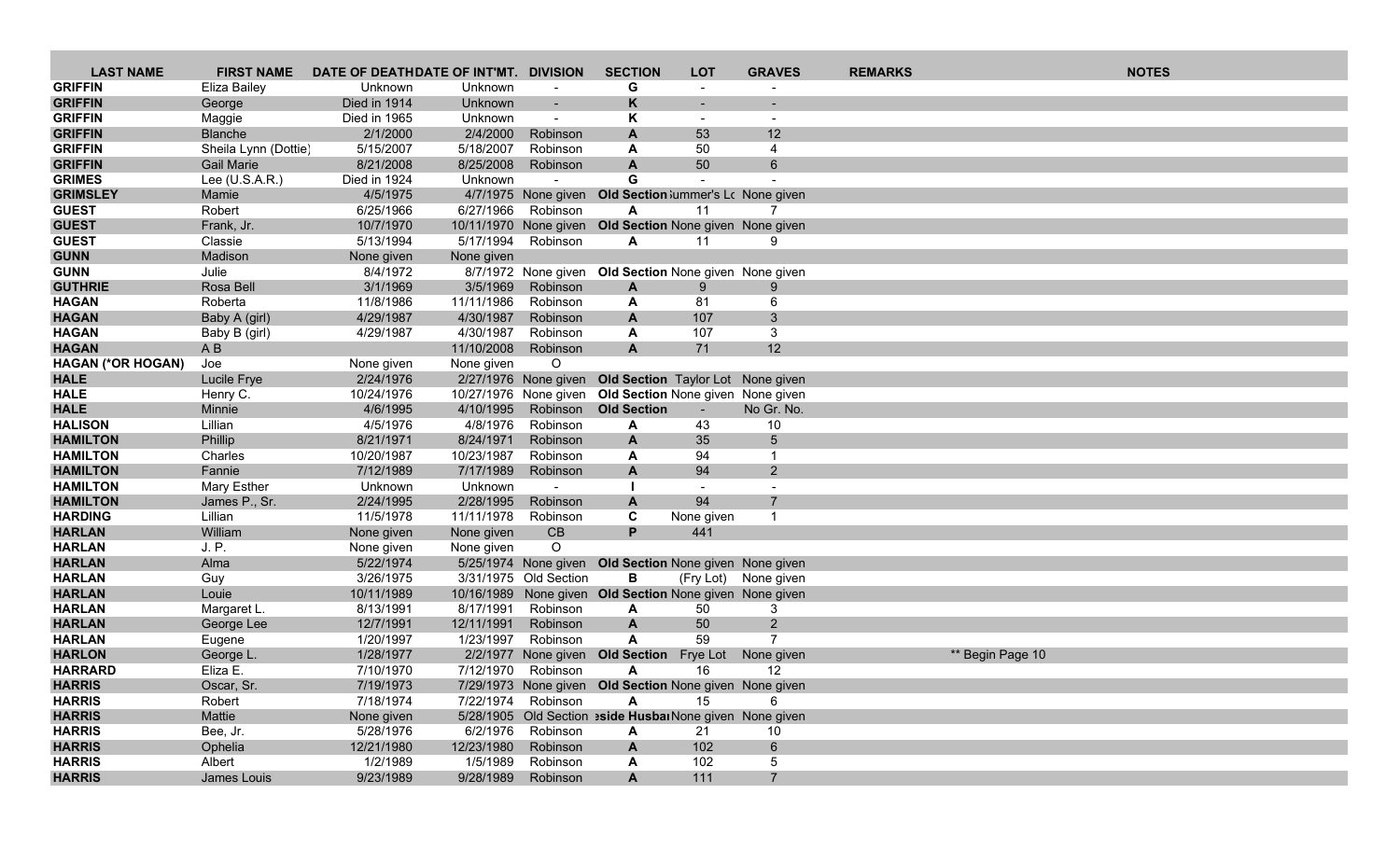| <b>LAST NAME</b>                  | <b>FIRST NAME</b>       | DATE OF DEATHDATE OF INT'MT. |                         | <b>DIVISION</b>          | <b>SECTION</b> | <b>LOT</b>                                             | <b>GRAVES</b>         | <b>REMARKS</b>                                           | <b>NOTES</b>                     |
|-----------------------------------|-------------------------|------------------------------|-------------------------|--------------------------|----------------|--------------------------------------------------------|-----------------------|----------------------------------------------------------|----------------------------------|
| <b>HARRIS</b>                     | Ida Mae                 | 11/28/1990                   | 12/1/1990               | Robinson                 | A              | 89                                                     | 8                     |                                                          |                                  |
| <b>HARRIS</b>                     | Eliza                   | Sept. 10, 1883               | Unknown                 |                          |                |                                                        |                       |                                                          |                                  |
| <b>HARRIS</b>                     | John                    | 4-18-1888                    | Unknown                 | $\sim$                   |                | $\overline{\phantom{a}}$                               |                       |                                                          |                                  |
| <b>HARRIS</b>                     | John                    | April 8, 1888                | Unknown                 |                          |                |                                                        |                       |                                                          | ** Begin Page 30                 |
| <b>HARRIS</b>                     | Eliza                   | Sept. 10, 1883               | Unknown                 |                          |                |                                                        |                       |                                                          |                                  |
| <b>HARRIS</b>                     | Herbert                 | 1/11/1998                    | 1/13/1998               | Robinson                 | A              | 21                                                     | 11                    |                                                          |                                  |
| <b>HARRIS</b>                     | Oscar                   | 9/12/1998                    | 9/15/1998               | Robinson                 | A              | 89                                                     | $\overline{7}$        |                                                          |                                  |
| <b>HARRIS</b>                     | Natalie                 | 12/1/2002                    | 12/4/2002               | Robinson                 | A              | 21                                                     | 12 <sub>2</sub>       |                                                          | ** Begin Page 36                 |
| <b>HARRIS</b>                     | Georgia                 | 7/19/2005                    | 7/21/2005               | Robinson                 | A              |                                                        |                       | n of Hilldale None given Next to Hattie C. Ray *(or Roy) |                                  |
| <b>HARRIS</b>                     | Olivia                  | 3/14/2006                    | 3/17/2006               |                          |                |                                                        |                       |                                                          |                                  |
| <b>HARRIS</b>                     | Junita                  |                              |                         | Robinson                 | A              | 76                                                     | 6                     |                                                          |                                  |
| <b>HARTFORD</b>                   | Walter                  | 9/21/1994                    | 9/27/1994               | Robinson                 | A              | 105                                                    | 10                    |                                                          |                                  |
| <b>HARTFORD</b><br><b>HATCHER</b> | Walter S.<br>Mossie     | 9/22/1994<br>10/10/1975      | 9/27/1994<br>10/15/1975 | Robinson<br>Robinson     | A<br>C         | 105<br>76                                              | 10<br>76              |                                                          |                                  |
| <b>HATCHER</b>                    | Ethel                   | 5/30/1982                    | 6/1/1982                | Robinson                 | A              | 83                                                     | 12                    |                                                          |                                  |
| <b>HAWKINS</b>                    | Susie F.                | 4/7/1983                     |                         | 4/11/1983 None given     |                | Old Section Hawkins Lot None given                     |                       |                                                          |                                  |
| <b>HAYDEN</b>                     | Hortense                | 8/25/1973                    |                         | 8/27/1973 None given     |                | Old Section None given None given                      |                       |                                                          |                                  |
| <b>HAYDEN</b>                     | Florence                | 5/31/1990                    | 6/6/1990                | Robinson                 | $\mathbf{A}$   | 57                                                     |                       |                                                          |                                  |
| <b>HAYDEN</b>                     | Liza Ann                | Sept. 15, 1950               | Unknown                 | $\sim$                   | Κ              |                                                        |                       |                                                          |                                  |
| <b>HAYDEN</b>                     | Thomas (Husband         | Unknown                      | Unknown                 | $\sim$                   | K              |                                                        |                       |                                                          |                                  |
| <b>HAYDEN</b>                     | J.                      | Unknown                      | None given              | $\overline{\phantom{a}}$ |                |                                                        |                       |                                                          |                                  |
| <b>HAYDEN</b>                     | Hortense                | Died in 1973                 | Unknown                 | $\overline{\phantom{a}}$ | K              |                                                        |                       |                                                          |                                  |
| <b>HAYDEN</b>                     | Eliza T.                | Died in 1949                 | Unknown                 |                          | G              |                                                        |                       |                                                          |                                  |
| <b>HAYDEN</b>                     | John N.                 | 10/14/1994                   | 10/18/1994              | Old Section              |                | None given Hayden Lot                                  |                       |                                                          |                                  |
| <b>HAYDEN</b>                     | Charlie                 | 8/4/2002                     | 8/8/2002                | Robinson                 | A              | 56                                                     | 5                     |                                                          | *Actual recorded age; not a typo |
| <b>HAYDON</b>                     | Elizabeth               | 3/16/1984                    | 3/20/1984               | Robinson                 | A              | 56                                                     | 6                     |                                                          |                                  |
| <b>HAYNES</b>                     | Henry                   | 4/21/1986                    | 4/25/1986               | Robinson                 | A              | 81                                                     | $\overline{4}$        |                                                          |                                  |
| <b>HEGGS</b>                      | General C.              | 11/20/1987                   | 11/27/1987              | Robinson                 | $\mathbf{A}$   | 93                                                     | 11                    |                                                          |                                  |
| <b>HELM</b>                       | Garnett G.              | 5/15/1971                    | 5/18/1971               | None given               |                | Old Section None given None given                      |                       |                                                          |                                  |
| <b>HELM</b>                       | Henrietta C.            | 5/15/1974                    | 5/18/1974               | Robinson                 | A              | 22                                                     |                       |                                                          |                                  |
| <b>HELM</b>                       | Donald                  | 6/13/1975                    | 6/16/1975               | Robinson                 | A              | $\overline{4}$                                         | 11                    |                                                          |                                  |
| <b>HELM</b><br><b>HELM</b>        | Margaret T.<br>Janie    | 5/17/1988<br>Nov. 14, 1880   | Unknown                 | $\overline{\phantom{a}}$ |                | 5/23/1988 None given Old Section None given None given |                       |                                                          |                                  |
| <b>HELM</b>                       | Mamie                   | Unknown                      | Unknown                 |                          |                |                                                        |                       |                                                          |                                  |
| <b>HELM</b>                       | William                 | 1/7/1996                     | 1/18/1996               | Robinson                 | A              | 22                                                     | $\overline{2}$        |                                                          |                                  |
| <b>HELM</b>                       | Marth Ann               | 7/19/2005                    | 7/22/2005               | Robinson                 | A              | $\overline{4}$                                         | 12                    |                                                          |                                  |
| <b>HENDERSON</b>                  | Joe                     | 12/1/1969                    | 12/2/1969               | Robinson                 | C              | 37                                                     | 37                    |                                                          |                                  |
| <b>HENDERSON</b>                  | Claude                  | 4/6/1999                     | 4/8/1999                | Robinson                 | A              | 96                                                     | $\overline{7}$        |                                                          |                                  |
| <b>HENDRICK</b>                   | Mattie                  | 5/5/2004                     | 5/8/2004                | Robinson                 | A              | 96                                                     | $\overline{2}$        |                                                          |                                  |
| <b>HER</b>                        | Martha                  | $3 - 1 - 1891$               | Unknown                 | $\sim$                   | G              | <b>All Contract Contract</b>                           | $\sim$                |                                                          |                                  |
| <b>HERRINGAN</b>                  | James                   | 6/3/1971                     | 6/7/1971                | Owen Lot                 | C              |                                                        | None given None given |                                                          |                                  |
| <b>HICKMAN</b>                    | Roberta                 | 10/16/1998                   | 10/19/1997              | Robinson                 | $\mathbf{A}$   | 57                                                     |                       |                                                          |                                  |
| <b>HIGGINS</b>                    | Henry                   | None given                   | None given              | <b>SB</b>                |                | 281                                                    |                       |                                                          |                                  |
| <b>HIGGINS</b>                    | Jeanette B.             | 7/3/1985                     | 7/8/1985                | Robinson                 | A              | 5                                                      | 10                    |                                                          |                                  |
| <b>HIGGINS</b>                    | <b>Birdie Drakeford</b> | 1/8/1995                     | 1/12/1995               | Robinson                 | A              | 35                                                     | 11                    |                                                          |                                  |
| <b>HIGGINS</b>                    | Clay                    | 2/21/2000                    | 2/25/2000               | Robinson                 | $\mathsf{A}$   | $5\phantom{.0}$                                        | 9                     |                                                          |                                  |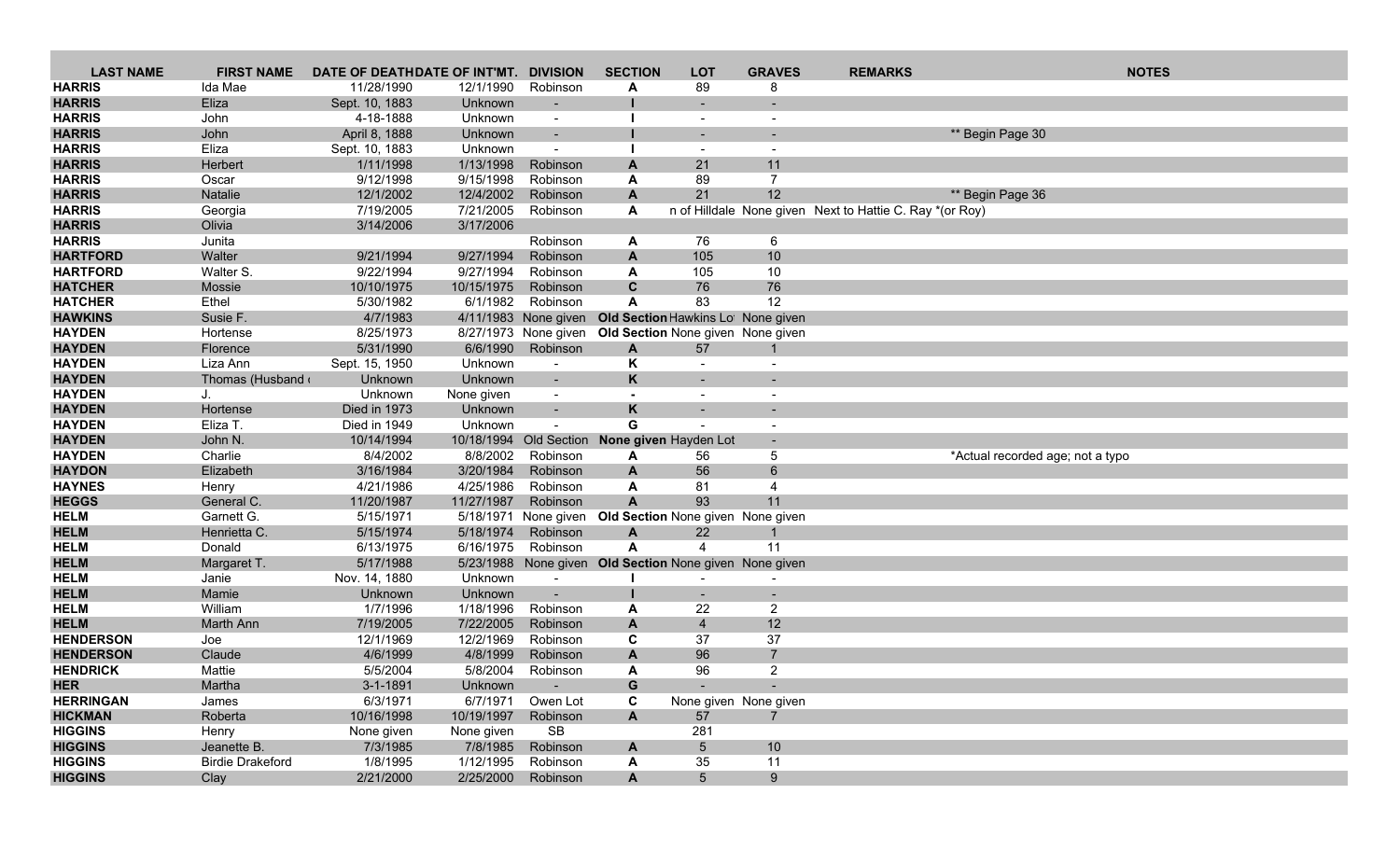| <b>LAST NAME</b>                 | <b>FIRST NAME</b>            | DATE OF DEATHDATE OF INT'MT. |                          | <b>DIVISION</b>          | <b>SECTION</b>                                         | <b>LOT</b>               | <b>GRAVES</b>                | <b>REMARKS</b>                                                                            | <b>NOTES</b>                        |
|----------------------------------|------------------------------|------------------------------|--------------------------|--------------------------|--------------------------------------------------------|--------------------------|------------------------------|-------------------------------------------------------------------------------------------|-------------------------------------|
| <b>HIGHT</b>                     | Robert                       | 10/26/1979                   | 10/29/1979               | Robinson                 | A                                                      | 33                       | 7                            |                                                                                           |                                     |
| <b>HOCKER</b>                    | Jane                         | 5/25/1906                    | Unknown                  |                          |                                                        |                          |                              |                                                                                           | *Actual recorded age; not a typo    |
| <b>HOCKER</b>                    | Harry                        | 3-9/1873                     | Unknown                  | $\overline{\phantom{a}}$ |                                                        | $\overline{\phantom{a}}$ |                              |                                                                                           |                                     |
| <b>HOCKER</b>                    | Rachel                       | July 27, 1886                | Unknown                  |                          |                                                        |                          |                              |                                                                                           |                                     |
| <b>HOCKER</b>                    | Elsie                        | Unknown                      | Unknown                  |                          |                                                        |                          |                              |                                                                                           |                                     |
| <b>HOCKER</b>                    | Antonius                     | Unknown                      | Unknown                  | $\overline{\phantom{a}}$ |                                                        |                          |                              |                                                                                           |                                     |
| <b>HOCKER</b>                    | Janey F.                     | 8-26-1897                    | Unknown                  | $\overline{\phantom{a}}$ | G                                                      |                          |                              |                                                                                           |                                     |
| <b>HOCKER</b>                    | William R.                   | Oct. 23, 1893                | Unknown                  | $\overline{\phantom{a}}$ | G                                                      |                          |                              |                                                                                           |                                     |
| <b>HOCKER</b>                    | Harry C.                     | 2-16-1898                    | Unknown                  | $\overline{\phantom{a}}$ | G                                                      | $\blacksquare$           |                              |                                                                                           |                                     |
| <b>HOCKER</b>                    | James (PVT 9th U.            | 6/15/1929                    | Unknown                  |                          | G                                                      |                          |                              |                                                                                           |                                     |
| <b>HOCKLER</b>                   | <b>Alice Fisher</b>          | 5/5/1938                     | Unknown                  |                          | G                                                      |                          |                              |                                                                                           |                                     |
| <b>HOPE</b>                      | Lucillia                     | 4-4-1835                     | Unknown                  | $\overline{\phantom{a}}$ | K                                                      |                          |                              |                                                                                           |                                     |
| <b>HOPE</b>                      | Julia Edward                 | Dec. 27, 1888                | Unknown                  | $\overline{\phantom{a}}$ | K                                                      |                          |                              |                                                                                           |                                     |
| <b>HOUCHIE</b><br><b>HOUSTON</b> | Lillian<br>Tom W.            | 4/17/1979                    | 4/21/1979                | Robinson                 | $\mathsf{A}$                                           | 42                       | 12 <sub>2</sub>              |                                                                                           | * The letter " T " was written here |
|                                  |                              | 3/22/1971                    | 3/27/1971                | None given               | Old Section None given None given                      |                          |                              |                                                                                           |                                     |
| <b>HOUSTON</b><br><b>HOUSTON</b> | Christopher "Baby"<br>Joe R. | 10/9/1975<br>11/15/1990      | 10/10/1975<br>11/19/1990 | Baby lot<br>Robinson     | None given None given None given<br>A                  | 91                       | 9                            |                                                                                           | *Begin Page 9                       |
| <b>HOUSTON</b>                   | Raymond, Sr.                 | 6/25/1991                    | 6/28/1991                | Robinson                 | $\mathbf{C}$                                           | 89                       | 89                           |                                                                                           |                                     |
| <b>HOUSTON</b>                   | Mary                         | 8/30/1992                    | 9/2/1992                 | Robinson                 | C                                                      | $\overline{\phantom{a}}$ | 90                           | County burial                                                                             |                                     |
| <b>HOUSTON</b>                   | Cookie                       | 2/6/1999                     | 2/8/1999                 | Robinson                 | A                                                      | 54                       | 3                            |                                                                                           |                                     |
| <b>HOUSTON</b>                   | Betty Jean                   | 3/7/2009                     | 3/16/2009                | Robinson                 | A                                                      | 75                       | 6                            |                                                                                           |                                     |
| <b>HOWARD</b>                    | Mary                         | Unknown                      | Unknown                  |                          |                                                        |                          |                              |                                                                                           |                                     |
| <b>HUBBLE</b>                    | Sallie                       | Died in 1937                 | Unknown                  |                          |                                                        |                          |                              |                                                                                           |                                     |
| <b>HUBBLE</b>                    | Freddie                      | 1/15/1997                    | 1/18/1997                | Robinson                 | A                                                      |                          | 10                           |                                                                                           |                                     |
| <b>HUDSON</b>                    | Oliver                       | 6/7/1967                     | 6/10/1967                | Robinson                 | C                                                      | 12                       | 12                           |                                                                                           |                                     |
| <b>HUDSON</b>                    | Clyde                        | $11 - 88$                    |                          | 11/8/1988 None given     | $\mathbf c$                                            | None given               | 88                           |                                                                                           |                                     |
| <b>HUGHES</b>                    | Katherine                    | 7/14/2002                    |                          |                          |                                                        |                          |                              | 7/17/2002 None given <b>n of Hilldale</b> None given None given Buried beside Henry Higgs |                                     |
| <b>HUNN</b>                      | Infant Girl                  | 12/8/1982                    | 12/10/1982               | Baby lot                 | None given None given None given                       |                          |                              |                                                                                           |                                     |
| <b>HUNTER</b>                    | Henry                        | 5/20/1969                    | 5/23/1969                | Robinson                 | A                                                      | 18                       | 7                            |                                                                                           |                                     |
| <b>HUNTER</b>                    | George                       | 11/9/1985                    | 11/13/1985               | Robinson                 | A                                                      | 18                       | 10                           |                                                                                           |                                     |
| <b>HUNTER</b>                    | Elsie                        | 7/29/1986                    | 8/4/1986                 | Robinson                 | A                                                      | 18                       | 8                            |                                                                                           |                                     |
| <b>HUNTER</b>                    | Martha                       | Nov. 6, 1889                 | Unknown                  | $\overline{\phantom{a}}$ |                                                        |                          |                              |                                                                                           |                                     |
| <b>HUSTON</b>                    | Garfield                     | 8/26/1970                    | 8/30/1970                | Old                      | $\, {\bf B}$                                           | L <sub>23</sub>          | G 81                         |                                                                                           | *Grave location was unusual listing |
| <b>HUSTON</b>                    | Lillie B.                    | 9/18/1973                    | 9/19/1973                | Robinson                 | $\overline{A}$                                         | $\overline{4}$           |                              |                                                                                           |                                     |
| <b>HUSTON</b>                    | Green                        | 4/27/1976                    |                          |                          | 4/30/1976 None given Old Section None given None given |                          |                              |                                                                                           |                                     |
| <b>HUSTON</b>                    | George                       | 5/7/1983                     |                          |                          | 5/10/1983 None given Old Section None given None given |                          |                              |                                                                                           |                                     |
| <b>HUSTON</b>                    | John A.                      | 8/10/1996                    | 8/13/1996                | Robinson                 | A                                                      | 91                       | 6                            |                                                                                           |                                     |
| <b>HUTCHINSON</b>                | Mattie Mae                   | 4/20/1988                    |                          | 4/27/1988 None given     | Old Section None given None given                      |                          |                              |                                                                                           |                                     |
| <b>HUTSON</b>                    | William L.                   | 7/29/1974                    | 7/31/1974                | Robinson                 | C                                                      | 68                       | 68                           |                                                                                           |                                     |
| <b>INGRAHM</b>                   | Lettie                       | 10/28/1968                   |                          | 11/1/1968 Robinson       | C                                                      | 17                       | 17                           |                                                                                           |                                     |
| <b>INGRAM</b>                    | James                        | 4/21/1971                    |                          |                          | 4/25/1971 None given Old Section None given None given |                          |                              |                                                                                           |                                     |
| <b>INGRAM</b>                    | Florence                     | None given                   | None given               |                          |                                                        |                          |                              |                                                                                           |                                     |
| <b>INGRAM</b><br><b>INGRAM</b>   | Clifford<br>Robert           | 11/6/1973                    | 11/8/1973<br>3/25/1976   | Robinson<br>Robinson     | A                                                      | 45<br>44                 | $\mathbf{2}$<br>$\mathbf{3}$ |                                                                                           |                                     |
| <b>INGRAM</b>                    | Nellie                       | 3/21/1976<br>11/27/1985      | 12/5/1985                | Robinson                 | A                                                      |                          | 4                            |                                                                                           |                                     |
| <b>INGRAM</b>                    | Mattie Catherine             | 1/14/1986                    | 1/18/1986                | Robinson                 | A<br>$\mathsf{A}$                                      | 44<br>11                 |                              |                                                                                           |                                     |
|                                  |                              |                              |                          |                          |                                                        |                          | 8                            |                                                                                           |                                     |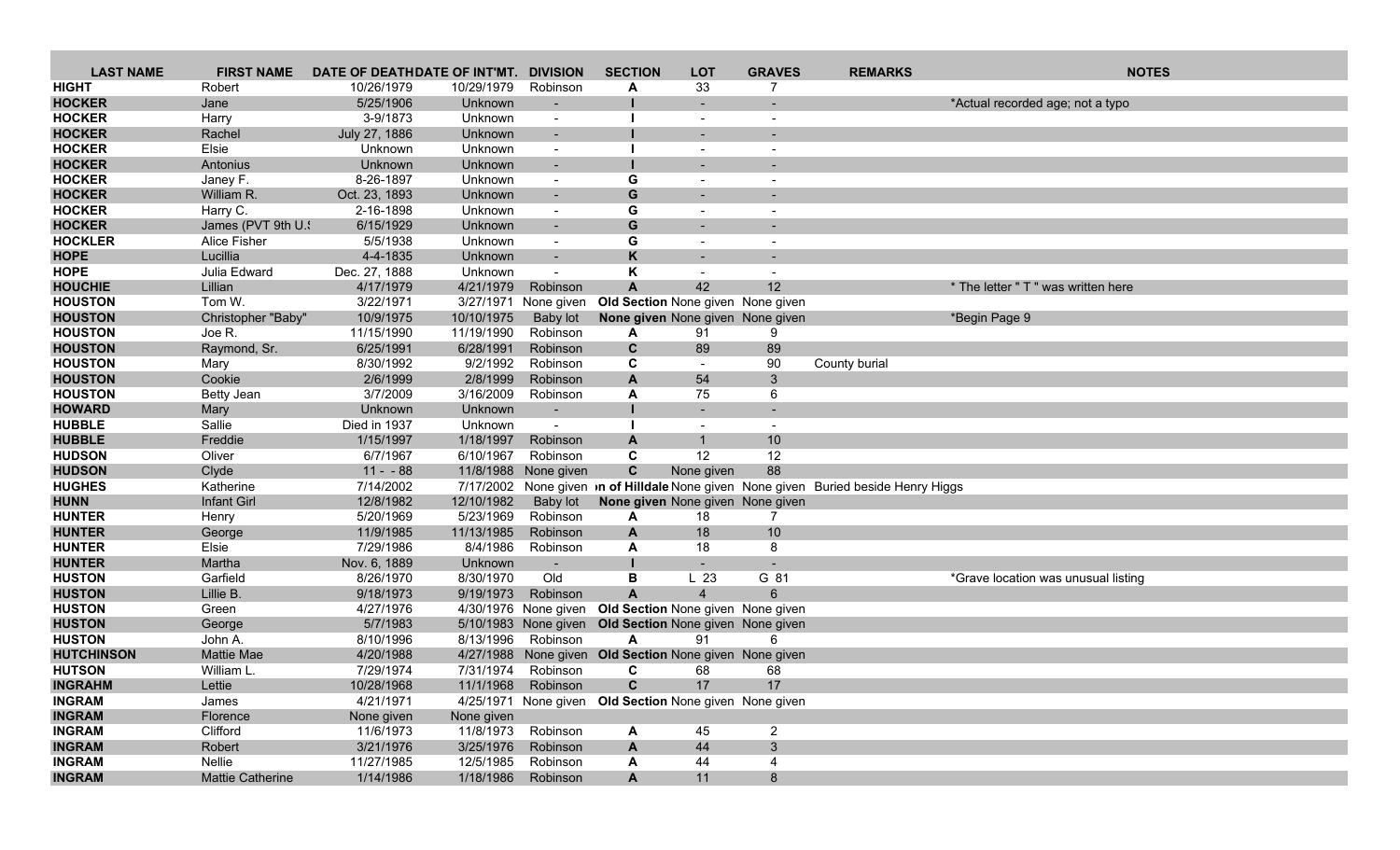| <b>LAST NAME</b>               | <b>FIRST NAME</b>     | DATE OF DEATHDATE OF INT'MT. |                        | <b>DIVISION</b>      | <b>SECTION</b>                                          | <b>LOT</b>        | <b>GRAVES</b>            | <b>REMARKS</b>                                                              | <b>NOTES</b>                     |  |
|--------------------------------|-----------------------|------------------------------|------------------------|----------------------|---------------------------------------------------------|-------------------|--------------------------|-----------------------------------------------------------------------------|----------------------------------|--|
| <b>INGRAM</b>                  | Mariah                | None given                   | 1/23/1990              | Robinson             | A                                                       | 45                | 3                        |                                                                             |                                  |  |
| <b>INGRAM</b>                  | <b>Florine Thomas</b> | Died in 1967                 | Unknown                |                      | G                                                       |                   |                          |                                                                             |                                  |  |
| <b>INGRAM</b>                  | James Edward (US      | 4/21/1971                    | Unknown                |                      | G                                                       |                   |                          |                                                                             |                                  |  |
| <b>INGRAM</b>                  | Jessie                | 5/18/1998                    | 5/23/1998              | Robinson             | A                                                       | 44                | 12                       |                                                                             |                                  |  |
| <b>IRVIN</b>                   | Laura Bell            | 10/26/1974                   |                        |                      | 10/31/1974 None given Old Section None given None given |                   |                          |                                                                             |                                  |  |
| <b>IRVIN</b>                   | Hester                | Unknown                      | Unknown                | $\sim$               | G                                                       |                   | $\overline{\phantom{0}}$ |                                                                             |                                  |  |
| <b>IRVINE</b>                  | Elijah                | Unknown                      | Unknown                |                      |                                                         |                   | $\overline{\phantom{a}}$ |                                                                             |                                  |  |
| <b>IRVINE</b>                  | Edith                 | 11/17/2003                   | 11/20/2003             | Robinson             | A                                                       | <b>Plot 310</b>   | 13                       | Located old Section of Hilldale Cemetery                                    |                                  |  |
| <b>JACKMAN</b>                 | Virgil                | 10/31/2003                   | 11/1/2003              |                      | None given on of Hilldale man-Napier                    |                   | Gr One                   |                                                                             |                                  |  |
| <b>JACKSON</b>                 | <b>Beulah</b>         | 1/24/1967                    | 1/28/1967              | Robinson             | A                                                       | $12 \overline{ }$ | 6                        |                                                                             |                                  |  |
| <b>JACKSON</b>                 | Harry                 | 4/20/1973                    | 4/29/1973              | Robinson             | A                                                       | $\overline{c}$    | 8                        |                                                                             | *Actual recorded age; not a typo |  |
| <b>JACKSON</b>                 | Sarah                 | 1/3/1983                     | 1/6/1983               | Robinson             | $\mathbf{A}$                                            | 86                | 8                        |                                                                             |                                  |  |
| <b>JACKSON</b>                 | Chris                 | 10/11/1983                   | 10/14/1983             | Robinson             | A                                                       | 56                | $\overline{4}$           |                                                                             |                                  |  |
| <b>JACKSON</b>                 | Robert                | 2/12/1984                    | 2/15/1984              | Robinson             | A                                                       | 86                | 12                       |                                                                             |                                  |  |
| <b>JACKSON</b>                 | Willie B.             | 8/21/1989                    | 8/24/1989              | Robinson             | A                                                       | 81                | 8                        |                                                                             |                                  |  |
| <b>JACKSON</b>                 | Julia                 | 3/21/1998                    | 3/23/1998              | Robinson             | A                                                       | 59                | 10                       |                                                                             |                                  |  |
| <b>JACKSON</b>                 | Billie T.             | 4/25/1997                    | 4/29/1997              | Robinson             | A                                                       | 110               | 10                       |                                                                             |                                  |  |
| <b>JACKSON</b>                 | Julia                 | 3/21/1998                    | 3/23/1998              | Robinson             | $\mathsf{A}$                                            | 59                | 10                       |                                                                             |                                  |  |
| <b>JACKSON</b>                 | Dorothy               | 1/23/1999                    | 2/2/1999               | Robinson             | C                                                       | 93                | 93                       |                                                                             | ** Begin Page 34                 |  |
| <b>JACKSON</b>                 | George                | 4/9/1999                     | 4/12/1999              | Robinson             | A                                                       | $\overline{2}$    | 9                        |                                                                             |                                  |  |
| <b>JACKSON</b>                 | (Red) George          | 2/3/2001                     | 2/8/2001               | Robinson             | A                                                       | 87                | 7                        |                                                                             |                                  |  |
| <b>JACKSON</b>                 | <b>Martha Frances</b> | 9/9/2005                     | 9/12/2005              |                      |                                                         |                   |                          | Robinson <b>In of Hilldale</b> None given None given Next to Sadie Bradshaw |                                  |  |
| <b>JACOBS</b>                  | Cleo Bruce            | 8/18/1972                    |                        | 8/23/1972 None given | Old Section None given None given                       |                   |                          |                                                                             |                                  |  |
| <b>JARBER</b>                  | Hildreth              | 9/11/1987                    | 9/16/1987              | Robinson             | A                                                       | 49                | 9<br>8                   |                                                                             | ** Begin Page 17                 |  |
| <b>JARBER</b><br><b>JARMON</b> | Lula<br>Edna Mae      | 6/10/1991<br>1/21/1985       | 6/14/1991<br>1/26/1985 | Robinson<br>Robinson | A<br>$\mathbf{A}$                                       | 49<br>35          | 9                        |                                                                             |                                  |  |
| <b>JARMON</b>                  | Foster                | 2/28/1989                    | 3/3/1989               | Robinson             |                                                         |                   | 4                        |                                                                             |                                  |  |
| <b>JARMON</b>                  | Eugene                | 3/13/1995                    | 3/16/1995              | Robinson             | A<br>A                                                  | 39<br>39          | 3                        |                                                                             |                                  |  |
| <b>JARMON</b>                  | Emma                  | 12/18/1996                   | 12/21/1996             | Robinson             | A                                                       | 20                | 11                       |                                                                             |                                  |  |
| <b>JARMON</b>                  | <b>Bernice</b>        | 7/4/1999                     | 7/6/1999               | Robinson             | A                                                       | 70                |                          |                                                                             |                                  |  |
| <b>JEFFERSON</b>               | Estelle               | 5/25/1990                    | 6/5/1990               |                      | None given Old Section F. Jones L None given            |                   |                          |                                                                             |                                  |  |
| <b>JENKINS</b>                 | Louise                | None given                   | None given             |                      |                                                         |                   |                          |                                                                             |                                  |  |
| <b>JENKINS</b>                 | Cynthia               | 8/16/1974                    | 8/19/1974              | Robinson             | C                                                       | 69                | 69                       |                                                                             |                                  |  |
| <b>JENKINS</b>                 | Benjamin A.           | 4/14/1980                    | 4/17/1980              | Robinson             | A                                                       | 105               | 3                        |                                                                             |                                  |  |
| <b>JENKINS</b>                 | Kathleen              | 5/18/1980                    | 5/21/1980              | Robinson             | A                                                       | 105               | 4                        |                                                                             |                                  |  |
| <b>JOHNSON</b>                 | Emma                  | 3/26/1969                    | 4/1/1969               | Robinson             | C                                                       | 24                |                          |                                                                             |                                  |  |
| <b>JOHNSON</b>                 | James Harrod, Jr.     | 4/16/1970                    | 4/16/1970              | Robinson             | A                                                       | 36                | 6                        |                                                                             |                                  |  |
| <b>JOHNSON</b>                 | Robert L.             | 10/27/1970                   | 11/1/1970              | Robinson             |                                                         | 34                | $\mathbf{Q}$             |                                                                             |                                  |  |
| <b>JOHNSON</b>                 | Rufus                 | 11/11/1970                   |                        |                      | 11/14/1970 None given Old Section None given None given |                   |                          |                                                                             |                                  |  |
| <b>JOHNSON</b>                 | Dovie L. Pope         | 7/24/1971                    |                        | 7/29/1971 Robinson   | A                                                       | 35                | 8                        |                                                                             |                                  |  |
| <b>JOHNSON</b>                 | Dellia                | None given                   | None given             |                      |                                                         |                   |                          |                                                                             |                                  |  |
| <b>JOHNSON</b>                 | Sally                 | 7/11/1972                    | 7/14/1972              | Robinson             | $\mathbf{C}$                                            | 57                | 57                       |                                                                             |                                  |  |
| <b>JOHNSON</b>                 | Gary Wayne            | 5/16/1974                    | 5/18/1974              | Robinson             | C                                                       | 65                | 65                       |                                                                             |                                  |  |
| <b>JOHNSON</b>                 | Ophelia               | 1/5/1976                     |                        |                      | 1/9/1976 None given Old Section Johnson Lot None given  |                   |                          |                                                                             |                                  |  |
| <b>JOHNSON</b>                 | James Shea            | 10/27/1976                   | 10/29/1976             | Robinson             | A                                                       | 101               | 6                        |                                                                             |                                  |  |
| <b>JOHNSON</b>                 | Regina                | None given                   | None given             | Robinson             | $\mathsf{A}$                                            | 84                | 8                        |                                                                             |                                  |  |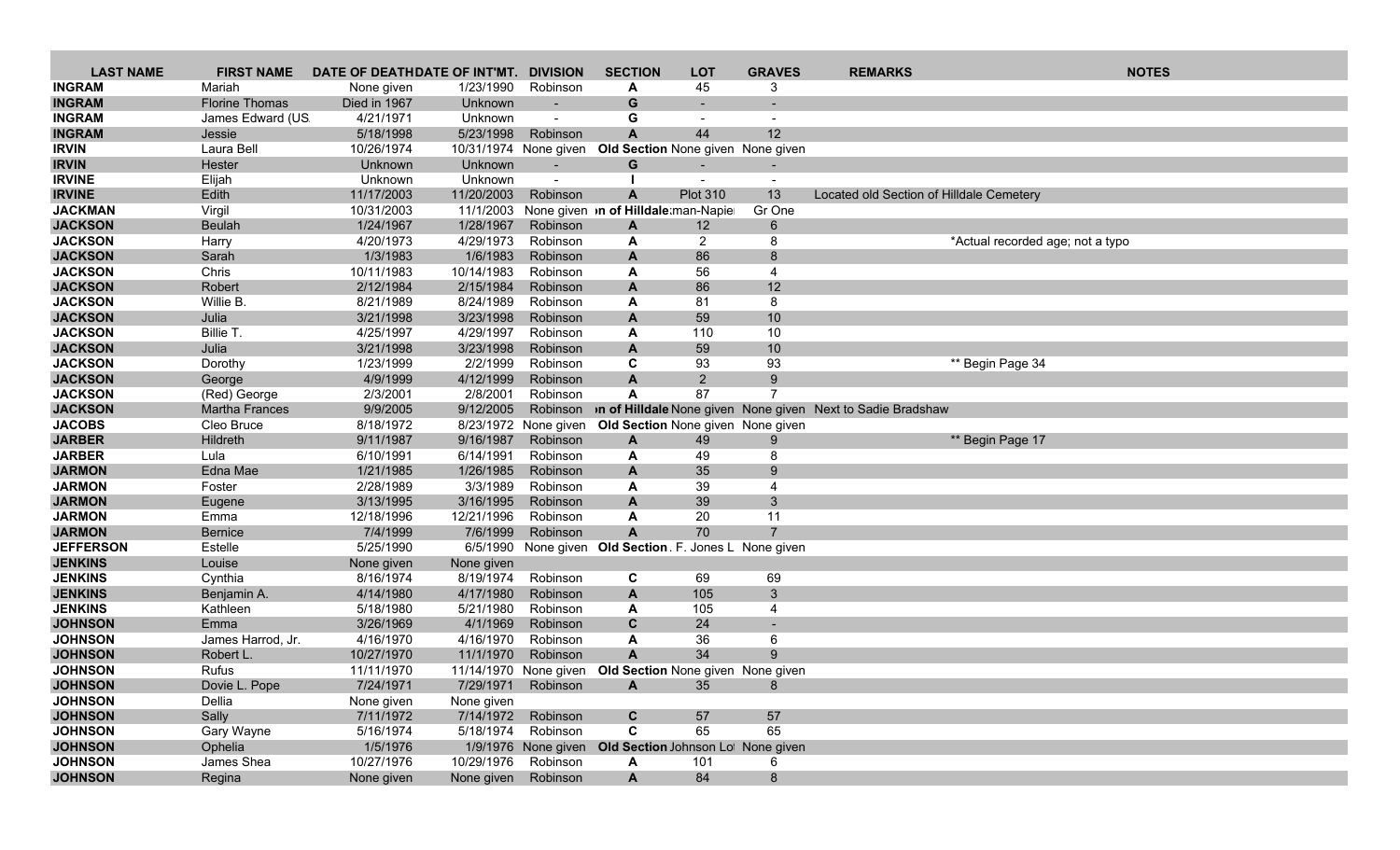| <b>LAST NAME</b>             | <b>FIRST NAME</b>               | DATE OF DEATHDATE OF INT'MT. |                        | <b>DIVISION</b>          | <b>SECTION</b>                                         | <b>LOT</b>               | <b>GRAVES</b>  | <b>REMARKS</b>                         | <b>NOTES</b> |
|------------------------------|---------------------------------|------------------------------|------------------------|--------------------------|--------------------------------------------------------|--------------------------|----------------|----------------------------------------|--------------|
| <b>JOHNSON</b>               | Eunice                          | 9/12/1981                    | 9/15/1981              | Robinson                 | A                                                      | 19                       | $\overline{2}$ |                                        |              |
| <b>JOHNSON</b>               | Jesse                           | 1/23/1984                    | 1/26/1984              | Robinson                 | A                                                      | 86                       | 3              | County                                 |              |
| <b>JOHNSON</b>               | Rose                            | 12/10/1985                   | 12/13/1985             | Robinson                 | A                                                      | 86                       | 4              |                                        |              |
| <b>JOHNSON</b>               | Jerry                           | 11/19/1987                   | 11/23/1987             | Robinson                 | A                                                      | 93                       | 12             |                                        |              |
| <b>JOHNSON</b>               | Kate                            | 12/24/1987                   | 12/28/1987             | Robinson                 | A                                                      | 62                       | $\overline{2}$ |                                        |              |
| <b>JOHNSON</b>               | Vermont                         | 9/9/1989                     | 9/13/1989              | Robinson                 | A                                                      | 109                      | $\overline{7}$ |                                        |              |
| <b>JOHNSON</b>               | Mary C.                         | 10/6/1990                    | 10/10/1990             | Robinson                 | A                                                      | 88                       | $\overline{7}$ |                                        |              |
| <b>JOHNSON</b>               | Edmond                          | 6/21/1919                    | Unknown                |                          | K                                                      |                          |                |                                        |              |
| <b>JOHNSON</b>               | Eric                            | 12/27/1992                   | 12/30/1992             | Robinson                 | A                                                      | 47                       | 6              |                                        |              |
| <b>JOHNSON</b>               | <b>Violet Ann</b>               | 12/30/1993                   | 1/3/1994               | Robinson                 | A                                                      | 107                      | 8              |                                        |              |
| <b>JOHNSON</b>               | Lavinia Jones                   | 12/5/1996                    | 12/7/1996              | Robinson                 | A                                                      | 107                      | $\overline{7}$ |                                        |              |
| <b>JOHNSON</b>               | <b>Mary Nancy</b>               | 11/29/2000                   | 12/4/2000              | Robinson                 | $\mathbf{A}$                                           | 107                      | $\overline{4}$ |                                        |              |
| <b>JOHNSON</b>               | Clarance                        | 1/31/2001                    | 2/5/2001               | Robinson                 | A                                                      | 107                      | 11             |                                        |              |
| <b>JOHNSON</b>               | Henry Lee                       | 4/12/2006                    | 4/18/2006              |                          | <b>Old Section</b>                                     |                          |                |                                        |              |
| <b>JOHNSON</b>               | John Thomas                     | 8/9/2006                     | 8/15/2006              | Robinson                 | A                                                      | 47                       | 10             |                                        |              |
| <b>JOHNSON</b>               | Baby (Stillborn-Fem<br>James E. | 4/11/2007                    | 4/13/2007<br>3/14/1967 | Robinson                 | <b>Cremation</b>                                       | 10                       | -1             | Old Section - Foot of Kathleen Doneghy |              |
| <b>JONES</b><br><b>JONES</b> | Florence                        | 3/11/1967                    | 4/23/1969              | Robinson                 | A<br>$\mathbf{C}$                                      | 28                       | 28             |                                        |              |
| <b>JONES</b>                 | James                           | 4/19/1969<br>12/14/1969      | 12/18/1969             | Robinson                 | A                                                      | 19                       | 10             |                                        |              |
| <b>JONES</b>                 | Anna P.                         | 10/20/1972                   | 10/24/1972             | Robinson                 | A                                                      | 36                       | 12             |                                        |              |
| <b>JONES</b>                 | Jesse H.                        | 6/7/1974                     | 6/11/1974              | Robinson                 | A                                                      | 22                       | 3              |                                        |              |
| <b>JONES</b>                 | James                           | 2/12/1975                    | 2/18/1975              | Robinson                 | $\mathbf{C}$                                           | 72                       | 72             |                                        |              |
| <b>JONES</b>                 | Jewell                          | 12/30/1977                   |                        | 1/3/1978 None given      | Old Section Jones Lot None given                       |                          |                |                                        |              |
| <b>JONES</b>                 | Jim                             | 5/2/1981                     |                        |                          | None given None given Old Section Jones Lot None given |                          |                |                                        |              |
| <b>JONES</b>                 | Dallas                          | 10/20/1981                   | 10/2?/81               | Robinson                 | $\mathbf{A}$                                           | 103                      | 11             |                                        |              |
| <b>JONES</b>                 | Lillian                         | 12/23/1981                   |                        | 12/29/1981 None given    | Old Section Caldwell Lot None given                    |                          |                |                                        |              |
| <b>JONES</b>                 | Emma                            | 3/5/1985                     | 3/8/1985               | Robinson                 | A                                                      | 86                       | 9              |                                        |              |
| <b>JONES</b>                 | Jerri                           | 7/10/1987                    | 7/17/1987              | Robinson                 | $\mathbf{A}$                                           | 50                       | $\mathbf{1}$   |                                        |              |
| <b>JONES</b>                 | Mary                            | 1/10/1873                    | Unknown                |                          |                                                        |                          |                |                                        |              |
| <b>JONES</b>                 | <b>William B</b>                | Died in 1938                 | Unknown                | $\sim$                   |                                                        |                          |                |                                        |              |
| <b>JONES</b>                 | Sidney                          | Died in 1918                 | Unknown                | $\sim$                   |                                                        | $\overline{\phantom{a}}$ |                |                                        |              |
| <b>JONES</b>                 | Marshall G. (Sidney             | Dec. 125, 1898               | Unknown                | $\blacksquare$           |                                                        |                          |                |                                        |              |
| <b>JONES</b>                 | Anderson                        | Unknown                      | Unknown                | $\overline{\phantom{a}}$ |                                                        | $\overline{\phantom{a}}$ |                |                                        |              |
| <b>JONES</b>                 | George                          | 4-3-1870                     | Unknown                |                          |                                                        |                          |                |                                        |              |
| <b>JONES</b>                 | Mary Bell                       | Died in 1934                 | Unknown                | $\overline{\phantom{a}}$ |                                                        |                          |                |                                        |              |
| <b>JONES</b>                 | Harvey                          | 8/26/1908                    | Unknown                | $\blacksquare$           |                                                        |                          |                |                                        |              |
| <b>JONES</b>                 | Silas                           | Oct. 7, 1887                 | Unknown                | $\sim$                   |                                                        | $\blacksquare$           |                |                                        |              |
| <b>JONES</b>                 | Henderson                       | Died in 1902                 | Unknown                |                          |                                                        |                          |                |                                        |              |
| <b>JONES</b>                 | Anderson (114 U.S.              | Unknown                      | Unknown                | $\blacksquare$           |                                                        |                          |                |                                        |              |
| <b>JONES</b>                 | George                          | 8-3-1870                     | Unknown                |                          |                                                        |                          |                |                                        |              |
| <b>JONES</b>                 | Estella P.                      | Oct. 19, 1939                | Unknown                | $\sim$                   | G                                                      | $\overline{\phantom{a}}$ |                |                                        |              |
| <b>JONES</b>                 | John                            | Died in 1929                 | Unknown                | $\sim$                   | G                                                      |                          |                |                                        |              |
| <b>JONES</b>                 | William R.                      | Died in 1920                 | Unknown                | $\overline{\phantom{a}}$ | Κ                                                      | $\overline{\phantom{a}}$ |                |                                        |              |
| <b>JONES</b>                 | <b>Burnice</b>                  | 3/29/1995                    | 3/1/3195               | Robinson                 | <b>Old Section</b>                                     | $\overline{\phantom{a}}$ | $\overline{4}$ | ** Begin Page 32                       |              |
| <b>JONES</b>                 | Bertha                          | 7/24/1995                    | 7/27/1995              | Robinson                 | A                                                      | 38                       | 10             |                                        |              |
| <b>JONES</b>                 | Massie                          | 8/11/1996                    | 8/16/1996              | Robinson                 | <b>Old Section</b>                                     | K                        | Lot No. Grave  |                                        |              |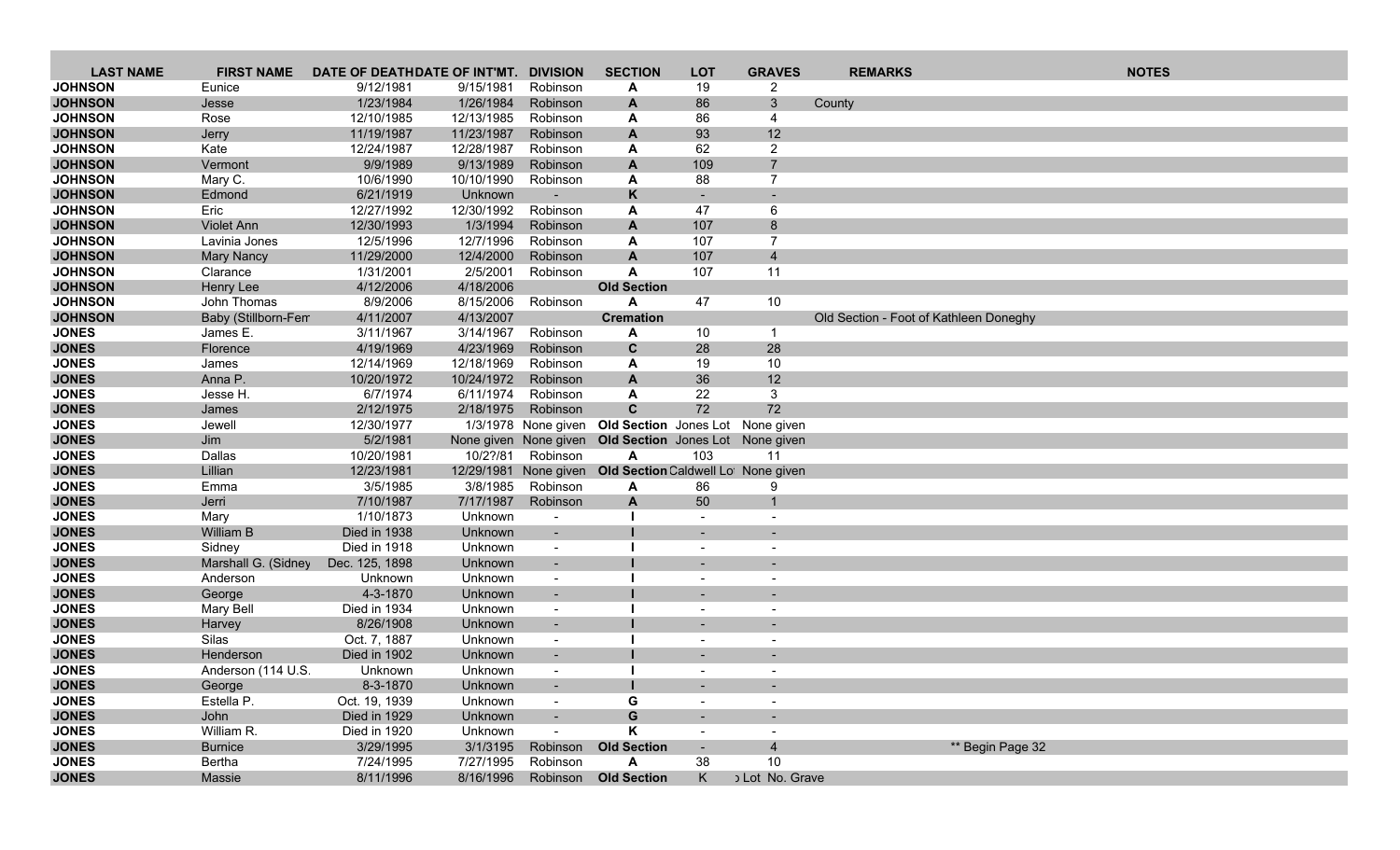| <b>LAST NAME</b>             | <b>FIRST NAME</b>      | DATE OF DEATHDATE OF INT'MT. DIVISION |            |                          | <b>SECTION</b>                                         | <b>LOT</b>     | <b>GRAVES</b>            | <b>REMARKS</b>        | <b>NOTES</b> |
|------------------------------|------------------------|---------------------------------------|------------|--------------------------|--------------------------------------------------------|----------------|--------------------------|-----------------------|--------------|
| <b>JONES</b>                 | <b>Estella Frances</b> | 1/9/1997                              | 1/13/1997  | Robinson                 | A                                                      | 10             | 3                        |                       |              |
| <b>JONES</b>                 | Sonra *(or Sonna)      | 2/10/1999                             | 2/13/1999  |                          | Robinson <b>of Hilldale</b> None given None given      |                |                          |                       |              |
| <b>JONES</b>                 | Martha Frye            | 1/2/2001                              |            |                          | 1/5/2001 Old Section Iilldale CemeNone given           |                | Gr <sub>5</sub>          |                       |              |
| <b>JONES</b>                 | Data                   | 3/5/2003                              | 3/8/2003   | Robinson                 | A                                                      | 31             | 3 <sup>5</sup>           |                       |              |
| <b>JONES</b>                 | Michael                | 10/24/2004                            | 10/27/2004 | Robinson                 | A                                                      | 76             | $\overline{2}$           |                       |              |
| <b>JONES</b>                 | Ophelia                | 3/10/2007                             | 3/15/2007  | Robinson                 | A                                                      | 10             | $\overline{2}$           |                       |              |
| <b>JONES</b>                 | Natasha Doneghy        | 10/3/2007                             | 10/8/2007  | Robinson                 | A                                                      | 60             | 10                       |                       |              |
| <b>JONES</b>                 | Lucille                | 2/21/2009                             | 2/28/2009  | Robinson                 | A                                                      | 103            | 12                       |                       |              |
| <b>JOYNER</b>                | Frank                  | 7/14/1970                             | 7/16/1970  | Robinson                 | C                                                      | 38             | 38                       |                       |              |
| <b>KEMPER</b>                | Maggie                 | 12/26/1970                            |            | 12/29/1970 None given    | Old Section None given None given                      |                |                          |                       |              |
| <b>KEMPER</b>                | Ed                     | Died Oct. 1908                        | Unknown    | $\sim$                   |                                                        | $\blacksquare$ |                          |                       |              |
| <b>KENLEY</b>                | Eugene                 | 10/15/1987                            | 10/19/1987 | Robinson                 | A                                                      | 70             |                          |                       |              |
| <b>KENLEY</b>                | June C.                | 11/19/1993                            | 11/23/1993 | Robinson                 | A                                                      | 70             | $\overline{2}$           |                       |              |
| <b>KENLEY</b>                | David                  |                                       |            | 12/31/2008 Old Section   |                                                        |                |                          |                       |              |
| <b>KEY</b>                   | James                  | 7/7/1987                              | 7/10/1987  | Robinson                 | A                                                      | 31             | 5                        |                       |              |
| <b>KEY</b>                   | Josephine              | 11/19/1997                            | 11/21/1997 | Robinson                 | A                                                      | 31             | 6                        |                       |              |
| <b>KEY</b>                   | Janie Elizabeth        | 5/4/1998                              | 5/6/1998   | Robinson                 | A                                                      | 31             | $\overline{7}$           |                       |              |
| <b>KEY</b>                   | John Howard            | 5/18/2008                             | 5/24/2008  | Robinson                 | $\mathbf{A}$                                           | 31             | 10                       |                       |              |
| <b>KINCAID</b>               | Deroy                  | 12/26/1973                            | None given | Robinson                 | A                                                      | 3              | 10                       |                       |              |
| <b>KINELY</b>                | Logan B.               | 5/8/1980                              |            | 5/12/1980 None given     | Old Section Kinley Lot None given                      |                |                          |                       |              |
| <b>KINFEY</b>                | Fannie                 | 3/27/1980                             |            |                          | 3/31/1980 None given Old Section Kinley Lot None given |                |                          |                       |              |
| <b>KING</b>                  | Matilda                | Died in 1935                          | Unknown    |                          | K                                                      | $\sim$         | $\sim$                   |                       |              |
| <b>KINLEY</b>                | Maggie                 | 9/5/1975                              |            |                          | 9/8/1975 None given Old Section None given None given  |                |                          |                       |              |
| <b>KINLEY</b>                | James E.               | 5/9/1995                              | 11/1/1996  | Robinson                 | 5/12/1995 None given Old Section                       | $\sim$         | No Gr. No.               |                       |              |
| <b>KINLEY</b><br><b>KITE</b> | George<br>Willie       | 10/29/1996<br>6/26/1979               | 6/29/1979  | Robinson                 | A<br>A                                                 | 58<br>84       | 5<br>$\overline{4}$      |                       |              |
| <b>LACKNEY</b>               | Eddie                  | 4/3/1991                              | 4/8/1991   | Robinson                 | A                                                      | 104            | 8                        |                       |              |
| <b>LANCASTER</b>             | Mattie                 | 2/14/1986                             | 2/18/1986  | Robinson                 | $\mathbf{A}$                                           | 92             | 8                        |                       |              |
| <b>LANCASTER</b>             | Everhart               | 12/24/1988                            | 12/28/1988 | Robinson                 | A                                                      | 92             | 7                        |                       |              |
| <b>LANCASTER</b>             | Laura Mae              | 6/22/1997                             | 6/23/1997  | Robinson                 | A                                                      | 24             | 10                       |                       |              |
| <b>LANCASTER</b>             | Bertha                 | 6/23/1992                             | 6/26/1992  | Robinson                 | A                                                      | 24             | 4                        |                       |              |
| <b>LANCASTER</b>             | LaShaunda              | 2/28/1994                             | 3/4/1994   | Robinson                 | A                                                      | 24             | $\sqrt{5}$               |                       |              |
| <b>LANCASTER</b>             | <b>Betty</b>           | 12/18/1997                            | 12/20/1997 | Robinson                 | A                                                      | 92             | $\overline{2}$           |                       |              |
| <b>LANCASTER</b>             | LaToya                 | 7/6/2001                              | 7/10/2001  | Robinson                 | $\mathbf{A}$                                           | 24             | 6                        |                       |              |
| <b>LANCASTER</b>             | Infant (No name giv    | 10/26/2002                            | 10/28/2002 | Robinson                 | A                                                      | 24             | 56                       | Lashaunda & Latoya    |              |
| <b>LANCASTER</b>             | Tony                   | 11/14/2003                            | 11/17/2003 | Robinson                 | $\overline{A}$                                         | 92             |                          |                       |              |
| <b>LANGFORD</b>              | Mack P                 | 5/15/1971                             |            | 5/19/1971 None given     | Old Section None given None given                      |                |                          |                       |              |
| <b>LANGFORD</b>              | Taylor                 | 11/12/1974                            | 11/14/1974 | Robinson                 | A                                                      | 38             | 9                        |                       |              |
| <b>LANGFORD</b>              | <b>Bettie</b>          | 8/16/1975                             |            |                          | 8/19/1975 None given Old Section None given None given |                |                          |                       |              |
| <b>LANGFORD</b>              | Gabriella              | 2-29-1898                             | Unknown    | $\overline{\phantom{a}}$ |                                                        | -              | $\overline{\phantom{a}}$ |                       |              |
| <b>LANGFORD</b>              | Rev. David             | Nov. 26, 1873                         | Unknown    | $\overline{\phantom{a}}$ |                                                        | $\sim$         |                          |                       |              |
| <b>LANGFORD</b>              | Bessie S.              | 10/5/2003                             | 10/18/2003 | Robinson                 | A                                                      | 93             | $5\overline{)}$          |                       |              |
| <b>LAWSON</b>                | Bessie                 | 3/24/1958                             | Unknown    | $\sim$                   | Κ                                                      | $\sim$         | $\sim$                   |                       |              |
| <b>LEAVALL</b>               | Georgetta              | 3/4/2007                              | 3/9/2007   | Robinson                 | A                                                      | 71             | 3 <sup>2</sup>           |                       |              |
| <b>LEAVALL</b>               | Anthony                |                                       | 8/27/2008  | County                   |                                                        |                |                          | <b>County Section</b> |              |
| <b>LEAVELL</b>               | Thos. W.               | 4/2/1968                              | 4/6/1968   | Robinson                 | A                                                      | 12             | $\overline{7}$           |                       |              |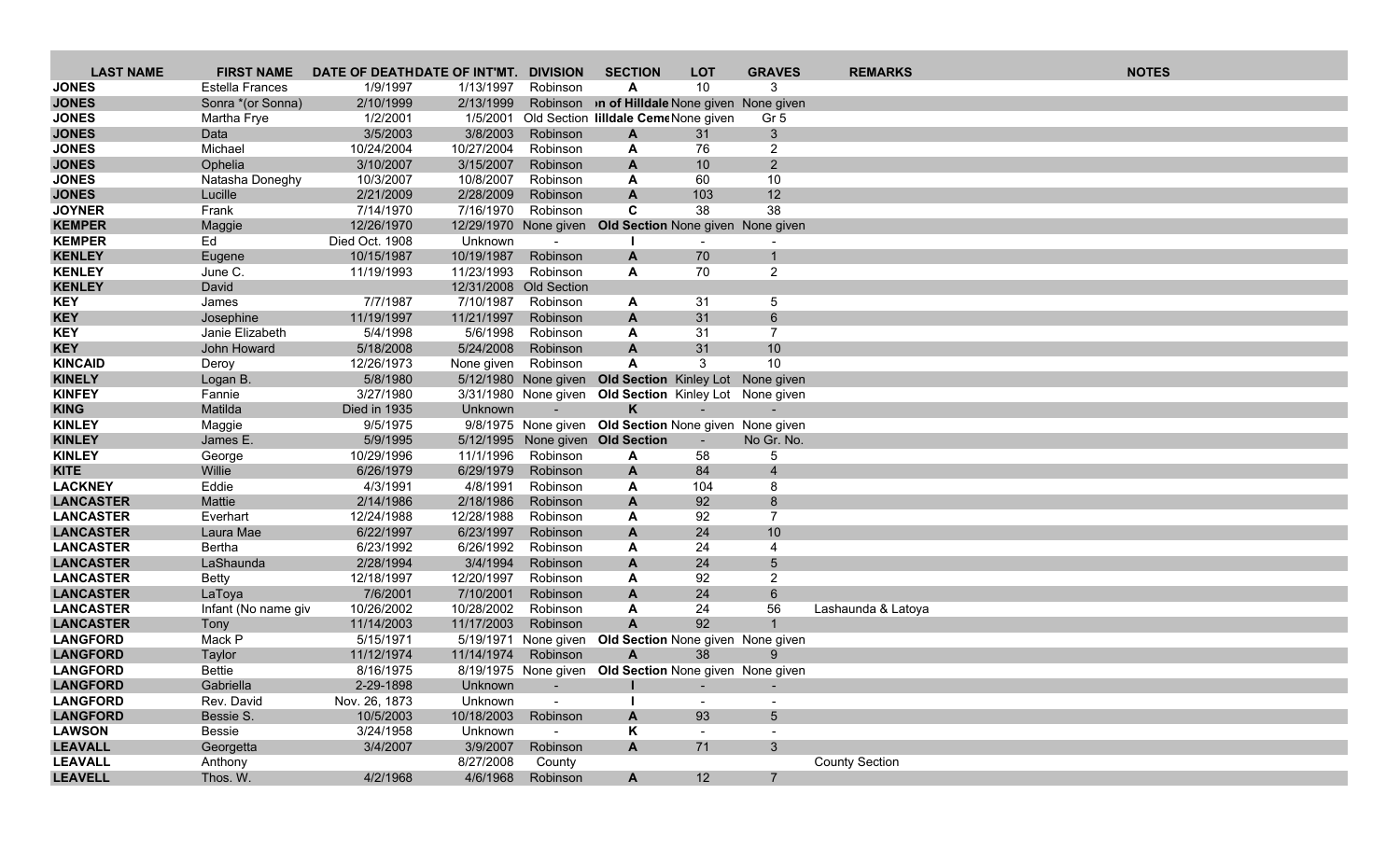| <b>LAST NAME</b>             | <b>FIRST NAME</b>                | DATE OF DEATHDATE OF INT'MT. |                                    | <b>DIVISION</b>                   | <b>SECTION</b>                                         | <b>LOT</b>                             | <b>GRAVES</b>          | <b>REMARKS</b>                                        | <b>NOTES</b>                 |
|------------------------------|----------------------------------|------------------------------|------------------------------------|-----------------------------------|--------------------------------------------------------|----------------------------------------|------------------------|-------------------------------------------------------|------------------------------|
| <b>LEAVELL</b>               | Mary                             | 11/25/1985                   | 11/27/1985                         | Robinson                          | A                                                      | 12                                     | 8                      |                                                       |                              |
| <b>LEAVELL</b>               | Anthony                          |                              | 8/27/2008                          |                                   | County                                                 | 18                                     | 18                     | County - grave 18                                     |                              |
| <b>LEE</b>                   | Marjorie                         | 10/10/1967                   | 10/11/1967                         | Robinson                          | C                                                      | 10                                     | 10                     |                                                       |                              |
| <b>LEE</b>                   | Richard                          | 6-14-1873                    | Unknown                            | $\overline{\phantom{a}}$          |                                                        |                                        |                        |                                                       |                              |
| <b>LEE</b>                   | Lizzie                           | 7/14/1918                    | Unknown                            | $\blacksquare$                    | G                                                      |                                        |                        |                                                       |                              |
| <b>LEE</b>                   | Janie                            | Sept. 26, 1931               | Unknown                            | $\sim$                            | G                                                      |                                        |                        |                                                       |                              |
| <b>LEE</b>                   | Alexander                        | 5/30/1903                    | Unknown                            | $\sim$                            | G                                                      |                                        |                        |                                                       |                              |
| <b>LETCHER</b>               | John                             | None given                   | None given                         | $\circ$                           |                                                        |                                        |                        |                                                       |                              |
| <b>LETCHER</b>               | William                          | None given                   | None given                         | Robinson                          | A                                                      | 108                                    | 5                      |                                                       |                              |
| <b>LETCHER</b>               | Mabel                            | 11/12/2004                   | 11/15/2004                         | Robinson                          | $\mathbf{A}$                                           |                                        |                        | n of Hilldale None given Buried at Leatcher Headstone |                              |
| <b>LETCHER</b>               | Ruby Helen                       | 9/27/2006                    | 9/30/2006                          | Robinson                          | A                                                      | 108                                    | 6                      |                                                       |                              |
| <b>LETCHER</b>               | Cornell                          | 1/16/2008                    | 1/18/2008                          | Robinson                          | $\mathbf{A}$                                           | 89                                     | 6                      |                                                       |                              |
| <b>LEWIS</b><br><b>LEWIS</b> | Baby (No first name<br>Mattie    | 10/23/1970<br>9/18/1982      | 10/27/1970 None given<br>9/21/1982 | Robinson                          |                                                        | None given None given None given       |                        |                                                       |                              |
| <b>LEWIS</b>                 | Charlie                          | 10/31/1983                   | 11/1/1983                          | Robinson                          | A<br>A                                                 | 85<br>108                              | 12<br>$\mathbf{1}$     |                                                       |                              |
| <b>LEWIS</b>                 | Jeanette B.                      | 10/11/1985                   | 10/14/1985                         | Robinson                          | $\mathsf{A}$                                           | 82                                     | 12                     |                                                       |                              |
| <b>LEWIS</b>                 | Frances L.                       | 9/23/1990                    | 9/28/1990                          | Robinson                          | A                                                      | 49                                     | 6                      |                                                       |                              |
| <b>LEWIS</b>                 | Thomas                           | 12/7/1997                    | 12/10/1997                         | Robinson                          | $\mathbf{A}$                                           | 85                                     | 11                     |                                                       |                              |
| <b>LEWIS</b>                 | Emlia (Infant)                   | 5/27/1998                    | 5/29/1998                          | Robinson                          | C                                                      | 91                                     | 91                     |                                                       |                              |
| <b>LEWIS</b>                 | George Robert                    | 6/6/2001                     | 6/9/2001                           | Robinson                          | A                                                      | 109                                    | 12                     |                                                       |                              |
| <b>LEWIS</b>                 | John                             | 7/14/2008                    | 7/21/2008                          | Robinson                          | A                                                      | 30                                     | 12                     |                                                       |                              |
| <b>LEWIS</b>                 | Virginia                         |                              | 12/29/2008                         | Robinson                          | $\mathsf{A}$                                           | 108                                    | $\mathbf{1}$           |                                                       |                              |
| <b>LEWIS</b>                 | Lindsey, Burt                    |                              | 6/26/2009                          | Robinson                          | A                                                      | 30                                     | 11                     |                                                       |                              |
| <b>LIFE</b>                  | <b>Mary Wick</b>                 |                              | 5/28/2009                          | Robinson                          | A                                                      | 108                                    | $\overline{4}$         |                                                       |                              |
| <b>LILLARD</b>               | Belle T.                         | Died in 1950                 | Unknown                            | $\sim$                            | K                                                      | $\sim$                                 |                        |                                                       |                              |
| <b>LINTON</b>                | Martha B.                        | Died in 1946                 | Unknown                            | $\sim$                            | K                                                      | $\sim$                                 | $\sim$                 |                                                       |                              |
| <b>LLOYD</b>                 | Annie                            | 1/1/1979                     | 1/8/1979                           | Robinson                          | $\mathbf C$                                            | None given                             | 3                      |                                                       |                              |
| <b>LOCKE</b>                 | Mary                             | 6/2/1998                     | 6/5/1998                           | Robinson                          | A                                                      | 56                                     | 8                      |                                                       |                              |
| <b>LOCKETT</b>               | Russel                           | 6/23/1981                    | None given                         | Robinson                          | A                                                      | 56                                     | $\overline{2}$         |                                                       |                              |
| <b>LOFTON</b>                | Richard                          | None given                   | None given                         | <b>Baby lot</b>                   |                                                        |                                        |                        |                                                       |                              |
| <b>LOGAN</b>                 | Mary Tom                         | None given                   | None given                         | $\circ$                           |                                                        |                                        |                        |                                                       |                              |
| <b>LOGAN</b><br><b>LOGAN</b> | Turrell (*or Furrell).<br>Fredna | 11/24/1975<br>10/20/1977     | 11/27/1975                         | Robinson<br>10/23/1977 None given | A                                                      | 44<br>Old Section Logan Lot None given | $*5$                   |                                                       | *Grave No. difficult to read |
| <b>LOGAN</b>                 | Mary                             | 2/21/1985                    | 2/25/1985                          | Robinson                          | A                                                      | 113                                    | None given             |                                                       |                              |
| <b>LOGAN</b>                 | Pat                              |                              | 3/7/2008                           |                                   |                                                        |                                        |                        |                                                       |                              |
| <b>LYNN</b>                  | Carrie B.                        | 4/? / 74                     |                                    | 4/24/1974 None given              |                                                        | Old Section None given None given      |                        |                                                       |                              |
| <b>LYNN</b>                  | Hortense                         | 8/31/1990                    | 9/6/1990                           | Robinson                          | A                                                      | 26                                     | 4                      |                                                       |                              |
| <b>MACAULEY</b>              | Mamie                            | 8/14/1996                    | 8/16/1996                          | Robinson                          | A                                                      | 57                                     | $\overline{2}$         |                                                       |                              |
| <b>MADISON</b>               | <b>Beatrice</b>                  | Unknown                      | Unknown                            | $\overline{\phantom{a}}$          | G                                                      |                                        |                        |                                                       |                              |
| <b>MARSHALL</b>              | Mable P.                         | 3/14/1970                    |                                    | 3/15/1970 Robinson                | C                                                      | 25                                     | None given *Correction |                                                       |                              |
| <b>MARSHALL</b>              | Mrs. Willie                      | 2/8/1976                     |                                    |                                   | 2/10/1986 None given Old Section None given None given |                                        |                        |                                                       |                              |
| <b>MARSHALL</b>              | J. H                             | 7-2-1889                     | Unknown                            | $\sim$                            | G                                                      |                                        |                        |                                                       |                              |
| <b>MARSHALL</b>              | Rosetta                          | 11/25/2003                   |                                    |                                   | 12/1/2003 None given <b>n of Hilldale</b> ric-Seawrig  |                                        | Gr 9                   |                                                       |                              |
| <b>MAYES</b>                 | James K.                         | 12/12/1973                   | None given                         | Robinson                          | A                                                      | 23                                     | 10                     |                                                       |                              |
| <b>MAYES</b>                 | Cordie                           | 11/24/1978                   | 11/28/1978                         | Robinson                          | A                                                      | 23                                     | 11                     |                                                       |                              |
| <b>MAYFIELD</b>              | Moses                            | 6/28/1978                    |                                    | 7/1/1978 Robinson                 | $\mathsf{A}$                                           | 13                                     | 8                      |                                                       |                              |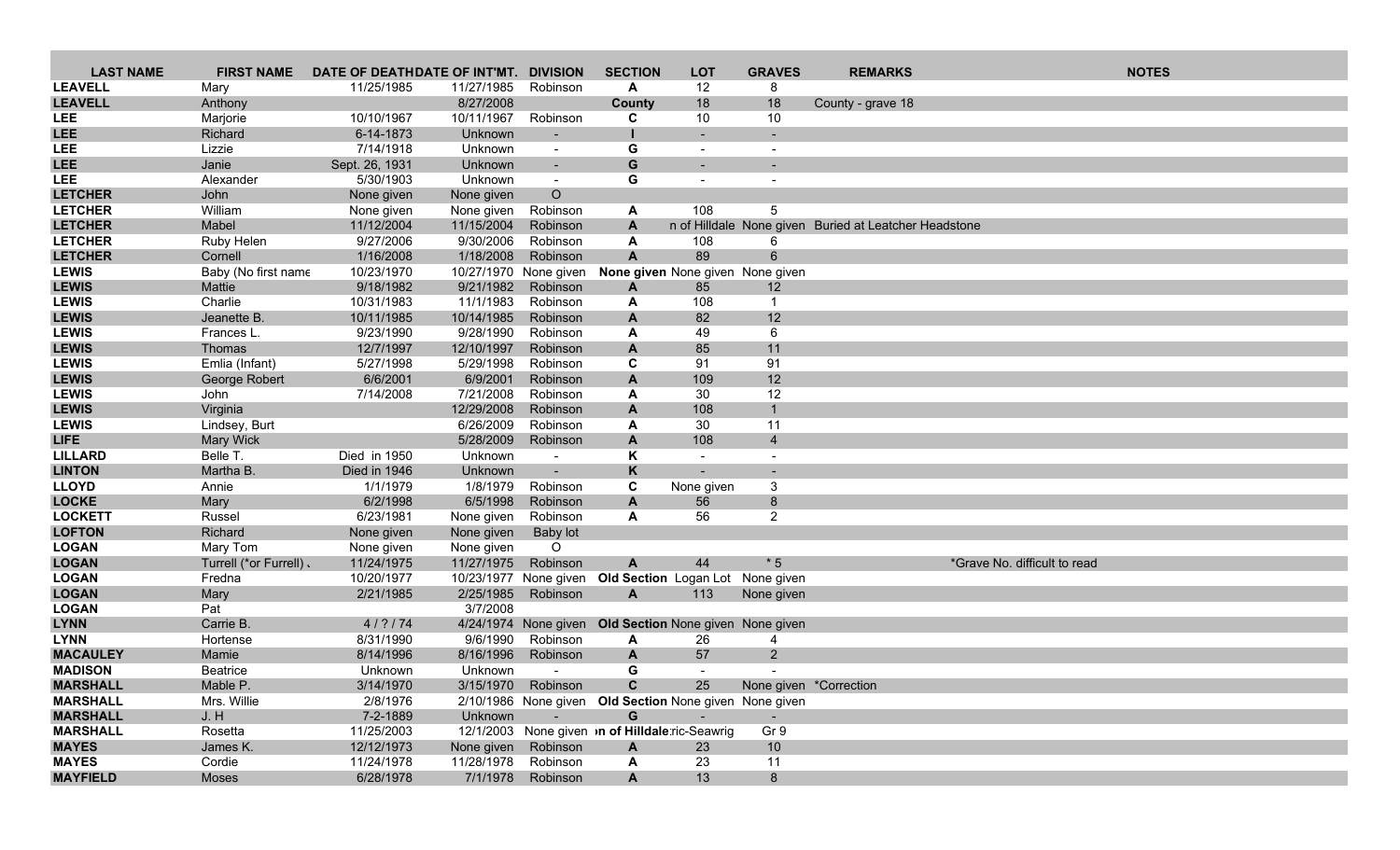| <b>LAST NAME</b>                      | <b>FIRST NAME</b>   | DATE OF DEATHDATE OF INT'MT. |            | <b>DIVISION</b>        | <b>SECTION</b>                                         | <b>LOT</b>               | <b>GRAVES</b>                   | <b>REMARKS</b>                                                           | <b>NOTES</b>                            |
|---------------------------------------|---------------------|------------------------------|------------|------------------------|--------------------------------------------------------|--------------------------|---------------------------------|--------------------------------------------------------------------------|-----------------------------------------|
| <b>MAYFIELD</b>                       | Laura               | 12/21/1978                   | 12/23/1978 | Robinson               | C                                                      | None given               | $\overline{2}$                  |                                                                          |                                         |
| <b>MAYFIELD</b>                       | Helen               | 11/13/1988                   | 11/18/1988 | None given             | Old Section None given None given                      |                          |                                 |                                                                          |                                         |
| <b>MAYFIELD</b>                       | Thomas              | 6/2/1989                     | 6/6/1989   | Robinson               | A                                                      | 55                       | 11                              |                                                                          |                                         |
| <b>MAYFIELD</b>                       | C. T.               | 8/21/1989                    | 8/25/1989  | Robinson               | A                                                      | 13                       | 6                               |                                                                          |                                         |
| <b>MAYFIELD</b>                       | Veronica            | 2/14/1992                    | 2/17/1992  | Robinson               | A                                                      | 3                        | 9                               |                                                                          |                                         |
| <b>MC COWAN</b>                       | Lindsay Thomas      | 10/29/2008                   | 11/3/2008  | Robinson               | A                                                      | 62                       | 9                               |                                                                          |                                         |
| <b>McAFEE</b>                         | Nanie               | Died in 1951                 | Unknown    |                        | G                                                      |                          |                                 |                                                                          |                                         |
| <b>McCASKILL</b>                      | Jordan (Infant)     | 9/8/1991                     | 9/12/1991  | Robinson               | A                                                      | 37                       | 6 W1/2                          |                                                                          |                                         |
| <b>McCORMACK</b>                      | Charles             | 7/14/1985                    | 7/17/1985  | Robinson               | A                                                      | 106                      | 7                               |                                                                          |                                         |
| <b>McCORMACK</b>                      | William             | 10/23/1988                   | 10/26/1988 | Robinson               | A                                                      | 106                      | 8                               |                                                                          |                                         |
| <b>McCORMACK</b>                      | Georgia             | 8/25/1989                    | 8/28/1989  | Robinson               | A                                                      | 55                       |                                 |                                                                          | *Actual recorded age; not a typo        |
| <b>McCORMACK</b>                      | Josephine           | 9/1/1989                     | 9/5/1989   | Old Section            | B                                                      |                          | None given None given           |                                                                          |                                         |
| <b>McCORMACK</b>                      | Emma Pearl          | 10/19/1991                   | 10/23/1991 |                        | None given Old Section Dtis Ford Lo None given         |                          |                                 |                                                                          |                                         |
| <b>McCORMACK</b>                      | Given               | 12/12/1992                   | 12/17/1992 | Robinson               | F.                                                     | Old Sect.                |                                 |                                                                          |                                         |
| <b>McCORMACK</b>                      | Jonathan C.         | 3/12/1993                    | 2/16/1993  | Robinson               | A                                                      | 106                      | 10                              |                                                                          |                                         |
| <b>McCORMACK</b>                      | Rose Lee            | 3/6/1999                     | 3/9/1999   | Robinson               | A                                                      | 112                      | $6\phantom{a}$                  |                                                                          |                                         |
| <b>McCORMACK</b>                      | Michael             | 10/1/1999                    | 10/4/1999  | Robinson               | A                                                      | 90                       | 5                               |                                                                          |                                         |
| <b>McCORMACK</b>                      | Chester             | 11/18/2000                   | 11/21/2000 | Robinson               | A                                                      | 38                       | $\mathbf{1}$                    |                                                                          |                                         |
| <b>McCORMACK</b>                      | Jane                | 4/16/2001                    | 4/19/2001  | Robinson               | A                                                      | 38                       | $\overline{2}$                  | <b>Cremation burial</b>                                                  |                                         |
| <b>McCORMACK</b>                      | Givens C.           |                              | 7/26/2006  |                        |                                                        |                          |                                 |                                                                          |                                         |
| <b>McCORMACK</b>                      | <b>Beatrice</b>     |                              | 9/26/2008  | Robinson               | A                                                      | 106                      | 9                               |                                                                          |                                         |
| <b>McCORMICK</b>                      | Miller C.           | 11/17/1993                   | 11/22/1993 | Robinson               | A                                                      | 112                      | 5 <sup>5</sup>                  |                                                                          |                                         |
| <b>McCOWAN</b>                        | Pete                | 2/3/1969                     | 2/4/1969   | Robinson               | A                                                      | 8                        | 0                               | ** Begin Page 2                                                          |                                         |
| <b>McCOWAN</b>                        | Lucien              | 6/13/1971                    | 6/20/1971  | Robinson               | A                                                      | 35                       | $\overline{4}$                  |                                                                          |                                         |
| <b>McDOWELL</b>                       | William             | Dec. 5, 1875                 | Unknown    | $\blacksquare$         |                                                        |                          |                                 |                                                                          |                                         |
| <b>McDOWELL</b>                       | Charity             | Dec. 13, 1873                | Unknown    | $\sim$                 |                                                        |                          |                                 |                                                                          |                                         |
| <b>McDOWELL</b>                       | William             | Dec. 5, 1875                 | Unknown    | $\sim$                 |                                                        | $\overline{\phantom{a}}$ |                                 |                                                                          |                                         |
| <b>McFARREN</b>                       | Martin              | None given                   | None given | $\circ$                |                                                        |                          |                                 |                                                                          |                                         |
| <b>McFERRAN</b>                       | Archie              | 7/26/1973                    |            | 7/27/1973 None given   | <b>Old Section None given None given</b>               |                          |                                 |                                                                          |                                         |
| <b>McFERRAN</b>                       | <b>Mattie Pearl</b> | 3/11/2001                    | 3/13/2001  |                        |                                                        |                          |                                 | Old Section Iilldale CemeNone given None given at the ft. of John & Bell |                                         |
| <b>McFERRON</b>                       | Christine           | 11/15/1975                   | 11/19/1975 | Robinson               | A                                                      | 44                       | 2                               |                                                                          |                                         |
| <b>McGEE</b>                          | Lorraine            | 3/31/1972                    | 4/3/1972   | Robinson               | $\mathbf{A}$                                           | 46                       | 3                               |                                                                          |                                         |
| <b>McGILL</b>                         | <b>Betty</b>        | None given                   | None given |                        |                                                        |                          |                                 |                                                                          |                                         |
| <b>McGILL</b>                         | Clarence E.         | 9/24/1971                    | 9/27/1971  | Robinson               | $\mathbf{C}$                                           | 47                       | 47                              |                                                                          |                                         |
| <b>McGILL</b>                         | Robert H.           | 12/3/1979                    |            | 12 - - / 79 None given | None given                                             | 83                       | $\overline{4}$                  |                                                                          |                                         |
| <b>McGILL</b>                         | Sylvester           | 3/3/1984                     | 3/7/1984   | Robinson               | $\mathbf{A}$                                           | 55                       | 6                               |                                                                          |                                         |
| <b>McGILL</b>                         | Charles             | 6/16/1988                    | 6/20/1988  | Robinson               | A                                                      | 42                       | 3                               |                                                                          |                                         |
| <b>McGILL</b>                         | Eugene              | 6/27/1990                    | 6/29/1990  | Robinson               | $\mathbf{A}$                                           | 42                       | $5\overline{)}$                 |                                                                          | ** Begin Page 19                        |
| <b>McGILL</b>                         | Charles             | 11/21/2003                   | 11/24/2003 | Robinson               | A                                                      | 53                       | 10                              |                                                                          | Writing to side in margin was illegible |
| <b>McGRAW</b>                         | Mary A.             | Unknown                      | Unknown    | $\sim$                 |                                                        |                          |                                 |                                                                          |                                         |
| <b>McGUIRE</b>                        | Willie Mae          | 2/27/1976                    |            | 3/2/1976 Robinson      | C                                                      |                          | None given None given Section C |                                                                          |                                         |
| <b>McKITRIC</b>                       | Emma                | 5/17/1989                    |            |                        | 5/22/1989 None given Old Section None given None given |                          |                                 |                                                                          |                                         |
| <b>McKITRIC</b>                       | Gilbert             | 5/25/1997                    | 5/28/1997  |                        |                                                        |                          |                                 | Robinson Old Section of Hilldale None given 513-961-7523                 |                                         |
| <b>McKITRIC</b>                       | Lucille             | 12/26/1997                   | 12/29/1997 | Robinson               | $\mathsf{A}$                                           | $\overline{7}$           | $5^{\circ}$                     | 340 E. Third St., Lex, Ky                                                |                                         |
| McKITRIE (*OR McKITRI Nancy Elizabeth |                     | None given                   | 2/11/1985  |                        | Old Section McKitrie Lot None given                    |                          |                                 |                                                                          |                                         |
| <b>MCKITTRICK</b>                     | Henry               | 5/18/1973                    |            |                        | 5/18/1973 None given Old Section None given None given |                          |                                 |                                                                          |                                         |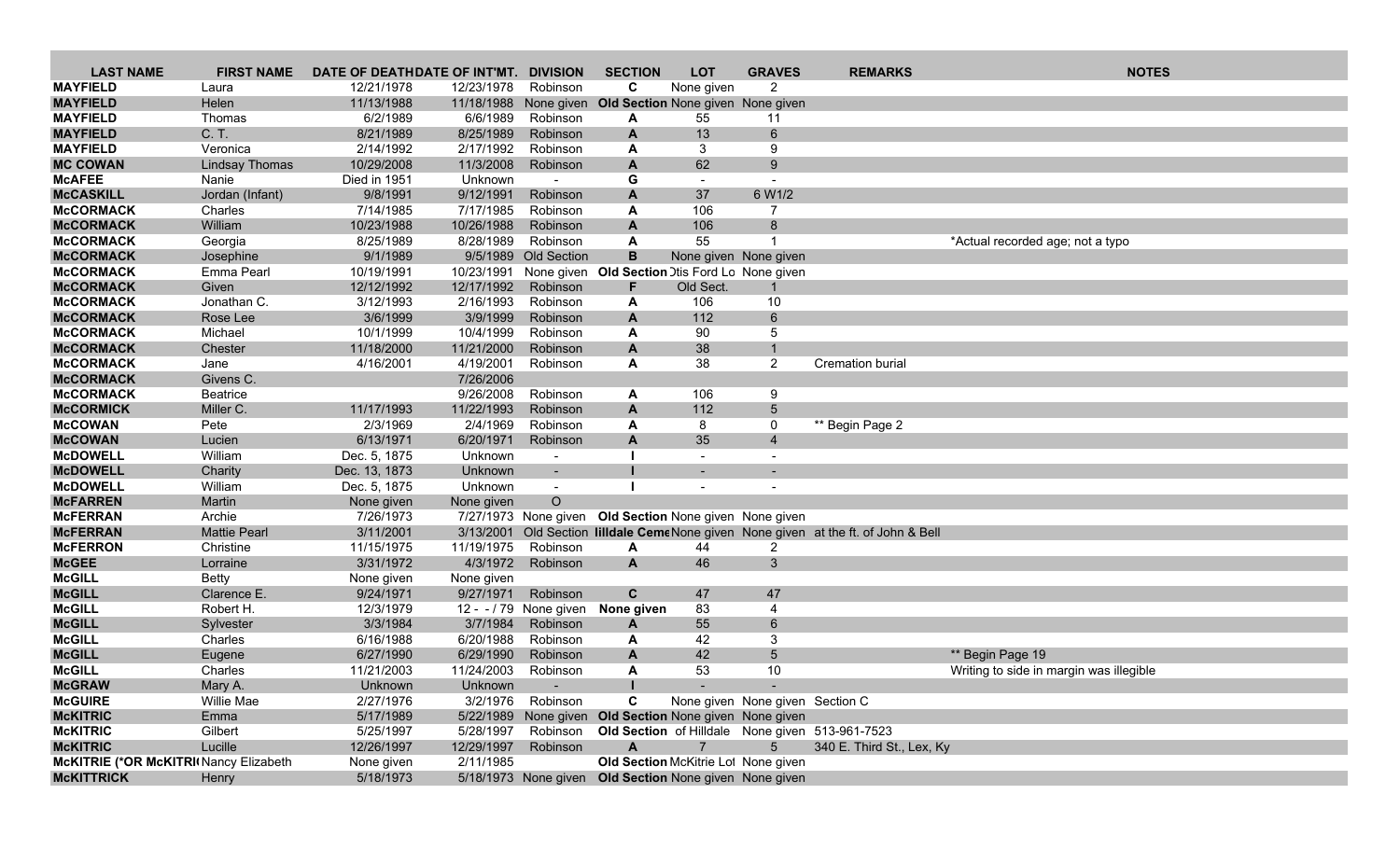| <b>LAST NAME</b>               | <b>FIRST NAME</b>    | DATE OF DEATHDATE OF INT'MT. |                        | <b>DIVISION</b>          | <b>SECTION</b>                                           | <b>LOT</b>               | <b>GRAVES</b>            | <b>REMARKS</b>                               |                  | <b>NOTES</b> |  |
|--------------------------------|----------------------|------------------------------|------------------------|--------------------------|----------------------------------------------------------|--------------------------|--------------------------|----------------------------------------------|------------------|--------------|--|
| <b>McWHORTER</b>               | Oliver               | 8/15/1971                    | 8/18/1971              |                          | Old Section itzgerald Lc None given                      |                          |                          |                                              |                  |              |  |
| <b>MEADOWS</b>                 | Arthur L.            | 10/10/1968                   | 10/13/1968             | Robinson                 | C.                                                       | 18                       | 18                       |                                              |                  |              |  |
| <b>MEADOWS</b>                 | lke                  | None given                   | None given             | $\circ$                  |                                                          |                          |                          |                                              |                  |              |  |
| <b>MEADOWS</b>                 | Mrs. Russell         | 9/5/1977                     | 9/8/1977               | Robinson                 | C                                                        | 43                       | None given               |                                              |                  |              |  |
| <b>MEADOWS</b>                 | Maggie               | 5/23/1983                    | 5/27/1983              | Robinson                 | A                                                        | 83                       | $\overline{7}$           |                                              |                  |              |  |
| <b>MEAUX</b>                   | Sara Bell            | 10/22/1968                   | 10/24/1968             | Old Sec.                 | <b>None given</b> None given None given                  |                          |                          |                                              |                  |              |  |
| <b>MEAUX</b>                   | Alice                | None given                   | None given             |                          |                                                          |                          |                          |                                              |                  |              |  |
| <b>MEAUX</b>                   | Elizabeth            | 7/2/1972                     |                        | 7/5/1972 None given      | Old Section None given None given                        |                          |                          |                                              |                  |              |  |
| <b>MEAUX</b>                   | Lowell               | 5/14/1977                    | 5/17/1977              | Robinson                 | C                                                        | 86                       | None given               |                                              |                  |              |  |
| <b>MEAUX</b>                   | Georgia Lee          | 1/25/1981                    | None given             | Robinson                 | $\mathbf{A}$                                             | $\overline{4}$           | 5                        |                                              |                  |              |  |
| <b>MEAUX</b>                   | Charles              | 3/7/1981                     | None given             | Robinson                 | A                                                        | 4                        | 3                        |                                              |                  |              |  |
| <b>MEAUX</b>                   | Wallace              | 4/23/1983                    |                        | 4/26/1983 None given     | <b>Old Section</b> Meaux Lot None given                  |                          |                          |                                              |                  |              |  |
| <b>MEAUX</b>                   | Genia                | 8/12/1985                    | 8/15/1985              | Robinson                 | A                                                        | 112                      | 12                       |                                              |                  |              |  |
| <b>MEAUX</b>                   | Georgiana            | Died in 1885                 | Unknown                | $\overline{\phantom{a}}$ |                                                          |                          |                          |                                              |                  |              |  |
| <b>MEAUX</b>                   | Abraham              | Sept 1, 1890                 | Unknown                | $\sim$                   | G                                                        | $\overline{\phantom{a}}$ | $\overline{\phantom{a}}$ |                                              |                  |              |  |
| <b>MEAUX</b>                   | Henry                | Died in 1907                 | Unknown                | $\blacksquare$           | G                                                        |                          |                          |                                              |                  |              |  |
| <b>MEAUX</b>                   | Nannie               | Died in 1917                 | Unknown                | $\blacksquare$           | G                                                        |                          |                          |                                              |                  |              |  |
| <b>MEAUX</b>                   | Lee (U.S.A.R.)       | 12/21/1992                   | 12/24/1992             | Robinson                 | B                                                        | Old Sect.                | $5^{\circ}$              |                                              | ** Begin Page 31 |              |  |
| <b>MEAUX</b>                   | Alonzo               | 12/28/2000                   | 12/30/2000             | Robinson                 | A                                                        | 4                        | 4                        | 203 E. Broadway, HB, Ky 734-4458             |                  |              |  |
| <b>MEAUX</b>                   | Georgetta            | 9/6/2007                     | 9/10/2007              | Robinson                 | $\overline{A}$                                           | 100                      | $\overline{7}$           |                                              |                  |              |  |
| <b>MILLER</b>                  | Emma                 | 1/23/1971                    | 1/27/1971              | Robinson                 | A                                                        | 20                       | $\overline{2}$           |                                              |                  |              |  |
| <b>MILLER</b>                  | John A.              | 4/4/1971                     | 4/10/1971              | None given               | Old Section None given None given                        |                          |                          |                                              |                  |              |  |
| <b>MILLER</b>                  | Mary                 | 11/29/1973                   | None given             | Robinson                 | A                                                        | 23                       | 9                        |                                              |                  |              |  |
| <b>MILLER</b>                  | Marvel               | 1/11/1981                    | 1/15/1981              | Robinson                 | A                                                        | 39                       | 9                        |                                              |                  |              |  |
| <b>MILLER</b><br><b>MILLER</b> | Margaret             | 8/18/1985                    | 8/20/1985<br>5/10/1990 | Robinson                 | A                                                        | 39                       | 10                       |                                              |                  |              |  |
| <b>MILLER</b>                  | Pauline<br>Christine | 5/7/1990<br>1/21/1991        | 1/26/1991              | Robinson<br>Robinson     | A                                                        | 38<br>43                 | None given<br>7          |                                              |                  |              |  |
| <b>MILLER</b>                  | <b>Bessie Shaw</b>   | Died in 196(?)               | Unknown                |                          | A                                                        |                          | -                        |                                              |                  |              |  |
| <b>MILLER</b>                  | Christine            | 1-2-1892                     | Unknown                | $\overline{\phantom{a}}$ | G                                                        |                          |                          |                                              |                  |              |  |
| <b>MILLER</b>                  | Harvey               | Sept. 8, 1890                | Unknown                | $\sim$                   | G                                                        |                          |                          |                                              |                  |              |  |
| <b>MILLER</b>                  | Gilbert              | Died in 1927                 | Unknown                | $\sim$                   | K                                                        | $\blacksquare$           |                          |                                              |                  |              |  |
| <b>MILLER</b>                  | Maurice B.           | Died in 1915                 | Unknown                | $\overline{\phantom{a}}$ | K                                                        | $\sim$                   | $\sim$                   |                                              |                  |              |  |
| <b>MILLER</b>                  | Infant (No name giv  | 7/16/2004                    | 7/23/2004              | Robinson                 | A                                                        | 54                       | 3                        | At the ft. of Cookie Houston (County burial) |                  |              |  |
| <b>MITCHELL</b>                | Louella              | 6/8/1968                     | 6/13/1968              | Robinson                 | $\overline{A}$                                           | 15                       | $\overline{2}$           |                                              |                  |              |  |
| <b>MITCHELL</b>                | Mary S.              | 11/20/1980                   |                        | 11/22/1980 None given    | Old Section Mitchell Lot None given                      |                          |                          |                                              |                  |              |  |
| <b>MITCHELL</b>                | Lucille              | 1/3/1986                     | 1/7/1986               | Robinson                 | $\mathsf{A}$                                             | 102                      | 8                        |                                              |                  |              |  |
| <b>MITCHELL</b>                | Minnie               | Died in 1924                 | Unknown                | $\overline{\phantom{a}}$ | Κ                                                        | $\overline{\phantom{a}}$ |                          |                                              |                  |              |  |
| <b>MITCHELL</b>                | Henry                | Died in 1926                 | Unknown                | $\overline{\phantom{a}}$ | K                                                        | $\sim$                   | $\overline{\phantom{a}}$ |                                              |                  |              |  |
| <b>MITCHELL</b>                | Georgia              | 4/4/1999                     | 4/7/1999               | Robinson                 | A                                                        | 14                       | 11                       |                                              |                  |              |  |
| <b>MONTGOMERY</b>              | Gertrude             | 4/17/1981                    |                        |                          | None given None given Old Section Gray Lot None given    |                          |                          |                                              |                  |              |  |
| <b>MOORE</b>                   | Annie Lee            | 2/20/1974                    |                        | 2/23/1974 Robinson       | A                                                        | 23                       |                          |                                              |                  |              |  |
| <b>MOORE</b>                   | Vivian L.            | 10/17/1980                   | 10/21/1980             | Robinson                 | $\mathsf{A}$                                             | 64                       | 6                        |                                              |                  |              |  |
| <b>MOORE</b>                   | None given           | None given                   |                        |                          | 11/3/1986 None given Old Section of Fathers c None given |                          |                          |                                              |                  |              |  |
| <b>MOORE</b>                   | Mrs. Marth           | $(7 - 1909)$                 | Unknown                | $\sim$                   |                                                          |                          |                          |                                              |                  |              |  |
| <b>MOORE</b>                   | Samuel, Jr.          | Died in 1925                 | Unknown                | $\blacksquare$           | G                                                        |                          | $\blacksquare$           |                                              |                  |              |  |
| <b>MOORE</b>                   | Marie Cash           | Died in 1906                 | Unknown                |                          | G                                                        |                          |                          |                                              |                  |              |  |
|                                |                      |                              |                        |                          |                                                          |                          |                          |                                              |                  |              |  |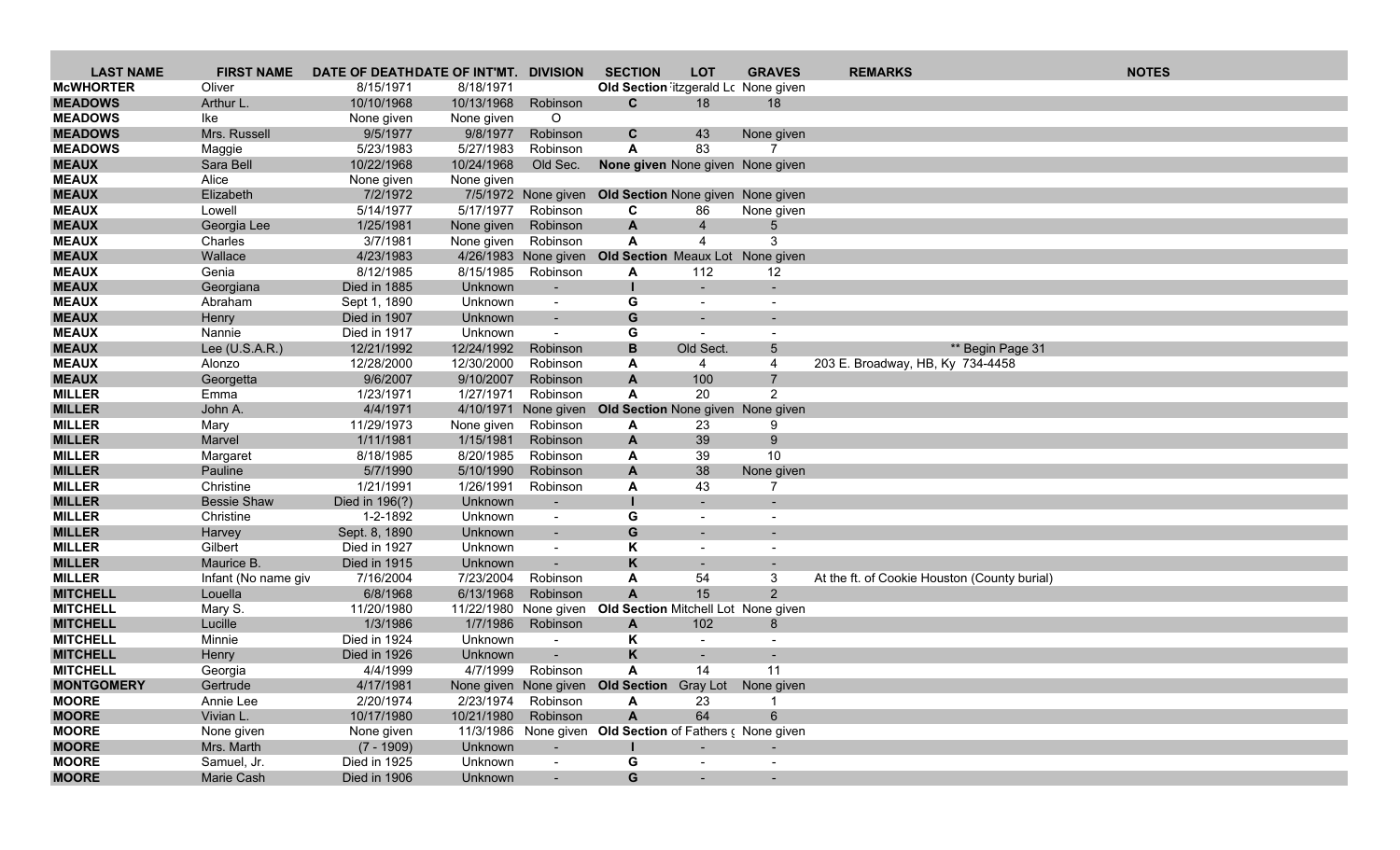| <b>LAST NAME</b>               | <b>FIRST NAME</b>     | DATE OF DEATHDATE OF INT'MT. |                        | <b>DIVISION</b>          | <b>SECTION</b>                                              | <b>LOT</b>     | <b>GRAVES</b>            | <b>REMARKS</b>                                                                           | <b>NOTES</b>                        |
|--------------------------------|-----------------------|------------------------------|------------------------|--------------------------|-------------------------------------------------------------|----------------|--------------------------|------------------------------------------------------------------------------------------|-------------------------------------|
| <b>MOORE</b>                   | Samuel                | Died in 1933                 | Unknown                |                          | G                                                           |                |                          |                                                                                          |                                     |
| <b>MOORE</b>                   | <b>Martha Alice</b>   | Died in 1897                 | Unknown                |                          | G                                                           |                |                          |                                                                                          |                                     |
| <b>MOSBEY</b>                  | Laura C.              | Died in 1913                 | Unknown                |                          |                                                             |                | $\overline{\phantom{a}}$ |                                                                                          |                                     |
| <b>MULLINS</b>                 | Ed                    | 10/22/1968                   | 10/23/1968             | Robinson                 | A                                                           | 9 <sup>°</sup> | 12 <sup>2</sup>          |                                                                                          |                                     |
| <b>MULLINS</b>                 | Raymond               | None given                   | None given             | $\circ$                  |                                                             |                |                          |                                                                                          |                                     |
| <b>MULLINS</b>                 | Proctor               | None given                   | None given             |                          |                                                             |                |                          |                                                                                          |                                     |
| <b>MULLINS</b>                 | Evans C.              | 2/14/1972                    |                        | 2/17/1972 None given     | Old Section None given None given                           |                |                          |                                                                                          |                                     |
| <b>MULLINS</b>                 | Louise                | 12/9/1975                    | 12/14/1975             | Robinson                 | C                                                           | 77             | None given               |                                                                                          |                                     |
| <b>MULLINS</b>                 | Anna L                | 12/30/1993                   | 1/5/1994               | Robinson                 | A                                                           | 83             | 6                        | Smith - Jackson                                                                          |                                     |
| <b>MULLINS</b>                 | Sarah                 | 4/14/2003                    | 4/18/2003              | Robinson                 | A                                                           | $\overline{4}$ | $\overline{7}$           |                                                                                          | *Actual recorded age; not a typo    |
| <b>MURPHY</b>                  | Fleming & Julia F.    | 5/21/1960                    | Unknown                |                          |                                                             |                | $\overline{\phantom{a}}$ |                                                                                          |                                     |
| <b>MURPHY</b>                  | Carol                 | 1/17/1993                    | 1/20/1993              | Robinson                 | A                                                           | 62             | 12                       |                                                                                          |                                     |
| <b>NAPIER</b>                  | Porter B.             | 9/25/1973                    | 9/28/1973              | None given               | Old Section None given None given                           |                |                          |                                                                                          |                                     |
| <b>NAPIER</b>                  | Mable                 | 5/20/1979                    | 5/25/1979              | Robinson                 | Α                                                           | 84             | 12                       |                                                                                          | * The letter " T " was written here |
| <b>NAPIER</b>                  | Lillie                | 3/5/1981                     |                        | None given None given    | Old Section Napier Lot None given                           |                |                          |                                                                                          |                                     |
| <b>NAPIER</b>                  | Clifford T.           | 6/9/1990                     | 6/14/1990              | Robinson                 | A                                                           | 105            | 7                        |                                                                                          |                                     |
| <b>NAPIER</b>                  | Monroe                | 1/28/1992                    | 1/31/1992              | Robinson                 | A                                                           | 97             | 8<br>$\mathbf{1}$        |                                                                                          |                                     |
| <b>NAPIER</b><br><b>NAPIER</b> | Bertha<br>Charles     | 9/3/2000<br>10/9/2008        | 9/5/2000<br>10/17/2008 | Robinson<br>Robinson     | A<br>A                                                      |                |                          |                                                                                          |                                     |
| <b>NEAL</b>                    | Albert                |                              |                        | $\circ$                  |                                                             |                |                          | At foot of Bertha Gray Napier                                                            |                                     |
| <b>NICHOLS</b>                 | Mandy                 | None given<br>3/3/1904       | None given<br>Unknown  | $\overline{\phantom{a}}$ |                                                             | $\sim$         | $\overline{\phantom{a}}$ |                                                                                          |                                     |
| <b>NICHOLS</b>                 | Amy                   | Died in 1942                 | Unknown                |                          |                                                             |                |                          |                                                                                          |                                     |
| No entry                       |                       |                              |                        |                          |                                                             |                |                          |                                                                                          |                                     |
| No entry                       |                       |                              |                        |                          |                                                             |                |                          |                                                                                          |                                     |
| No entry                       |                       |                              |                        |                          |                                                             |                |                          |                                                                                          |                                     |
| No entry                       |                       |                              |                        |                          |                                                             |                |                          |                                                                                          |                                     |
| <b>NOLAN</b>                   | Henry H.              | 7/17/1967                    | 7/20/1967              | Robinson                 | C                                                           | 11             | 11                       |                                                                                          |                                     |
| <b>O'DONNELL</b>               | Anna                  | 7/8/1921                     | Unknown                |                          | K                                                           |                | $\overline{\phantom{a}}$ |                                                                                          |                                     |
| <b>OGLE</b>                    | Willie Mae            | 11/9/1985                    | 11/12/1985             | Robinson                 | A                                                           | 85             | 6                        |                                                                                          |                                     |
| <b>OGLE</b>                    | Joyce                 | 6/25/1998                    | 6/27/1998              | Robinson                 | A                                                           | 87             |                          |                                                                                          |                                     |
| <b>OWSLEY</b>                  | Flora Mae             | None given                   | None given             |                          |                                                             |                |                          |                                                                                          |                                     |
| <b>OWSLEY</b>                  | Mary                  | 1/17/1976                    | 1/21/1976              | Robinson                 | A                                                           | 47             | 12                       |                                                                                          |                                     |
| <b>OWSLEY</b>                  | <b>Craig Toliver</b>  | 8/6/1977                     | 8/10/1977              | None given               | Old Section Toliver Lot None given                          |                |                          |                                                                                          |                                     |
| <b>OWSLEY</b>                  | Frank                 | 1/22/1979                    | 1/26/1979              | Robinson                 | A                                                           | 47             | 11                       |                                                                                          | *Actual recorded age: not a typo    |
| <b>OWSLEY</b>                  | Frank                 | 8/20/1979                    | 8/24/1979              | Robinson                 | A                                                           | 103            | 4                        |                                                                                          |                                     |
| <b>OWSLEY</b>                  | John F. (Son of Joh   | Died in 1918                 | Unknown                |                          | ĸ                                                           |                |                          |                                                                                          |                                     |
| <b>OWSLEY</b>                  | Henry B.              | Sept. 16, 1924               | Unknown                | $\overline{\phantom{a}}$ | Κ                                                           |                | $\overline{\phantom{a}}$ |                                                                                          |                                     |
| <b>OWSLEY</b><br><b>OWSLEY</b> | Martha Knox           | 4/28/1928                    | Unknown                |                          |                                                             |                | $\overline{\phantom{a}}$ |                                                                                          |                                     |
|                                | Eugene (Cap)          | 12/9/1992                    | 12/12/1992             | Robinson                 | <b>Old Section</b> Single Lot                               |                | 5                        |                                                                                          |                                     |
| <b>OWSLEY</b><br><b>PARR</b>   | Hortense<br>George R. | 9/10/2005<br>10/31/1971      |                        | 9/13/2005 Robinson       | A<br>11/2/1971 None given Old Section None given None given | 25             |                          |                                                                                          |                                     |
| <b>PARR</b>                    | John                  | None given                   | 5/17/1985              | Robinson                 | A                                                           | 40             |                          |                                                                                          |                                     |
| <b>PARR</b>                    | Harriet Radden        | 1/25/1997                    | 1/31/1997              | Robinson                 | A                                                           | 40             | $\overline{2}$           |                                                                                          |                                     |
| <b>PATTEN</b>                  | Larue, Sr.            | 8/28/1977                    |                        |                          |                                                             |                |                          | 9/1/1977 None given Old Section None given None given Beside fence in front of old house |                                     |
| <b>PATTERSON</b>               | Dashia                | 5/28/1968                    | 5/29/1968              | Robinson                 | $\mathsf{A}$                                                | 15             |                          |                                                                                          |                                     |
| <b>PATTON</b>                  | Martha Pearl          | None given                   | None given             | $\circ$                  |                                                             |                |                          |                                                                                          |                                     |
|                                |                       |                              |                        |                          |                                                             |                |                          |                                                                                          |                                     |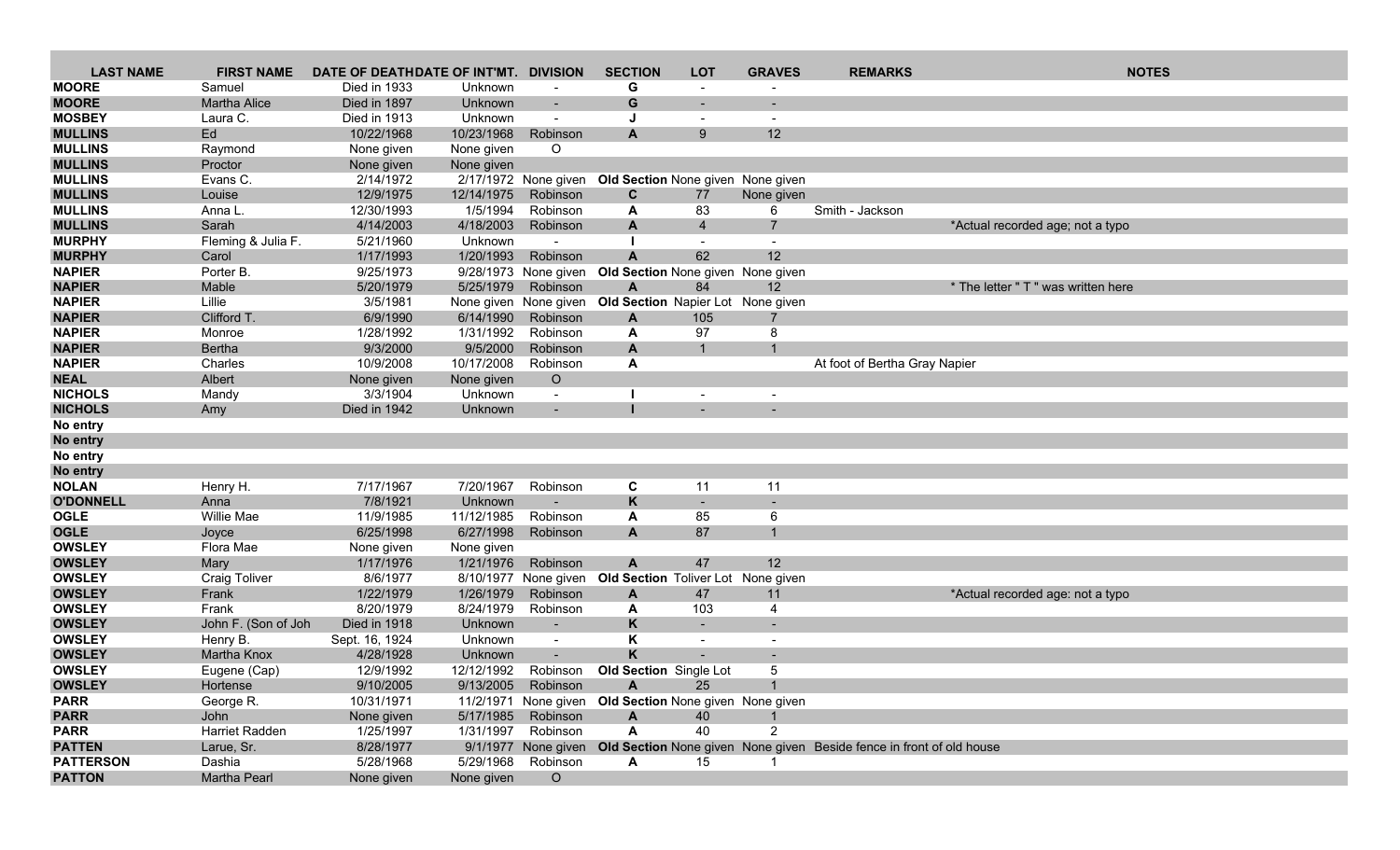| <b>LAST NAME</b>                       | <b>FIRST NAME</b>              | DATE OF DEATHDATE OF INT'MT. |                         | <b>DIVISION</b>          | <b>SECTION</b>                                          | <b>LOT</b>                     | <b>GRAVES</b>                 | <b>REMARKS</b>     |               | <b>NOTES</b> |
|----------------------------------------|--------------------------------|------------------------------|-------------------------|--------------------------|---------------------------------------------------------|--------------------------------|-------------------------------|--------------------|---------------|--------------|
| <b>PATTON</b>                          | Elbert                         | None given                   | 3/15/1990               | Robinson                 | A                                                       | 91                             |                               |                    |               |              |
| <b>PATTON</b>                          | Ellen                          | 8-26-1889                    | Unknown                 | $\overline{\phantom{a}}$ |                                                         |                                |                               |                    |               |              |
| <b>PATTON</b>                          | Mary                           | Unknown                      | Unknown                 | $\overline{\phantom{a}}$ |                                                         | $\overline{\phantom{a}}$       |                               |                    |               |              |
| <b>PATTON</b>                          | Willie E.                      | Died in 1957                 | Unknown                 | $\blacksquare$           | K                                                       |                                |                               |                    |               |              |
| <b>PATTON</b>                          | Nora                           | Died in 1957                 | Unknown                 | $\overline{\phantom{a}}$ | Κ                                                       | $\overline{\phantom{a}}$       |                               |                    |               |              |
| <b>PATTON</b>                          | Barney E.                      | 3/11/1928                    | Unknown                 | $\blacksquare$           | K                                                       | $\overline{\phantom{a}}$       |                               |                    |               |              |
| <b>PATTON</b>                          | Richard (Ricky)                | 12/12/2005                   | 12/15/2005              | Robinson                 | A                                                       | 33                             | 9                             |                    |               |              |
| <b>PAXTON</b>                          | Clifford                       | None given                   | None given              |                          |                                                         |                                |                               |                    |               |              |
| <b>PAXTON</b>                          | Fannie                         | 5/1/1980                     | 5/4/1980                | Robinson                 | A                                                       | 63                             | 3                             |                    |               |              |
| <b>PAXTON</b>                          | Ellen (Mother of Ed            | 8-26-1889                    | Unknown                 |                          | IJ                                                      | $\overline{\phantom{a}}$       |                               |                    |               |              |
| <b>PAYNE</b>                           | <b>Bessie</b>                  | 3/23/1986                    | 3/26/1986               | Robinson                 | A                                                       | 12                             | 12                            |                    |               |              |
| <b>PAYNE</b>                           | Meredith<br>Ella Belle         | Died in 1943                 | Unknown                 | $\overline{\phantom{a}}$ | K                                                       | $\overline{\phantom{a}}$       |                               |                    |               |              |
| <b>PAYNE</b><br><b>PAYTON</b>          | William L.                     | Died in 1950<br>9/21/1977    | Unknown<br>9/24/1977    | $\sim$<br>Robinson       | K<br>A                                                  | $\overline{\phantom{a}}$<br>43 | $\overline{\phantom{a}}$<br>8 |                    |               |              |
| <b>PEAKS</b>                           | George                         | 1/14/1988                    | 1/18/1988               | Robinson                 | A                                                       | 93                             | 8                             |                    |               |              |
| <b>PEEKS</b>                           | <b>Bessie</b>                  |                              |                         |                          |                                                         |                                |                               |                    |               |              |
| <b>PENMAN</b>                          | Alma                           | None given                   | None given              | $\circ$                  |                                                         |                                |                               |                    |               |              |
| <b>PENMAN</b>                          | Frank                          | 3/22/1976                    |                         | 3/26/1976 None given     | <b>Old Section None given None given</b>                |                                |                               |                    |               |              |
| <b>PENMAN</b>                          | Dave                           | 9/3/1976                     | 9/7/1976                | Robinson                 | A                                                       | 44                             | 9                             |                    |               |              |
| <b>PENMAN</b>                          | William                        | 11/29/1981                   | 12/2/1981               | Robinson                 | A                                                       | 107                            | 6                             |                    |               |              |
| <b>PENMAN</b>                          | Lorine Stokes                  | 9/29/1984                    | 10/4/1984               | Robinson                 | A                                                       | 87                             | 6                             |                    |               |              |
| <b>PENMAN</b>                          | Rachael                        | 3/9/1990                     | 3/9/1990                | Robinson                 | A                                                       | 107                            | 6                             |                    |               |              |
| <b>PENMAN</b>                          | Michael Edward                 | 3/27/1990                    | 7/2/1993                | Robinson                 | A                                                       | 87                             | 5                             |                    |               |              |
| <b>PENMAN</b>                          | Bruce (World War II            | 5/11/1945                    | Unknown                 | $\sim$                   | K                                                       |                                |                               |                    |               |              |
| <b>PENMAN</b>                          | Tim                            | Died in 1949                 | Unknown                 | $\sim$                   | Κ                                                       | $\overline{\phantom{a}}$       | $\overline{\phantom{a}}$      |                    |               |              |
| <b>PENMAN</b>                          | Mollie                         | Died in 1936                 | Unknown                 | $\sim$                   | K                                                       | ۰                              |                               |                    |               |              |
| <b>PENMAN</b>                          | William                        | Died in 1915                 | Unknown                 | $\sim$                   | Κ                                                       | $\overline{\phantom{a}}$       | $\overline{\phantom{a}}$      |                    |               |              |
| <b>PENMAN</b>                          | Susie                          | Died in 1957                 | Unknown                 | $\sim$                   | K                                                       |                                |                               |                    |               |              |
| <b>PENMAN</b>                          | Charles                        | 11/12/2000                   | 11/16/2000              | Robinson                 | A                                                       | 87                             | 4                             |                    |               |              |
| <b>PENNINGTON</b>                      | Robert                         | 7/23/78/                     | 7/27/1978               | Robinson                 | A                                                       | 42                             | $\overline{7}$                |                    |               |              |
| <b>PENNINGTON</b><br><b>PENNINGTON</b> | <b>Bessie Cowan</b><br>Charles | 6/22/1995                    | 6/24/1995<br>11/29/1999 | Robinson                 | A                                                       | 66<br>66                       | 3                             |                    |               |              |
| <b>PENNINGTON</b>                      | Helen                          | 11/25/1999<br>1/25/2000      | 1/31/2000               | Robinson<br>Robinson     | A<br>A                                                  | 42                             | $\overline{2}$<br>8           |                    |               |              |
| <b>PERKINS</b>                         | Will                           | 7/26/1977                    | 7/30/1977               | Robinson                 | $\overline{A}$                                          | 64                             | $\mathcal{P}$                 |                    |               |              |
| <b>PERKINS</b>                         | Eliza                          | 4/6/1981                     |                         | None given None given    | Old Section Perkins Lot None given                      |                                |                               |                    |               |              |
| <b>PETERS</b>                          | Emma L.                        | 7/12/1974                    | 7/15/1974               | Robinson                 | $\mathbf{C}$                                            | 63                             | 63                            |                    | *Begin Page 8 |              |
| <b>PITMAN</b>                          | Rosie                          |                              | 6/2/2008                |                          |                                                         |                                |                               |                    |               |              |
| <b>PITTMAN</b>                         | Mary                           | None given                   | None given              | <b>SA</b>                |                                                         | 34                             |                               |                    |               |              |
| <b>PITTMAN</b>                         | William                        | 7/8/1980                     | 7/12/1980               | Robinson                 | A                                                       | 34                             | -1                            |                    |               |              |
| <b>PITTMAN</b>                         | William                        | 2/17/1997                    | 2/20/1997               | Robinson                 | A                                                       | 48                             | 3                             | $(606)$ 255 - 6273 |               |              |
| <b>POPE</b>                            | Essie                          | 6/23/1967                    | 6/27/1967               | Robinson                 | A                                                       | 9                              | 12                            |                    |               |              |
| <b>POPE</b>                            | Lula                           | 12/26/1967                   | 12/29/1967              | Robinson                 | A                                                       | 9                              | 3 <sup>1</sup>                |                    |               |              |
| <b>POPE</b>                            | Sophia                         | 1/15/1968                    | 1/15/1968               | Robinson                 | Α                                                       | 16                             | 6                             |                    |               |              |
| <b>POPE</b>                            | Anna Georgia                   | 12/18/1970                   |                         |                          | 12/22/1970 None given Old Section None given None given |                                |                               |                    |               |              |
| <b>POPE</b>                            | Dan                            | 2/17/1971                    | 2/20/1971               | Robinson                 | A                                                       | 18                             |                               |                    |               |              |
| <b>POPE</b>                            | James                          | None given                   | None given              |                          |                                                         |                                |                               |                    |               |              |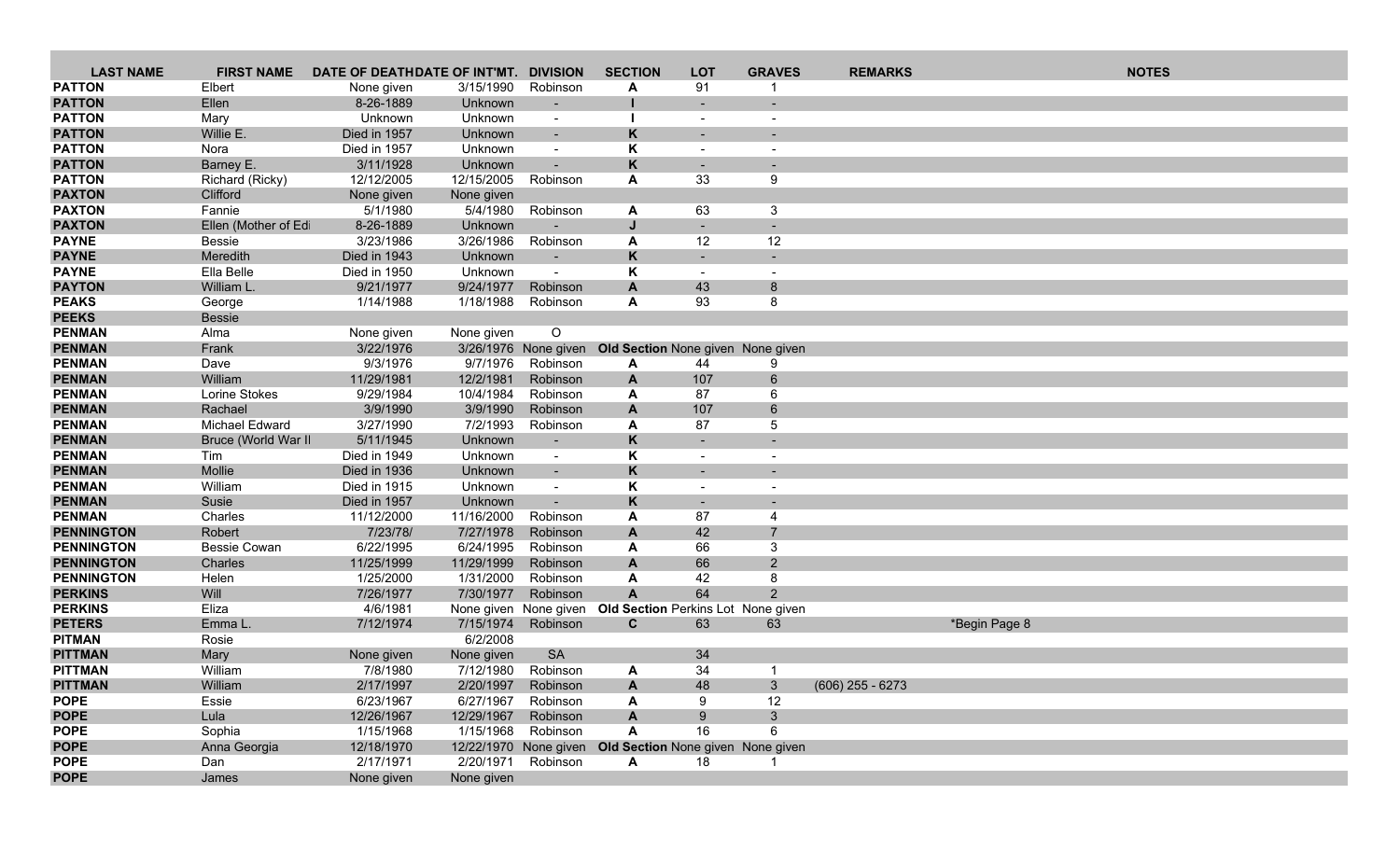| <b>LAST NAME</b>                 | <b>FIRST NAME</b>   | DATE OF DEATHDATE OF INT'MT. |                        | <b>DIVISION</b>          | <b>SECTION</b>                                           | <b>LOT</b>               | <b>GRAVES</b>                             | <b>REMARKS</b>                  |                  | <b>NOTES</b> |  |
|----------------------------------|---------------------|------------------------------|------------------------|--------------------------|----------------------------------------------------------|--------------------------|-------------------------------------------|---------------------------------|------------------|--------------|--|
| <b>POPE</b>                      | Herbert             | 2/19/1974                    | 2/22/1974              | Robinson                 | C                                                        | 66                       | 66                                        |                                 |                  |              |  |
| <b>POPE</b>                      | <b>Mary Lucille</b> | 2/28/1977                    | 3/3/1977               | Robinson                 | A                                                        | 9                        |                                           |                                 |                  |              |  |
| <b>POPE</b>                      | Frank               | 12/16/1979                   | 12/19/1979             | Robinson                 | A                                                        | 104                      | 5                                         |                                 |                  |              |  |
| <b>POPE</b>                      | Claudia             | 1/2/1981                     | 1/7/1981               | Robinson                 | $\mathsf{A}$                                             | 82                       | 5                                         |                                 |                  |              |  |
| <b>POPE</b>                      | Theodore (female)   | 1/11/1982                    | 1/14/1982              | Robinson                 | A                                                        | 104                      | 6                                         |                                 |                  |              |  |
| <b>POPE</b>                      | Ida                 | 6/8/1983                     |                        | 6/10/1983 None given     | <b>Old Section</b> Adams Lot None given                  |                          |                                           |                                 |                  |              |  |
| <b>POPE</b>                      | John Henry          | None given                   | 1/19/1990              | Robinson                 | A                                                        | 81                       | 9                                         |                                 |                  |              |  |
| <b>POPE</b>                      | Rosetta M           | 3/14/1995                    | 3/17/1995              | Robinson                 | A                                                        | 105                      | 12                                        |                                 |                  |              |  |
| <b>POPE</b>                      | John Jr.            | 4/3/2009                     | 4/8/2009               | Robinson                 | A                                                        | 105                      | 11                                        |                                 |                  |              |  |
| <b>PORTER</b>                    | E. Timmy            | 2/9/1971                     | 2/12/1971              | Robinson                 | $\mathbf{A}$                                             | 37                       | 6                                         |                                 |                  |              |  |
| <b>PORTER</b>                    | Sarah               | 10/30/1981                   | 11/2/1981              | Robinson                 | A                                                        | 85                       | $\overline{7}$                            |                                 |                  |              |  |
| <b>PORTER</b>                    | Christine           | None given                   | 1/27/2006              | Robinson                 | A                                                        | 111                      | $\overline{2}$                            |                                 |                  |              |  |
| <b>PREWITT</b><br><b>PRICE</b>   | Colette<br>Mozetter | 3/14/1993<br>3/30/1920       | 3/19/1993<br>Unknown   | Robinson                 | <b>Old Section None given</b>                            |                          | $\overline{2}$                            |                                 |                  |              |  |
| <b>PROYER</b>                    | Huston              | 3/30/1980                    | 4/2/1980               | Robinson                 | A                                                        | 105                      | 5                                         |                                 |                  |              |  |
| <b>RAHSHAD</b>                   | Anthony M.          | None given                   |                        |                          | None given None given Old Section None given None given  |                          |                                           |                                 |                  |              |  |
| <b>RAINES</b>                    | Georgia             | 4/15/1975                    |                        | 4/21/1975 None given     | Old Section None given None given                        |                          |                                           |                                 |                  |              |  |
| <b>RAINES</b>                    | Betty Jean          | 9/23/1992                    | 9/26/1992              | Robinson                 | $\mathsf{A}$                                             | 63                       | 9                                         |                                 |                  |              |  |
| <b>RAINES</b>                    | J.W.                | 7/5/1993                     | 7/9/1993               | Robinson                 | A                                                        | 63                       | 8                                         |                                 |                  |              |  |
| <b>RAUM</b>                      | Ella Mae            | 5/2/1974                     |                        |                          | 5/6/1974 None given Old Section None given None given    |                          |                                           |                                 |                  |              |  |
| <b>RAUM</b>                      | Alag                | 8/28/1935                    | Unknown                | $\sim$                   |                                                          |                          |                                           |                                 |                  |              |  |
| <b>RAUM</b>                      | Nash                | 2/28/1902                    | Unknown                |                          |                                                          |                          |                                           |                                 |                  |              |  |
| <b>RAUM</b>                      | Charity             | Dec. 18, 1825                | Unknown                |                          |                                                          |                          |                                           |                                 |                  |              |  |
| <b>RAY</b>                       | Hattie C.           | 3/14/1974                    |                        |                          | 3/18/1974 None given None given None given None given    |                          |                                           |                                 |                  |              |  |
| <b>RAY</b>                       | Mary (*or May)      | 7/6/1978                     |                        |                          | 7/10/1978 None given Old Section None given              |                          | 21                                        |                                 |                  |              |  |
| <b>REDD</b>                      | William D.          | 6/24/1995                    | 6/28/1995              | Robinson                 | A                                                        | 113                      | $\mathbf{1}$                              | (A 113 1)                       |                  |              |  |
| <b>REED</b>                      | Matilda             | Died in 1947                 | Unknown                |                          | G                                                        |                          |                                           |                                 |                  |              |  |
| <b>RENFRO</b>                    | <b>Fannie Hines</b> | 10/14/1971                   |                        |                          | 10/17/1971 None given Old Section None given None given  |                          |                                           |                                 |                  |              |  |
| <b>RENFRO</b>                    | Joseph              | Died in 1903                 | Unknown                |                          |                                                          |                          |                                           |                                 |                  |              |  |
| <b>REVELY</b>                    | Ann                 | 10/30/1988                   | 11/3/1988              | Robinson                 | A                                                        | 61                       | 8                                         |                                 |                  |              |  |
| <b>REVELY</b>                    | Richard             | Died in 1973                 | Unknown                | $\sim$                   | Κ                                                        | $\sim$                   |                                           |                                 | ** Begin Page 28 |              |  |
| <b>REVELY</b><br><b>REYNOLDS</b> | Dora E.<br>Tillie   | 11/30/1992<br>2/25/1975      | 12/3/1992<br>2/27/1975 | Robinson<br>Robinson     | B<br>A                                                   | Old Sect.<br>18          | $\overline{2}$<br>$\overline{\mathbf{4}}$ |                                 |                  |              |  |
| <b>RICE</b>                      | Nancy               | None given                   | None given             |                          |                                                          |                          |                                           |                                 |                  |              |  |
| <b>RICE</b>                      | Ellen               | 8/8/1977                     |                        |                          | 8/12/1977 None given Old Section Lot Middle   None given |                          |                                           |                                 |                  |              |  |
| <b>RICE</b>                      | Henry               | 1/8/1979                     |                        |                          | 1/10/1979 None given Old Section None given None given   |                          |                                           |                                 |                  |              |  |
| <b>RICE</b>                      | Carlie              | None given                   | None given             | Robinson                 | A                                                        | 3                        | 11                                        |                                 |                  |              |  |
| <b>RICE</b>                      | Pearl               | 9/7/1987                     | 9/12/1987              | Robinson                 | A                                                        | 3                        | 12                                        |                                 |                  |              |  |
| <b>RICE</b>                      | Alice               | 1/23/1990                    | 1/26/1990              | Robinson                 | A                                                        | 84                       | 10                                        |                                 |                  |              |  |
| <b>RICE</b>                      | Charity             | Unknown                      | Unknown                | $\overline{\phantom{a}}$ |                                                          |                          |                                           |                                 |                  |              |  |
| <b>RICE</b>                      | Sallie              | Unknown                      | Unknown                | $\overline{\phantom{a}}$ |                                                          | $\overline{\phantom{a}}$ |                                           |                                 |                  |              |  |
| <b>RICE</b>                      | Susan               | Unknown                      | Unknown                |                          |                                                          |                          |                                           |                                 |                  |              |  |
| <b>RICE</b>                      | Belle               | Unknown                      | Unknown                | $\overline{\phantom{a}}$ |                                                          | $\overline{\phantom{a}}$ | $\overline{\phantom{a}}$                  |                                 |                  |              |  |
| <b>RICE</b>                      | Hannah H.           | Feb. 5, 1914                 | Unknown                |                          | K                                                        |                          |                                           |                                 |                  |              |  |
| <b>RICE</b>                      | Henry               | Died in 1979                 | Unknown                | $\overline{\phantom{a}}$ | Κ                                                        |                          |                                           |                                 |                  |              |  |
| <b>RICHARDS</b>                  | Jessie              | 9/22/1996                    | 9/26/1996              | Robinson                 | Old Section * See notes                                  |                          | $\sim$ $-$                                | Old Sect Of Hilldale (Frye Lot) |                  |              |  |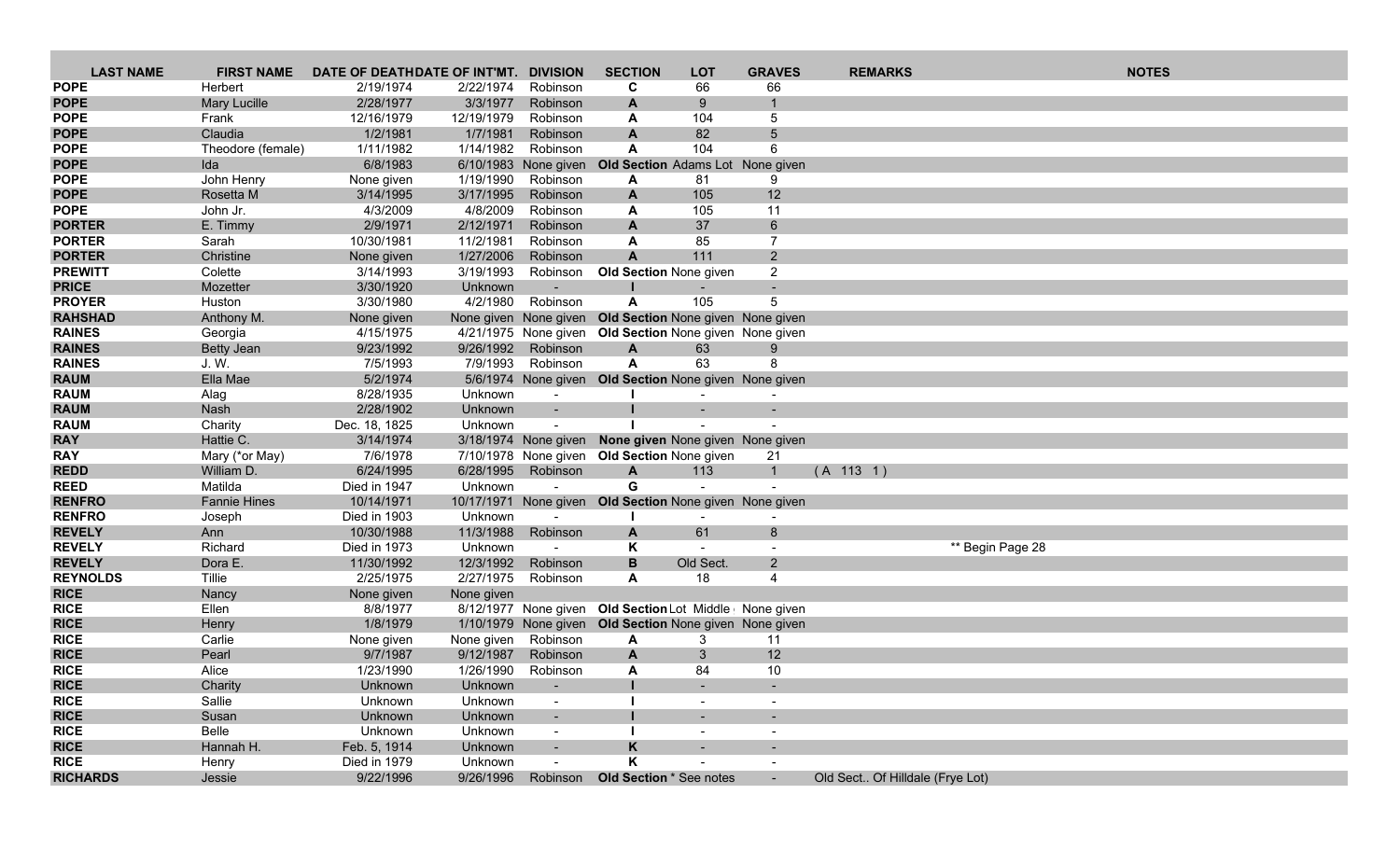| <b>LAST NAME</b>  | <b>FIRST NAME</b>  | DATE OF DEATHDATE OF INT'MT. DIVISION |            |                          | <b>SECTION</b>                                          | <b>LOT</b>               | <b>GRAVES</b>  | <b>REMARKS</b>        |                  | <b>NOTES</b> |
|-------------------|--------------------|---------------------------------------|------------|--------------------------|---------------------------------------------------------|--------------------------|----------------|-----------------------|------------------|--------------|
| <b>RICHARDSON</b> | Mary W.            | 7/12/1969                             | 7/14/1969  | Robinson                 | A                                                       | $\overline{7}$           | $\overline{7}$ |                       |                  |              |
| <b>RICHARDSON</b> | Mabel              | None given                            | None given | $\circ$                  |                                                         |                          |                |                       |                  |              |
| <b>RICHARDSON</b> | E.O.               | 8/6/1973                              |            | None given None given    | Old Section None given None given                       |                          |                |                       |                  |              |
| <b>RICHARDSON</b> | Myrtle             | 3/13/1980                             |            |                          | 3/18/1980 None given Old Section ichardson L None given |                          |                |                       |                  |              |
| <b>RICHARDSON</b> | Mattie             | 7/14/1919                             | Unknown    | $\overline{\phantom{a}}$ |                                                         |                          |                |                       | ** Begin Page 23 |              |
| <b>RICHARDSON</b> | Orestes ("Tiny")   | 3/23/1994                             | 3/26/1994  | Robinson                 | A                                                       | 107                      | 9              |                       |                  |              |
| <b>RICHARDSON</b> | Cleo               | 9/25/2003                             | 9/29/2003  | Robinson                 | A                                                       | 107                      | 10             |                       |                  |              |
| <b>RIFFE</b>      | Ray                | 11/14/1986                            |            |                          | 11/18/1986 None given Old Section None given None given |                          |                |                       |                  |              |
| <b>RIFFE</b>      | <b>Bessie</b>      | Died in 1953                          | Unknown    |                          | Κ                                                       |                          |                |                       |                  |              |
| <b>RIFFE</b>      | Sarah              | 1/6/1951                              | Unknown    | $\blacksquare$           | K                                                       |                          |                |                       |                  |              |
| <b>RIFFE</b>      | Agnes              | 5/4/1994                              |            |                          | 5/9/1994 None given Old Section Riffe Lot               |                          | 5              |                       |                  |              |
| <b>RILEY</b>      | James T.           | 8/20/1976                             | 8/23/1976  | Robinson                 | C                                                       | None given               | 73             |                       |                  |              |
| <b>RILEY</b>      | Joan Jenkins       | 8/7/1998                              | 8/11/1998  | Robinson                 | A                                                       | 93                       |                |                       |                  |              |
| <b>ROBINSON</b>   | <b>Fleming</b>     | 9/12/1973                             |            | 9/17/1973 None given     | Old Section None given None given                       |                          |                |                       |                  |              |
| <b>ROBINSON</b>   | David              | 11/15/1974                            |            | 11/16/1974 None given    | Old Section None given None given                       |                          |                |                       |                  |              |
| <b>ROBINSON</b>   | Charles            | 1/17/1979                             |            | 1/20/1979 None given     | None given Robinson Lo None given                       |                          |                |                       |                  |              |
| <b>ROBINSON</b>   | Sarah              | Unknown                               | Unknown    | $\sim$                   | G                                                       |                          |                |                       |                  |              |
| <b>ROCHESTER</b>  | Jurdon             | Unknown                               | Unknown    | $\blacksquare$           |                                                         |                          |                |                       |                  |              |
| <b>ROCHESTER</b>  | Sarah              | Died in 1903                          | Unknown    | $\overline{\phantom{a}}$ |                                                         |                          |                |                       |                  |              |
| <b>RODES</b>      | Edith              | Died in 1902                          | Unknown    | $\overline{\phantom{a}}$ |                                                         |                          |                |                       |                  |              |
| <b>ROE</b>        | Paul (CO. H 12 U.S | Unknown                               | Unknown    | $\overline{\phantom{a}}$ |                                                         |                          |                |                       |                  |              |
| <b>ROGERS</b>     | America            | 8/10/1930                             | Unknown    |                          | G                                                       |                          |                |                       |                  |              |
| <b>ROGERS</b>     | Henry              | 6/28/1915                             | Unknown    | $\sim$                   | G                                                       | $\overline{\phantom{a}}$ |                |                       | ** Begin Page 26 |              |
| <b>ROGERS</b>     | Clara Odell        | 4/23/1977                             | 4/27/1977  | Robinson                 | A                                                       | 34                       | 3              |                       |                  |              |
| <b>ROSS</b>       | Horace             | 10/14/1967                            | 10/16/1967 | Robinson                 | A                                                       | 9                        | $\overline{7}$ |                       |                  |              |
| <b>ROSS</b>       | Helen L.           | 8/22/1974                             | 8/25/1974  | Robinson                 | A                                                       | 9                        | 8              |                       |                  |              |
| <b>ROSS</b>       | Horace P., Sr.     | 10/5/1976                             | 10/8/1976  | Robinson                 | C                                                       | None given               | 80             |                       |                  |              |
| <b>ROSS</b>       | Detroit            | 5/11/1977                             |            | 5/14/1977 None given     | Old Section None given None given                       |                          |                |                       |                  |              |
| <b>ROSS</b>       | Mary Elizabeth     | 12/16/1994                            | 12/20/1994 | Robinson                 | C                                                       | 75                       | 75             |                       |                  |              |
| <b>ROTHWELL</b>   | Kenneth            | 10/14/2006                            | 10/19/2006 |                          | County                                                  | 13                       | 13             | <b>County Section</b> |                  |              |
| <b>ROUTT</b>      | Argenia            | 9/15/1972                             |            | 9/20/1972 Old Section    | в                                                       | None given               | 23             |                       |                  |              |
| <b>ROUTT</b>      | Tom                | 7/3/1974                              |            |                          | 7/6/1973 None given Old Section None given None given   |                          |                |                       |                  |              |
| <b>ROUTT</b>      | Mary L             | 4/15/1976                             |            |                          | 4/19/1976 None given Old Section None given None given  |                          |                |                       |                  |              |
| <b>ROUTT</b>      | Thomas             | 12/29/1981                            |            |                          | 1/2/1982 Single Section None given Routt Lot None given |                          |                |                       |                  |              |
| <b>ROUTT</b>      | Frank              | 1/29/1987                             | 2/2/1987   | Robinson                 | A                                                       | 4                        | 9              |                       |                  |              |
| <b>ROUTT</b>      | Virginia           | 3/16/1995                             | 3/20/1995  | Robinson                 | A                                                       | $\overline{4}$           | 10             |                       |                  |              |
| <b>ROUTT</b>      | J. Paul            | 6/28/1997                             | 6/30/1997  | Robinson                 | A                                                       | 65                       | $\overline{7}$ |                       |                  |              |
| <b>ROUTT</b>      | Alice              | 7/4/2001                              | 7/7/2001   | Robinson                 | $\mathbf{A}$                                            | 64                       | 12             |                       |                  |              |
| <b>ROUTT</b>      | Arnetta            | 12/23/2003                            | 12/26/2003 | Robinson                 | A                                                       | 65                       | 11             |                       |                  |              |
| <b>ROUTT</b>      | Sandra M.          | 1/19/2007                             | 1/25/2007  | Robinson                 | A                                                       | 65                       | $\overline{5}$ |                       |                  |              |
| <b>ROWE</b>       | Addie              | None given                            | None given | $\circ$                  |                                                         |                          |                |                       |                  |              |
| <b>ROWE</b>       | J. Landis          | 10/5/1973                             |            |                          | 10/8/1973 None given Old Section None given None given  |                          |                |                       |                  |              |
| <b>ROWE</b>       | William            | 1/6/1979                              |            | 1/9/1979 Robinson        | A                                                       | 84                       | 6              |                       |                  |              |
| <b>ROWE</b>       | Mary               | Died in 1885                          | Unknown    | $\sim$                   |                                                         |                          |                |                       |                  |              |
| <b>ROWE</b>       | Tommie             | Unknown                               | Unknown    | $\sim$                   |                                                         | $\overline{\phantom{a}}$ |                |                       |                  |              |
| <b>ROWE</b>       | Fannie             | Unknown                               | Unknown    |                          |                                                         | $\sim$                   | $\sim$         |                       |                  |              |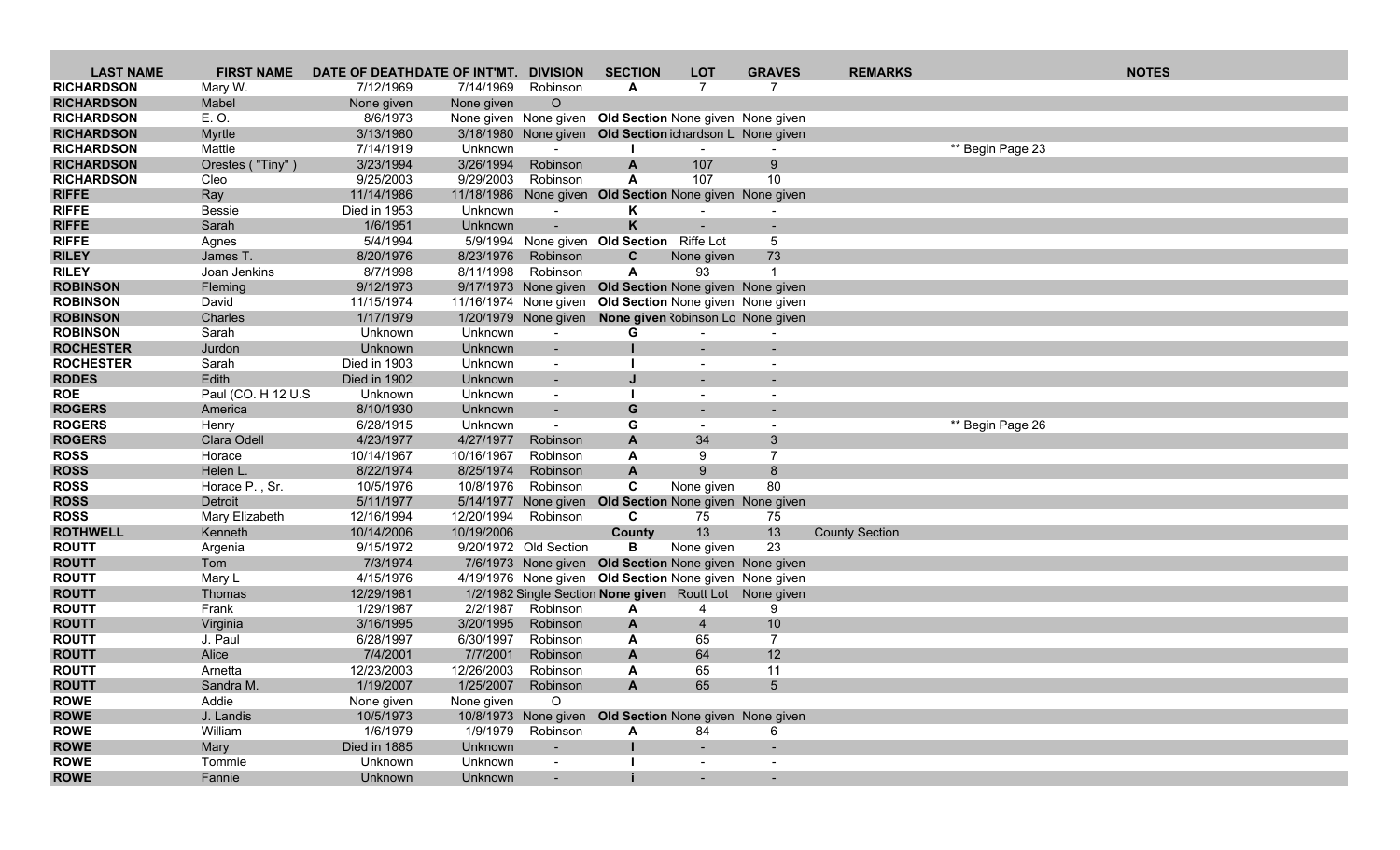| <b>LAST NAME</b>                   | <b>FIRST NAME</b>     | DATE OF DEATHDATE OF INT'MT. DIVISION |                        |                                  | <b>SECTION</b> | <b>LOT</b>                                               | <b>GRAVES</b>            | <b>REMARKS</b>              | <b>NOTES</b>                                    |
|------------------------------------|-----------------------|---------------------------------------|------------------------|----------------------------------|----------------|----------------------------------------------------------|--------------------------|-----------------------------|-------------------------------------------------|
| <b>ROWE</b>                        | Boyle O.              | 5/9/1922                              | Unknown                | $\overline{\phantom{a}}$         |                |                                                          |                          |                             |                                                 |
| <b>ROWE</b>                        | Didama D. (Diadam     | 1/5/1939                              | Unknown                |                                  |                |                                                          |                          |                             |                                                 |
| <b>ROWE</b>                        | Mary A.               | Dec. 31, 1903                         | Unknown                | $\sim$                           |                | $\overline{\phantom{a}}$                                 |                          |                             |                                                 |
| <b>ROWE</b>                        | Cornillus             | 2-21-1875                             | Unknown                |                                  |                |                                                          |                          |                             |                                                 |
| <b>ROWE</b>                        | John H.               | 5/5/1910                              | Unknown                |                                  |                |                                                          |                          |                             |                                                 |
| <b>ROWE</b>                        | James E.              | Oct. 13, 1886                         | Unknown                | $\overline{\phantom{a}}$         |                |                                                          |                          |                             |                                                 |
| <b>ROWE</b>                        | Lewis D.              | 1-24-1889                             | Unknown                |                                  |                |                                                          |                          |                             |                                                 |
| <b>RUBY</b>                        | Emma M.               | Died in 1863                          | Unknown                |                                  | K              |                                                          |                          |                             |                                                 |
| <b>RUSSEL</b>                      | <b>Christie Henry</b> | 7/25/1971                             | 7/30/1971              | Robinson                         | A              | 7                                                        | 12                       |                             |                                                 |
| <b>RUSSELL</b>                     | <b>Boslie</b>         | 3/30/1981                             | None given             | Robinson                         | A              | 106                                                      | 6                        |                             |                                                 |
| <b>RUSSELL</b>                     | Jackson               | Unknown                               | Unknown                |                                  | G              | $\sim$                                                   | $\overline{a}$           |                             |                                                 |
| <b>SALLEE</b>                      | Mattie                | 6/16/1977                             | 6/18/1977              | Robinson                         | C              | 85                                                       | 85                       |                             |                                                 |
| <b>SAMPSON</b>                     | Senora                | 10/10/1987                            | 10/16/1987             | Robinson                         | A              | 21                                                       | 6                        |                             |                                                 |
| <b>SANDERS</b>                     | Lesley                | 2/24/2008                             | 2/27/2008              | Robinson                         | A              | 23                                                       | 5                        |                             |                                                 |
| <b>SANDRIGE</b>                    | Emily                 | Unknown                               | Unknown                |                                  | G              |                                                          | $\overline{\phantom{a}}$ |                             |                                                 |
| <b>SAULTER</b>                     | Henry L.              | 7/9/1973                              | 7/9/1973               | Robinson                         | $\mathbf c$    | None given                                               | 58<br>-1                 |                             | *Uncertain what question mark is there for      |
| <b>SAULTER</b>                     | Sally                 | 7/21/2000                             | 7/25/2000              | Robinson                         | A              | 27                                                       |                          |                             |                                                 |
| <b>SAUNDERS</b><br><b>SAUNDERS</b> | Francis               | 2/7/1987                              |                        | 2/10/1987 None given<br>Robinson | $\overline{7}$ | $\overline{4}$                                           | None given<br>8          |                             |                                                 |
| <b>SCHOLER</b>                     | Bea<br>Mollie         | 1/18/2002<br>Oct. 11, 1888            | 1/23/2002<br>Unknown   |                                  | A              | 21                                                       |                          |                             |                                                 |
| <b>SCOTT</b>                       | Donnie (*Or Ponnie    | 2/18/1975                             | 2/20/1975              | Robinson                         | A              | 36                                                       | 11                       |                             |                                                 |
| <b>SCOTT</b>                       | Roscoe                | 10/30/1980                            | 11/1/1980              | Robinson                         | A              | 102                                                      | $\overline{7}$           |                             |                                                 |
| <b>SCOTT</b>                       | George W.             | Died in 1927                          | Unknown                |                                  | Κ              |                                                          |                          |                             |                                                 |
| <b>SCOTT</b>                       | George T.             | Died in 1962                          | Unknown                | $\sim$                           | K              |                                                          |                          |                             |                                                 |
| <b>SEAWRIGHT</b>                   | Henry                 | 12/5/1969                             | 12/10/1969             | Robinson                         | C              | 36                                                       | 36                       |                             |                                                 |
| <b>SEAWRIGHT</b>                   | Christine             | 9/12/1971                             |                        | 9/15/1971 None given             |                | Old Section None given None given                        |                          |                             |                                                 |
| <b>SEAWRIGHT</b>                   | Sally                 | 11/27/1975                            |                        |                                  |                | 12/1/1975 None given Old Section None given None given   |                          |                             |                                                 |
| <b>SEAWRIGHT</b>                   | Anderson              | 6/14/1978                             |                        |                                  |                | 6/16/1978 None given Old Section leawright Lc None given |                          |                             | *Notation in Place of Death column reads "tent" |
| <b>SEAWRIGHT</b>                   | Maedonice             | 7/14/1979                             |                        | 7/16/1979 Robinson               | A              | 84                                                       |                          |                             |                                                 |
| <b>SEAWRIGHT</b>                   | Sylvia                | 10/1/1983                             |                        | 10/6/1983 None given             |                | Old Section leawright Lc None given                      |                          |                             |                                                 |
| <b>SEAWRIGHT</b>                   | Helen                 | 10/24/1992                            | 10/30/1992             | Robinson                         | A              | 112                                                      | $\overline{2}$           |                             |                                                 |
| <b>SEAWRIGHT</b>                   | Ethel                 | 11/20/1998                            | 11/23/1998             | Robinson                         | A              | 90                                                       | 8                        |                             |                                                 |
| <b>SEGAR</b>                       | Robert                | 2/4/1979                              | 2/6/1979               | Robinson                         | A              | 48                                                       | -1                       |                             |                                                 |
| <b>SEGAR</b>                       | William               | 6/10/1979                             | 6/21/1979              | Robinson                         | $\mathbf{A}$   | 84                                                       | 11                       |                             | * The letter " T " was written here             |
| <b>SEGAR</b>                       | Iona                  | 2/15/1986                             |                        |                                  |                | 2/19/1986 None given Old Section Segar Lot None given    |                          |                             | ** Begin Page 16                                |
| <b>SEGAR</b>                       | William               | 6/26/1988                             |                        |                                  |                | 6/27/1988 None given Old Section None given None given   |                          |                             |                                                 |
| <b>SEGAR</b>                       | Robert (Jack)         | 9/2/1989                              |                        |                                  |                | 9/6/1989 None given Old Section None given None given    |                          |                             |                                                 |
| <b>SEGAR</b>                       | Elayne B.             | 4/25/1991                             | 4/30/1991              | Robinson                         | A              | 48                                                       | $\mathcal{P}$            | A. D. Porter & Son Fun. HM. |                                                 |
| <b>SEGAR</b>                       | John L.               | 9/21/1993                             | 9/24/1993              | Robinson                         | A              | 65                                                       | 4                        |                             |                                                 |
| <b>SEGAR</b>                       | Annie                 | 7/17/2001                             | 7/20/2001              | Robinson                         | A              | 65                                                       | 3                        |                             |                                                 |
| <b>SEGAR</b><br><b>SEGAR</b>       | Jeanette<br>Georgia   | 10/5/2006<br>3/28/2009                | 10/10/2006<br>4/1/2009 | Robinson<br>Robinson             | A              | 25<br>104                                                | 9                        |                             |                                                 |
| <b>SHANNON</b>                     | Joshua C.             | 10/31/1983                            | 11/2/1983              | Robinson                         | A<br>A         | 21                                                       |                          |                             |                                                 |
| <b>SHAW</b>                        | Henry                 | 8/7/1904                              | Unknown                | $\sim$                           |                |                                                          |                          |                             |                                                 |
| <b>SHELBY</b>                      | Charles R.            | Sept. 25, 1914                        | Unknown                | $\overline{\phantom{a}}$         | Κ              |                                                          |                          |                             |                                                 |
| <b>SHELBY</b>                      | Mollie                | Died in 1933                          | Unknown                | $\sim$                           | K              | $\sim$                                                   |                          |                             |                                                 |
|                                    |                       |                                       |                        |                                  |                |                                                          |                          |                             |                                                 |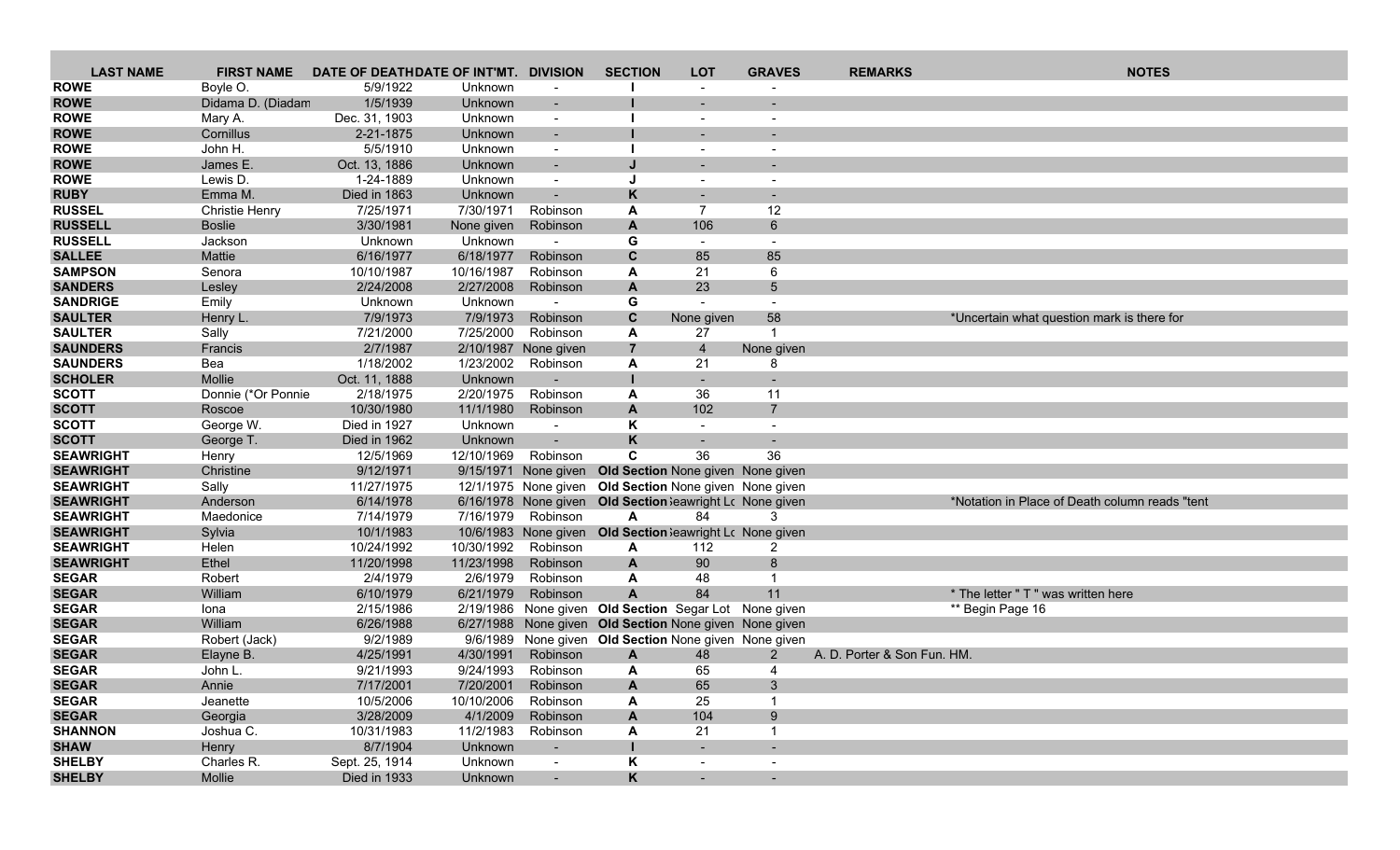| <b>LAST NAME</b>                 | <b>FIRST NAME</b>    | DATE OF DEATHDATE OF INT'MT. |                        | <b>DIVISION</b>       | <b>SECTION</b>                                        | <b>LOT</b>                        | <b>GRAVES</b>            | <b>REMARKS</b>                                                               | <b>NOTES</b>                                                    |
|----------------------------------|----------------------|------------------------------|------------------------|-----------------------|-------------------------------------------------------|-----------------------------------|--------------------------|------------------------------------------------------------------------------|-----------------------------------------------------------------|
| <b>SHIVES</b>                    | Frank                | 11/8/1984                    | 11/12/1984             | Robinson              | A                                                     | 22                                |                          |                                                                              |                                                                 |
| <b>SHOCKENCY</b>                 | Mary S.              | 5/2/1911                     | Unknown                |                       | K                                                     |                                   |                          |                                                                              |                                                                 |
| <b>SHONNAN</b>                   | Lucille              | 3/24/1973                    | 3/27/1973              | Robinson              | A                                                     | 21                                | 2                        |                                                                              | *Not indicated what question mark is for                        |
| <b>SILBERBERG</b>                | Lizzie Mae           | 6/1/1988                     |                        |                       | 6/4/1988 None given Old Section None given None given |                                   |                          |                                                                              |                                                                 |
| <b>SILVERBURS</b>                | Luther (Pvt. 801 Pic | 4/17/1939                    | Unknown                |                       | Κ                                                     |                                   |                          |                                                                              |                                                                 |
| <b>SIMPSON</b>                   | Ward                 | 1/15/1970                    | 1/16/1970              | Robinson              | C                                                     |                                   | None given None given    |                                                                              |                                                                 |
| <b>SIMPSON</b>                   | Louise               | 7/6/1971                     | 7/9/2001               | Robinson              | A                                                     | 7                                 | 11                       |                                                                              |                                                                 |
| <b>SIMPSON</b>                   | Lovell               | None given                   | None given             | SC                    |                                                       | 25                                |                          |                                                                              |                                                                 |
| <b>SIMPSON</b>                   | Sandra V.            | 8/16/1972                    |                        | 8/21/1972 Old Section | <b>Ball Lot</b>                                       | None given None given             |                          |                                                                              |                                                                 |
| <b>SIMPSON</b>                   | Roy                  | 12/1/1974                    | 12/4/1974              | Robinson              | A                                                     | 7                                 | 10                       |                                                                              |                                                                 |
| <b>SIMPSON</b>                   | Joseph               | 10/20/1978                   | 10/26/1978             | Robinson              | A                                                     | 21                                | 5                        |                                                                              |                                                                 |
| <b>SIMPSON</b><br><b>SIMPSON</b> | Naomi Bush           | 7/18/1981                    | 7/21/1981<br>6/18/1983 | None given            |                                                       | Old Section None given None given |                          |                                                                              |                                                                 |
| <b>SIMPSON</b>                   | Clyde<br>Melissa     | 6/14/1983<br>4/20/1986       | 4/24/1986              | Robinson<br>Robinson  | A<br>A                                                | 96<br>86                          | 5<br>11                  |                                                                              |                                                                 |
| <b>SIMPSON</b>                   | Lucinda              | Nov. 20, 1911                | Unknown                |                       | Κ                                                     |                                   | $\overline{\phantom{0}}$ |                                                                              |                                                                 |
| <b>SIMPSON</b>                   | Hazel                | 1/3/1993                     | 19/9/93                | Robinson              | $\mathbf{A}$                                          | 65                                | $\overline{2}$           |                                                                              |                                                                 |
| <b>SIMPSON</b>                   | Dora                 | None given                   | 2/20/2006              | Robinson              | A                                                     | 106                               | 5                        |                                                                              |                                                                 |
| <b>SIMPSON</b>                   | Dora                 | 2/14/2009                    | 2/20/2006              | Robinson              | $\mathbf{A}$                                          | 106                               | 5 <sup>5</sup>           |                                                                              |                                                                 |
| <b>SINGLETON</b>                 | Coleman              | 6/6/1967                     | 6/10/1967              | Robinson              | A                                                     | 10                                | 4                        |                                                                              |                                                                 |
| <b>SINGLETON</b>                 | C. W.                | None given                   | None given             | $\circ$               |                                                       |                                   |                          |                                                                              |                                                                 |
| <b>SINGLETON</b>                 | Arthur B.            | None given                   | None given             |                       |                                                       |                                   |                          |                                                                              |                                                                 |
| <b>SINGLETON</b>                 | *Mishien             | 12/31/1976                   | 1/3/1977               | Robinson              | C                                                     | 82                                | None given               |                                                                              |                                                                 |
| <b>SINGLETON</b>                 | Mark                 | 12/25/1990                   | 12/29/1980             | Robinson              | A                                                     | 43                                | 12                       |                                                                              |                                                                 |
| <b>SINGLETON</b>                 | George               | 9/15/1987                    | 9/18/1987              | Robinson              | A                                                     | 109                               | $2^{\circ}$              |                                                                              |                                                                 |
| <b>SINGLETON</b>                 | Cora                 | 10/29/1987                   | 11/2/1987              | Robinson              | A                                                     | 92                                | 10                       |                                                                              |                                                                 |
| <b>SINGLETON</b>                 | Bobby                | *12/26/93                    | 1/3/1994               | Robinson              |                                                       |                                   |                          | Old Section None given None given Single Lot / Gr 6                          | *Date of Death had been overwritten making it difficult to read |
| <b>SINGLETON</b>                 | Louise               | 2/13/2001                    | 2/16/2001              | Robinson              | A                                                     | 53                                | $\overline{2}$           |                                                                              |                                                                 |
| <b>SINGLETON</b>                 | Jim (James)          | 10/31/2003                   | 11/3/2003              | Robinson              | $\mathbf{A}$                                          | 61                                | $\mathbf{1}$             |                                                                              |                                                                 |
| <b>SINGLETON</b>                 | Coleman, Jr.         | 11/14/2005                   | 11/17/2005             | Robinson              | A                                                     | 43                                | 11                       |                                                                              |                                                                 |
| <b>SLAUGHTER</b>                 | Rev. Isaac           | 2/6/1892                     | Unknown                |                       |                                                       |                                   | $\overline{7}$           |                                                                              |                                                                 |
| <b>SLEET</b><br><b>SMALLEY</b>   | Glenna               | 11/21/1980                   | 11/25/1980             | Robinson              | A                                                     | 82                                |                          |                                                                              |                                                                 |
| <b>SMITH</b>                     | Leonra<br>Ellen      | 1015/01<br>10/16/1967        | 10/18/2001<br>1017/67  | Robinson              | A                                                     | 16                                |                          | None given in of Hilldale None given None given Buried beside Laura Crowders |                                                                 |
| <b>SMITH</b>                     | Porter, Jr.          | 3/16/1969                    | 3/20/1969              | Robinson              | A                                                     | 8                                 | 12                       |                                                                              |                                                                 |
| <b>SMITH</b>                     | Homer Wray           | 6/26/1969                    | 6/28/1969              | Robinson              | C                                                     | 29                                |                          |                                                                              |                                                                 |
| <b>SMITH</b>                     | Virgil               | 8/30/1970                    | 8/31/1970              | Robinson              | $\mathsf{A}$                                          | 35                                |                          |                                                                              |                                                                 |
| <b>SMITH</b>                     | Lawrence E.          | 8/23/1972                    |                        | 8/26/1972 None given  |                                                       | Old Section None given None given |                          |                                                                              |                                                                 |
| <b>SMITH</b>                     | Yvonne M.            | 10/20/1972                   | 10/23/1972             | Robinson              | A                                                     | 8                                 | 11                       |                                                                              |                                                                 |
| <b>SMITH</b>                     | Mrs. Jessie          | 9/11/1974                    | 9/16/1974              | Robinson              | A                                                     | 24                                |                          |                                                                              |                                                                 |
| <b>SMITH</b>                     | Ada                  | 10/14/1976                   | 10/18/1976 Robinson    |                       | C                                                     | 32                                | 32                       |                                                                              |                                                                 |
| <b>SMITH</b>                     | Clarence             | 9/3/1978                     | 9/12/1978              | Robinson              | A                                                     | 46                                | $\overline{2}$           |                                                                              |                                                                 |
| <b>SMITH</b>                     | Ora D.               | 5/24/1980                    | 5/29/1980              | Robinson              | A                                                     | 84                                | 5 <sup>5</sup>           |                                                                              |                                                                 |
| <b>SMITH</b>                     | Porter T. Sr.        | 10/28/1980                   | 10/30/1980 Robinson    |                       | A                                                     | 8                                 | 9                        |                                                                              |                                                                 |
| <b>SMITH</b>                     | James H.             | 12/30/1982                   | 1/3/1983               | Robinson              | A                                                     | 86                                | $\overline{7}$           |                                                                              |                                                                 |
| <b>SMITH</b>                     | Herbert T.           | 7/18/1983                    | 7/23/1983              | Robinson              | Α                                                     | 19                                | 5                        |                                                                              |                                                                 |
| <b>SMITH</b>                     | Mary J.              | 1/19/1985                    |                        |                       |                                                       |                                   |                          | 11/27/1933 None given Old Section None given None given Next to fence        |                                                                 |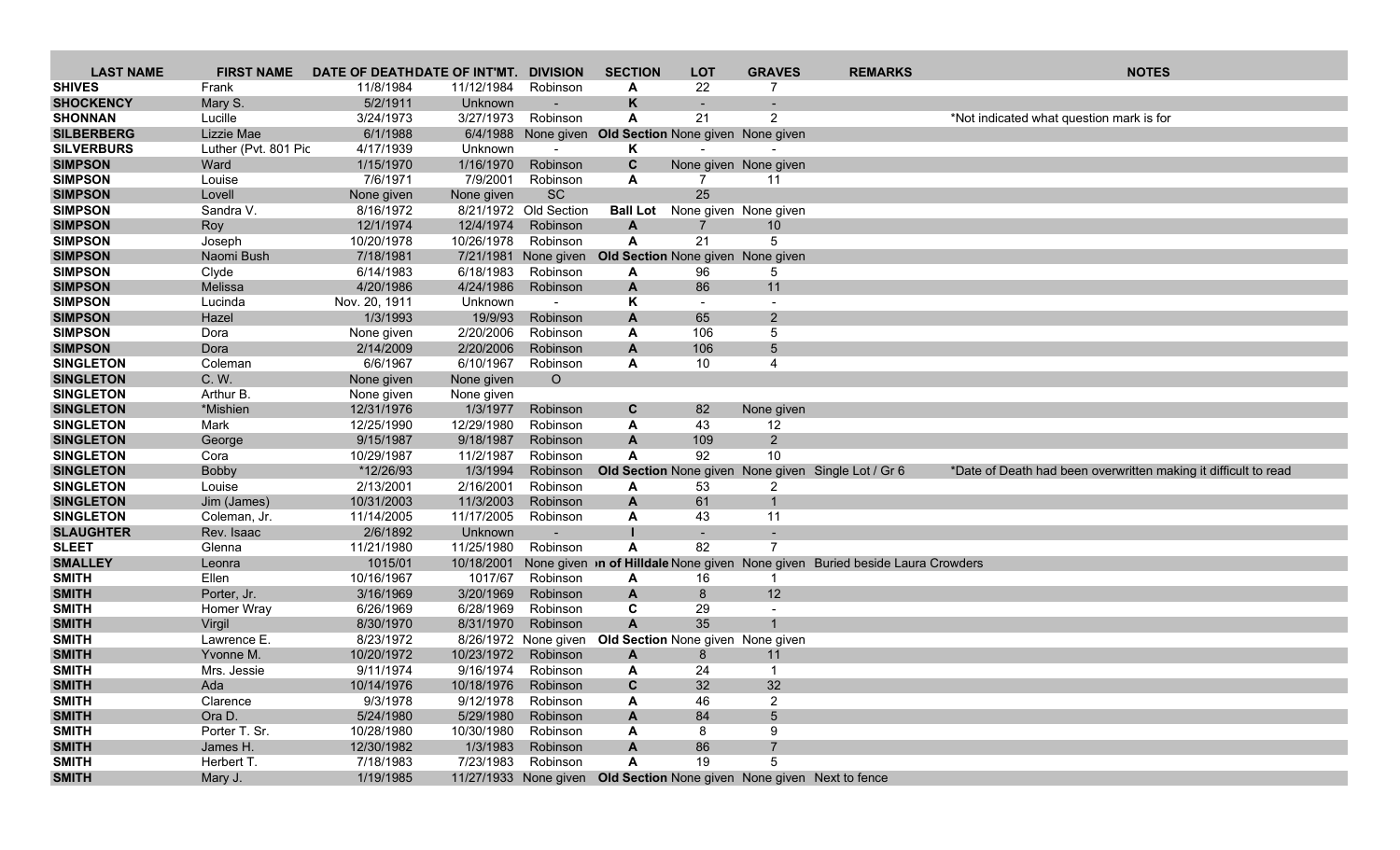| <b>LAST NAME</b>   | <b>FIRST NAME</b>  | DATE OF DEATHDATE OF INT'MT. |            | <b>DIVISION</b>          | <b>SECTION</b>            | <b>LOT</b>                       | <b>GRAVES</b>            | <b>REMARKS</b>                                     | <b>NOTES</b>                                                               |
|--------------------|--------------------|------------------------------|------------|--------------------------|---------------------------|----------------------------------|--------------------------|----------------------------------------------------|----------------------------------------------------------------------------|
| <b>SMITH</b>       | Millie Ann         | 12/3/1987                    | 12/8/1987  | Robinson                 | A                         | 48                               |                          |                                                    |                                                                            |
| <b>SMITH</b>       | Naomi              | 8/15/1989                    | 8/18/1989  | Robinson                 | $\mathbf{A}$              | 107                              | $\overline{2}$           |                                                    |                                                                            |
| <b>SMITH</b>       | Ellen              | Unknown                      | Unknown    | $\blacksquare$           |                           | $\sim$                           | $\overline{\phantom{a}}$ |                                                    |                                                                            |
| <b>SMITH</b>       | John               | Unknown                      | Unknown    |                          |                           |                                  |                          |                                                    |                                                                            |
| <b>SMITH</b>       | Nancy              | Unknown                      | Unknown    | $\overline{\phantom{a}}$ |                           | $\sim$                           |                          |                                                    |                                                                            |
| <b>SMITH</b>       | Tana               | 4-11-1893                    | Unknown    | $\sim$                   |                           | $\sim$                           |                          |                                                    |                                                                            |
| <b>SMITH</b>       | Pauline            | Oct 24, 1891                 | Unknown    | $\sim$                   |                           | $\overline{\phantom{a}}$         |                          |                                                    |                                                                            |
| <b>SMITH</b>       | Margaret F.        | Died in 1948                 | Unknown    | $\blacksquare$           | G                         | ۰                                |                          |                                                    |                                                                            |
| <b>SMITH</b>       | Sarah Marshall     | Died in 1937                 | Unknown    | $\sim$                   | G                         | $\sim$                           |                          |                                                    |                                                                            |
| <b>SMITH</b>       | Zackariah (124 USC | Unknown                      | Unknown    | $\overline{\phantom{a}}$ | G                         |                                  |                          |                                                    |                                                                            |
| <b>SMITH</b>       | Evelyn             | 4/16/1993                    | 4/21/1993  | Robinson                 | A                         | Smith Lot                        | 3                        |                                                    |                                                                            |
| <b>SMITH</b>       | Delores            | 6/22/1995                    | 6/27/1995  | Robinson                 | $\mathbf{A}$              | 104                              | 12                       | (A 104 12)                                         |                                                                            |
| <b>SMITH</b>       | Clara              | 9/24/2001                    | 9/29/2001  | Robinson                 | A                         | 8                                | 10                       |                                                    |                                                                            |
| <b>SMITH</b>       | Leroy              | 12/26/2001                   | 12/31/2001 | Robinson                 | A                         | 8                                | 8                        |                                                    |                                                                            |
| <b>SMITH</b>       | Ralph              | 1/17/2002                    | 1/22/2002  | Robinson                 | A                         | 107                              | $\mathbf 1$              |                                                    |                                                                            |
| <b>SMITH</b>       | Christopher        | 4/23/2007                    | 4/27/2007  | Robinson                 | $\mathbf{A}$              | 104                              | 11                       |                                                    |                                                                            |
| <b>SMITH</b>       | Emmett W.          | 5/23/2007                    | 5/29/2007  | Robinson                 | A                         | 50                               | $\overline{7}$           |                                                    |                                                                            |
| <b>SMOTHERS</b>    | Patty              | None given                   | None given | $\circ$                  |                           |                                  |                          |                                                    |                                                                            |
| <b>SMOTHERS</b>    | Clara              | 11/1/1985                    | 11/6/1985  | Robinson                 | $\mathbf{A}$              | 85                               | 5                        |                                                    |                                                                            |
| <b>SOUTHERLAND</b> | Sam                | 10/28/1998                   | 10/31/1998 | Robinson                 | A                         | $5\phantom{.0}$                  | 8                        |                                                    |                                                                            |
| <b>SPALDING</b>    | Verlene            | Died in 1955                 | Unknown    |                          | Κ                         | $\sim$                           |                          |                                                    |                                                                            |
| <b>SPAULDING</b>   | Thomas             | 10/17/1968                   | 10/18/1968 | Robinson                 | $\mathbf{A}$              | 9                                | 10, 11, 12               |                                                    |                                                                            |
| <b>SPAULDING</b>   | Mary               | None given                   | None given | $\circ$                  |                           |                                  |                          |                                                    |                                                                            |
| <b>SPEARS</b>      | Matthew Leon       | 6/6/1975                     | 6/7/1975   | Robinson                 | $\mathbf{A}$              | 33                               | $\mathbf{1}$             |                                                    |                                                                            |
| <b>SPEARS</b>      | Delores            | 12/29/1992                   | 1/6/1993   | Robinson                 | A                         | 33                               | $\overline{4}$           |                                                    |                                                                            |
| <b>SPEARS</b>      | Emma               | 1/26/1999                    | 2/1/1999   | Robinson                 | A                         | 33                               | $\overline{2}$           |                                                    |                                                                            |
| <b>SPENCER</b>     | Rosie E.           | 4/7/1971                     | 4/11/1971  | Robinson                 | A                         | 5                                | 12                       |                                                    |                                                                            |
| <b>STALLWORTH</b>  | Mary               | 2/29/1968                    | 3/5/1968   | Robinson                 | A                         | 17                               | $\overline{7}$           |                                                    |                                                                            |
| <b>STALLWORTH</b>  | <b>Baby Girl</b>   | 9/27/1971                    | 9/28/1971  | Baby lot                 |                           | None given None given None given |                          |                                                    |                                                                            |
| <b>STALLWORTH</b>  | <b>Bobby</b>       | 11/21/1990                   | 11/26/1990 | Robinson                 | A                         | 25                               | 9                        |                                                    |                                                                            |
| <b>STALLWORTH</b>  | Johnny             | 3/6/1998                     | 3/12/1998  | Robinson                 | A                         | 35                               | 6                        |                                                    |                                                                            |
| <b>STALLWORTH</b>  | James              | 6/3/2000                     | 6/6/2000   | Robinson                 | $\mathbf{A}$              | 25                               | 10                       |                                                    |                                                                            |
| <b>STALLWORTH</b>  | Shamar (Infant)    | * 2/26/2004                  | 3/1/2004   | Robinson                 | C                         | ive from Tony Winn               |                          | C. burial                                          | *This was shown as strikethrough with same information written on the r    |
| <b>STALLWORTH</b>  | Shamar (Infant)    | 2/26/2004                    | 3/1/2004   | Robinson                 | $\mathbf{C}$              | ive from Tony Winn               |                          | C. burial                                          | *This information is for Stallworth, Shamar entry written w/ same color in |
| <b>STEALE</b>      | Helen              | None given                   | None given | <b>SH</b>                |                           | 265                              |                          |                                                    |                                                                            |
| <b>STEEL</b>       | Perry Lee          | 9/10/1973                    | 9/12/1973  | Robinson                 | $\mathbf{C}$              | None given                       | 60                       |                                                    |                                                                            |
| <b>STEELE</b>      | Carl               | 2/2/1996                     | 7/17/1996  | Robinson                 |                           |                                  |                          | Old Section aughman Lo No Gr. No. Cremation burial |                                                                            |
| <b>STEPHENS</b>    | Lucy Jones         | 4/29/2001                    | 5/3/2001   | Robinson                 | $\mathbf{A}$              | 94                               | 6                        |                                                    |                                                                            |
| <b>STERVELLI</b>   | Charles (CO K 114  | Unknown                      | Unknown    | $\overline{\phantom{a}}$ | ĸ                         | $\overline{\phantom{a}}$         |                          |                                                    |                                                                            |
| <b>STEWARD</b>     | George S.          | 4/20/1910                    | Unknown    | $\sim$                   | G                         |                                  |                          |                                                    |                                                                            |
| <b>STEWARD</b>     | Mary               | Unknown                      | Unknown    | $\overline{\phantom{a}}$ | G                         | $\blacksquare$                   | $\overline{\phantom{a}}$ |                                                    |                                                                            |
| <b>STEWART</b>     | Kimberly           | 8/9/1970                     | 8/10/1970  | Robinson                 | A                         | 20                               | $\mathbf{1}$             |                                                    |                                                                            |
| <b>STONE</b>       | Gilbert            | 6/9/1904                     | Unknown    | $\overline{\phantom{a}}$ |                           | $\overline{\phantom{a}}$         | $\sim$                   |                                                    |                                                                            |
| <b>STONE</b>       | Sarah A.           | Died in April 1914           | Unknown    | $\overline{\phantom{a}}$ | K                         | $\sim$                           |                          |                                                    |                                                                            |
| <b>STRANGE</b>     | Emanuel            | 5/17/1977                    | 5/20/1977  | Robinson                 | $\mathbf{A}$              | 101                              | $\overline{7}$           |                                                    |                                                                            |
| <b>STRANGE</b>     | Ada                | 2/25/1978                    | 2/28/1978  | Robinson                 | $\boldsymbol{\mathsf{A}}$ | 101                              | 8                        |                                                    |                                                                            |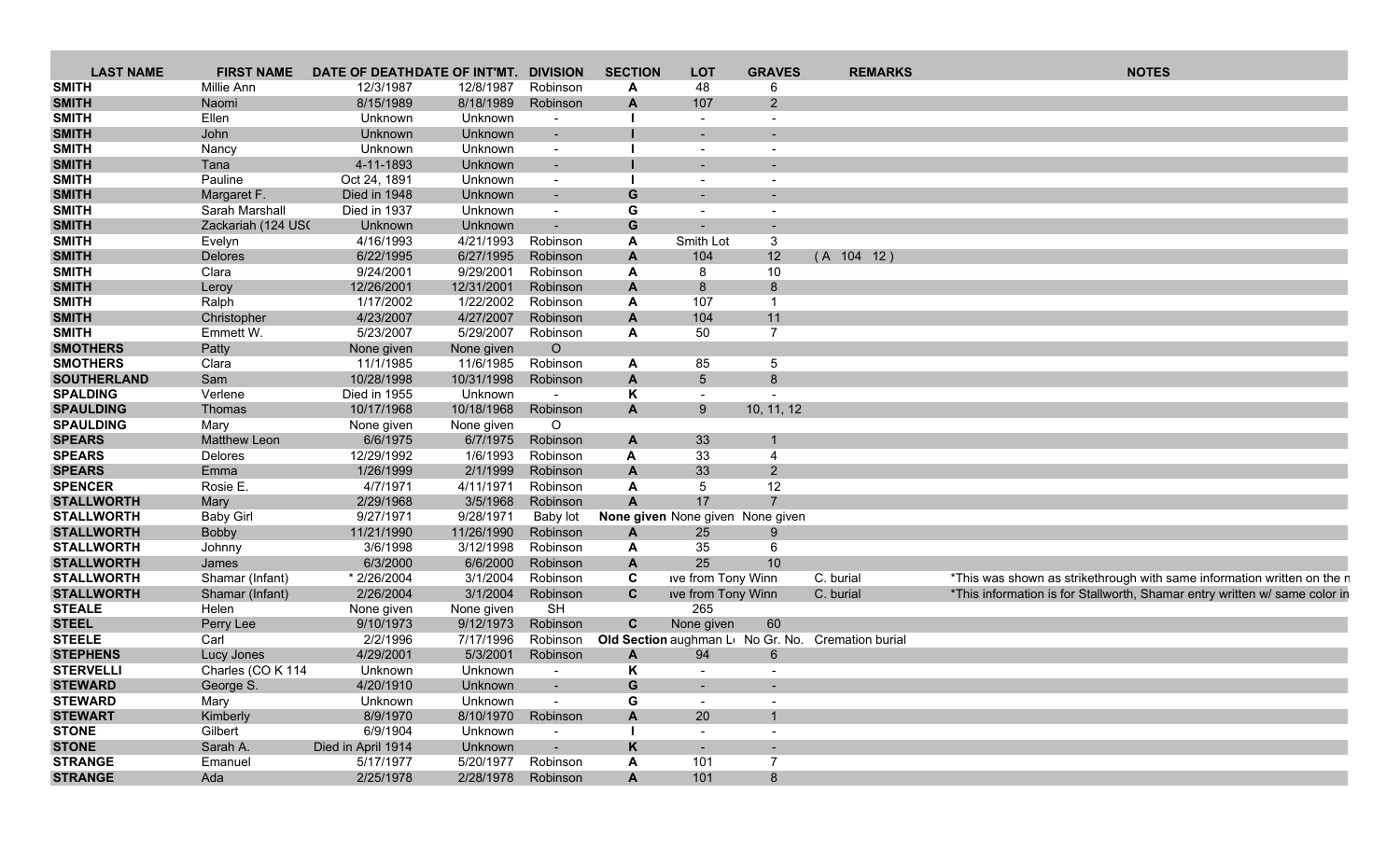| <b>LAST NAME</b> | <b>FIRST NAME</b> | DATE OF DEATHDATE OF INT'MT. DIVISION |              |                          | <b>SECTION</b>                                        | <b>LOT</b>                          | <b>GRAVES</b>            | <b>REMARKS</b>                                          | <b>NOTES</b>                                                  |
|------------------|-------------------|---------------------------------------|--------------|--------------------------|-------------------------------------------------------|-------------------------------------|--------------------------|---------------------------------------------------------|---------------------------------------------------------------|
| <b>STRATTON</b>  | Eliza             | 5/11/1919                             | Unknown      |                          | G                                                     |                                     |                          |                                                         |                                                               |
| <b>SUMMER</b>    | Madelina          | 9/6/1997                              | 9/8/1997     | Robinson                 |                                                       |                                     |                          | Old Section of Hilldale None given No. Gr. Number given |                                                               |
| <b>SUMMERS</b>   | Raymond George    | 9/25/1971                             |              | 9/28/1971 None given     |                                                       | Old Section None given None given   |                          |                                                         |                                                               |
| <b>SUMMERS</b>   | William           | 11/30/1971                            | 12/2/1971    |                          | None given Old Section None given None given          |                                     |                          |                                                         |                                                               |
| <b>SUMMERS</b>   | Clyde             | 8/29/1989                             | 9/1/1989     | Robinson                 | A                                                     | 109                                 | 11                       |                                                         |                                                               |
| <b>SWAIN</b>     | Alline            | 3/10/1977                             |              | 3/14/1977 Old Section    |                                                       | None given rter Napier   None given |                          |                                                         |                                                               |
| <b>SWAN</b>      | Clay              | 1/7/1971                              | 1/10/1971    | Robinson                 | C                                                     | 25A                                 | 25A                      |                                                         |                                                               |
| <b>SWEENEY</b>   | Lula D            | 1/23/1971                             | 1/28/1971    | Robinson                 | $\mathbf{A}$                                          | 35                                  | $2^{\circ}$              |                                                         |                                                               |
| <b>SWEENEY</b>   | Leona             | Died in 1916                          | Unknown      |                          | Κ                                                     |                                     |                          |                                                         |                                                               |
| <b>TARRANCE</b>  | Levi              | 7/11/1985                             | 7/15/1985    | Robinson                 | $\mathbf{A}$                                          | 95                                  | 3                        |                                                         |                                                               |
| <b>TARRANCE</b>  | Rachel R.         | 3/11/1946                             | Unknown      | $\sim$                   |                                                       | $\sim$                              |                          |                                                         |                                                               |
| <b>TARRANCE</b>  | Smith             | Died in 1943                          | Unknown      | $\sim$                   | G                                                     | $\overline{\phantom{a}}$            |                          |                                                         |                                                               |
| <b>TARRANCE</b>  | Minerva           | Died in 1919                          | Unknown      | $\overline{\phantom{a}}$ | G                                                     |                                     |                          |                                                         |                                                               |
| <b>TARRANCE</b>  | James Madison     | 9/23/2002                             | 9/26/2002    | Robinson                 | A                                                     | 64                                  |                          |                                                         |                                                               |
| <b>TARRANCE</b>  | Mabel             | 7/11/2008                             | 7/15/2008    | Robinson                 | A                                                     | 64                                  | 8                        |                                                         |                                                               |
| <b>TARRENCE</b>  | Cora              | 3/10/1975                             | 3/14/1975    | Robinson                 | A                                                     | 18                                  | 5                        |                                                         |                                                               |
| <b>TARRENCE</b>  | Cornelius         | 12/2/1989                             | 12/6/1989    | Robinson                 | A                                                     | 95                                  | 9                        |                                                         |                                                               |
| <b>TARRENCE</b>  | Margaret          | 8/6/1997                              | 8/9/1997     | Robinson                 | A                                                     | 95                                  | 10                       |                                                         |                                                               |
| <b>TAYLOR</b>    | Henry             | 1/22/1968                             | 1/29/1968    | Robinson                 | C                                                     | 15                                  | 15                       |                                                         |                                                               |
| <b>TAYLOR</b>    | Gertrude          | 4/16/1976                             |              | 4/19/1976 None given     |                                                       | Old Section None given None given   |                          |                                                         |                                                               |
| <b>TAYLOR</b>    | William           | 9/27/1976                             | 10/1/1976    | Robinson                 | A                                                     | 44                                  | 10                       |                                                         |                                                               |
| <b>TAYLOR</b>    | Helen             | 7/15/1982                             | 7/19/1982    | Robinson                 | $\mathbf{A}$                                          | 85                                  | $\overline{4}$           | County                                                  |                                                               |
| <b>TAYLOR</b>    | Ethel             | 4/27/1990                             |              |                          | 5/1/1990 None given Old Section None given None given |                                     |                          |                                                         |                                                               |
| <b>TAYLOR</b>    | Linda K.          | 7/18/1991                             | 7/22/1991    | Robinson                 | A                                                     | 107                                 | 12                       |                                                         |                                                               |
| <b>TAYLOR</b>    | Georgia           | 2/23/1993                             |              |                          | 3/1/1993 None given Old Section Doram Lot             |                                     | 3                        |                                                         | *Actual recorded age; not a typo                              |
| <b>TAYLOR</b>    | John A.           | 2/21/1949                             | Unknown      | $\sim$                   |                                                       |                                     |                          |                                                         |                                                               |
| <b>TAYLOR</b>    | George W.         | Oct. 20, 1910                         | Unknown      | $\sim$                   | Κ                                                     |                                     |                          |                                                         |                                                               |
| <b>TAYLOR</b>    | Sonia             | Died in 1923                          | Unknown      |                          | K                                                     |                                     |                          |                                                         |                                                               |
| <b>TAYLOR</b>    | Gibb              | Died in 1960                          | Unknown      |                          | Κ                                                     |                                     |                          |                                                         |                                                               |
| <b>TAYLOR</b>    | Mamie             | 1/18/2001                             | 1/22/2001    |                          | Old Section lilldale CemeNone given No Gr. No.        |                                     |                          |                                                         |                                                               |
| <b>TEBBS</b>     | John B.           | 4/28/1973                             |              |                          | 5/1/1973 None given Old Section None given None given |                                     |                          |                                                         |                                                               |
| <b>THOMAS</b>    | Lucille           | 9/29/1989                             | 10/2/1989    | Robinson                 | $\mathbf{A}$                                          | 34                                  | 6                        |                                                         |                                                               |
| <b>THOMAS</b>    | Mary              | Unknown                               | Unknown      |                          |                                                       |                                     |                          |                                                         |                                                               |
| <b>THOMAS</b>    | Thresdie          | 2-15-1800                             | Unknown      | $\blacksquare$           |                                                       |                                     |                          |                                                         |                                                               |
| <b>THOMAS</b>    | Daniel F.         | Died in 1912                          | Unknown      | $\blacksquare$           | G                                                     | $\overline{\phantom{a}}$            | $\overline{\phantom{a}}$ |                                                         |                                                               |
| <b>THOMPSON</b>  | Lorraine          | 11/4/1997                             | 11/6/1997    | Robinson                 | $*A$                                                  | 93                                  | 12                       |                                                         | *Difficult to read Section Letter as it had been written over |
| <b>THORNTON</b>  | William           | 12/2/1971                             | 12/4/1971    | None given               |                                                       | Old Section None given None given   |                          |                                                         |                                                               |
| <b>THORNTON</b>  | Robert Jr.        | 12/24/2002                            | 12/31/2002   | Robinson                 | A                                                     | 32                                  | $\mathbf{1}$             |                                                         |                                                               |
| <b>THORTON</b>   | Robert            | 8/11/1972                             |              | 8/14/1972 Robinson       | A                                                     | 20                                  | 10                       |                                                         |                                                               |
| <b>TIBBS</b>     | Little Johnette   | Oct. 12, 1904                         | Unknown      |                          |                                                       |                                     |                          |                                                         |                                                               |
| <b>TIBBS</b>     | Oscar             | Died in 1913                          | Unknown      |                          |                                                       |                                     |                          |                                                         |                                                               |
| <b>TIBBS</b>     | Charles H.        | Died in 1895                          | Unknown      |                          |                                                       | $\blacksquare$                      |                          |                                                         |                                                               |
| <b>TIBBS</b>     | William D.        | Died in 1876                          | Unknown      | $\sim$                   |                                                       |                                     |                          |                                                         |                                                               |
| <b>TIBBS</b>     | Ophelia           | Died in 1907                          | Unknown      |                          |                                                       |                                     |                          |                                                         |                                                               |
| <b>TIBBS</b>     | Benjamin F        | Unknown                               | Died in 1898 | $\sim$                   |                                                       | $\overline{\phantom{a}}$            | $\overline{\phantom{a}}$ |                                                         |                                                               |
| <b>TIBBS</b>     | Mary R.           | Died in 1910                          | Unknown      |                          |                                                       | $\sim$                              | ۰                        |                                                         |                                                               |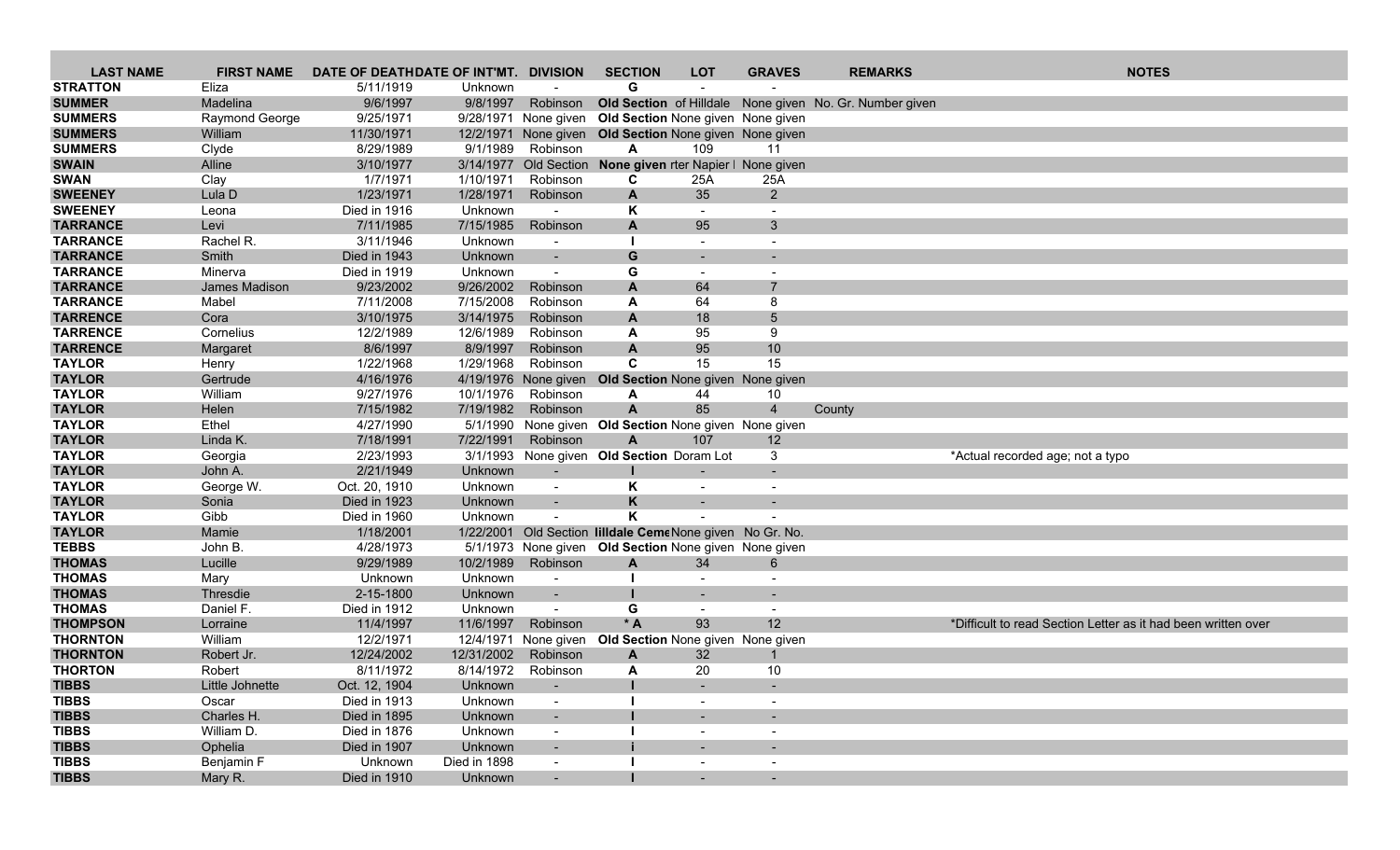| <b>LAST NAME</b>                      | <b>FIRST NAME</b>       | DATE OF DEATHDATE OF INT'MT. |                        | <b>DIVISION</b>          | <b>SECTION</b>                                          | <b>LOT</b>       | <b>GRAVES</b>     | <b>REMARKS</b>                                                                                    | <b>NOTES</b>                     |
|---------------------------------------|-------------------------|------------------------------|------------------------|--------------------------|---------------------------------------------------------|------------------|-------------------|---------------------------------------------------------------------------------------------------|----------------------------------|
| <b>TIBBS</b>                          | John B. (PVT US A       | 4/28/1973                    | Unknown                |                          |                                                         |                  |                   |                                                                                                   |                                  |
| <b>TINSLEY</b>                        | Harriett                | Died in 1909                 | Unknown                |                          |                                                         |                  |                   |                                                                                                   |                                  |
| <b>TOLIVER</b>                        | Ola B.                  | 1/20/1986                    | 1/23/1986              | Robinson                 | A                                                       | 81               |                   |                                                                                                   |                                  |
| <b>TOMPKINS</b>                       | William H.              | Oct. 4, 1956                 | Unknown                | $\overline{\phantom{a}}$ |                                                         |                  |                   |                                                                                                   |                                  |
| <b>TOMPKINS</b>                       | Mary E.                 | Died in 1937                 | Unknown                | $\sim$                   | K                                                       |                  |                   |                                                                                                   |                                  |
| <b>TOMS</b>                           | Ira                     | None given                   | None given             | $\circ$                  |                                                         |                  |                   |                                                                                                   |                                  |
| <b>TRUITT</b>                         | Francise                |                              |                        | 2/14/2006 Old Section    |                                                         |                  |                   | Old Section                                                                                       |                                  |
| <b>TRUITTE *(OR TRUITLE)</b> Francise |                         | None given                   |                        |                          | 2/14/2006 None given Old Section O. Richard: None given |                  |                   |                                                                                                   |                                  |
| <b>TRUMBO</b>                         | Walter                  | 8/20/1966                    | 8/23/1966              | Robinson                 | A                                                       | 11               | 2                 |                                                                                                   |                                  |
| <b>TRUMBO</b>                         | John B.                 | 9/28/1974                    |                        | 10/4/1974 None given     | Old Section None given None given                       |                  |                   |                                                                                                   |                                  |
| <b>TRUMBO</b><br><b>TRUMBO</b>        | Arthur L.<br>Theresa M. | 1/19/1987<br>2/7/1988        | 1/27/1987<br>2/10/1988 | Robinson<br>Robinson     | A<br>$\mathbf{A}$                                       | 33<br>11         | 12<br>$2^{\circ}$ |                                                                                                   |                                  |
| <b>TRUMBO</b>                         | Ella                    | 6/8/1992                     | 6/12/1992              | Robinson                 | A                                                       | 25               | 8                 |                                                                                                   |                                  |
| <b>TRUMBO</b>                         | Mary C.                 | 7/4/1918                     | Unknown                |                          | G                                                       |                  |                   |                                                                                                   |                                  |
| <b>TRUMBO</b>                         | <b>Troy Channing</b>    | 6/15/1994                    | 6/18/1994              | Robinson                 | A                                                       | 59               | 4                 |                                                                                                   |                                  |
| <b>TRUMBO</b>                         | Robert                  | 10/11/1998                   | 10/14/1998             | Robinson                 | $\overline{A}$                                          | 11               |                   |                                                                                                   |                                  |
| <b>TRUMBO</b>                         | Dorothy Meaux           | None given                   |                        |                          |                                                         |                  |                   | 1/13/2006 None given <i>in</i> of Hilldale None given None given Beside Wallace (and) Sarah Meaux |                                  |
| <b>TUCKER</b>                         | Rosco                   | 9/3/1970                     | 9/8/1970               | Robinson                 | $\mathbf{A}$                                            | 34               | $\overline{7}$    | *Begin Page 3                                                                                     |                                  |
| <b>TUCKER</b>                         | Katie                   | 3/1/2084                     | 3/24/1984              | Robinson                 | A                                                       | 34               | 8                 |                                                                                                   |                                  |
| <b>TURNER</b>                         | Loval                   | None given                   | None given             | <b>SA</b>                |                                                         | 20               | $\mathbf{Q}$      |                                                                                                   |                                  |
| <b>TURNER</b>                         | Irene                   | 4/28/1972                    |                        | 5/3/1972 None given      | Old Section None given None given                       |                  |                   |                                                                                                   |                                  |
| <b>TURNER</b>                         | James A.                | 1/26/1974                    | 1/29/1974              | Robinson                 | $\mathbf{A}$                                            | 10 <sup>°</sup>  | 9                 |                                                                                                   |                                  |
| <b>TURNER</b>                         | Susie                   | 7/3/1983                     | 7/7/1983               | Robinson                 | A                                                       | 10               | 8                 |                                                                                                   |                                  |
| <b>TURNER</b>                         | Nora Kinley             | 8/1/1985                     | 8/6/1985               | Robinson                 | A                                                       | 112              | 9                 |                                                                                                   |                                  |
| <b>TURNER</b>                         | George                  | 4/19/1988                    | 4/22/1988              | Robinson                 | A                                                       | 10               | $\overline{7}$    |                                                                                                   |                                  |
| <b>TURNER</b>                         | Sadie                   | 12/11/1960                   | Unknown                |                          |                                                         |                  |                   |                                                                                                   |                                  |
| <b>TURNER</b>                         | John                    | 2/16/1999                    | 2/19/1999              | Robinson                 | A                                                       | $\overline{2}$   | 10                |                                                                                                   |                                  |
| <b>TWINES</b>                         | Frances                 | 12/20/1971                   |                        | Buried 23 None given     | Old Section None given None given                       |                  |                   |                                                                                                   |                                  |
| <b>TYE</b>                            | Fred A.                 | 4/3/1971                     | 4/7/1971               | Robinson                 | A                                                       | 5                |                   |                                                                                                   |                                  |
| <b>VENABLE</b>                        | Leona                   | 4/22/1991                    | 4/25/1991              | Robinson                 | $\mathbf{A}$                                            | 97               | 3 <sup>5</sup>    |                                                                                                   |                                  |
| <b>VINSON</b><br><b>VINSON</b>        | William                 | None given                   | None given             | $\circ$                  |                                                         |                  |                   |                                                                                                   |                                  |
| <b>VINSON</b>                         | Katie<br>Virgil         | 8/1/1972<br>3/29/1987        | 8/4/1972<br>4/1/1987   | Robinson<br>Robinson     | C<br>A                                                  | None given<br>33 | 56<br>11          |                                                                                                   |                                  |
| <b>WADE</b>                           | Maggie                  | 7/30/1975                    | 8/2/1975               | Robinson                 | $\mathbf{C}$                                            | 72a              | 72a               |                                                                                                   |                                  |
| <b>WADE</b>                           | Dollie                  | Sept. 13, 1887               | Unknown                |                          |                                                         | $\sim$           |                   |                                                                                                   |                                  |
| <b>WADE</b>                           | David                   | 10/14/2001                   | 10/17/2001             | Robinson                 | A                                                       | 56               | 3                 |                                                                                                   |                                  |
| <b>WALKER</b>                         | James J.                | 11/4/1969                    | 11/8/1969              | Robinson                 | A                                                       | 19               | $\overline{7}$    |                                                                                                   |                                  |
| <b>WALKER</b>                         | Mary E.                 | None given                   | None given             |                          |                                                         |                  |                   |                                                                                                   |                                  |
| <b>WALKER</b>                         | Henry                   | None given                   | None given             |                          |                                                         |                  |                   |                                                                                                   |                                  |
| <b>WALKER</b>                         | Patty B.                | None given                   | None given             | $\circ$                  |                                                         |                  |                   |                                                                                                   |                                  |
| <b>WALKER</b>                         | Ida P.                  | 3/20/1972                    | 3/22/1972              | Robinson                 | A                                                       | 19               | 8                 |                                                                                                   |                                  |
| <b>WALKER</b>                         | David R.                | 3/18/1974                    | 3/21/1974              | Robinson                 | $\mathsf{A}$                                            | $5\overline{)}$  | 5 <sup>5</sup>    |                                                                                                   |                                  |
| <b>WALKER</b>                         | Louise                  | 11/27/1979                   | 11/30/1979             | Robinson                 | A                                                       | 83               | 3                 |                                                                                                   |                                  |
| <b>WALKER</b>                         | Susie                   | 10/13/1983                   |                        |                          | 10/17/1983 None given Old Section rge Walker None given |                  |                   |                                                                                                   | *Actual recorded age; not a typo |
| <b>WALKER</b>                         | Mary B.                 | 9/25/1987                    |                        |                          | 9/29/1987 None given None given Smith Lot None given    |                  |                   |                                                                                                   |                                  |
| <b>WALKER</b>                         | Alice                   | 10/11/1987                   |                        | 10/14/1987 None given    | $3^{\circ}$                                             | $\overline{1}$   | None given        |                                                                                                   |                                  |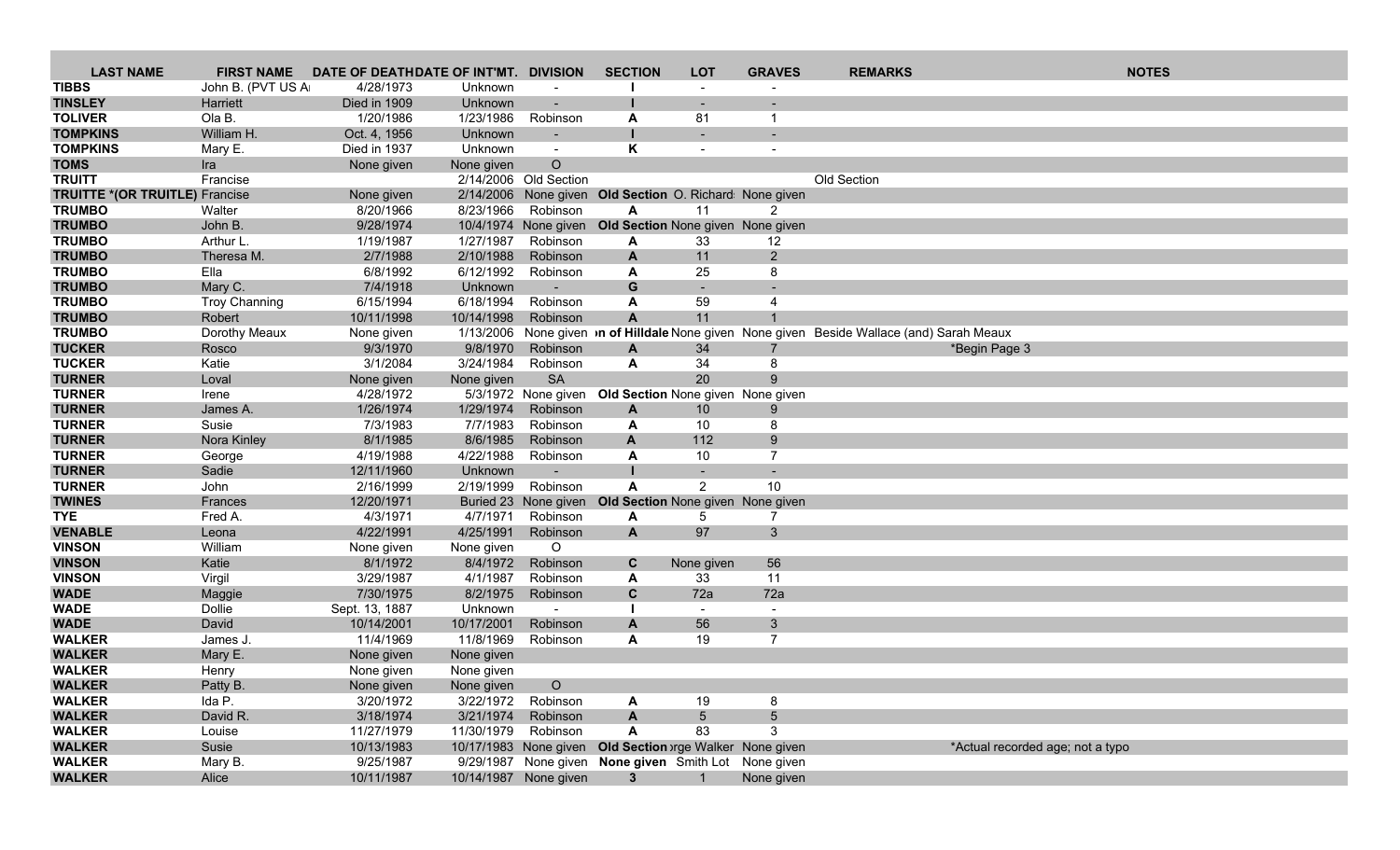| <b>LAST NAME</b>               | <b>FIRST NAME</b>     | DATE OF DEATHDATE OF INT'MT. |                        | <b>DIVISION</b>                                      | <b>SECTION</b>                                          | <b>LOT</b>               | <b>GRAVES</b>            | <b>REMARKS</b>                     | <b>NOTES</b>                      |
|--------------------------------|-----------------------|------------------------------|------------------------|------------------------------------------------------|---------------------------------------------------------|--------------------------|--------------------------|------------------------------------|-----------------------------------|
| <b>WALKER</b>                  | Clark                 | 1/30/1988                    | 2/3/1988               | Robinson                                             | A                                                       | 94                       | 11                       |                                    |                                   |
| <b>WALKER</b>                  | George                | 4/12/1990                    | 4/16/1990              | Robinson                                             | A                                                       | 89                       | 11                       |                                    |                                   |
| <b>WALKER</b>                  | Suella                | Unknown                      | Unknown                | $\overline{\phantom{a}}$                             | Κ                                                       | $\overline{\phantom{a}}$ | $\overline{\phantom{a}}$ |                                    |                                   |
| <b>WALKER</b>                  | Abram                 | Died in 1954                 | Unknown                |                                                      | K                                                       |                          |                          |                                    |                                   |
| <b>WALKER</b>                  | Eloira                | Dec. 1, 1904                 | Unknown                | $\blacksquare$                                       | G                                                       |                          |                          |                                    |                                   |
| <b>WALKER</b>                  | Henry C.              | Nov. 17, 1903                | Unknown                | $\sim$                                               | G                                                       |                          |                          |                                    |                                   |
| <b>WALKER</b>                  | B. Eugene             | 5/15/1907                    | Unknown                | $\blacksquare$                                       | G                                                       |                          |                          |                                    |                                   |
| <b>WALKER</b>                  | Eula                  | 5/20/1993                    | 5/27/1993              | Robinson                                             | A                                                       | 5                        | 6                        |                                    |                                   |
| <b>WALKER</b>                  | Terry D.              | 2/13/1997                    | 2/17/1997              | Robinson                                             | A                                                       | 111                      | 4                        | (606) 233-7112                     |                                   |
| <b>WALKER</b>                  | Sue Ella              | 7/27/1997                    | 7/30/1997              | Robinson                                             | A                                                       | $\mathbf{3}$             | $\mathbf{1}$             |                                    |                                   |
| <b>WALKER</b>                  | <b>Mary Margaret</b>  | 9/7/1998                     | 9/14/1998              | Robinson                                             | A                                                       | 89                       | 12                       |                                    |                                   |
| <b>WALKER</b>                  | Phillip R.            | 6/11/2000                    | 6/13/2000              | Robinson                                             | A                                                       | 39                       | $2^{\circ}$              |                                    |                                   |
| <b>WALKER</b>                  | Jaylin D.<br>Sue Ella | 6/15/2004<br>9/17/2004       | 6/10/2004              | Robinson                                             | A                                                       | 62                       | 6                        | Buried within grave of grandmother |                                   |
| <b>WALKER</b><br><b>WARNER</b> | Wm.                   | 7/17/1969                    | 9/20/2004<br>7/19/1969 | Robinson<br>Robinson                                 | A<br>A                                                  | 3<br>$\overline{7}$      | $2^{\circ}$<br>8         |                                    |                                   |
| <b>WARNER</b>                  | Bertha                | 9/5/1969                     | 9/8/1969               | Robinson                                             | A                                                       | $\overline{7}$           | 9                        |                                    |                                   |
| <b>WARNER</b>                  | Mae Mildred           | 4/18/1986                    | 4/21/1986              | Robinson                                             | A                                                       | 81                       | 3                        |                                    |                                   |
| <b>WARNER</b>                  | Minnie Lee            | 2/22/2003                    | 2/25/2003              | Robinson                                             | $\mathbf{A}$                                            | 41                       | 8                        |                                    |                                   |
| <b>WARREN</b>                  | James                 | Unknown                      | Unknown                | $\sim$                                               |                                                         |                          |                          |                                    |                                   |
| <b>WARREN</b>                  | Charles               | 5-10-1861                    | Unknown                | $\blacksquare$                                       |                                                         |                          |                          |                                    |                                   |
| <b>WARREN</b>                  | Mary                  | Died in 1930                 | Unknown                | $\blacksquare$                                       |                                                         | $\overline{\phantom{a}}$ |                          |                                    |                                   |
| <b>WARREN</b>                  | Raymond               | 11/21/1995                   | 11/27/1995             | Robinson                                             | A                                                       | 33                       | 8                        |                                    |                                   |
| <b>WASHINGTON</b>              | Russell               | 9/14/1974                    | 9/19/1974              | Robinson                                             | A                                                       | 38                       | 8                        |                                    |                                   |
| <b>WATKINS</b>                 | ElizabethJ.           | 11/3/1987                    | 11/7/1987              | Robinson                                             | A                                                       | 92                       | 11                       |                                    |                                   |
| <b>WATKINS</b>                 | Robert                | 9/1/1989                     | 9/5/1989               | Robinson                                             | A                                                       | 92                       | 12                       |                                    |                                   |
| <b>WAUSH</b>                   | Louise                | 2/21/1994                    |                        |                                                      | 2/25/1994 None given Old Section Waush Lot              |                          | $\overline{2}$           |                                    |                                   |
| <b>WEATHERS</b>                | Roberta               | None given                   | None given             | $\mathsf O$                                          |                                                         |                          |                          |                                    |                                   |
| <b>WEATHERS</b>                | John C.               | 2/17/1980                    |                        |                                                      | 2/20/1980 None given Old Section lakeman Lc None given  |                          |                          |                                    |                                   |
| <b>WEATHERS</b>                | Lena                  | 10/7/1988                    |                        |                                                      | 10/11/1988 None given Old Section None given None given |                          |                          |                                    |                                   |
| <b>WEATHERS</b>                | Amanda                |                              | 3/2/2009               | Robinson                                             | $\mathbf{A}$                                            | 75                       | $\mathbf{2}$             |                                    |                                   |
| <b>WEEDE</b>                   | Jordan (Cpl. 114 U.   | Died in 1939                 | Unknown                | $\sim$                                               | Κ                                                       | $\blacksquare$           | $\overline{\phantom{a}}$ |                                    |                                   |
| <b>WELCH</b><br><b>WELSH</b>   | Lillian<br>Silas      | Dec. 27, 1953<br>Unknown     | Unknown<br>Unknown     | $\overline{\phantom{a}}$<br>$\overline{\phantom{a}}$ |                                                         |                          |                          |                                    |                                   |
| <b>WELSH</b>                   | Davidson              | 8-1-1896                     | Unknown                |                                                      | G                                                       |                          |                          |                                    |                                   |
| <b>WHEAT</b>                   | Taylor                | 7/19/1975                    | 7/22/1975              | Robinson                                             | A                                                       | 21                       | 4                        |                                    |                                   |
| <b>WHEELER</b>                 | Garfield              | None given                   | None given             | C                                                    |                                                         |                          |                          |                                    |                                   |
| <b>WHEELER</b>                 | Margaret L.           | 11/3/1973                    | 11/5/1973              | Robinson                                             | A                                                       | 45                       |                          |                                    |                                   |
| <b>WHEELER</b>                 | Gertrude              | 8/6/1997                     | 8/11/1997              | Robinson                                             | A                                                       | 110                      | $\overline{7}$           |                                    |                                   |
| <b>WHITE</b>                   | <b>Henry Lewis</b>    | 7/26/1974                    | 7/29/1974              | Robinson                                             | A                                                       | 45                       | 11                       |                                    |                                   |
| <b>WHITE</b>                   | Carl                  | 10/3/1986                    | 10/7/1986              | Robinson                                             | A                                                       | 81                       | 5                        |                                    |                                   |
| <b>WHITE</b>                   | Rosetta M.            | 7/11/1990                    | 7/16/1990              | Robinson                                             | A                                                       | 33                       | 6                        |                                    |                                   |
| <b>WHITE</b>                   | Benjamin Simpson      | 8/13/1992                    | 8/17/1992              | Robinson                                             | A                                                       | 9                        | $\overline{7}$           | Buried at foot of grave            |                                   |
| <b>WHITE</b>                   | Lonnie                | 3/14/1998                    | 3/21/1998              | Robinson                                             | A                                                       | 88                       | 12                       | Mistake                            | *Entry was shown as strikethrough |
| <b>WHITE</b>                   | Lonetta               | 3/15/1998                    | 3/31/1998              | Robinson                                             | A                                                       | 87                       | 12                       |                                    |                                   |
| <b>WHITEHEAD</b>               | Daniel T.             | 10/1/1968                    | 10/4/1968              | Robinson                                             | C                                                       | 16                       | 16                       |                                    |                                   |
| <b>WHITEHEAD</b>               | Gwendolyn             | 8/13/2007                    | 8/17/2007              | Robinson                                             | $\mathbf{A}$                                            | 100                      | 3 <sup>1</sup>           |                                    |                                   |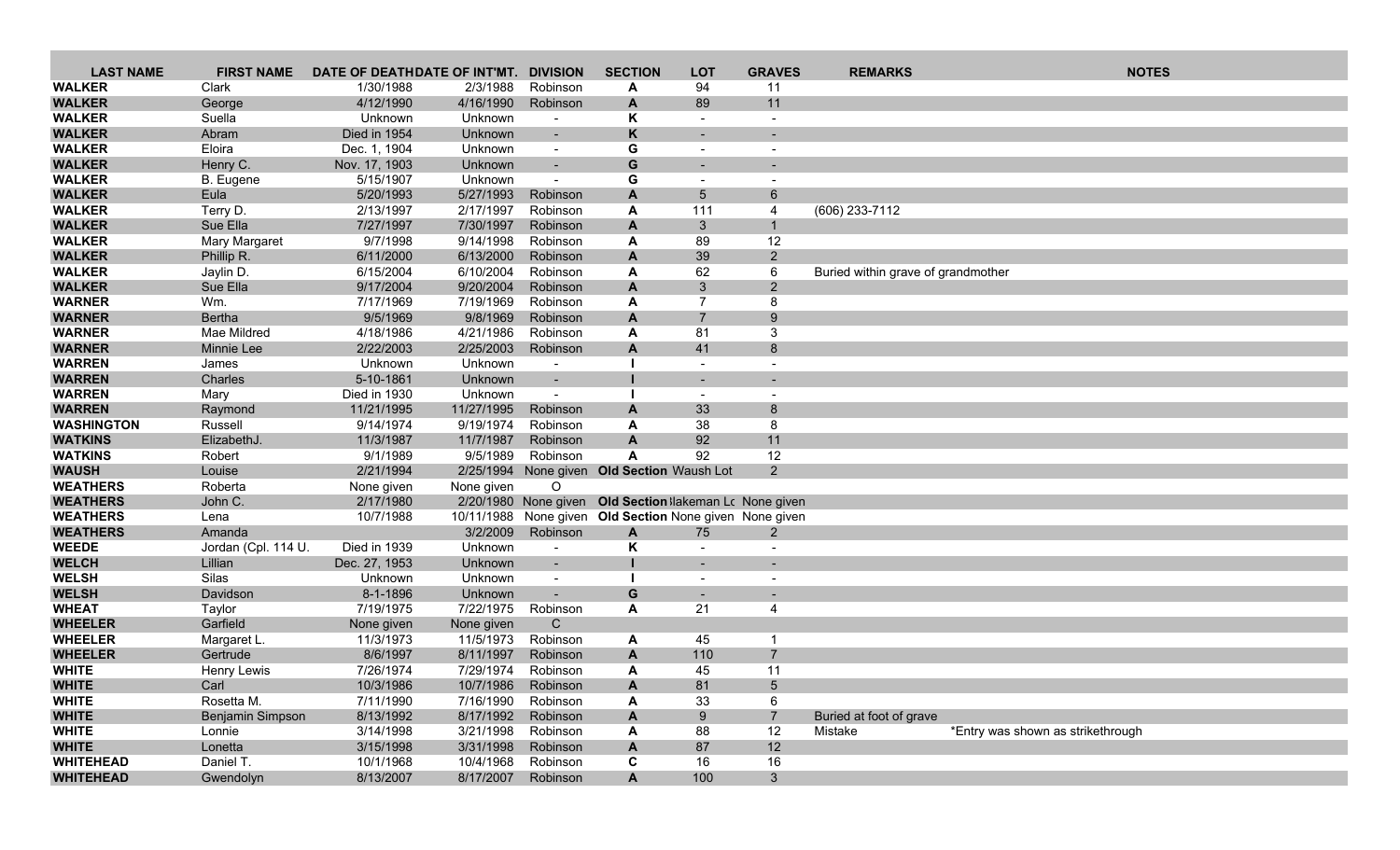| <b>LAST NAME</b>                     | <b>FIRST NAME</b>       | DATE OF DEATHDATE OF INT'MT. |                                   | <b>DIVISION</b>            | <b>SECTION</b>                                                 | <b>LOT</b>                                      | <b>GRAVES</b>  | <b>REMARKS</b>                                                  | <b>NOTES</b> |
|--------------------------------------|-------------------------|------------------------------|-----------------------------------|----------------------------|----------------------------------------------------------------|-------------------------------------------------|----------------|-----------------------------------------------------------------|--------------|
| <b>WHITEHEAD</b>                     | Sam, Sr.                | 7/30/2008                    | 8/4/2008                          | Robinson                   | A                                                              | 29                                              | 10             |                                                                 |              |
| <b>WHITLEY</b>                       | Maggie                  | 2/1/1987                     | 2/4/1987                          | Robinson                   | A                                                              | 103                                             | 8              |                                                                 |              |
| <b>WHITLEY</b>                       | William C.              | 7/7/1995                     | 7/11/1995                         | Robinson                   | A                                                              | 103                                             | $\overline{7}$ |                                                                 |              |
| <b>WHITTIS</b>                       | Annie                   | None given                   | 5/26/1990                         | Robinson                   | A                                                              | 110                                             | 3              |                                                                 |              |
| <b>WICKLIFFE</b>                     | George                  | 7/6/1983                     | 7/11/1983                         | Robinson                   | A                                                              | 108                                             | 3              |                                                                 |              |
| <b>WIGGINTON</b>                     | Laura                   | 3/18/1999                    | 3/23/1999                         | Robinson                   | $\mathbf{A}$                                                   | 27                                              | 5              |                                                                 |              |
| <b>WILHITE</b>                       | John W.                 | 2/22/1968                    | 2/26/1968                         | Robinson                   | A                                                              | 16                                              | 10             |                                                                 |              |
| <b>WILHITE</b>                       | Herschel                | 7/16/1969                    | 7/20/1969                         | Robinson                   | A                                                              | $\overline{7}$                                  | 9              |                                                                 |              |
| <b>WILHITE</b>                       | Lena                    | 8/1/1969                     | 8/1/1969                          | Robinson                   | A                                                              | 6                                               | 8              |                                                                 |              |
| <b>WILHITE</b>                       | Sara                    | None given                   | None given                        | <b>SA</b>                  |                                                                | 16                                              | 11             |                                                                 |              |
| <b>WILHITE</b>                       | Lucian                  | 9/16/1973                    | 9/17/1973                         | Robinson                   | C                                                              | None given                                      | 61             |                                                                 |              |
| <b>WILHITE</b>                       | "Big Red"               | 7/13/1980                    | 7/16/1980                         | Robinson                   | A                                                              | 6                                               |                |                                                                 |              |
| <b>WILHITE</b>                       | Isabel                  | 3/13/2002                    | 3/16/2002                         | Robinson                   |                                                                |                                                 |                | on of Hilldale None given None given Buried beside Logan Kinley |              |
| <b>WILKERSON</b>                     | Wince                   | 11/27/1975                   | 12/2/1975                         | Robinson                   | A                                                              | 44                                              | 6              |                                                                 |              |
| <b>WILKERSON</b>                     | Mamie Pope              | 1/10/1981                    | 1/15/1981                         | Robinson                   | A                                                              | 82                                              | 6              |                                                                 |              |
| <b>WILKERSON</b>                     | Charlie                 | None given                   | 5/11/1984                         | Robinson                   | $\mathbf{A}$                                                   | 55                                              |                |                                                                 |              |
| <b>WILKERSON</b>                     | Natasha Nicole          | 10/17/1985                   |                                   | 10/19/1985 None given      | Old Section itzgerald Lc None given                            |                                                 |                |                                                                 |              |
| <b>WILKERSON</b>                     | Otis                    | 1/30/2000                    | 2/3/2000                          | Robinson                   | $\mathbf{A}$                                                   | 44                                              | 11             |                                                                 |              |
| <b>WILKERSON</b>                     | Georgia                 | 8/25/2000                    | 8/28/2000                         | Robinson                   | A                                                              | 57                                              | $\overline{4}$ |                                                                 |              |
| <b>WILKERSON</b><br><b>WILKINSON</b> | Scottie                 | 2/8/2003                     | 2/11/2003                         | Robinson                   | $\mathbf{A}$                                                   | 71                                              | $\overline{2}$ |                                                                 |              |
| <b>WILKINSON</b>                     | Jake<br>Eva A.          | 10/29/1973<br>5/30/1976      | 10/30/1973 None given<br>6/3/1976 | Robinson                   | $\mathbf{C}$                                                   | Old Section None given None given<br>None given | 79             |                                                                 |              |
| <b>WILKINSON</b>                     | Anna F.                 | 12/9/1978                    |                                   |                            | 12/11/1978 None given Old Section None given None given        |                                                 |                |                                                                 |              |
| <b>WILKINSON</b>                     | Delmar                  | 8/12/2007                    | 8/16/2007                         | Robinson                   | A                                                              | 14                                              | 10             |                                                                 |              |
| <b>WILLIAMS</b>                      | Sophie                  | 1/10/1968                    | 1/12/1968                         | Robinson                   | A                                                              | 16                                              | 5              |                                                                 |              |
| <b>WILLIAMS</b>                      | <b>Mary Nettie</b>      | 1/5/1975                     |                                   | 1/7/1975 None given        |                                                                | Old Section None given None given               |                |                                                                 |              |
| <b>WILLIAMS</b>                      | Ed                      | 2/17/1976                    | 2/20/1976                         | Robinson                   | A                                                              | 16                                              |                |                                                                 |              |
| <b>WILLIAMS</b>                      | Frank                   | 7/27/1976                    | 7/29/1976                         | Robinson                   | $\mathbf{A}$                                                   | 101                                             |                |                                                                 |              |
| <b>WILLIAMS</b>                      | Pearl                   | 10/16/1979                   |                                   |                            | None given None given Old Section rt Williams I None given     |                                                 |                |                                                                 |              |
| <b>WILLIAMS</b>                      | James                   | 6/4/1990                     | 6/7/1990                          | Robinson                   | A                                                              | 54                                              | 3              |                                                                 |              |
| <b>WILLIAMS</b>                      | Minerva B.              | Oct. 10, 1935                | Unknown                           | $\sim$                     | J                                                              | $\overline{\phantom{a}}$                        |                |                                                                 |              |
| <b>WILLIAMS</b>                      | Mary Helen              | 7/13/1994                    | 7/18/1994                         | Robinson                   | A                                                              | 60                                              | $\overline{7}$ |                                                                 |              |
| <b>WILLIAMS</b>                      | Minie                   | 11/24/1995                   | 12/4/1995                         | Robinson                   | A                                                              | 101                                             | $\overline{2}$ |                                                                 |              |
| <b>WILLIAMS</b>                      | Edna                    | 11/14/2004                   | 11/17/2004                        | Robinson                   | $\mathbf{A}$                                                   | 46                                              | $\overline{4}$ |                                                                 |              |
| <b>WILSON</b>                        | Charley                 | 1-28-1897                    | Unknown                           | $\blacksquare$             |                                                                |                                                 |                | **Begin Page 24                                                 |              |
| <b>WILSON</b>                        | <b>Bettie</b>           | Dec. 18, 1913                | Unknown                           |                            | K                                                              |                                                 |                |                                                                 |              |
| <b>WINN</b>                          | Anthony                 | 2/17/2004                    | 2/20/2004                         | Robinson                   | C                                                              |                                                 |                | None givenGrave or Lot c County burial Buried beside a person   |              |
| <b>WOOD</b>                          | George                  | 2/17/1908                    | Unknown                           | $\overline{\phantom{a}}$   |                                                                | $\sim$                                          |                |                                                                 |              |
| <b>WOOD</b><br><b>WOOD</b>           | George<br>Rev. J. E.    | 2/17/1900                    | Unknown                           | $\blacksquare$             |                                                                |                                                 |                |                                                                 |              |
| <b>WOOD</b>                          | Ella B.                 | Died in 1929                 | Unknown                           | $\sim$                     | K                                                              |                                                 |                |                                                                 |              |
| <b>WOODS</b>                         | Harold                  | Died in 1933<br>10/6/1975    | Unknown<br>10/8/1975              | $\blacksquare$<br>Robinson | Κ<br>$\mathbf{C}$                                              | $\sim$<br>77                                    | None given     |                                                                 |              |
| <b>WOODS</b>                         | Susie                   | 12/30/1986                   |                                   |                            | 1/2/1987 None given Old Section None given None given Stone up |                                                 |                |                                                                 |              |
| <b>WOODS</b>                         | <b>Lillian Leathers</b> | 2/17/1987                    |                                   | 2/19/1987 None given       | M                                                              | 49                                              | None given     |                                                                 |              |
| <b>WOODS</b>                         | Mary T.                 | 7/21/1907                    | Unknown                           | $\sim$                     |                                                                |                                                 |                |                                                                 |              |
| <b>WOODS</b>                         | Samuel                  | Unknown                      | Unknown                           | $\sim$                     | K                                                              | $\sim$                                          | $\sim$         |                                                                 |              |
|                                      |                         |                              |                                   |                            |                                                                |                                                 |                |                                                                 |              |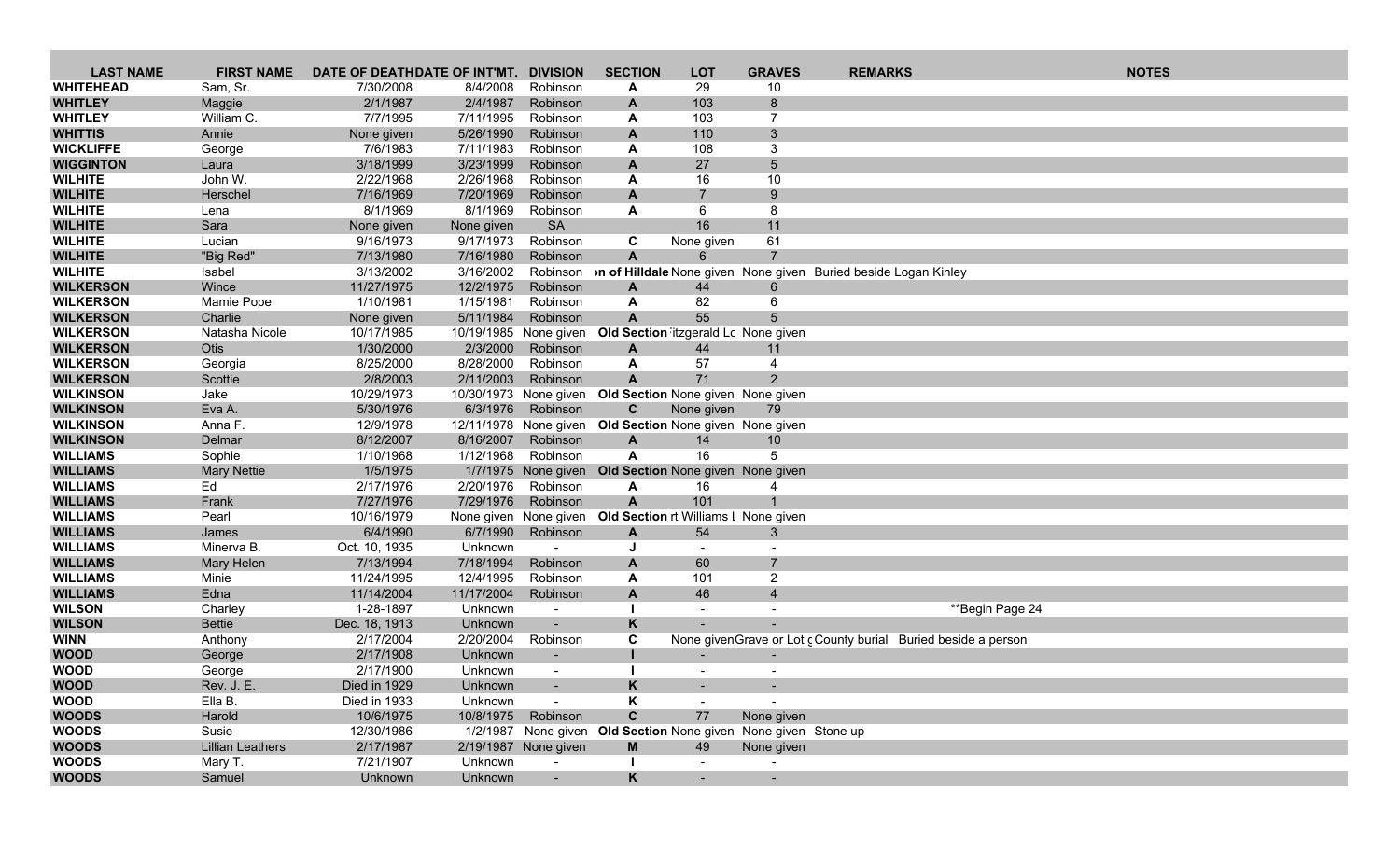| <b>LAST NAME</b> |                     | FIRST NAME DATE OF DEATHDATE OF INT'MT. DIVISION |            |                                           | <b>SECTION</b> | <b>LOT</b>     | <b>GRAVES</b>                                          | <b>REMARKS</b>        | <b>NOTES</b>                                                            |
|------------------|---------------------|--------------------------------------------------|------------|-------------------------------------------|----------------|----------------|--------------------------------------------------------|-----------------------|-------------------------------------------------------------------------|
| <b>WOODS</b>     | Clara               | 2/28/1993                                        |            | 3/4/1993 None given Old Section Woods Lot |                |                |                                                        |                       |                                                                         |
| <b>WOODS</b>     | <b>Mary Frances</b> | 6/21/2002                                        |            | 6/27/2002 Robinson                        |                | 53             |                                                        |                       |                                                                         |
| <b>WRIGHT</b>    | Josephine (Wife of  | Unknown                                          | Unknown    | $\sim$ $-$                                |                | $\sim$         | $\sim$                                                 |                       |                                                                         |
| <b>YOCUM</b>     | John Will           | 4/29/1970                                        | 4/30/1970  | Robinson                                  |                | 20             |                                                        |                       |                                                                         |
| <b>YOCUM</b>     | Lillie Mae          | 10/2/1972                                        |            | 10/5/1972 Old Section                     |                | None given     | $\Omega$                                               |                       |                                                                         |
| <b>YOCUM</b>     | Donna Ann           | 9/15/1974                                        |            |                                           |                |                | 9/20/1974 None given Old Section None given None given |                       |                                                                         |
| <b>YOCUM</b>     | Elizabeth           | 1/10/1976                                        | 1/13/1976  | Robinson                                  |                | 20             |                                                        |                       |                                                                         |
| <b>YOCUM</b>     | Robert L.           | 11/27/1982                                       |            | 12/1/1982 Robinson                        |                | 85             | 9                                                      | County                |                                                                         |
| <b>YOCUM</b>     | Harvey              | 1/14/1987                                        | 1/17/1987  | Robinson                                  |                | 20             | 12                                                     |                       |                                                                         |
| <b>YOCUM</b>     | Bonnie              | 2/18/1992                                        | 2/21/1992  | Robinson                                  |                | 16             | $\mathbf 0$                                            |                       |                                                                         |
| <b>YOCUM</b>     | Roy                 | 2/2/2001                                         | 2/7/2001   | Robinson                                  |                | 22             | 10                                                     |                       |                                                                         |
| <b>YOUELL</b>    | James C.            | 4/16/1904                                        | Unknown    |                                           | G              | $\sim$ $ \sim$ |                                                        |                       |                                                                         |
|                  |                     |                                                  |            | $\sim 100$                                |                |                | $\sim$                                                 |                       |                                                                         |
| <b>YOUNG</b>     | Robert              | 6/7/1969                                         | 6/9/1969   | Robinson                                  |                | 26             | 26                                                     |                       |                                                                         |
| <b>YOUNG</b>     | Matilda             | 2/21/1974                                        | 2/23/1974  | Robinson                                  |                | 23             | $\mathbf{3}$                                           |                       |                                                                         |
| <b>YOUNG</b>     | Amanda              | 10/23/1976                                       | 10/26/1976 | Robinson                                  |                | 25             | 25                                                     |                       |                                                                         |
| <b>YOUNG</b>     | Geraldine           | 9/13/1981                                        | 9/16/1981  | Robinson                                  |                | 11             | 10                                                     |                       |                                                                         |
| <b>YOUNG</b>     | Margaret            | 3/13/1990                                        | 3/16/1990  | Robinson                                  |                | 41             |                                                        |                       |                                                                         |
| <b>YOUNG</b>     | Elizabeth Marie Wh  | 4/1/2006                                         | 4/7/2006   |                                           | County         |                |                                                        | <b>County Section</b> |                                                                         |
| <b>YOUNG</b>     | Charles W., Jr.     | 11/5/2006                                        | 11/9/2006  | Robinson                                  |                | 100            | 12                                                     |                       |                                                                         |
| <b>YOUNG</b>     | Linelle-Walker      | 2/9/2009                                         | 2/18/2009  | Robinson                                  |                | 55             |                                                        |                       |                                                                         |
| <b>YOUNG</b>     | Ernest              | 2/23/1988                                        | 2326/88    | Robinson                                  |                | 42             |                                                        |                       |                                                                         |
|                  |                     | 5/20/1905                                        | 5/20/1905  |                                           |                |                |                                                        |                       |                                                                         |
|                  |                     | 5/21/1905                                        | 5/21/1905  |                                           |                |                |                                                        |                       |                                                                         |
|                  |                     | 5/23/1905                                        | 5/23/1905  |                                           |                |                |                                                        |                       |                                                                         |
|                  |                     | 5/24/1905                                        | 5/24/1905  |                                           |                |                |                                                        |                       |                                                                         |
|                  |                     |                                                  |            |                                           |                |                |                                                        |                       | ** Begin Page 4 - Unusual page, sketchy formation; grave locations coul |
|                  |                     |                                                  |            |                                           |                |                |                                                        |                       | ** Begin Page 5- Unusual page, sketchy formation; grave locations could |
|                  |                     | 5/25/1905                                        | 5/25/1905  |                                           |                |                |                                                        |                       |                                                                         |
|                  |                     | 5/26/1905                                        | 5/26/1905  |                                           |                |                |                                                        |                       |                                                                         |
|                  |                     | 5/27/1905                                        | 5/27/1905  |                                           |                |                |                                                        |                       |                                                                         |
|                  |                     | 5/28/1905                                        | 5/28/1905  |                                           |                |                |                                                        |                       |                                                                         |
|                  |                     |                                                  | 5/29/1905  |                                           |                |                |                                                        |                       |                                                                         |
|                  |                     | 5/29/1905                                        |            |                                           |                |                |                                                        |                       |                                                                         |
|                  |                     | 5/30/1905                                        | 5/30/1905  |                                           |                |                |                                                        |                       |                                                                         |
|                  |                     | 5/31/1905                                        | 5/31/1905  |                                           |                |                |                                                        |                       |                                                                         |
|                  |                     | 6/1/1905                                         | 6/1/1905   |                                           |                |                |                                                        |                       |                                                                         |
|                  |                     | 6/2/1905                                         | 6/2/1905   |                                           |                |                |                                                        |                       |                                                                         |
|                  |                     | 6/3/1905                                         | 6/3/1905   |                                           |                |                |                                                        |                       |                                                                         |
|                  |                     | 6/4/1905                                         | 6/4/1905   |                                           |                |                |                                                        |                       |                                                                         |
|                  |                     | 6/5/1905                                         | 6/5/1905   |                                           |                |                |                                                        |                       |                                                                         |
|                  |                     | 6/6/1905                                         | 6/6/1905   |                                           |                |                |                                                        |                       |                                                                         |
|                  |                     | 6/7/1905                                         | 6/7/1905   |                                           |                |                |                                                        |                       |                                                                         |
|                  |                     | 6/8/1905                                         | 6/8/1905   |                                           |                |                |                                                        |                       |                                                                         |
|                  |                     | 6/9/1905                                         | 6/9/1905   |                                           |                |                |                                                        |                       |                                                                         |
|                  |                     | 6/10/1905                                        | 6/10/1905  |                                           |                |                |                                                        |                       |                                                                         |
|                  |                     | 6/11/1905                                        | 6/11/1905  |                                           |                |                |                                                        |                       |                                                                         |
|                  |                     | 6/12/1905                                        | 6/12/1905  |                                           |                |                |                                                        |                       |                                                                         |
|                  |                     |                                                  |            |                                           |                |                |                                                        |                       |                                                                         |